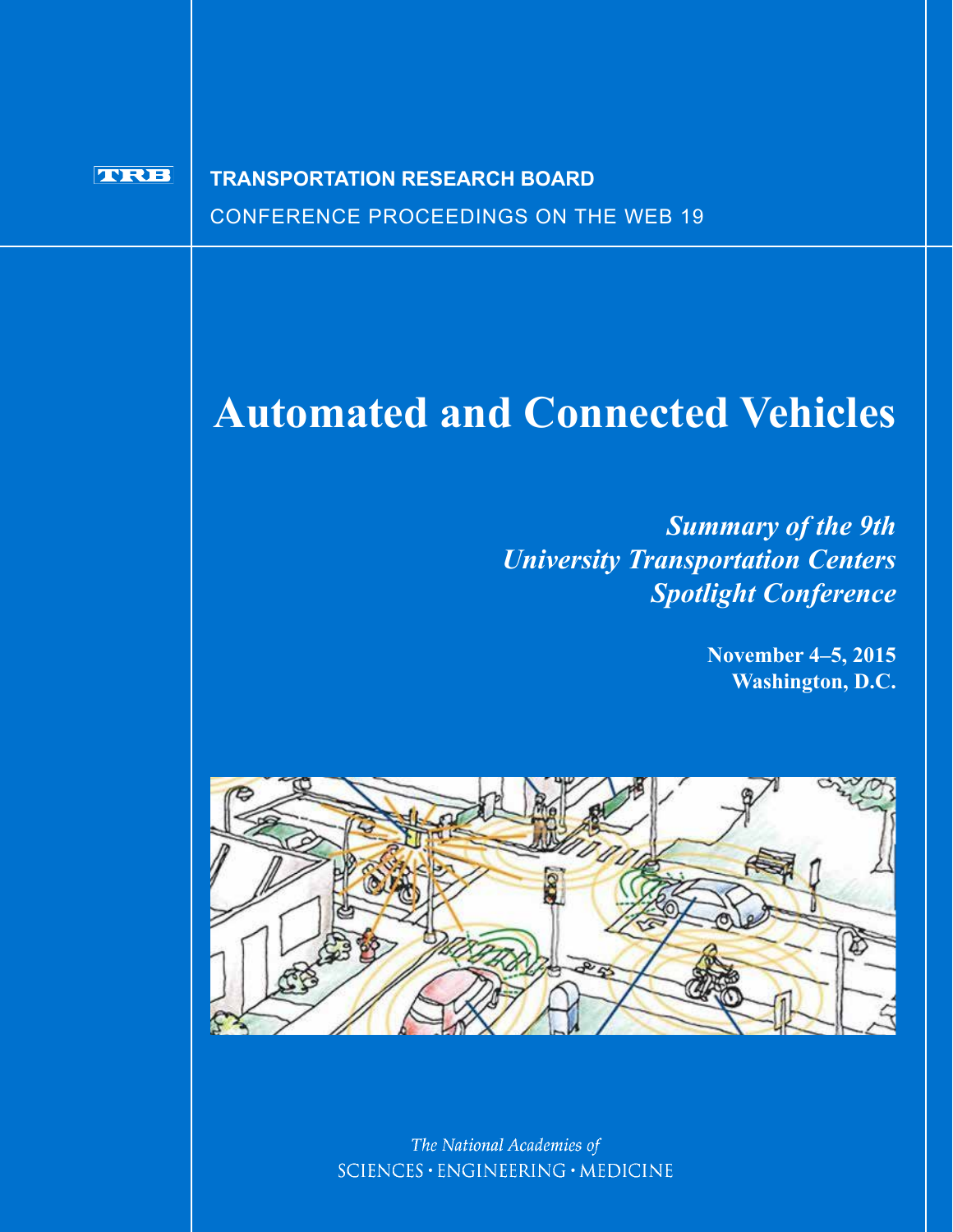#### **TRANSPORTATION RESEARCH BOARD 2016 EXECUTIVE COMMITTEE\***

**Chair: James M. Crites**, Executive Vice President of Operations, Dallas–Fort Worth International Airport, Texas **Vice Chair: Paul Trombino III**, Director, Iowa Department of Transportation, Ames **Executive Director: Neil J. Pedersen**, Transportation Research Board

**Victoria A. Arroyo**, Executive Director, Georgetown Climate Center; Assistant Dean, Centers and Institutes; and Professor and Director, Environmental Law Program, Georgetown University Law Center, Washington, D.C. **Scott E. Bennett**, Director, Arkansas State Highway and Transportation Department, Little Rock **Jennifer Cohan**, Secretary, Delaware Department of Transportation, Dover **Malcolm Dougherty**, Director, California Department of Transportation, Sacramento **A. Stewart Fotheringham**, Professor, School of Geographical Sciences and Urban Planning, Arizona State University, Tempe **John S. Halikowski**, Director, Arizona Department of Transportation, Phoenix **Susan Hanson**, Distinguished University Professor Emerita, Graduate School of Geography, Clark University, Worcester, Massachusetts **Steve Heminger**, Executive Director, Metropolitan Transportation Commission, Oakland, California **Chris T. Hendrickson**, Hamerschlag Professor of Engineering, Carnegie Mellon University, Pittsburgh, Pennsylvania **Jeffrey D. Holt**, Managing Director, Power, Energy, and Infrastructure Group, BMO Capital Markets Corporation, New York **S. Jack Hu**, Vice President for Research and J. Reid and Polly Anderson Professor of Manufacturing, University of Michigan, Ann Arbor **Roger B. Huff**, President, HGLC, LLC, Farmington Hills, Michigan **Geraldine Knatz**, Professor, Sol Price School of Public Policy, Viterbi School of Engineering, University of Southern California, Los Angeles **Ysela Llort**, Consultant, Miami, Florida **Melinda McGrath**, Executive Director, Mississippi Department of Transportation, Jackson **James P. Redeker**, Commissioner, Connecticut Department of Transportation, Newington **Mark L. Rosenberg**, Executive Director, The Task Force for Global Health, Inc., Decatur, Georgia **Kumares C. Sinha**, Olson Distinguished Professor of Civil Engineering, Purdue University, West Lafayette, Indiana **Daniel Sperling**, Professor of Civil Engineering and Environmental Science and Policy; Director, Institute of Transportation Studies, University of California, Davis **Kirk T. Steudle**, Director, Michigan Department of Transportation, Lansing (Past Chair, 2014) **Gary C. Thomas**, President and Executive Director, Dallas Area Rapid Transit, Dallas, Texas **Pat Thomas**, Senior Vice President of State Government Affairs, United Parcel Service, Washington, D.C. **Katherine F. Turnbull**, Executive Associate Director and Research Scientist, Texas A&M Transportation Institute, College Station **Dean Wise**, Vice President of Network Strategy, Burlington Northern Santa Fe Railway, Fort Worth, Texas **Thomas P. Bostick** (Lieutenant General, U.S. Army), Chief of Engineers and Commanding General, U.S. Army Corps of Engineers, Washington, D.C. (ex officio) **James C. Card** (Vice Admiral, U.S. Coast Guard, retired), Maritime Consultant, The Woodlands, Texas, and Chair, TRB Marine Board (ex officio) **T. F. Scott Darling III**, Acting Administrator and Chief Counsel, Federal Motor Carrier Safety Administration, U.S. Department of Transportation (ex officio) **Marie Therese Dominguez**, Administrator, Pipeline and Hazardous Materials Safety Administration, U.S. Department of Transportation (ex officio) **Sarah Feinberg**, Administrator, Federal Railroad Administration, U.S. Department of Transportation (ex officio) **Carolyn Flowers**, Acting Administrator, Federal Transit Administration, U.S. Department of Transportation (ex officio) **LeRoy Gishi**, Chief, Division of Transportation, Bureau of Indian Affairs, U.S. Department of the Interior, Washington, D.C. (ex officio) **John T. Gray II**, Senior Vice President, Policy and Economics, Association of American Railroads, Washington, D.C. (ex officio) **Michael P. Huerta**, Administrator, Federal Aviation Administration, U.S. Department of Transportation (ex officio) **Paul N. Jaenichen, Sr.**, Administrator, Maritime Administration, U.S. Department of Transportation (ex officio) **Bevan B. Kirley**, Research Associate, University of North Carolina Highway Safety Research Center, Chapel Hill, and Chair, TRB Young Members Council (ex officio) **Michael P. Melaniphy**, President and CEO, American Public Transportation Association, Washington, D.C. (ex officio) **Gregory G. Nadeau**, Administrator, Federal Highway Administration, U.S. Department of Transportation (ex officio) **Wayne Nastri**, Acting Executive Officer, South Coast Air Quality Management District, Diamond Bar, California (ex officio) **Mark R. Rosekind**, Administrator, National Highway Traffic Safety Administration, U.S. Department of Transportation (ex officio) **Craig A. Rutland**, U.S. Air Force Pavement Engineer, U.S. Air Force Civil Engineer Center, Tyndall Air Force Base, Florida (ex officio) **Reuben Sarkar**, Deputy Assistant Secretary for Transportation, U.S. Department of Energy (ex officio) **Gregory D. Winfree**, Assistant Secretary for Research and Technology, Office of the Secretary, U.S. Department of Transportation (ex officio) **Frederick G. (Bud) Wright**, Executive Director, American Association of State Highway and Transportation Officials, Washington, D.C. (ex officio) **Paul F. Zukunft** (Admiral, U.S. Coast Guard), Commandant, U.S. Coast Guard, U.S. Department of Homeland Security (ex officio)

\* Membership as of April 2016.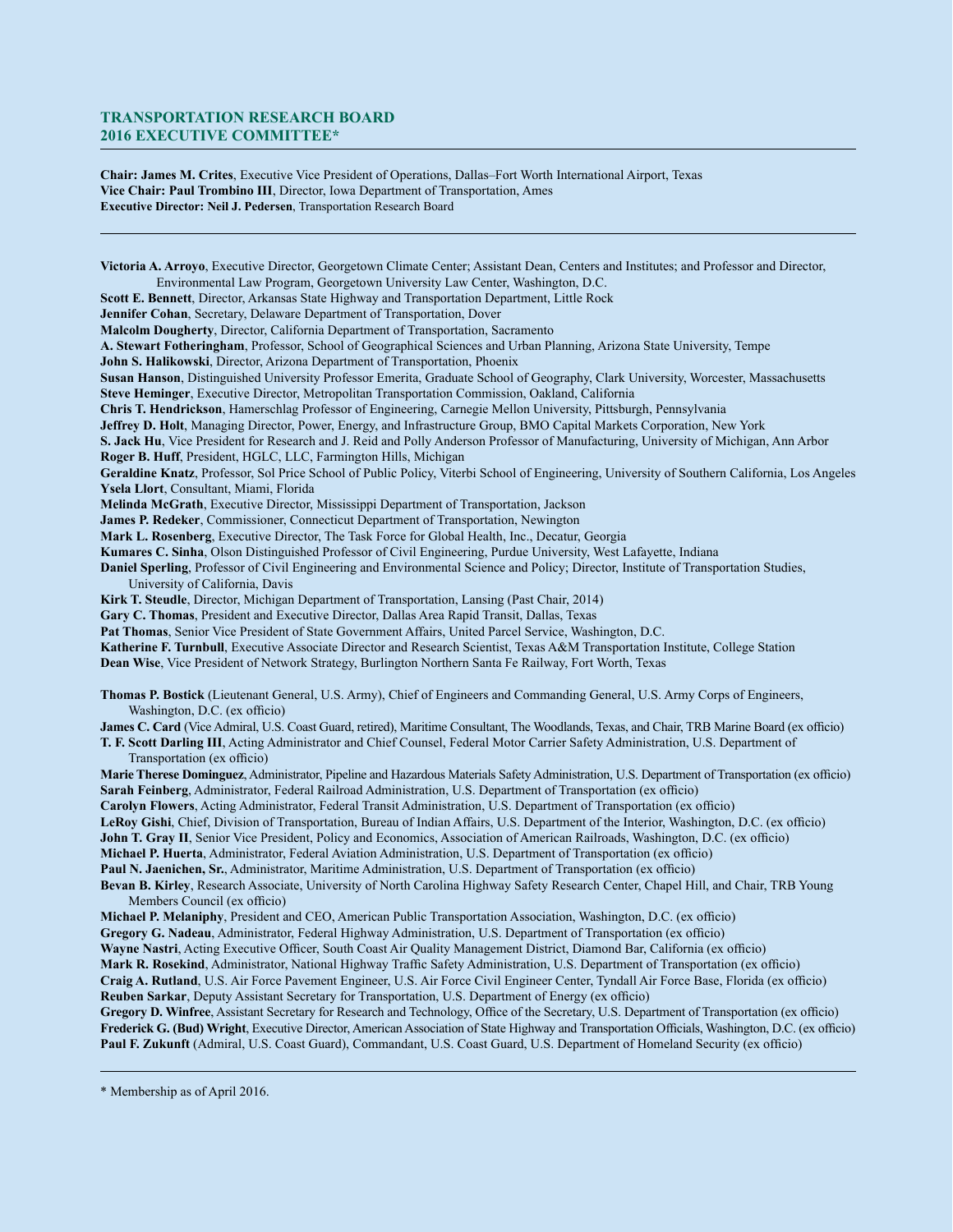CONFERENCE PROCEEDINGS ON THE WEB 19

# **Automated and Connected Vehicles**

## *Summary of the 9th University Transportation Centers Spotlight Conference*

Katherine F. Turnbull Texas A&M Transportation Institute *Rapporteur*

November 4–5, 2015 The National Academy of Sciences Building Washington, D.C.

*Supported by* University Transportation Centers Program

*Sponsored by* Office of the Assistant Secretary for Research and Technology U.S. Department of Transportation

> The National Academies of SCIENCES · ENGINEERING · MEDICINE TRANSPORTATION RESEARCH BOARD **Washington, D.C. 2016 www.TRB.org**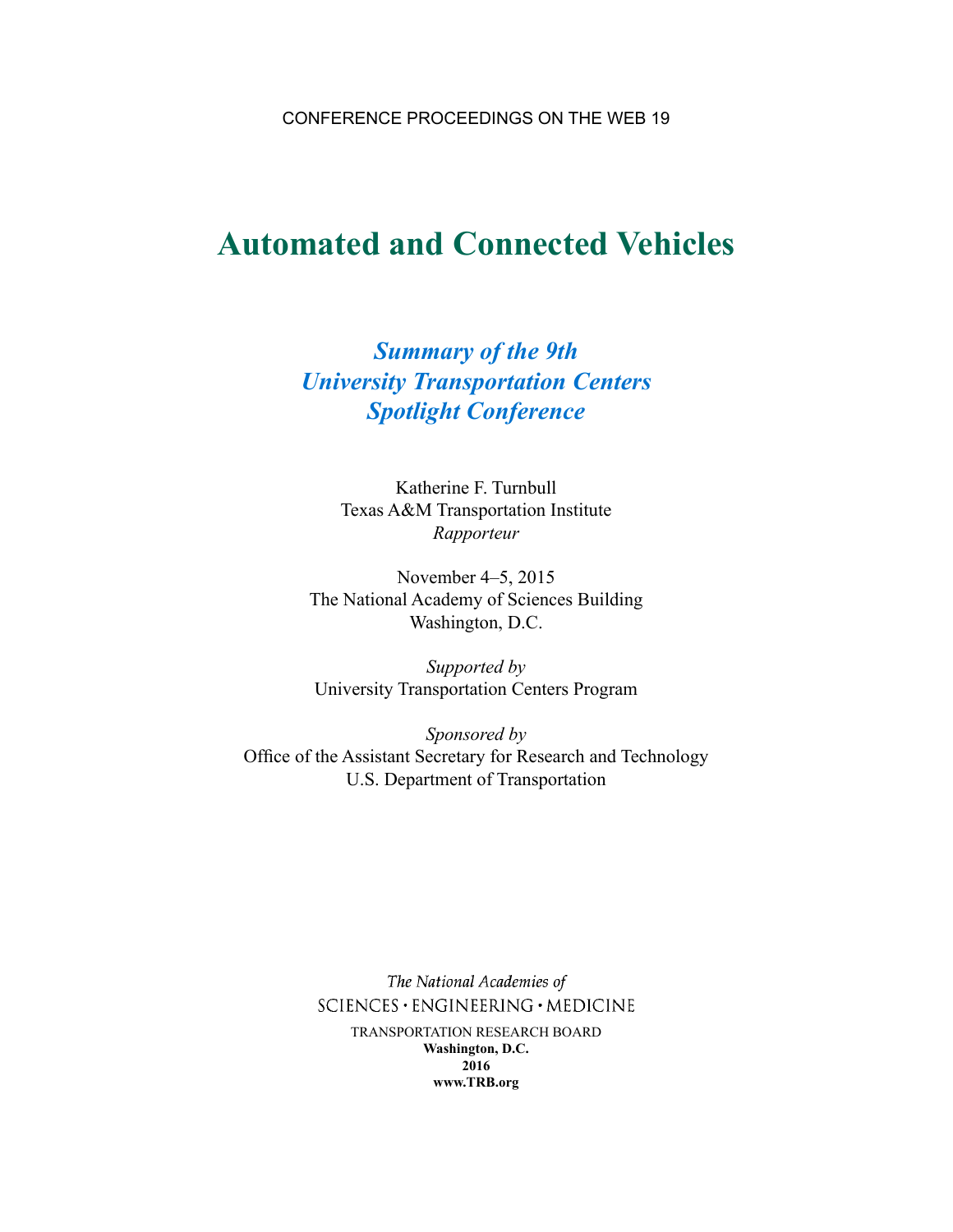#### **Conference Proceedings on the Web 19**

Transportation Research Board publications are available by ordering individual publications directly from the TRB Business Office, through the Internet at www.TRB.org or national-academies.org/trb, or by annual subscription through organizational or individual affiliation with TRB. Affiliates and library subscribers are eligible for substantial discounts. For further information, contact the Transportation Research Board Business Office, 500 Fifth Street, NW, Washington, DC 20001 (telephone 202-334-3213; fax 202-334-2519; or e-mail TRBsales@nas.edu).

NOTICE: The project that is the subject of this report was approved by the Governing Board of the National Research Council, whose members are drawn from the councils of the National Academy of Sciences, the National Academy of Engineering, and the Institute of Medicine. The members of the committee responsible for the project were chosen for their special competencies and with regard for appropriate balance.

This report has been reviewed by a group other than the authors according to the procedures approved by a Report Review Committee consisting of members of the National Academy of Sciences, the National Academy of Engineering, and the Institute of Medicine.

This project was sponsored by the Office of the Assistant Secretary for Research and Technology, U.S. Department of Transportation, and the Transportation Research Board.

#### **Conference Planning Committee**

Melissa Tooley, Texas A&M Transportation Institute, *Chair* Steven Shladover, California Partners for Advanced Transportation Technology, *Alternate Chair* Robert Bertini, California Polytechnic State University, San Luis Obispo Chandra Bhat, Center for Transportation Research, University of Texas at Austin Mara Campbell, CH2M Charles Howard, Puget Sound Regional Council Edward R. Hutchinson, Florida Department of Transportation John Maddox, Mobility Transformation Center, University of Michigan Zachary Rubenstein, Carnegie Mellon University Karlyn Stanley, RAND Corporation Patrick Szary, Center for Advanced Infrastructure and Transportation, Rutgers University Stanley Young, National Renewable Energy Laboratory

#### *Liaisons*

Thomas Bolle, Office of the Assistant Secretary for Research and Technology, U.S. Department of Transportation Robin Kline, Office of the Assistant Secretary for Research and Technology, U.S. Department of Transportation

#### **TRB Staff**

Richard Cunard, *Senior Program Officer, Traffic and Operations* Freda Morgan, *Senior Program Associate* Mary Kissi, *Senior Program Associate* Kate Debelack, *Meeting Assistant*

*Publications Staff* Elaine Eldridge, *Editor* Javy Awan, *Production Editor* Jennifer J. Weeks, *Editorial Services Specialist* Mary McLaughlin, *Proofreader* Paul deBruijn, *Typesetting and Design*

Cover artwork courtesy of Mcity, University of Michigan Mobility Center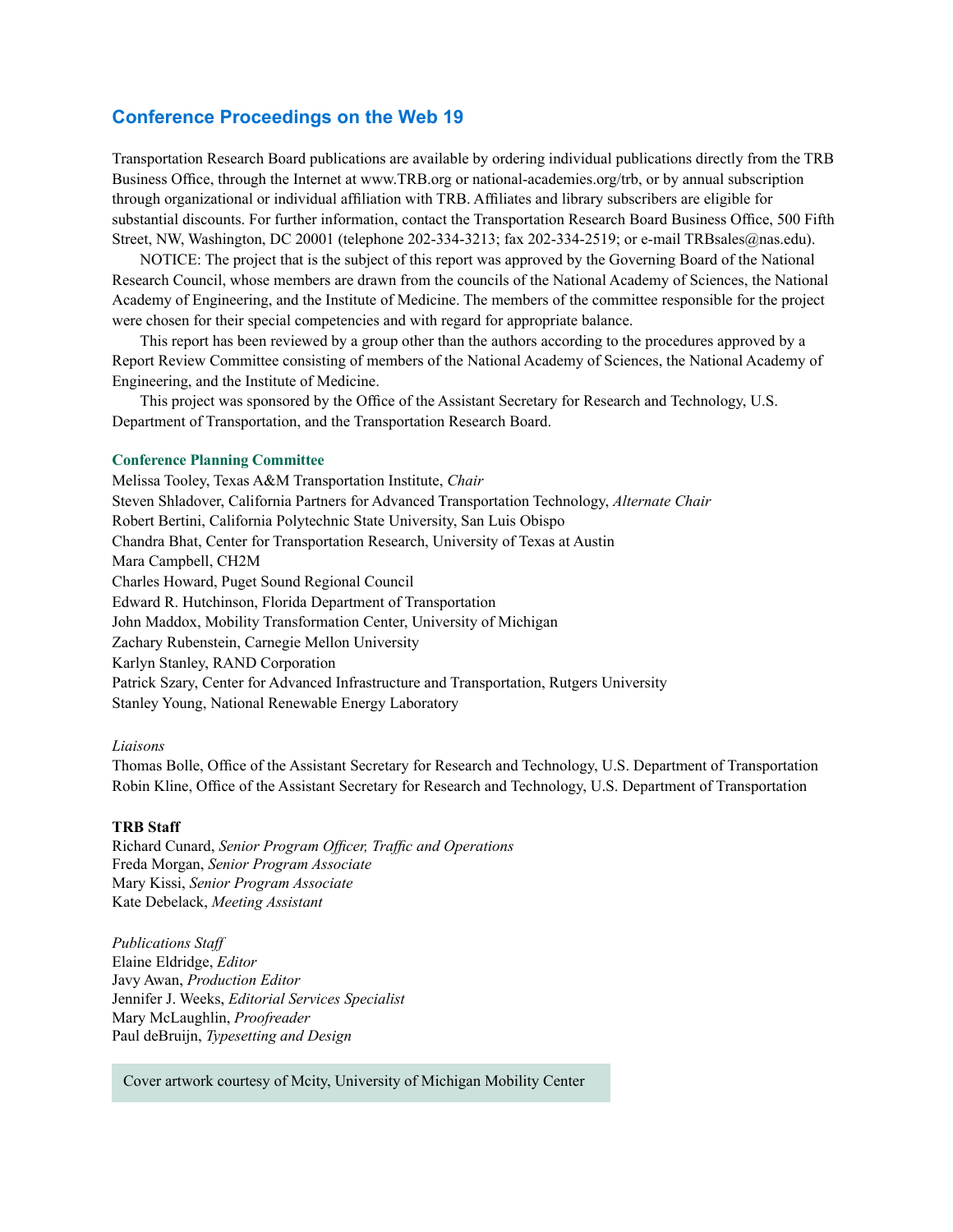## The National Academies of SCIENCES · ENGINEERING · MEDICINE

The **National Academy of Sciences** was established in 1863 by an Act of Congress, signed by President Lincoln, as a private, nongovernmental institution to advise the nation on issues related to science and technology. Members are elected by their peers for outstanding contributions to research. Dr. Ralph J. Cicerone is president.

The **National Academy of Engineering** was established in 1964 under the charter of the National Academy of Sciences to bring the practices of engineering to advising the nation. Members are elected by their peers for extraordinary contributions to engineering. Dr. C. D. Mote, Jr., is president.

The **National Academy of Medicine** (formerly the Institute of Medicine) was established in 1970 under the charter of the National Academy of Sciences to advise the nation on medical and health issues. Members are elected by their peers for distinguished contributions to medicine and health. Dr. Victor J. Dzau is president.

The three Academies work together as the National Academies of Sciences, Engineering, and Medicine to provide independent, objective analysis and advice to the nation and conduct other activities to solve complex problems and inform public policy decisions. The Academies also encourage education and research, recognize outstanding contributions to knowledge, and increase public understanding in matters of science, engineering, and medicine.

Learn more about the National Academies of Sciences, Engineering, and Medicine at **www.national -academies.org.** 

The **Transportation Research Board** is one of seven major programs of the National Academies of Sciences, Engineering, and Medicine. The mission of the Transportation Research Board is to increase the benefits that transportation contributes to society by providing leadership in transportation innovation and progress through research and information exchange, conducted within a setting that is objective, interdisciplinary, and multimodal. The Board's varied committees, task forces, and panels annually engage about 7,000 engineers, scientists, and other transportation researchers and practitioners from the public and private sectors and academia, all of whom contribute their expertise in the public interest. The program is supported by state transportation departments, federal agencies including the component administrations of the U.S. Department of Transportation, and other organizations and individuals interested in the development of transportation.

Learn more about the Transportation Research Board at **www.TRB.org**.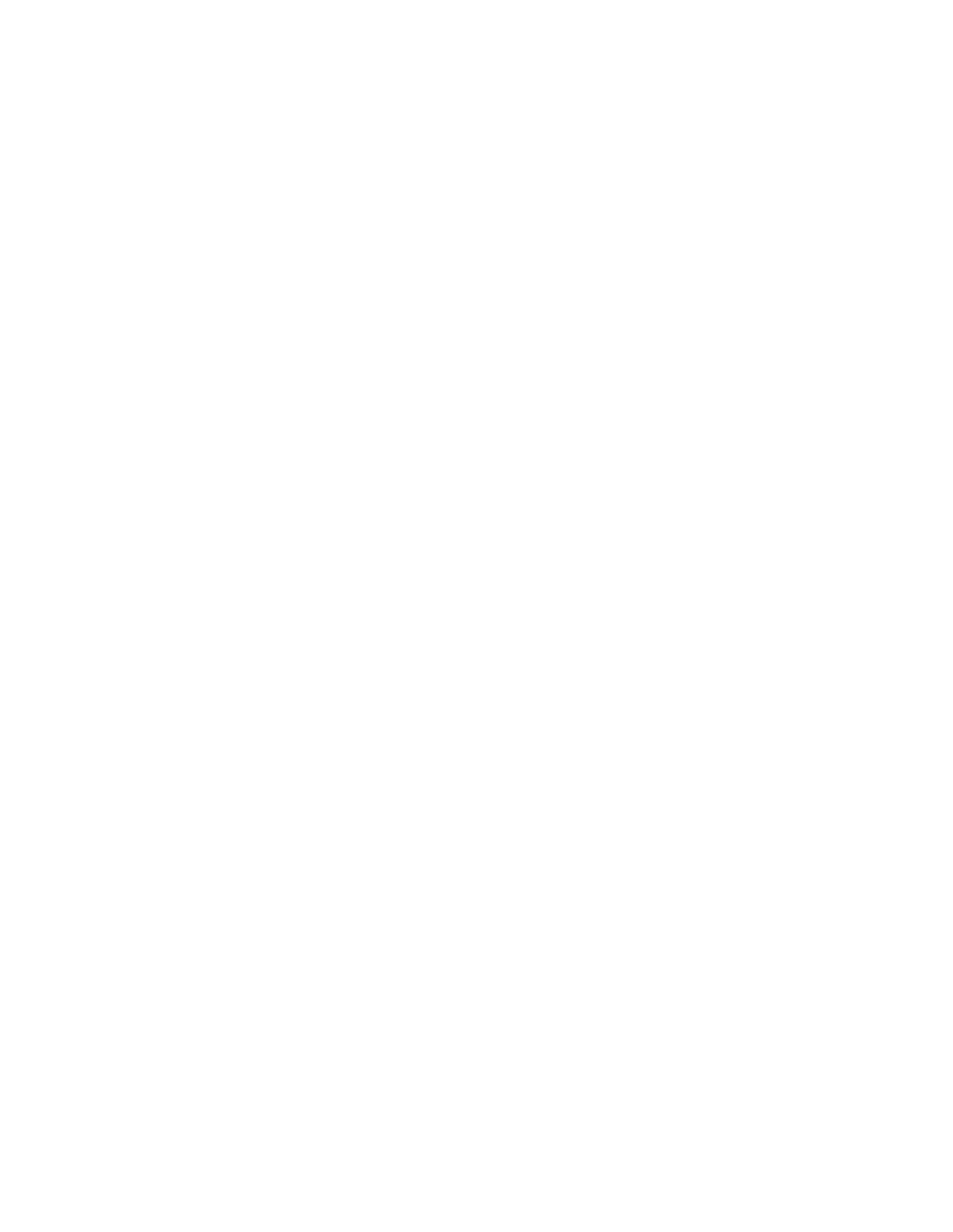# **Preface**

Connected vehicle (CV) and automated vehicle (AV) technologies are being developed, tested, and deployed by a variety of private companies and public agencies. CVs and AVs may improve safety, reduce emissions, and improve the efficiency and reliability of the transportation system. The Transportation Research Board (TRB) hosted a conference entitled *Automated and Connected Vehicles* at the National Academy of Sciences Building in Washington, D.C., in November 2015. Speakers highlighted research, testing, and deployment activities under way at the national, state, and local levels. Other speakers provided perspectives from the insurance industry, self-driving technology and mapping companies, and carsharing businesses.

The meeting was the ninth in a series of Spotlight Conferences funded by the U.S. Department of Transportation's (U.S. DOT) Office of the Assistant Secretary for Research and Technology (OST-R), which sponsors the University Transportation Centers (UTC) Program. The UTC Program awards grants to universities across the country to advance the state of the art in transportation research, to conduct technology transfer activities, and to educate the next generation of transportation professionals.

TRB assembled a planning committee, appointed by the National Research Council, to organize and develop the conference program. The planning committee was chaired by Melissa Tooley from the Texas A&M Transportation Institute (TTI). Committee members provided expertise in AV and CV technology, planning, public policy, operations, and energy.

The planning committee was responsible solely for organizing the conference, identifying speakers, reviewing submitted poster abstracts, and developing topics for the breakout group discussions. Katherine Turnbull, TTI, served as the conference rapporteur and prepared this document as a factual summary of what occurred at the conference. Responsibility for the published conference summary rests with the rapporteur and the institution.

The conference attracted 151 participants. Agency personnel responsible for technology, planning, policy, operations and maintenance, and performance management joined faculty, students, and researchers from UTCs and other universities to explore issues and opportunities associated with testing and deploying AVs and CVs. Representatives from the private sector, including technology companies, shared mobility services, and the insurance industry, also participated in the conference. The conference, which was characterized by broad and active participation and discussion, considered potential research to address issues associated with AV and CV deployment.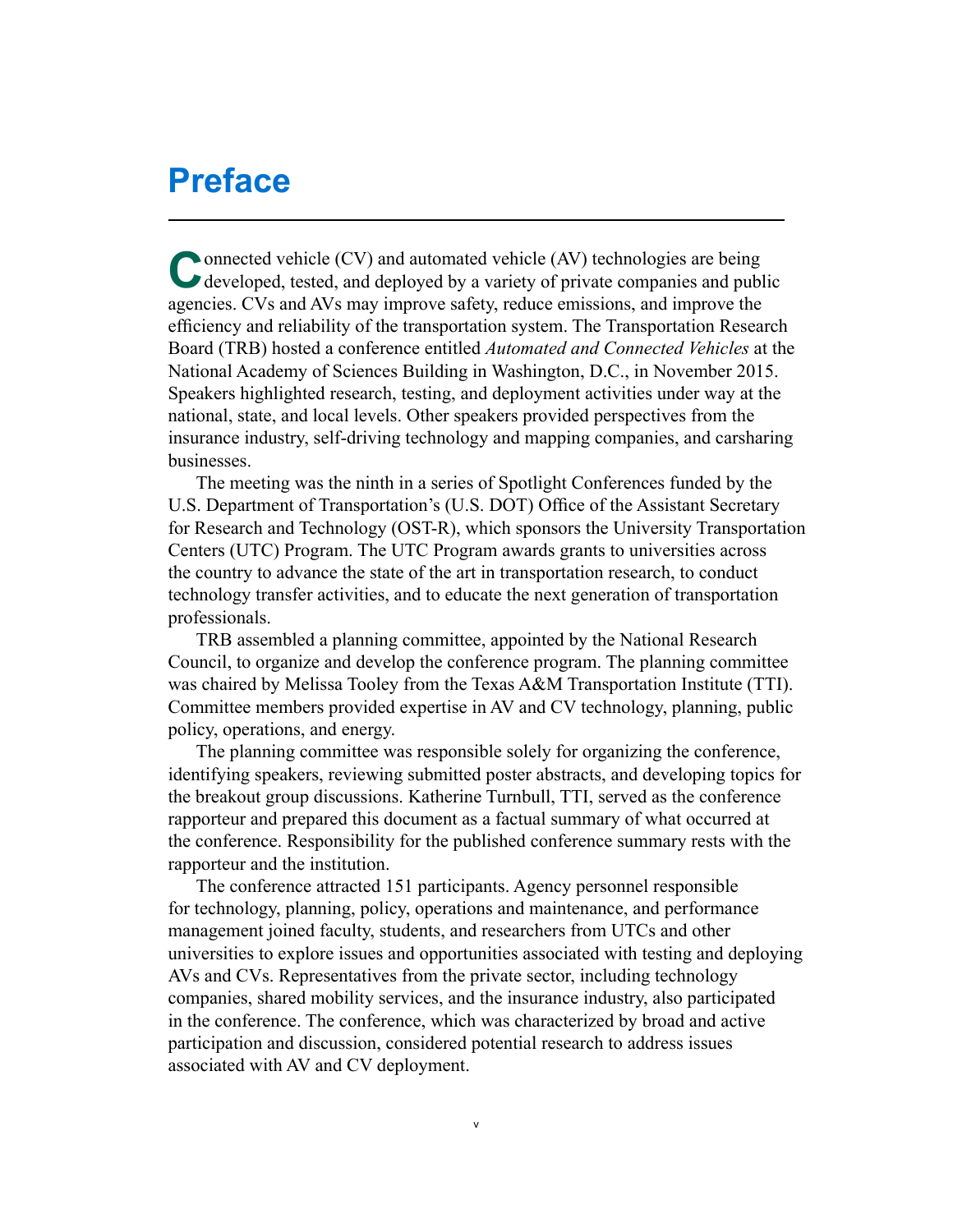#### PREFACE

The conference began with an overview of AV and CV programs, issues, and opportunities. Four plenary sessions focused on institutional and policy issues, infrastructure design and operations, planning, and modal applications. Conference participants also had the opportunity to interact with poster authors and to discuss issues and areas for further research in breakout groups based on the four plenary session themes. Speakers in the closing plenary session highlighted topics and research needs discussed in the breakout sessions.

These proceedings consist of presentation summaries from the plenary sessions. A list of the posters is provided in Appendix A. The views expressed in this summary are those of the individual speakers and discussants, as attributed to them, and do not necessarily represent the consensus views of the conference participants, the conference planning committee members, TRB, or the National Academies of Sciences, Engineering, and Medicine. The conference PowerPoint presentations are available at http://onlinepubs.trb.org/onlinepubs/conferences/2015/UTC/Program.pdf.

This report has been reviewed in draft form by individuals chosen for their diverse perspectives and technical expertise in accordance with procedures approved by the National Research Council Report Review Committee. The purposes of this independent review are to provide candid and critical comments that will assist the institution in making the published report as sound as possible and to ensure that the report meets institutional standards for objectivity, evidence, and responsiveness to the project charge. The review comments and draft manuscript remain confidential to protect the integrity of the process.

TRB thanks the following individuals for their review of this report: Robert Bertini, California Polytechnic State University, San Luis Obispo; Larry Head, University of Arizona; Robert Johns, Volpe National Transportation Systems Center; Gregory Krueger, HNTB Corporation; and John Mason, Auburn University.

Although these four reviewers provided many constructive comments and suggestions, they did not see the final draft of the summary. The review of this summary was overseen by Susan Hanson of Clark University (emerita). Karen Febey, TRB Senior Report Review Officer, managed the review process.

The conference planning committee thanks Katherine Turnbull for her work in preparing this conference summary report and extends a special thanks to the U.S. DOT OST-R for providing the funding support and active staff participation that made the conference possible.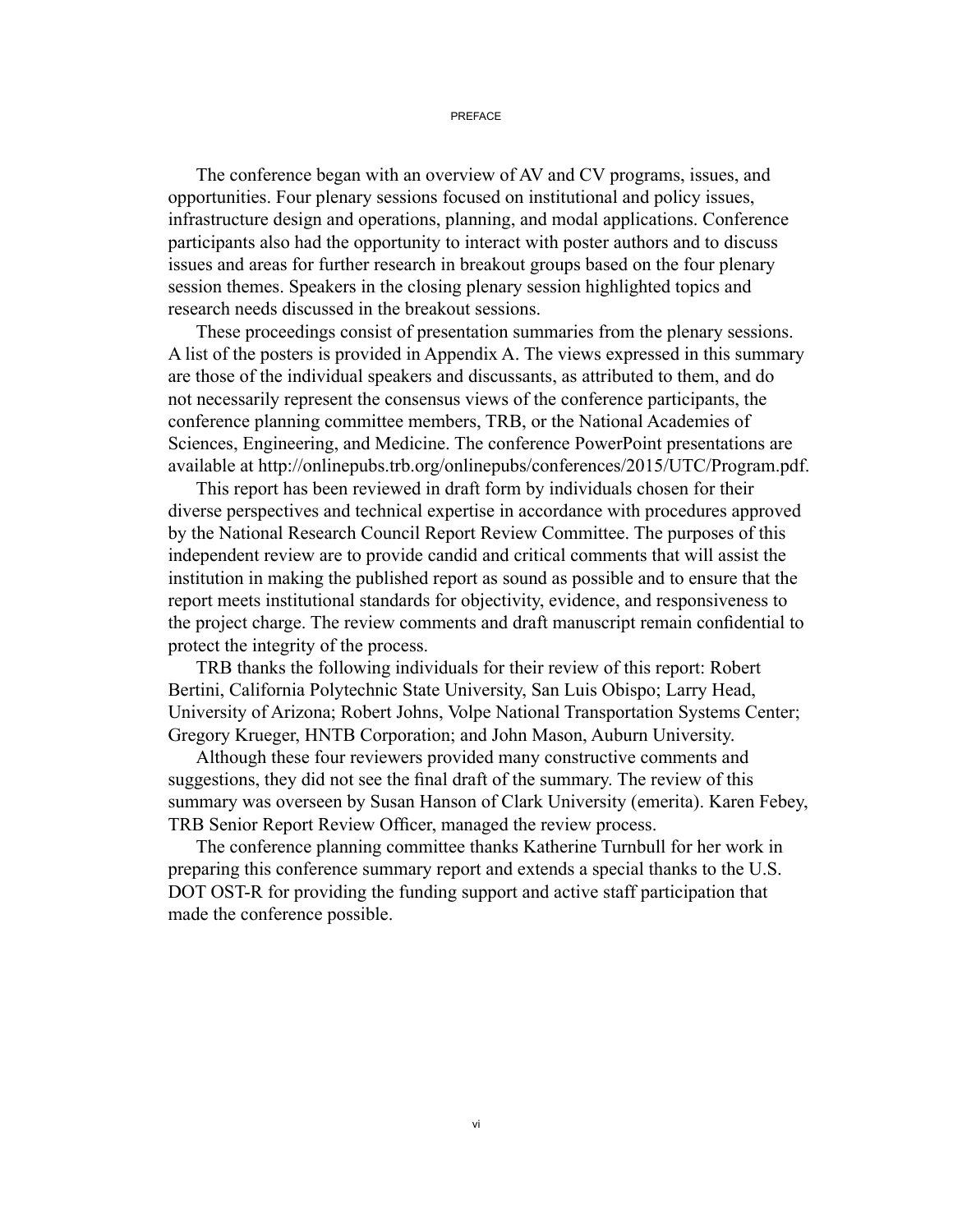# **Acronyms**

| <b>AAMVA</b> | American Association of Motor Vehicle Administrators            |
|--------------|-----------------------------------------------------------------|
| AV           | automated vehicle                                               |
| CACC         | cooperative adaptive cruise control                             |
| <b>CAV</b>   | constant angular velocity                                       |
| <b>CPS</b>   | cyber-physical systems                                          |
| CPS-SSG      | Cyber-Physical Systems Senior Steering Group                    |
| <b>CV</b>    | connected vehicle                                               |
| <b>DMV</b>   | Department of Motor Vehicles                                    |
| <b>DOE</b>   | U.S. Department of Energy                                       |
| <b>DOT</b>   | department of transportation                                    |
| <b>DSRC</b>  | dedicated short-range communication                             |
| <b>DUAP</b>  | data use analysis and processing                                |
| <b>FHWA</b>  | Federal Highway Administration                                  |
| <b>FMVSS</b> | Federal Motor Vehicle Safety Standards                          |
| <b>FOT</b>   | <b>Field Operational Test</b>                                   |
| IoT          | Internet of things                                              |
| <b>ITS</b>   | intelligent transportation systems                              |
| <b>JPO</b>   | <b>ITS Joint Program Office</b>                                 |
| <b>MPO</b>   | metropolitan planning organization                              |
| <b>MTC</b>   | University of Michigan Mobility Transformation Center           |
| <b>NASA</b>  | National Aeronautics and Space Administration                   |
| <b>NHTSA</b> | National Highway Traffic Safety Administration                  |
| <b>NIH</b>   | National Institutes of Health                                   |
| <b>NIST</b>  | National Institute of Standards and Technology                  |
| <b>NITRD</b> | Networking and Information Technology Research and Development  |
| <b>NSF</b>   | <b>National Science Foundation</b>                              |
| <b>OEMs</b>  | original equipment manufacturers                                |
| <b>OST-R</b> | Office of the Assistant Secretary for Research and Technology   |
| <b>OSU</b>   | Ohio State University                                           |
| <b>SHRP2</b> | second Strategic Highway Research Program                       |
| <b>SMART</b> | Systems and Modeling for Accelerated Research in Transportation |
| <b>TRB</b>   | <b>Transportation Research Board</b>                            |
| TSM&O        | transportation systems management and operation                 |
| <b>TTI</b>   | Texas A&M Transportation Institute                              |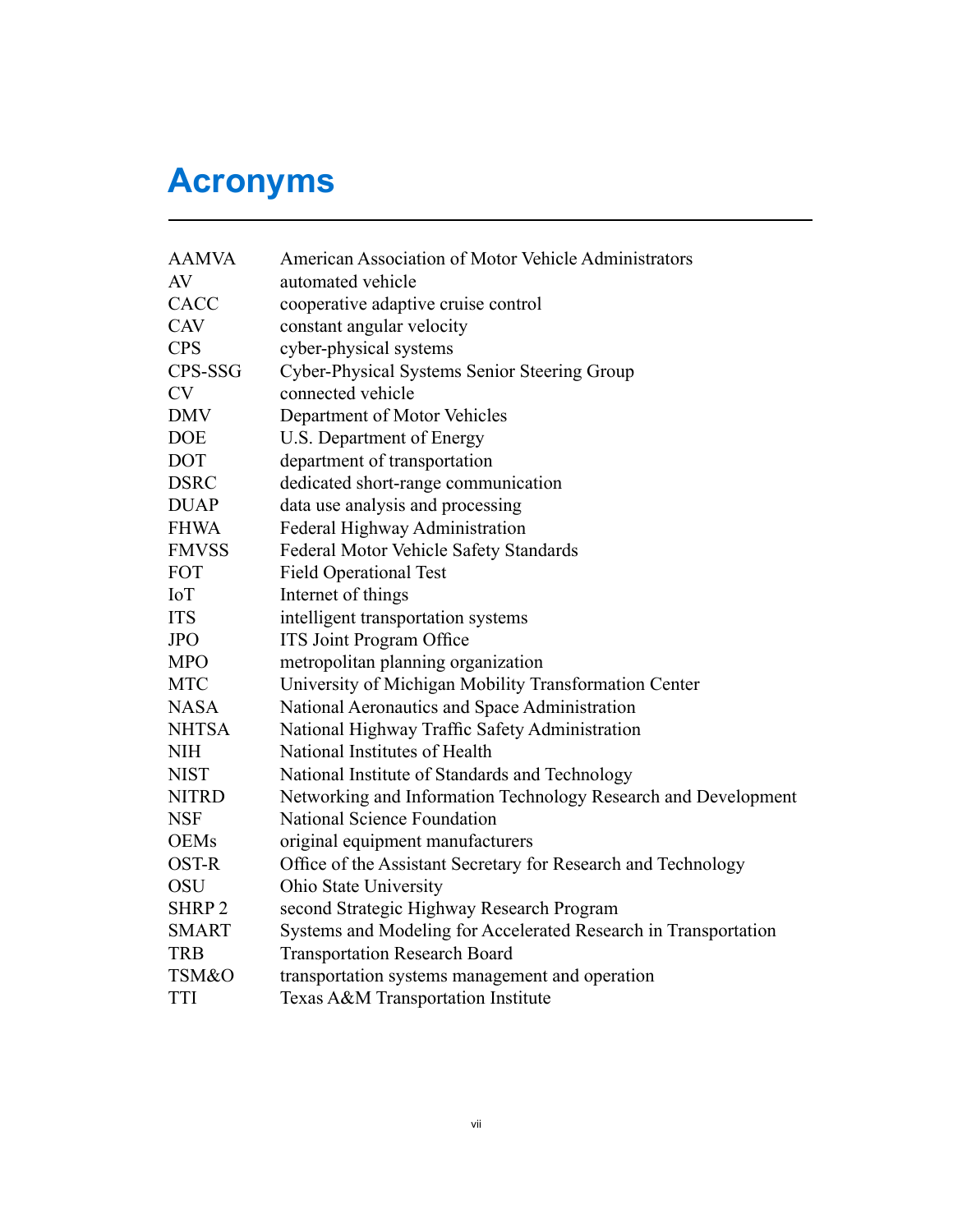ACRONYMS

| U.S. DOT        | U.S. Department of Transportation |
|-----------------|-----------------------------------|
| <b>UTC</b>      | University Transportation Center  |
| V <sub>2I</sub> | vehicle-to-infrastructure         |
| V2V             | vehicle-to-vehicle                |
| <b>VMT</b>      | vehicle miles traveled            |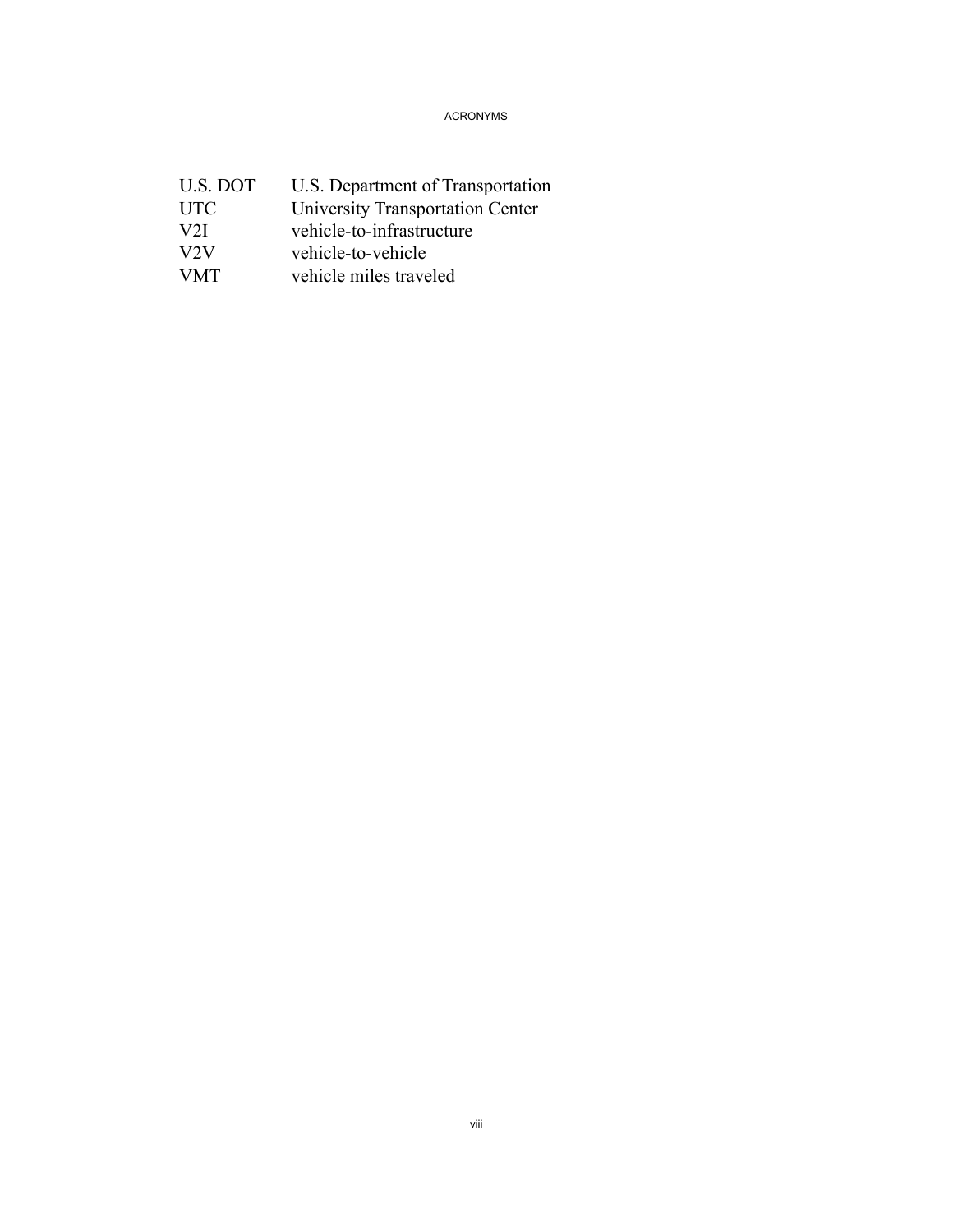# **Contents**

| <b>Opening Session</b>                                                                |     |
|---------------------------------------------------------------------------------------|-----|
| <b>OVERVIEW OF AUTOMATED AND CONNECTED VEHICLE ISSUES</b>                             |     |
|                                                                                       |     |
| Melissa Tooley, Keith Marzullo, Kevin Dopart, Ron Medford,                            |     |
| and Jane Macfarlane                                                                   |     |
|                                                                                       |     |
| Melissa Tooley                                                                        |     |
| <b>Information Technology Research and Development for Smart Cities</b>               |     |
|                                                                                       |     |
| Keith Marzullo                                                                        |     |
| <b>U.S. Department of Transportation Connected and Automated Vehicle</b>              |     |
|                                                                                       |     |
| Kevin Dopart                                                                          |     |
|                                                                                       |     |
| Ron Medford                                                                           |     |
|                                                                                       |     |
| Jane Macfarlane                                                                       |     |
| <b>Plenary Session 1</b>                                                              |     |
|                                                                                       |     |
| Jude Hurin, Chris Gerdes, Reuben Sarkar, and Edward Collins                           |     |
| <b>American Association of Motor Vehicle Administrators' Autonomous</b>               |     |
|                                                                                       |     |
| Jude Hurin                                                                            |     |
|                                                                                       |     |
| Chris Gerdes                                                                          |     |
| Transportation as a System: Getting SMARTer on Energy and Mobility18<br>Reuben Sarkar |     |
| <b>Steering Around the Potholes: Insurance and Automated</b>                          |     |
|                                                                                       |     |
| <b>Edward Collins</b>                                                                 |     |
| <b>Plenary Session 2</b>                                                              |     |
|                                                                                       |     |
| Carla Bailo, Jim Barbaresso, Steve Lockwood, and John Maddox                          |     |
|                                                                                       | .24 |
| Carla Bailo                                                                           |     |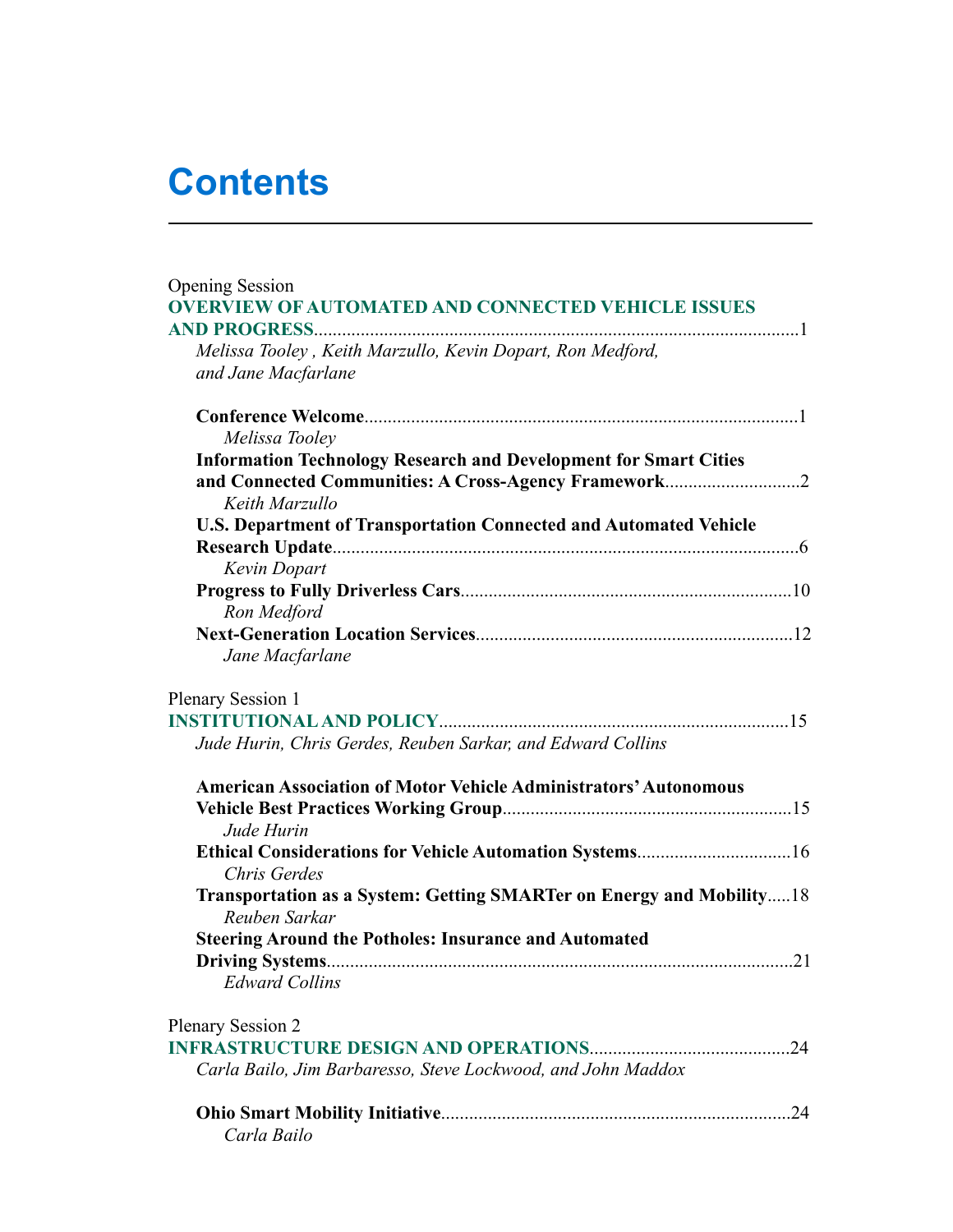| <b>Infrastructure Deployment Considerations for Connected Automation26</b><br>Jim Barbaresso  |  |  |  |
|-----------------------------------------------------------------------------------------------|--|--|--|
| <b>State Department of Transportation Readiness for Connected Vehicle</b>                     |  |  |  |
|                                                                                               |  |  |  |
| Steve Lockwood                                                                                |  |  |  |
| University of Michigan Mobility Transformation Center32<br>John Maddox                        |  |  |  |
| <b>Plenary Session 3</b>                                                                      |  |  |  |
|                                                                                               |  |  |  |
| Johanna Zmud, Matt Smith, Ram Pendyala, and Jane Lappin                                       |  |  |  |
| <b>Automated and Connected Vehicle Deployments:</b>                                           |  |  |  |
| Implications for State and Local Transportation Agencies36<br>Johanna Zmud                    |  |  |  |
| Michigan Department of Transportation Connected Vehicle Initiative39<br><b>Matt Smith</b>     |  |  |  |
| <b>Understanding the Potential Impacts of Connected and Automated</b>                         |  |  |  |
| <b>Vehicles on Activity-Travel Behavior:</b>                                                  |  |  |  |
|                                                                                               |  |  |  |
| Ram Pendyala                                                                                  |  |  |  |
| Planning Implications of Vehicle Automation: Results from the                                 |  |  |  |
| <b>Planning for Vehicle Automation Breakout Session</b>                                       |  |  |  |
|                                                                                               |  |  |  |
| Jane Lappin                                                                                   |  |  |  |
| <b>Plenary Session 4</b>                                                                      |  |  |  |
|                                                                                               |  |  |  |
| Steve Smith, Christopher Poe, Stanley Young, and Justin Holmes                                |  |  |  |
| Integrating Adaptive Signal Control with Connected Vehicle Technology49<br><b>Steve Smith</b> |  |  |  |
| <b>Connected Work Zone for Improved Freight Mobility and Safety52</b><br>Christopher Poe      |  |  |  |
| <b>Harnessing Vehicle Automation for Public Mobility:</b>                                     |  |  |  |
|                                                                                               |  |  |  |
| <b>Stanley Young</b>                                                                          |  |  |  |
| Zipcar: Automated Vehicles and the Future of Urban Mobility57<br><b>Justin Holmes</b>         |  |  |  |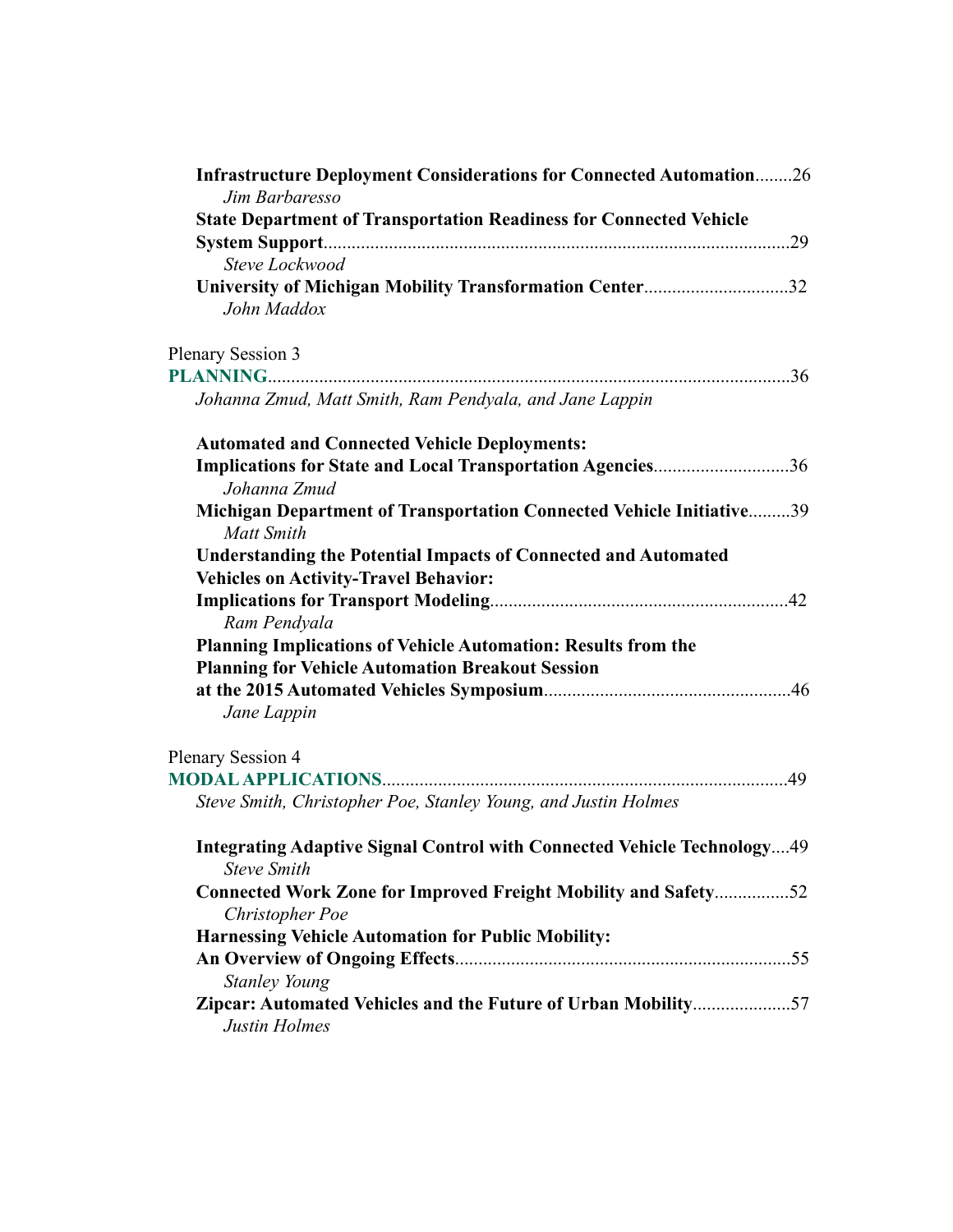| Steven Shladover, Patrick Szary, Charles Howard, Robert Bertini,<br>and Melissa Tooley |  |
|----------------------------------------------------------------------------------------|--|
|                                                                                        |  |
| Steven Shladover                                                                       |  |
|                                                                                        |  |
| Patrick Szary                                                                          |  |
|                                                                                        |  |
| Charles Howard                                                                         |  |
|                                                                                        |  |
| Robert Bertini                                                                         |  |
|                                                                                        |  |
| Melissa Tooley                                                                         |  |

## **APPENDIXES**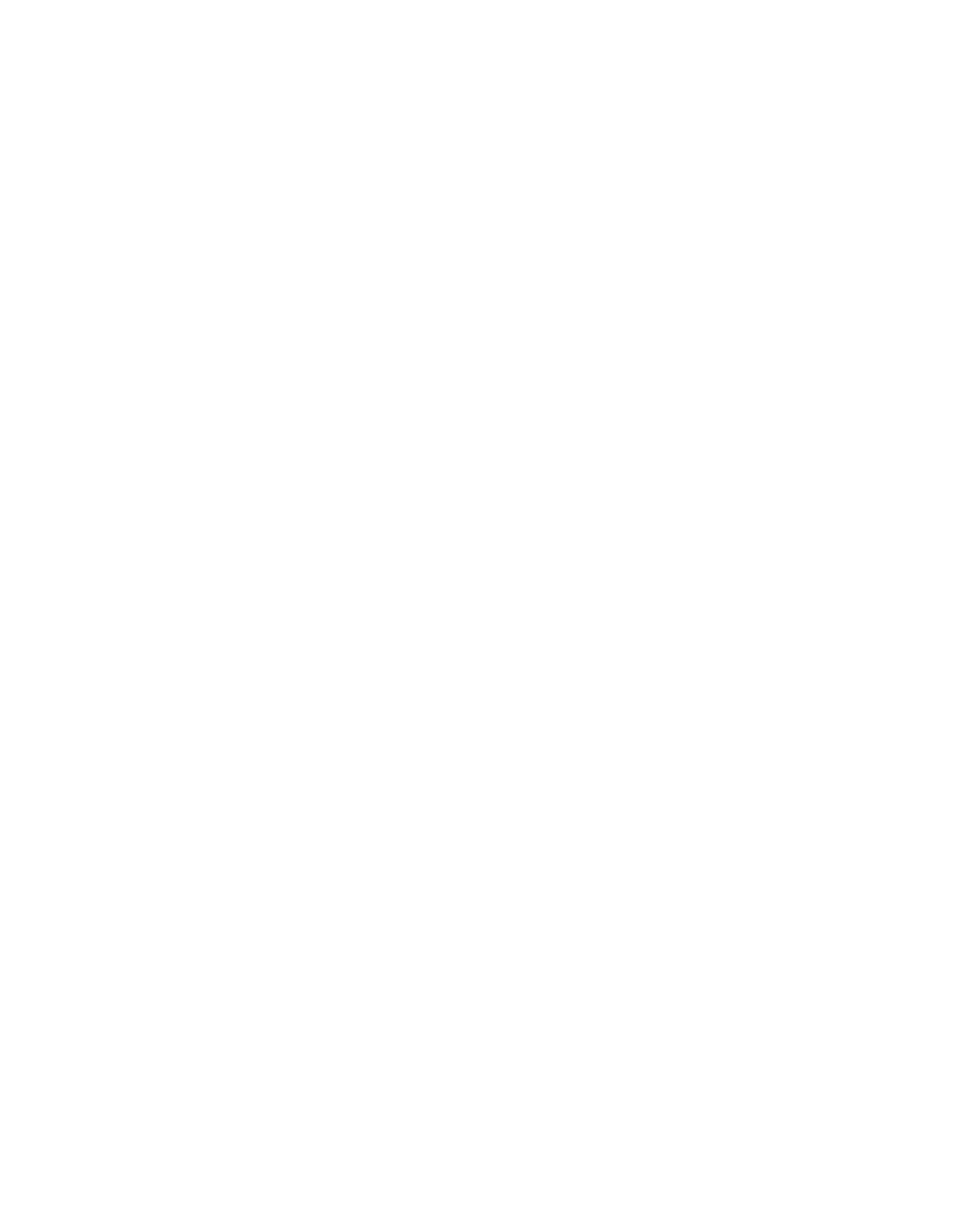#### <span id="page-14-0"></span>OPENING SESSION

# **Overview of Automated and Connected Vehicle Issues and Progress**

Melissa Tooley, *Texas A&M Transportation Institute and Chair, Conference Planning Committee* Keith Marzullo, *Federal Networking and Information Technology Research Development Program, National Coordination Office* Kevin Dopart, *ITS Joint Program Office, U.S. Department of Transportation*

Ron Medford, *Google, Inc.* Jane Macfarlane, *HERE*

#### **CONFERENCE WELCOME**

*Melissa Tooley*

**M**elissa Tooley welcomed participants to the 9th University Transportation Center<br>Spotlight Conference: Automated and Connected Vehicles. She recognized the individuals and agencies responsible for organizing and sponsoring the conference and reviewed the program. Tooley covered the following topics in her opening remarks:

• Organized by the Transportation Research Board (TRB) of the National Academies, the conference was sponsored by the Office of the Assistant Secretary for Research and Technology (OST-R) at the U.S. Department of Transportation (U.S. DOT). Tooley acknowledged and thanked Robin Kline and Tom Bolle, OST-R, and Richard Cunard and Freda Morgan, TRB, for their assistance in organizing the conference. She also welcomed the students attending the conference. She introduced members of the Conference Planning Committee, recognizing their hard work in developing outstanding sessions with excellent speakers.

 - Robert Bertini, California Polytechnic State University, San Luis Obispo, Modal Applications Track Chair

- Chandra Bhat, University of Texas, Austin
- Mara Campbell, CH2M
- Charles Howard, Puget Sound Regional Council, Planning Track Chair
- Edward Hutchinson, Florida Department of Transportation
- John Maddox, Mobility Transformation Center, University of Michigan
- Zach Rubenstein, Carnegie Mellon University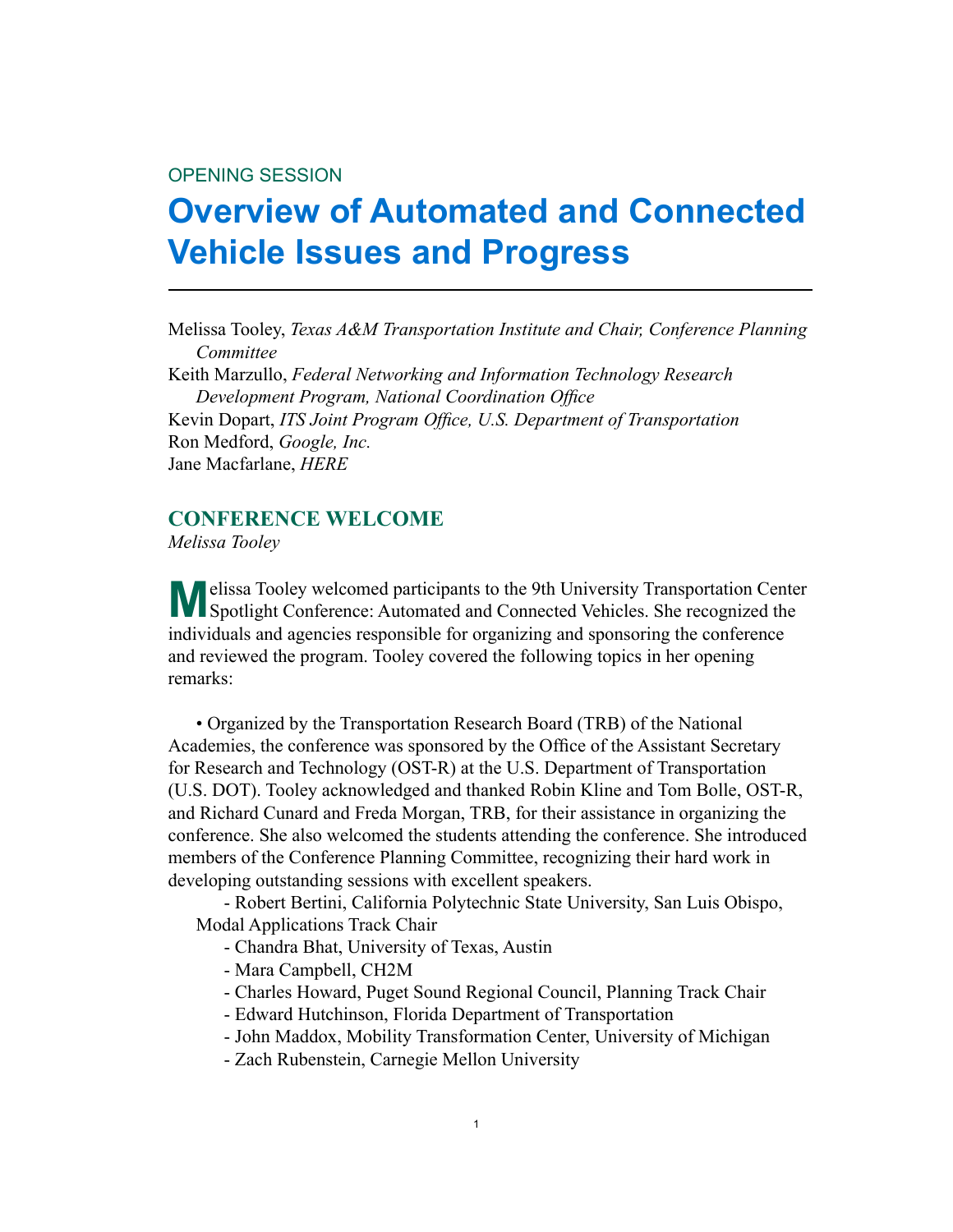<span id="page-15-0"></span> - Steven Shladover, California Partners for Advanced Transportation Technology, Institutional and Policy Track Chair

 - Karlyn Stanley, RAND Corporation

 - Patrick Szary, Center for Advanced Infrastructure and Transportation, Rutgers University, Infrastructure Design and Operations Track Chair

 - Stanley Young, National Renewable Energy Laboratory and University of Maryland

• Tooley noted that connected vehicle (CV) and automated vehicle (AV) technologies have the potential to effect disruptive change, not just to transportation but to society's way of life. This change would occur not only on the nation's roadways, but across all modes of transportation. She suggested that CV and AV technologies could improve safety, reduce harmful emissions, and improve efficiency and reliability. She further suggested that a fully connected transportation system could change the principles of transportation engineering. For example, sight distance could become irrelevant and traffic signals obsolete. She also commented that the benefits of these technologies could remain unrealized if concerns about data security, privacy, and other issues were not adequately addressed.

• Tooley indicated that the conference provided the opportunity to discuss these issues and opportunities. She noted that the conference was organized around the four general subject clusters identified in National Cooperative Highway Research Program Project 20-24(98), Connected/Automated Vehicle Research Roadmap, which was conducted for the American Association of State Highway and Transportation Officials. The four subject clusters were institutional and policy, infrastructure design and operations, planning, and modal applications.

• Tooley reviewed the conference program. The opening session provided an overview of general interest topics to set the tone for the conference. Each plenary session focused on one of the subject clusters, with speakers representing the perspectives of academia, industry, and government at all levels. After the general sessions, breakout groups allowed participants to share their perspectives on the state of the practice in CV and AV and to identify areas for further research. The closing session featured summaries from the breakout groups.

## **INFORMATION TECHNOLOGY RESEARCH AND DEVELOPMENT FOR SMART CITIES AND CONNECTED COMMUNITIES: A CROSS-AGENCY FRAMEWORK** *Keith Marzullo*

Keith Marzullo discussed the responsibilities and activities of the federal Networking and Information Technology Research and Development (NITRD) program. He described the NITRD organization structure and the Cyber-Physical Systems Senior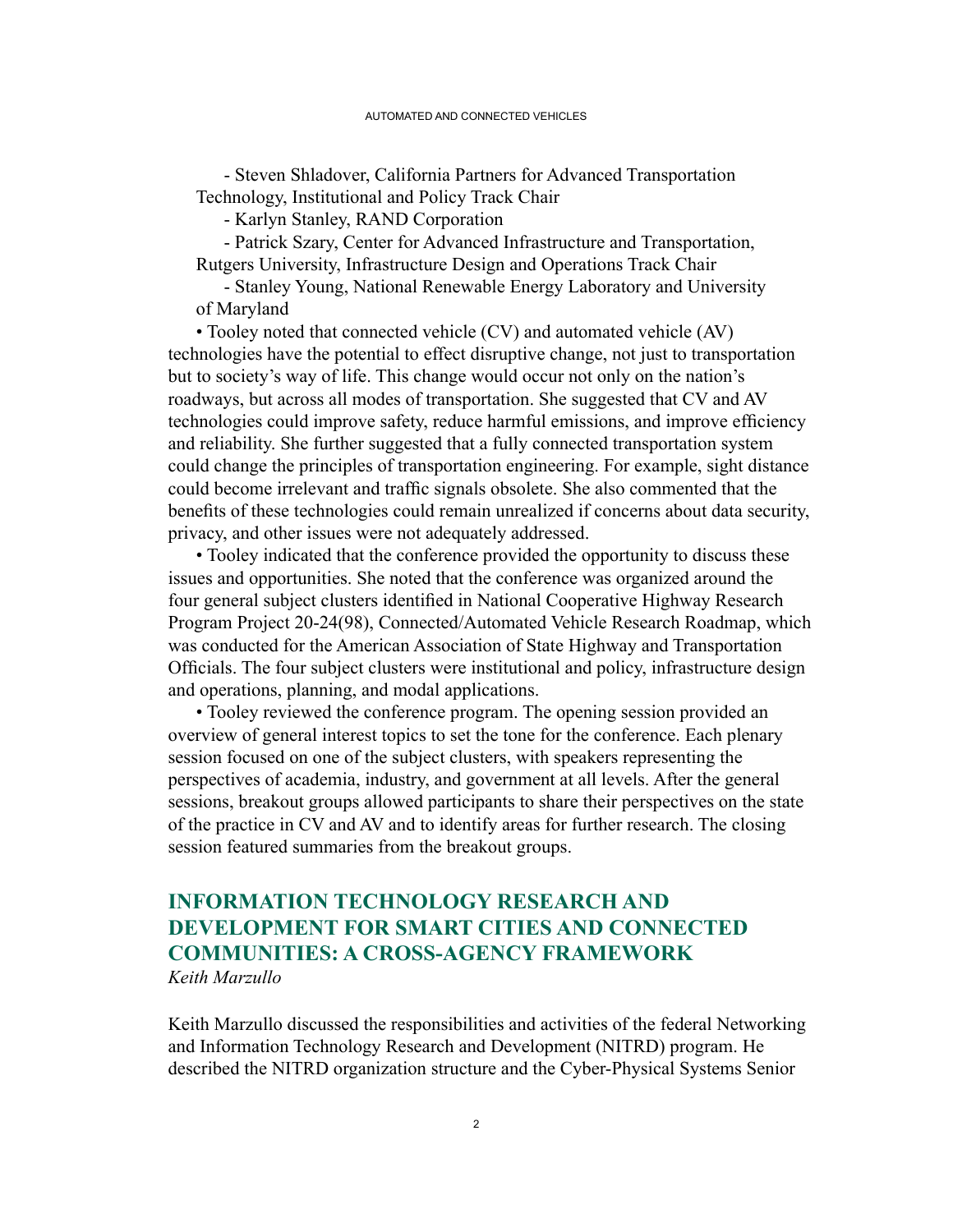Steering Group (CPS-SSG), which is tasked with coordinating efforts for smart cities and connected communities. He reviewed the CPS-SSG vision, goals, and desired outcomes and benefits and highlighted the roles of the participating agencies and the activities currently under way. Marzullo covered the following topics in his presentation:

 • The NITRD program was established by the High-Performance Computing Act of 1991 (Public Law 102-194), which Marzullo noted was in the early days of the Internet. He reviewed the purpose of NITRD, which is "to assure U.S. leadership in, and accelerate development and deployment of, advanced networking, computing systems, software, and associated information technologies." He reported that NITRD helps coordinate activities across 21 federal agencies and offices. NITRD is overseen by the National Coordination Office, which provides technical expertise, planning, and coordination, as well as serving as the central point of contact. The National Coordination Office vision is "to be a catalyst for collaboration, information exchange, and outreach to foster knowledge, methods, research and development, technology transfer, and innovation to meet the NITRD Program goals." Marzullo presented the NITRD organizational structure, which includes the National Coordination Office reporting to the White House Executive Office of the President, Office of Science and Technology Policy, as well as a link to the National Science and Technology Council, Committee on Technology Subcommittee on NITRD. He noted there are numerous coordination and steering groups coordinating different activities across agencies.

 • Marzullo described CPS-SSG, which is composed of individuals from different federal agencies with budget authority. He described examples of cyber-physical systems (CPS) and noted that autonomous vehicles fall within the program of the CPS-SSG. Marzullo described the CPS-SSG smart cities and connected communities framework. Elements of the framework include energy-efficient power grids, smart cars and safe highways, earthquake-proof buildings, smart planes for safe air travel, and many other features (see https://www.nitrd.gov/sscc).

• Marzullo noted that communities in all settings and at all scales have access to information, advanced technologies, and smart services that enhance the sustainability and quality of life, improve health and safety, and help provide economic prosperity for their residents. He reported that CPS-SSG was coordinating efforts among federal agencies and with public–private partnerships for smart cities and connected communities. Examples of activities included funding and performing foundational research and accelerating innovation and transition in scalable and replicable smart city solutions. Another activity he described is applying advanced CPS concepts, coupled with sociotechnical system understanding, to integrate city-scale information technology and physical infrastructures. He also noted that CPS-SSG was promoting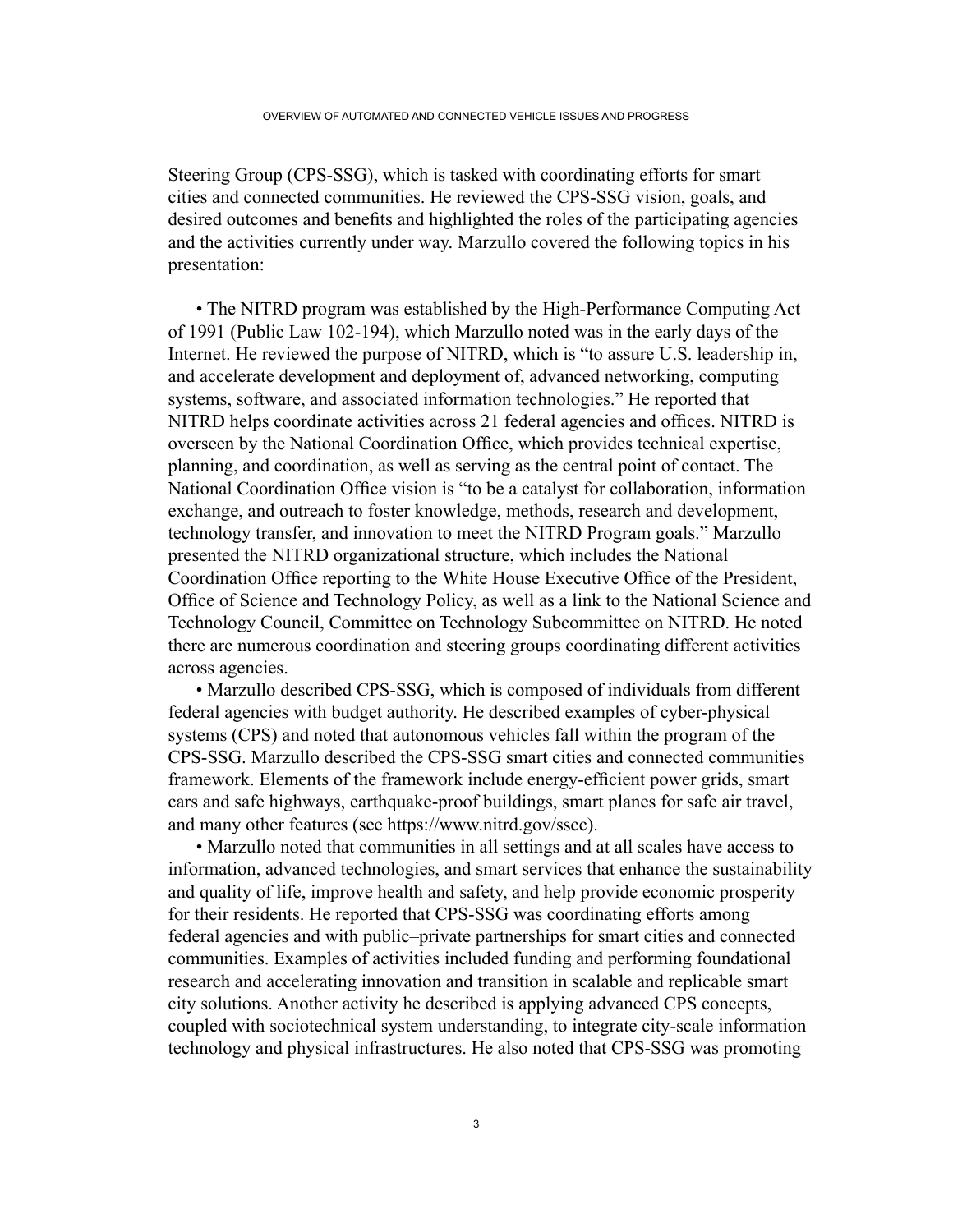discovery, innovation, and entrepreneurship in smart city technologies and facilitating the application of CPS concepts to make cities more livable, workable, safe, and sustainable.

 • Marzullo reviewed the goals of CPS-SSG. The first goal was creating nextgeneration capabilities by leveraging fundamental research and development in CPS, smart systems, sociotechnical systems, and other emerging technologies, processes, and policies. The second goal was supporting the research and development necessary to create smart cities by using data analytics to enhance individuals' quality of life and to improve their health, safety, and economic prosperity. The third goal was building and expanding access to the smart cities and connected communities resources—both domain specific and shared—that are needed for agencies to best achieve their mission goals and for the country to innovate and benefit. The fourth goal was to promote interoperable, standards-based smart city solutions that reduce deployment costs and enable modular architectures that are flexible and adaptable in meeting a community's needs. The final goal was to improve education and training opportunities to fulfill increasing demands for analytical talent and capacity for the broader workforce to support smart cities and connected communities.

 • Marzullo reviewed the anticipated outcomes of the CPS-SSG activities, which included the application of innovative technologies to enhance sustainable livelihoods and the quality of life in cities. Another anticipated outcome was fostering smart citizens by providing the education and tools necessary to create a smart city workforce and a citizenry able to benefit from smart city solutions. Promoting partnerships across federal agencies and with stakeholders in industry, academia, and other government entities to achieve positive outcomes represented another outcome. The final anticipated outcome was the development of pilots and smart city deployments that demonstrate value, feasibility, sustainability, and resiliency.

 • Marzullo described the anticipated benefits from the various activities, which included economic growth and new jobs in businesses that are globally competitive in smart city technologies, increased safety and mobility of roadway travelers and reduced traffic-related pollution, and reduced energy consumption for human mobility, buildings, and commercial operations. Other potential benefits he identified were faster and more resilient wired and wireless communications, improved response and recovery to natural and human-made disasters, improved monitoring of air and water quality, and reduced crime. Increased private-sector investment in new and growing businesses, increased safety of infrastructure from condition-based monitoring, expanded public participation, and improved healthcare and aging in place represented additional benefits.

• Marzullo reviewed the participating agencies and the activities currently under way. He noted that the National Institute of Standards and Technology (NIST) and the National Science Foundation (NSF) were the two leading groups promoting current activities. He discussed the NIST Global City Teams Challenge, which brings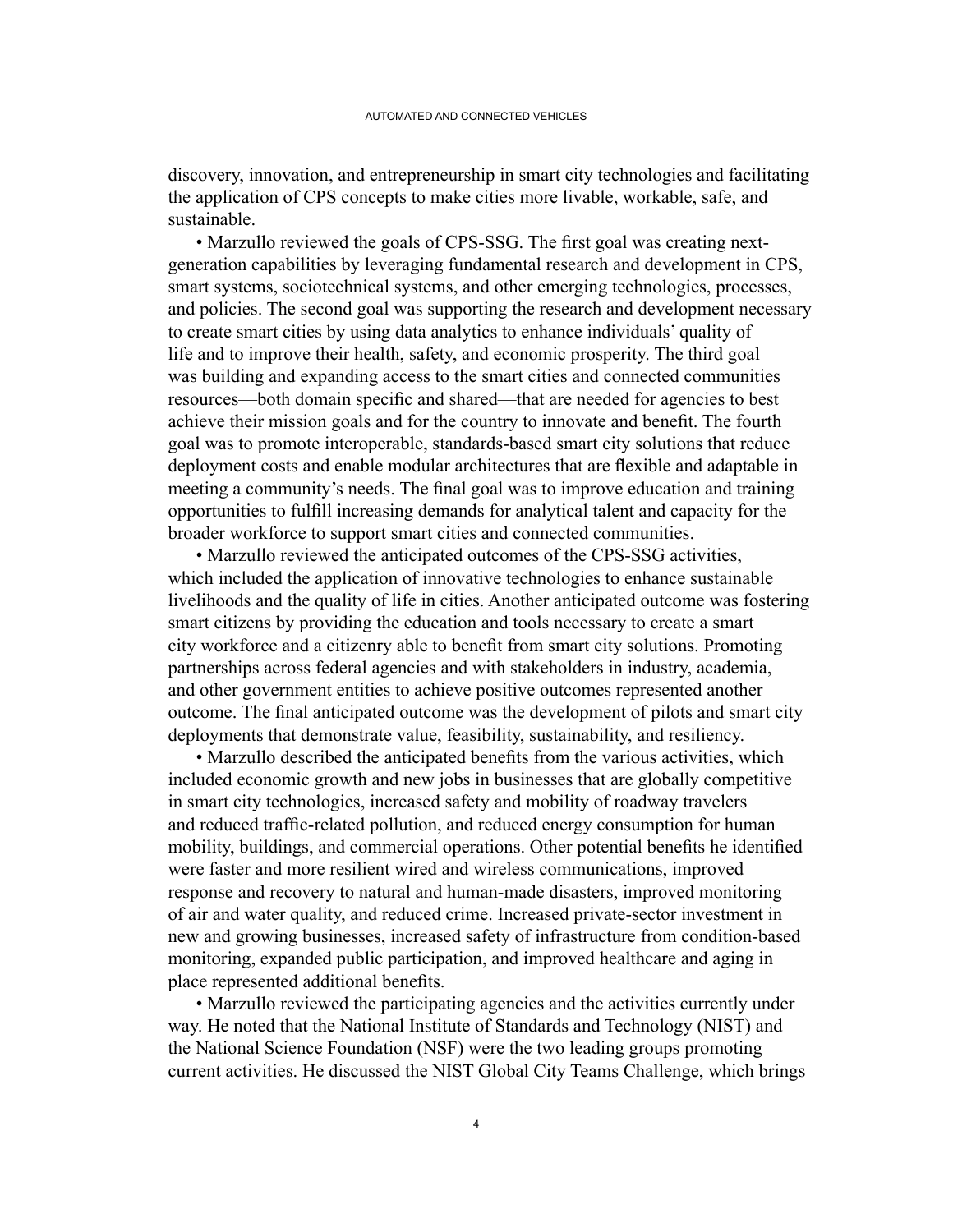together teams of cities and innovators working in partnership to use technologies to improve the safety, sustainability, livability, and workability of communities worldwide. He also noted that NIST was using open, consensus-based public working groups to develop a comprehensive framework for the design, evaluation, and operation of complex CPS, including smart city technologies. Finally, through the Smart Grid program and the public–private Smart Grid Interoperability Panel, NIST is working with the private sector on smart grid interoperability and security standards that enable the intelligent use of energy resources as a key component of smart city solutions. He also noted that through the National Cybersecurity Center of Excellence, NIST is providing businesses with real-world cybersecurity solutions based on commercially available technologies for smart city applications in energy, transportation, and finance. Further, NIST is promoting the emergence of voluntary, consensus-based international standards that enable interoperable smart city solutions to speed deployment efforts, increase flexibility and capability, reduce costs, and catalyze the emergence of a vibrant and global smart city technologies market.

• Marzullo noted that NSF brings together academic researchers, industrial and nonprofit partners, and local cities, municipalities, and regions to integrate data sources, networked computing systems, and infrastructure to enhance the quality of life within communities across health and wellness, energy efficiency, building automation, and transportation. He also noted that NSF supports fundamental research on intelligently and effectively designing, adapting, and managing smart and connected communities. He noted that NSF had recently released a "Dear Colleague" letter on projects related to smart cities, including transportation.

• Marzullo reviewed the interest from the U.S. DOT, which included research and deployment of innovative transportation technologies to reduce or eliminate deaths and serious injuries among all users of the transportation system; to increase the reliability and efficiency of the transportation system; and to provide safe and affordable mobility options. Increasing the service life and optimizing the maintenance of transportation infrastructure, reducing the environmental and energy impacts of the transportation system, and increasing the resilience of the transportation system represented additional areas of interest to the U.S. DOT.

 • According to Marzullo, the U.S. Department of Energy's (DOE) Office of Electricity Delivery and Energy Reliability has two major programs in the topic area. The Cybersecurity for Energy Delivery Systems program is working toward resilient energy delivery systems that are able to survive a cyber incident. The Smart Grid Integration Challenge for Cities is a challenge competition to recognize U.S. cities as smart city leaders in implementing sensing, data sharing, and data analytics toward achieving energy consumption reduction targets set by individual cities.

• Marzullo reported that the National Institute of Food and Agriculture, within the U.S. Department of Agriculture, is exploring two major topic areas. The first topic is increasing food and nutritional security through the development of high-output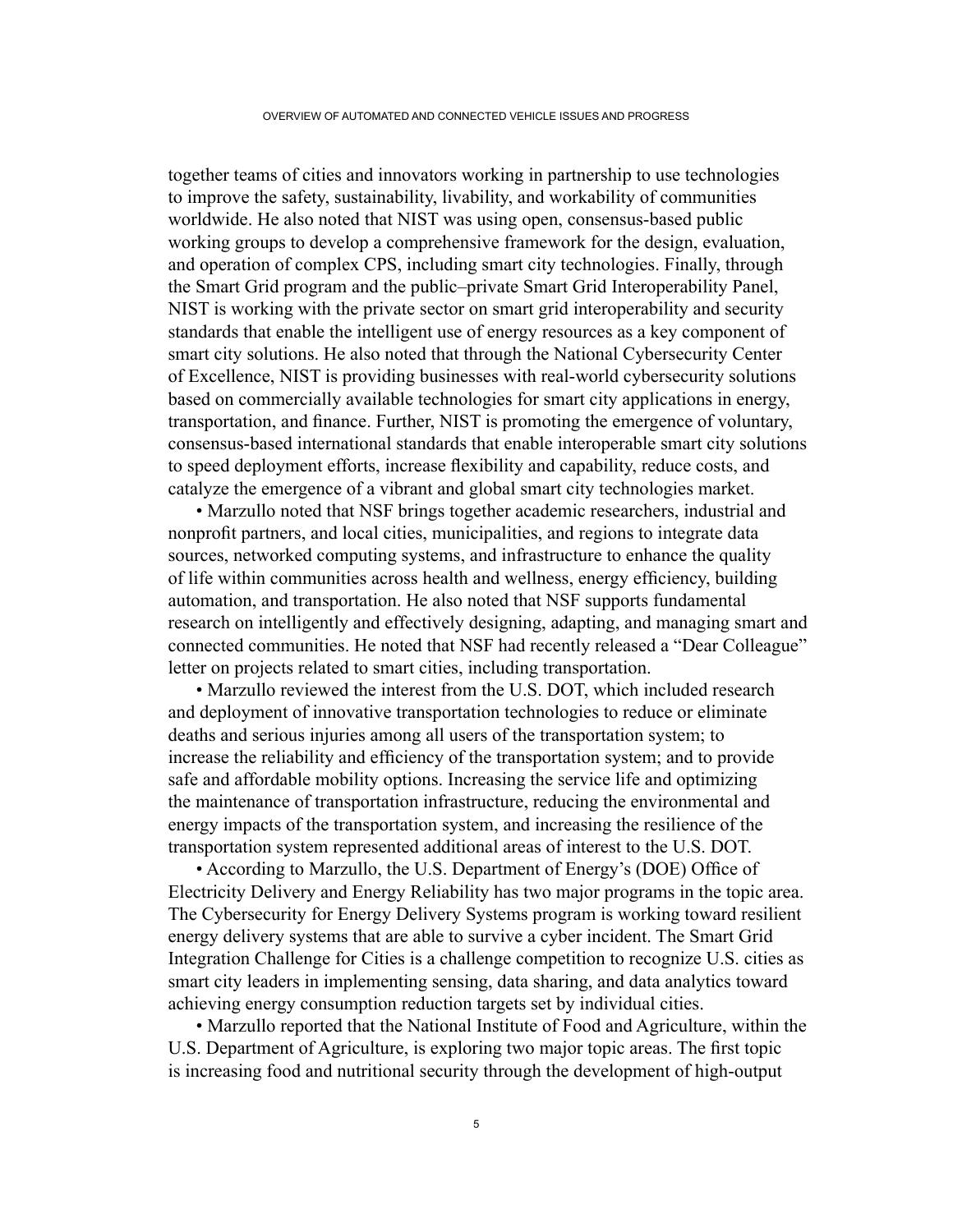<span id="page-19-0"></span>and efficient urban agriculture technologies and systems, such as vertical farming. The second interest area is developing more resilient, robust, and reliable agricultural systems while faced with a changing climate and an increasing global population.

• According to Marzullo, the National Institutes of Health (NIH) has a broad interest in the smart cities topic. Enhancing collaboration between researchers, smart citizens, local cities and municipalities, and other stakeholders to evaluate the health-related benefits of networked sensors, infrastructure, and computing systems represents one area of interest. He noted that NIH is also supporting research that develops, implements, and evaluates health-related CPS in smart cities with consideration of security, privacy, health disparities, and human factors. Fostering the development of interoperability and consensus standards that will ensure that appropriate technologies are safe, effective, and sustainable represents still another NIH interest. Additionally, he noted that NIH is interested in promoting a citizencentric, data-driven system that embraces personalized health information and care options and is capable of learning.

 • The National Aeronautics and Space Administration (NASA) was the final agency highlighted by Marzullo. He noted that NASA was interested in applying collaborative, planning, and scheduling applications to enhance multimodal smart cities traffic-flow management systems. NASA is also interested in helping accelerate safe and efficient future unmanned aerial vehicle operations for smart cities services, operations, and new businesses. NASA has a further interest in sharing and promoting the next generation of verification and validation tools to enable smart city developers with the means to assure high integrity, robust, and interoperable complex systems.

### **U.S. DEPARTMENT OF TRANSPORTATION CONNECTED AND AUTOMATED VEHICLE RESEARCH UPDATE** *Kevin Dopart*

Kevin Dopart discussed CV and AV research at the U.S. DOT. He described the three recently awarded CV pilots, anticipated benefits from CV and AV deployment, and current research tracks and projects. Dopart covered the following topics in his presentation:

• Dopart noted that the Intelligent Transportation Systems (ITS) Joint Program Office (JPO) was the major internal investor in research related to CVs and automation within the U.S. DOT. He reported that the recently released U.S. DOT ITS Strategic Plan for 2015–2019 includes two strategic priorities. The first strategic priority focuses on realizing CV implementation. It builds on the substantial progress made in recent years planning, designing, and testing for CV deployment across the nation. The second strategic priority is advancing automation. This priority shapes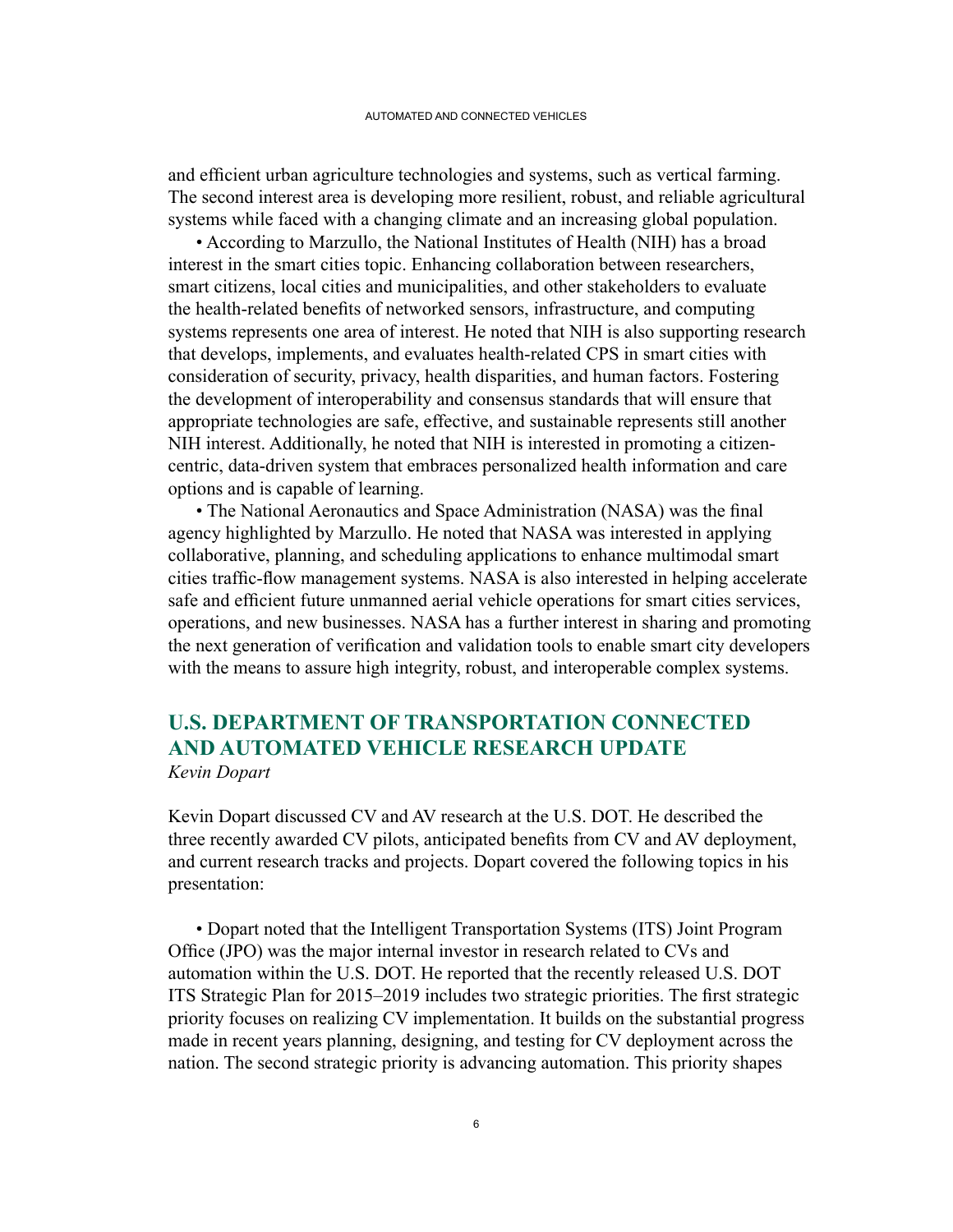the ITS program around research, development, and adoption of automation-related technologies as they emerge.

• Dopart highlighted recent and upcoming CV milestones at the U.S. DOT. The National Highway Traffic Safety Administration (NHTSA) Advanced Notice of Proposed Rulemaking on vehicle-to-vehicle (V2V) communications was released in August 2014. The U.S. DOT announced the first wave of CV pilots in September 2015. He noted that the Federal Highway Administration (FHWA) would be releasing guidance documentation on vehicle-to-infrastructure (V2I) in December 2015 and that NHTSA is scheduled to send the Notice of Proposed Rulemaking requiring dedicated short-range communication (DSRC) radios on all new light-duty vehicles for economic review in December 2015, with publication in the Federal Register anticipated in early 2016.

• Dopart described the three CV pilots recently awarded to Tampa, Florida; New York City, New York; and the State of Wyoming. He noted that the pilots in Tampa and New York City have an urban focus on arterials, expressways, intersections, and pedestrian safety, while the Wyoming pilot has a freight focus in the I-80 corridor. He reviewed the schedule for the pilots. Phase 1 includes up to 12 months for concept development. Phase 2 includes up to 20 months for design, deployment, and testing. Phase 3 involves a minimum of 18 months for maintaining and operating the pilot. He noted there is a decision point at the end of Phase 1 and again at the end of Phase 2, and commented that although it is expected the pilots will all move forward into the next phase, it is not a given. There is also the expectation that the pilots will transition into ongoing operation at the end of Phase 3. He noted there will be both self-evaluations and independent evaluations of the pilots.

 • Dopart described some of the anticipated benefits from automation, which focus primarily on improving safety, increasing mobility and accessibility, and reducing energy use and emissions. Anticipated safety benefits include reducing and mitigating crashes. Potential mobility and accessibility benefits include expanding the capacity of roadway infrastructure, enhancing traffic-flow dynamics, and providing more personal mobility options for disabled and aging population groups. Energy use and emissions benefits may result from aerodynamic "drafting" and improved traffic-flow dynamics.

 • Dopart commented that connectivity is critical to achieving the greatest benefits. He noted that autonomous vehicles operate in isolation from other vehicles by using internal sensors, but CVs communicate with nearby vehicles and the infrastructure. Connected AVs leverage autonomous and CV capabilities to maximize potential benefits.

 • Dopart described the five ITS JPO automation program research tracks: enabling technologies, safety assurance, transportation system performance, testing and evaluation, and policy and planning. The first research track focuses on enabling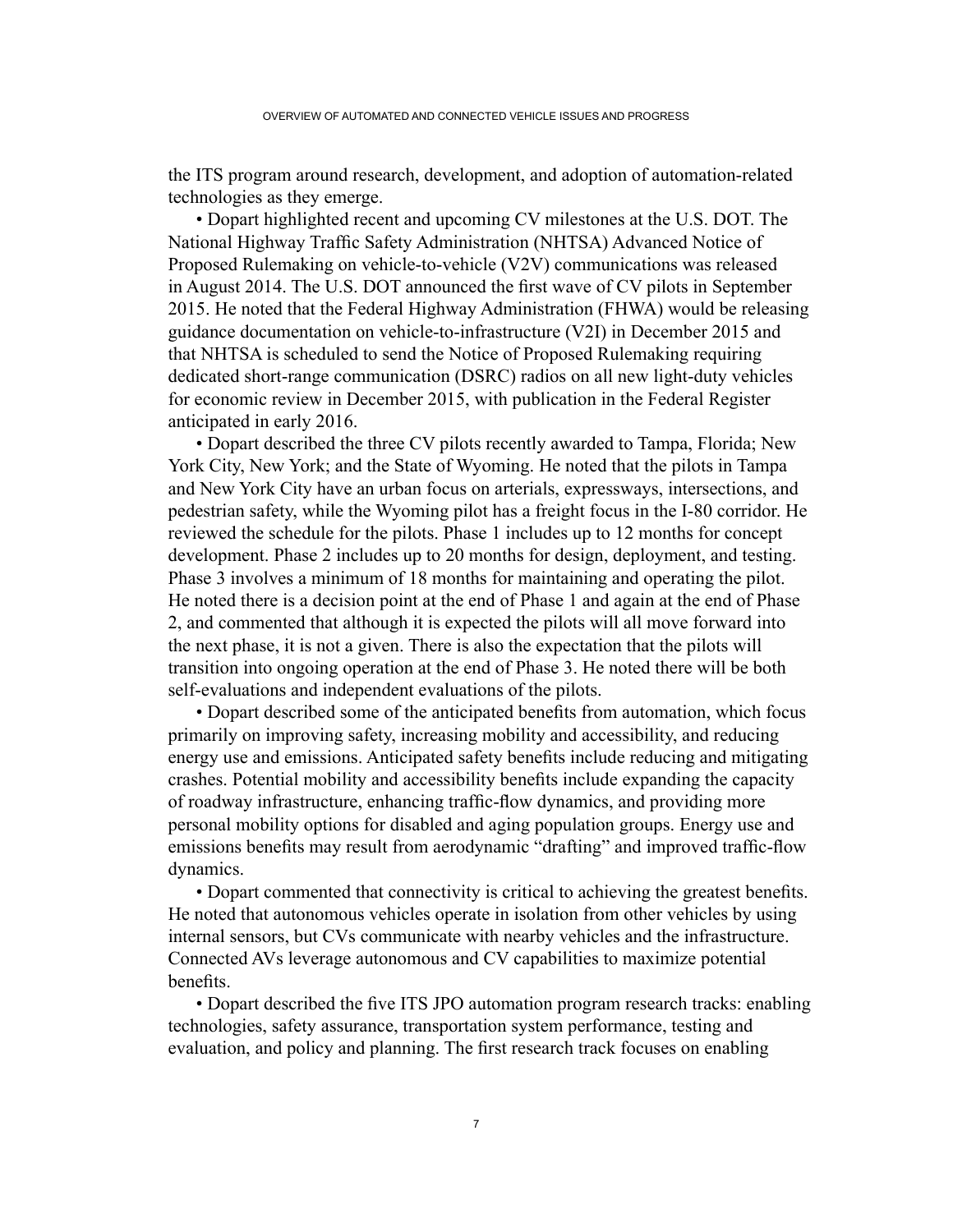technologies. Dopart presented examples of applications of enabling technologies, including positioning, navigation, and timing and mapping, communications, and sensors.

• The second research track addresses safety assurance. Dopart presented an example of human factors research associated with the transition between automated and nonautomated modes. He described a study conducted at the Virginia Tech Transportation Institute for NHTSA that examined driver reengagement at Level 2 and Level 3 automation. Information on the project is available at http://www.nhtsa .gov/DOT/NHTSA/NVS/Crash Avoidance/Technical Publications/2015/812182 HumanFactorsEval-L2L3-AutomDrivingConcepts.pdf.

• The third research task is transportation system performance. Dopart reported that this track focuses on internal U.S. DOT application and prototype development. He indicated that research on human-in-the-loop Level 1 connected automation is under way.

 • The fourth research track is testing and evaluation. Dopart described the benefits evaluation framework illustrated in Figure 1 that was developed by the U.S. DOT. It highlights all the potential elements, from safety to land use, that may be influenced by AV and CV deployment. He reported that the framework would be applied in quantitative analyses over the next few years.



**FIGURE 1 Benefits testing framework. (Source: ITS Joint Program Office, U.S. Department of Transportation.)**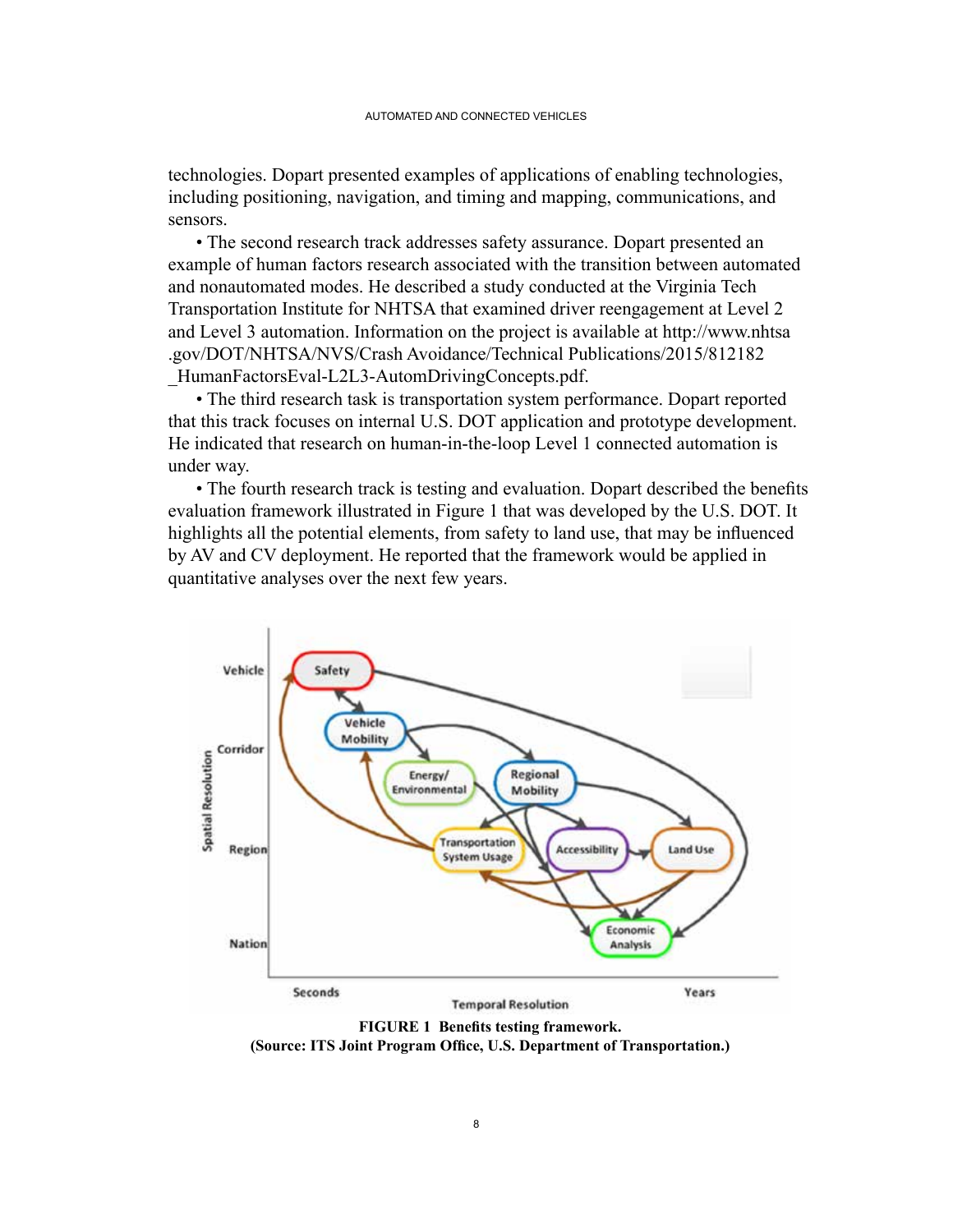| <b>SAE</b> Level | <b>Example Systems</b>                                                                                 | Driver Roles                                                                            |
|------------------|--------------------------------------------------------------------------------------------------------|-----------------------------------------------------------------------------------------|
| 1                | Adaptive cruise control OR<br>Lane-keeping assistance                                                  | Must drive other functions and<br>monitor driving environment                           |
| $\overline{2}$   | Adaptive cruise control AND<br>Lane-keeping assistance<br>Traffic jam assist                           | Must monitor driving<br>environment (system nags<br>driver to try to ensure it)         |
| 3                | Traffic jam pilot<br>Automated parking<br>Highway autopilot                                            | May read a book, text, or web<br>surf, but must be prepared to<br>intervene when needed |
| $\overline{4}$   | Closed campus driverless shuttle<br>Valet parking in garage<br>"Fully automated" in certain conditions | May sleep, and system can<br>revert to minimum risk<br>condition if needed              |
| 5                | Automated taxi<br>Carshare repositioning system                                                        | No driver needed                                                                        |

**TABLE 1 Example Systems at Each Automation Level**

Source: California PATH.

 • The fifth research track is policy and planning. Dopart presented an example of the review of Federal Motor Vehicle Safety Standards (FMVSS). The project is examining how highly automated vehicles may change the nature of the FMVSS and is identifying where current FMVSS pose challenges to the introduction of AVs. He noted that the project, which represents NHTSA and ITS JPO coordinated research, will also help ensure that NHTSA regulations do not stifle innovation. He described the difference between wording such as "activate braking" and "step on the brake." Other policy research topics being examined include privacy concerns, societal acceptance, and federal roles, especially related to state and local coordination.

• Dopart discussed the spotlight area of Level 1 connected automation. He reviewed the information in Table 1, which was developed at California PATH. The example systems in Level 1 are adaptive cruise control and lane-keeping assistance, which are currently available in some vehicles. He noted the research in this area is focusing primarily on human-in-the-loop issues associated with longitudinal controls. He noted that connected automation research and development at the U.S. DOT are focusing on cooperative adaptive cruise control (CACC) development, freeway operations applications, eco-approach and -departure at traffic signals, and truck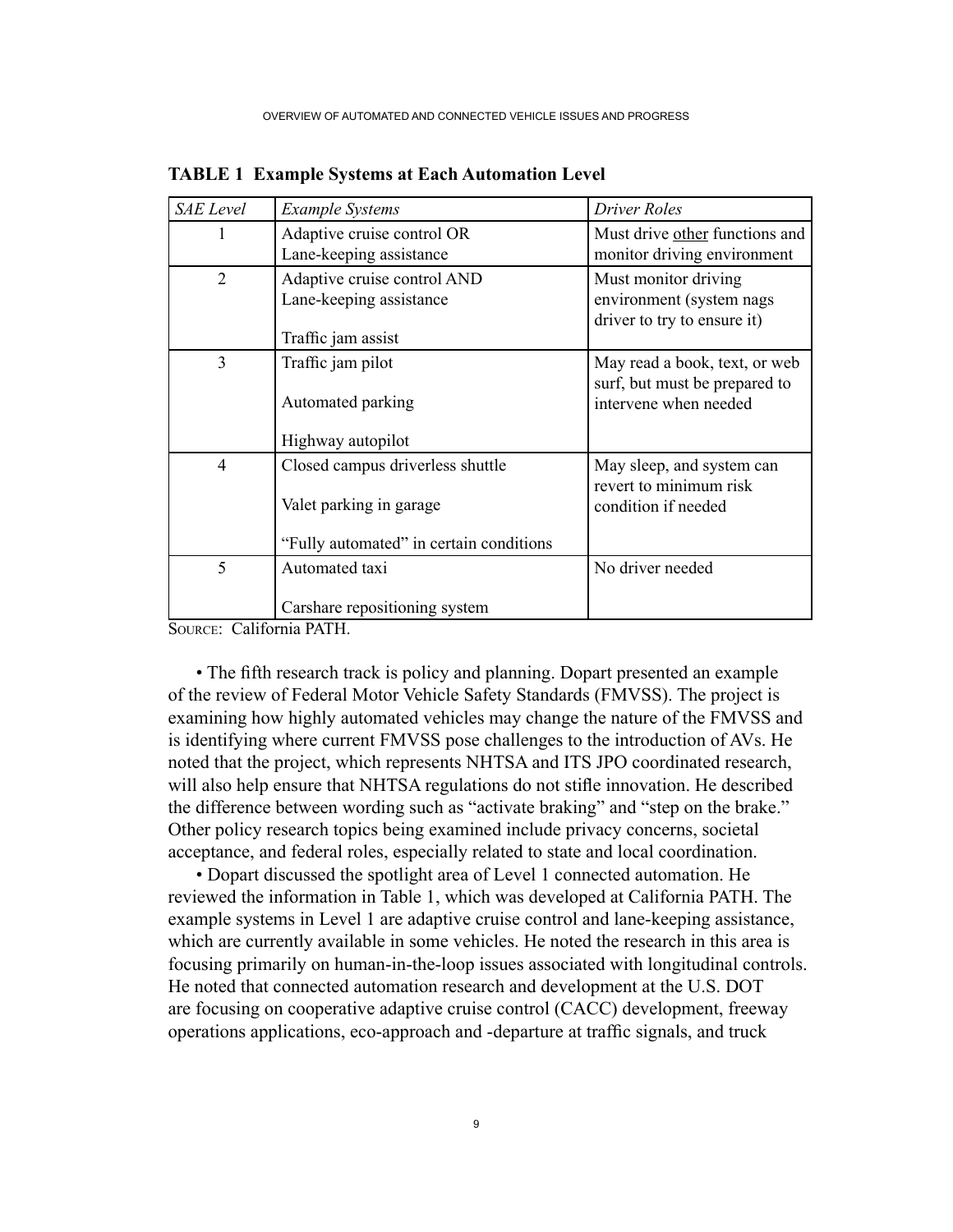<span id="page-23-0"></span>platooning. Research is being funded and coordinated between ITS JPO and FHWA. He indicated that the projects are being led by FHWA personnel at the Turner– Fairbank Highway Research Center.

• Dopart reviewed the CACC development projects, which are focused on enabling CACC high-performance vehicle streams and CACC field tests. He noted that many of the automotive companies, including Volvo and Tesla, are assessing CACC concepts and prototypes. He also reported that studies of driver acceptance of Level 1 applications using driving simulators are under way at the Turner–Fairbank Highway Research Center.

 • Dopart described the freeway traffic operations applications being examined, including freeway speed harmonization and lane changing–merging operations. He also discussed testing the Eco Glidepath at signalized intersections. He noted that numerous field tests have been conducted at the Turner–Fairbank Highway Research Center with a single vehicle at a single intersection without traffic. A tablet-based driver interface was used to provide the driver with signal phase and timing data.

• Dopart discussed the truck platooning projects being conducted under the advanced exploratory research program. The first project, which focuses on two-truck platoons, involves Auburn University and Peterbilt. The second project, which involves Caltrans, the University of California at Berkeley, and Volvo, is testing three-truck platoons with longitudinal control. Drivers are still steering in this pilot. He noted that truck platooning provides fuel savings to both the lead and the trailing truck.

• Dopart concluded by highlighting technical and policy challenges associated with advancing CV and AV deployment. He suggested that building realistic public expectations and understanding was a key challenge, as were human factors issues related to disengaging and reengaging in the driving function. Data ownership, privacy, and cybersecurity represented other challenges. The testing and certification complexity for the various components was another challenge. He suggested that harmonizing state and local regulations represented an ongoing challenge.

### **PROGRESS TO FULLY DRIVERLESS CARS** *Ron Medford*

Ron Medford discussed recent activities associated with Google self-driving vehicles. He reviewed the mission of the self-driving vehicle team, key elements of selfdriving vehicles, and recent regulations in California for reporting crashes involving autonomous vehicles and operating self-driving vehicles. Medford covered the following topics in his presentation:

 • Medford discussed the mission of the Google self-driving vehicle team, which focuses on transforming mobility and transportation for people. He noted that the only way to accomplish that mission is to take the driver out of the system. That approach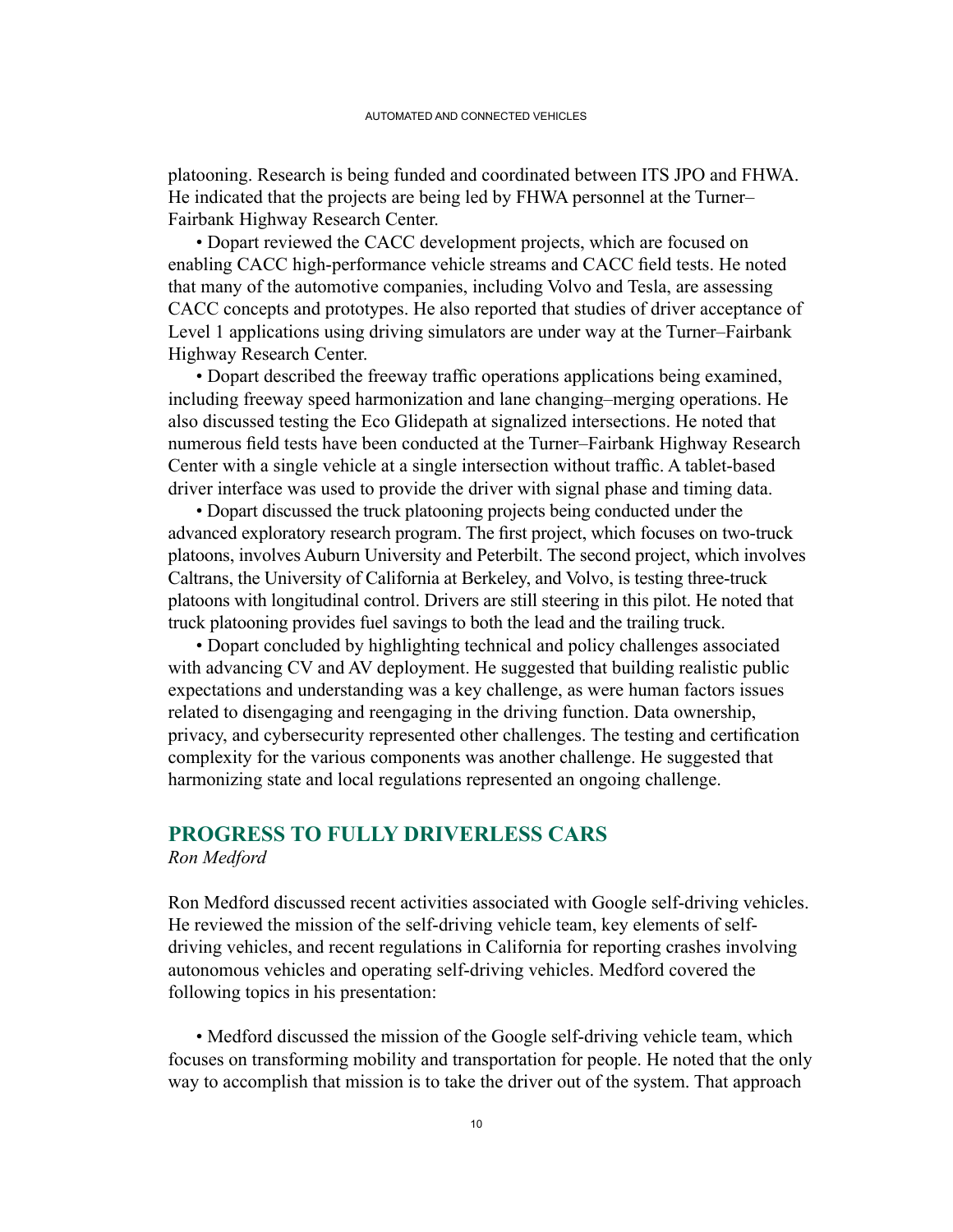provides access to people who cannot drive and accomplishes significant societal benefits. He indicated that the current small, low-speed vehicle, which was announced in May 2014, builds on the success of realizing self-driving vehicles on single-lane freeway driving. He noted that the self-driving vehicle tests on freeways with Google employees indicated that people loved the system, but they tended to overtrust the technology and in some cases did not monitor the road adequately.

 • Medford reviewed the three key components of self-driving vehicles: detailed maps, a slate of sensors, and onboard software. He noted that accurate maps are critical as Google self-driving vehicles cannot operate in an area without a map. Lane markings, crosswalks, and other features are layered on the map. Based on the sensor data, predictions are made on what the vehicle will encounter and the information is used to direct the vehicle's speed and path.

• Medford reported that Google provides a monthly update on where the vehicles are driving, the number of miles in operation, and other information. He noted that Google vehicles have driven 2.2 million miles since 2009, with 1.3 million miles in autonomous mode and 0.9 million miles in manual mode. The vehicles in Austin, Texas, and Mountain View, California, are in operation and drive about 10,000 to 15,000 miles on city streets every week. He noted that this mileage was critical for scenario development and simulation, with approximately 3 million miles of simulation completed daily. The current Google vehicles include 23 Lexus (19 in Mountain View and four in Austin) and 25 research prototypes (21 in Mountain View and four in Austin).

 • Medford reviewed the final regulations issued in September 2014 by the California Department of Motor Vehicles (DMV) related to testing autonomous vehicles on public roads in the state. He noted that the regulations require groups to obtain a permit to test autonomous vehicles on public streets and to report crashes with self-driving vehicles. The requirements include reporting all crashes to the DMV within 10 days of the occurrence. He noted that Google reviewed records since 2009 and identified 16 crashes: 12 rear-end crashes, three sideswipes, and one front-end crash. He noted that the rear-end crashes involved another vehicle running into a Google vehicle stopped at a traffic signal or stop sign. He also said that the front-end crash occurred not during testing but when an employee used the vehicle to run an errand. The vehicle was in manual operating mode in an area that was not mapped, but he noted that in the interest of transparency, Google reported it. Furthermore, he said that although the police responded to some of the crashes, none of the crashes resulted in a formal police report. As a result, none of the crashes were in the formal NHTSA crash database. He suggested that unreported crashes continue to be an issue that NHTSA and other agencies acknowledge. He indicated that Google will continue to report any crashes to the DMV and the public in its monthly report.

• Medford noted that the California legislative deadline for the California DMV to promulgate self-driving vehicle operating regulations was January 1, 2015, and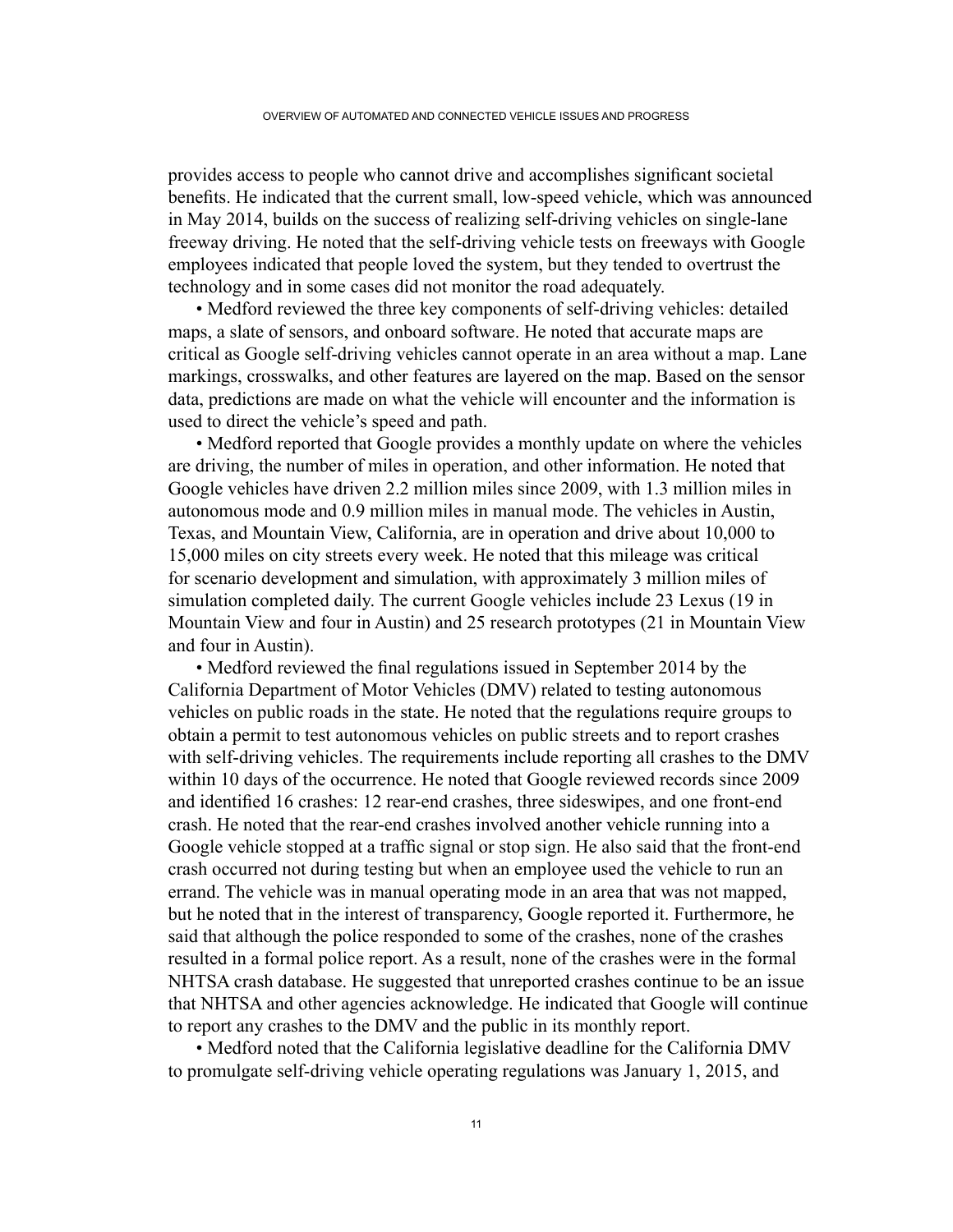<span id="page-25-0"></span>although three workshops were held, the regulations have not yet been finalized. One issue raised at the workshops was defining the process and requirements for safety certification. He noted that in addition to reporting crashes to the California DMV there is also a requirement in California to report occurrences of safety-related disengagements with self-driving vehicles. All companies with testing permits are required to provide this report by January 1, 2016.

• In closing, Medford suggested a few challenging questions and topics for further discussion. One was a public-road driving test for self-driving vehicles. He repeated that the Google mission focuses on providing access to people who cannot drive; thus, a good research topic would be to quantify the social benefits of providing mobility to those individuals. Another topic he suggested was examining the impact of self-driving cars and carsharing on land use in cities, especially the potential to reduce traffic congestion and the need for parking. He closed by sharing a video with anomalies encountered by Google vehicles, including a bird in the road, a bicycle running a red light, and a person in a wheelchair chasing a duck with a broom.

## **NEXT-GENERATION LOCATION SERVICES**

*Jane Macfarlane*

Jane Macfarlane discussed the use of vehicle probe data and maps for a variety of purposes. Currently coowned by Audi, BMW, and Daimler, HERE produces electronic maps and data for in-vehicle navigation systems and other applications. She described recent advancements in probe data, data analytics, and digital maps. She presented examples highlighting different technologies and applications. Macfarlane covered the following topics in her presentation:

• Macfarlane noted that HERE produces maps for nearly 200 countries and that HERE maps are used in four of the five major in-vehicle navigation systems in the United States and Europe. She commented that HERE maps and data enable mobile, web, and enterprise solutions for global industry leaders.

• Macfarlane discussed the features of new maps, noting that maps can be used to make decisions in real time with real-time data to facilitate travel and other activities. She also noted that the combination of maps and extensive vehicle data currently being collected can be used to provide new metrics. In addition, she noted that the Internet of things (IoT) will generate a new kind of "big data" and will require new analytical tools. She stressed the importance of managing all these data and suggested that there will be a dramatic shift in computing solutions in the future.

• Macfarlane suggested that maps are part of the human DNA, as they have been made since the dawn of civilization. She described the dramatic changes that have occurred in maps and mapping capabilities over the years. Macfarlane presented examples of digital maps, including locating photo-realistic building objects created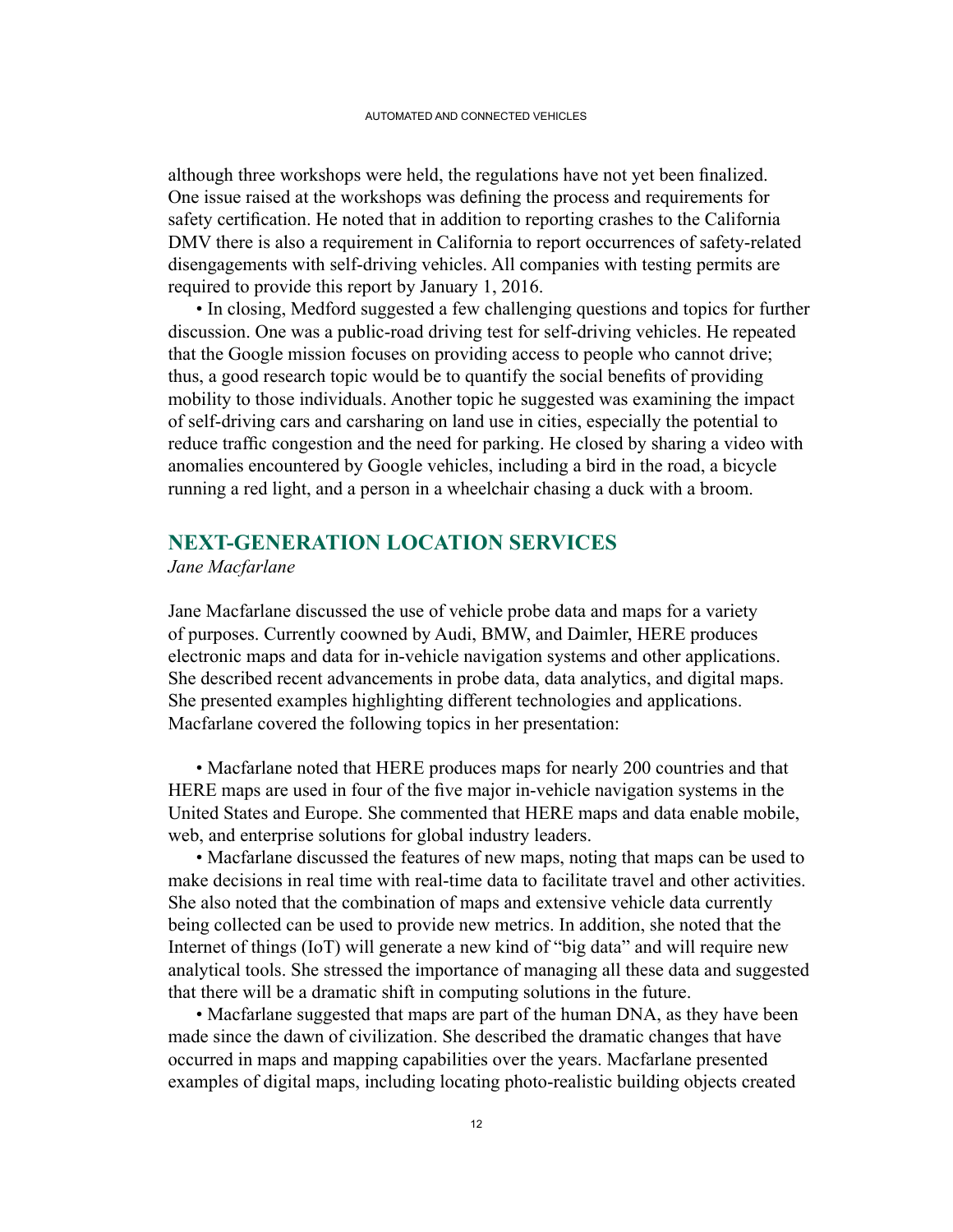from photogrammetry on digital maps. She suggested that these types of techniques are turning maps into complex instruments and are enriching the use of maps for analysis and visually portraying information for policy makers and the public.

• Macfarlane discussed the importance of developing and maintaining accurate and up-to-date base maps. HERE and other mapping companies have vehicle fleets that continue to update base maps using LIDAR and other sensors. She presented an example of a 3-D colorized point cloud from LIDAR that portrayed a digital street and building map.

 • Macfarlane suggested that a pervasive, data-driven, cloud-enabled IoT was emerging. In addition to a wealth of data from vehicles, she noted that a wealth of data is also available from personal smart phones and other electronic devices that people use every day. She noted that the available data are machine generated, human generated, structured, and unstructured. She suggested that the seven Vs of big data are present: velocity, volume, variety, variability, veracity, visualization, and value. She noted that veracity, or data quality, is an important issue with big data. She commented that although visualization capabilities are extensive, they also require significant computer capabilities.

• Macfarlane reported that it was an exciting time to be working with big data digital maps and data analytics. She suggested that maps are taking on new dimensions and roles. Maps are becoming companions, advisors, and assistants. Maps are listening, reporting, and tracking.

• Macfarlane highlighted examples of mapping HERE GPS probe data from San Francisco, California. She noted that one challenge was making sense of lots of little pieces of data that have been chopped up to address privacy concerns. She presented another example of cell phone trace data in Los Angeles and Amsterdam, both using the HERE visualization package. She presented an example of signature analytics, which shows where people are lingering in Amsterdam.

• Macfarlane described biases in probe vehicle data and noted that the data come from a variety of sources. She presented fleet and customer data from the morning and evening peak periods in the San Francisco Bay Area, which show different patterns. She stressed the importance of understanding limitations and potential biases in data from different sources. She noted that the data define their value and suggested that an important research topic was examining the quality of big data.

• Macfarlane presented maps and analyses from the City of Eindhoven in the Netherlands. She described an analysis examining when drivers applied their brakes approaching a turn on a roadway. The analysis highlights and visually displays the first brake application, last-second braking, lateral acceleration in the northbound and southbound directions, and lateral acceleration during a rain storm. In addition, the analysis highlights the "wisdom of crowds," in that data from more than just one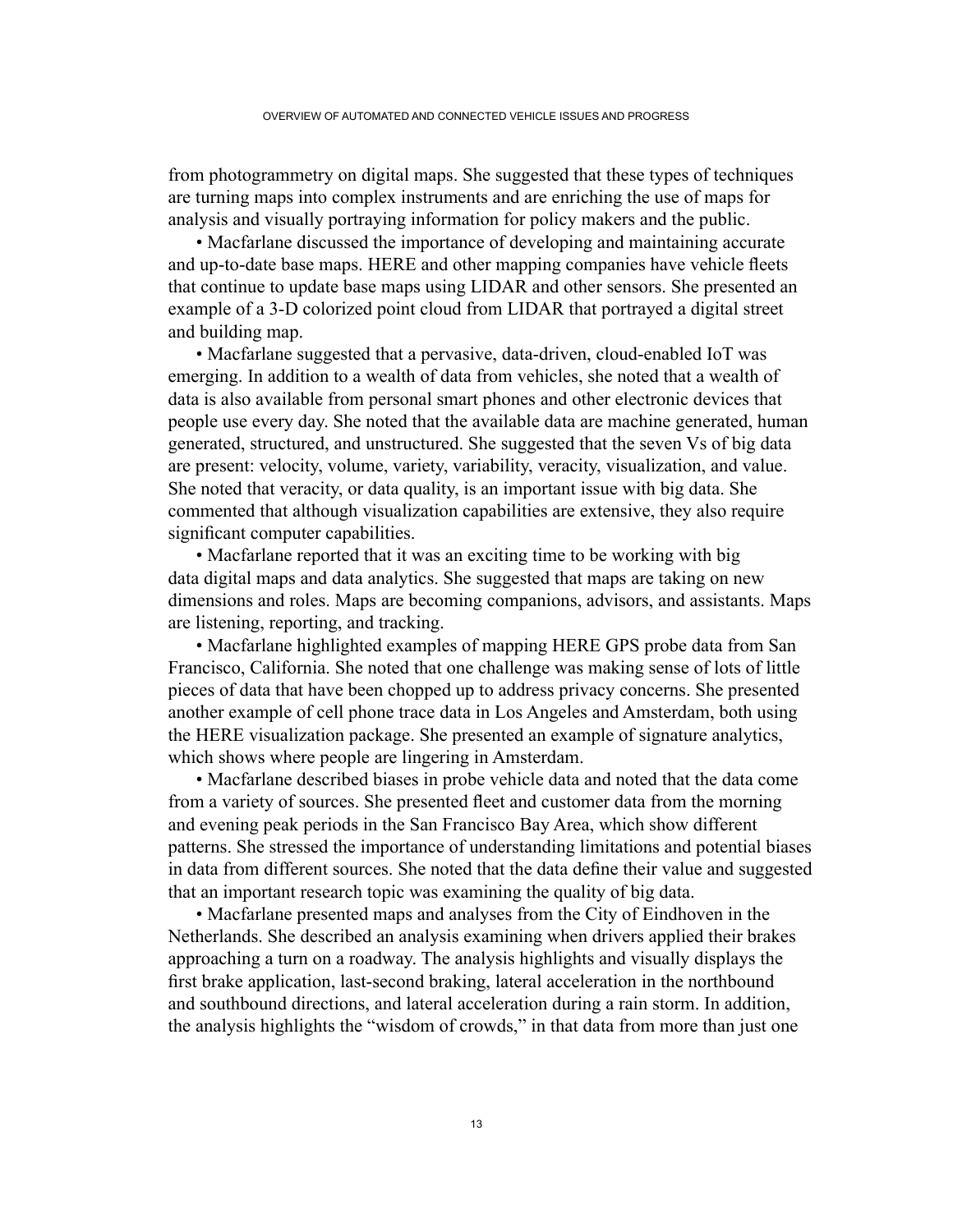driver are needed to understand how people experience a roadway. She also noted that this type of information can be used in developing and programming AVs, as well as a driver assistance product that can provide advice to inexperienced drivers.

 • Macfarlane discussed the benefits of having real-time data on the use of windshield wipers. Broadcasting these data to vehicles in the same area can let drivers know when they are approaching heavy rain. Information on alternate routes to avoid bad weather could also be provided.

• Macfarlane provided examples of future uses of big data analytics to make travel predictions. She described techniques to smooth vehicle probe data to model congestion patterns and the use of sophisticated models to develop continuous learning systems. She described building a model examining every link along Highway 101 in San Francisco and developing 1-day, 2-day, 7-day, weekend, and holiday traffic patterns. Macfarlane described approaches for detecting traffic jams in real time from vehicle probe data. She noted the challenge of distinguishing recurring congestion from traffic jams caused by incidents, especially crashes.

• Macfarlane introduced the idea of geospatially distributed computing. She also suggested that sensors will increase the understanding of context, with contextual services becoming the value-creation mechanism for mobile devices. She further suggested that context equals state plus preference plus hyperlocal understanding and that context is dynamic and changes with time. She described the numerous applications for this type of data, including creating a digital version of a real city.

• In closing, Macfarlane presented the following potential research topics:

 - One research topic was examining the veracity or quality of big data and data from the IoT.

 - Two other research topics she suggested focused on (a) signal confidence and sensor fusion and (b) semantic feature extraction and big data reduction.

 - Geospatially distributed computing and algorithm partitioning and communications represented another research topic.

 - A final suggestion was providing better access to data sets for the academic community to enhance research opportunities.

*Melissa Tooley, Texas A&M Transportation Institute, presided at this opening session.*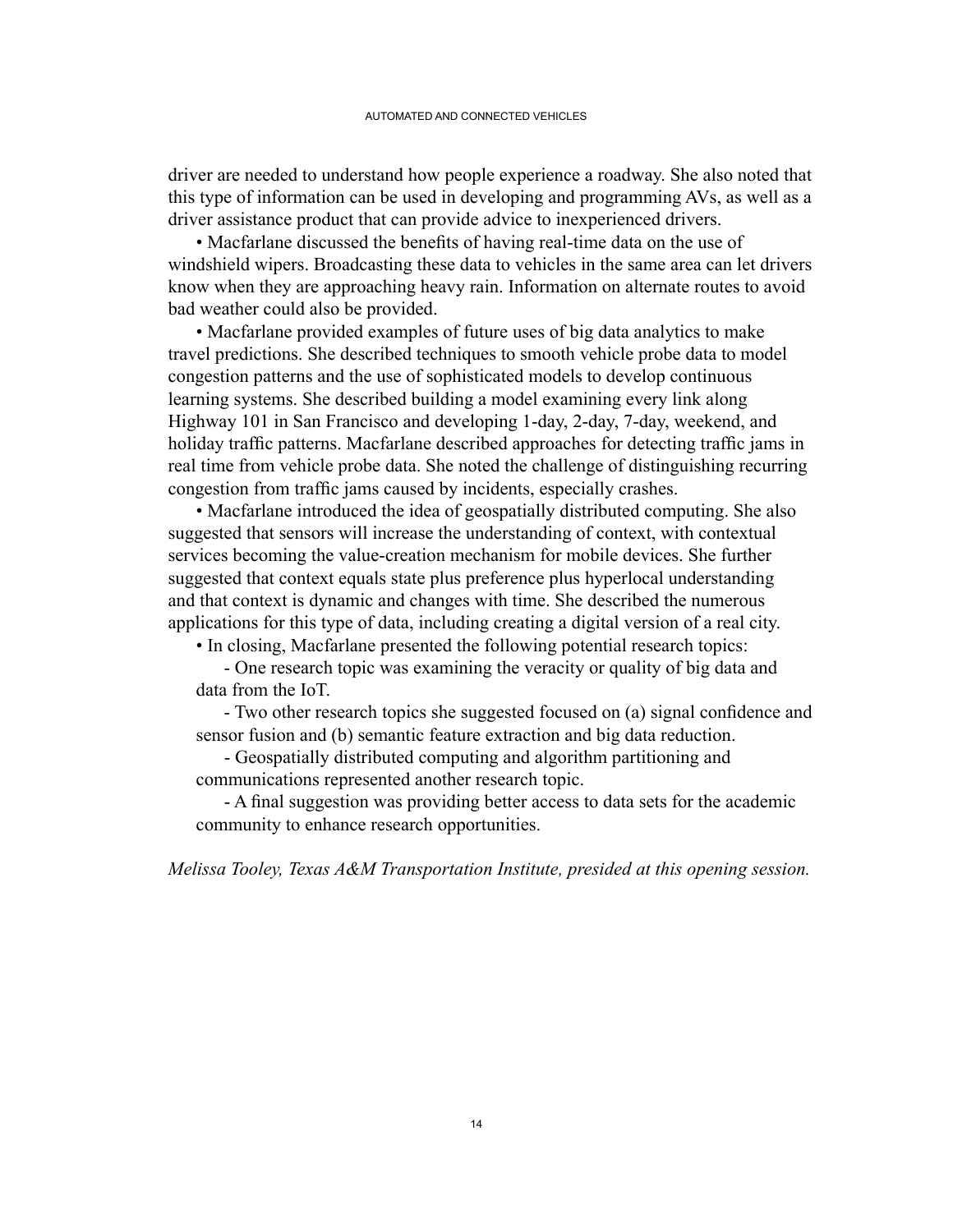# <span id="page-28-0"></span>PLENARY SESSION 1 **Institutional and Policy**

Jude Hurin, *Nevada Department of Motor Vehicles* Chris Gerdes, *Stanford University* Reuben Sarkar, *U.S. Department of Energy* Edward Collins, *Allstate Insurance*

### **AMERICAN ASSOCIATION OF MOTOR VEHICLE ADMINISTRATORS' AUTONOMOUS VEHICLE BEST PRACTICES WORKING GROUP** *Jude Hurin*

**J**ude Hurin discussed the formation, purpose, and activities of the American Association of Motor Vehicle Administrators (AAMVA) Autonomous Vehicle Best Practices Working Group. He described the partnership with NHTSA to fund the working group, the link with industry, and the group's best practices guide. Hurin covered the following topics in his presentation:

• Hurin reported that NHTSA agreed to fund and partner with AAMVA to establish the AAMVA Autonomous Vehicle Best Practices Working Group. The purpose of the 2-year project is to work with jurisdictions, law enforcement, federal agencies, and other stakeholders to gather, organize, and share information on testing and public use of autonomous vehicles with the AAMVA community.

• Hurin described the anticipated activities of the working group, which included conducting research to gain an understanding of autonomous vehicles and emerging technologies, the impact of these vehicles on jurisdictions, and the potential regulatory concerns these technologies and vehicles create. The working group will develop a best practices guideline document for use by NHTSA and states.

• Hurin noted that the working group was coordinating meetings with experts in the automobile, automation, insurance, and legal communities to obtain a better understanding of their roles, concerns, and challenges. He said that the information collected from these meetings would be used in developing the best practices guideline document. Therefore, it was important to address potential concerns with the testing and public use of autonomous vehicles, but not to overregulate the industry. He further suggested that a new approach focusing on partnering between government and industry may be appropriate.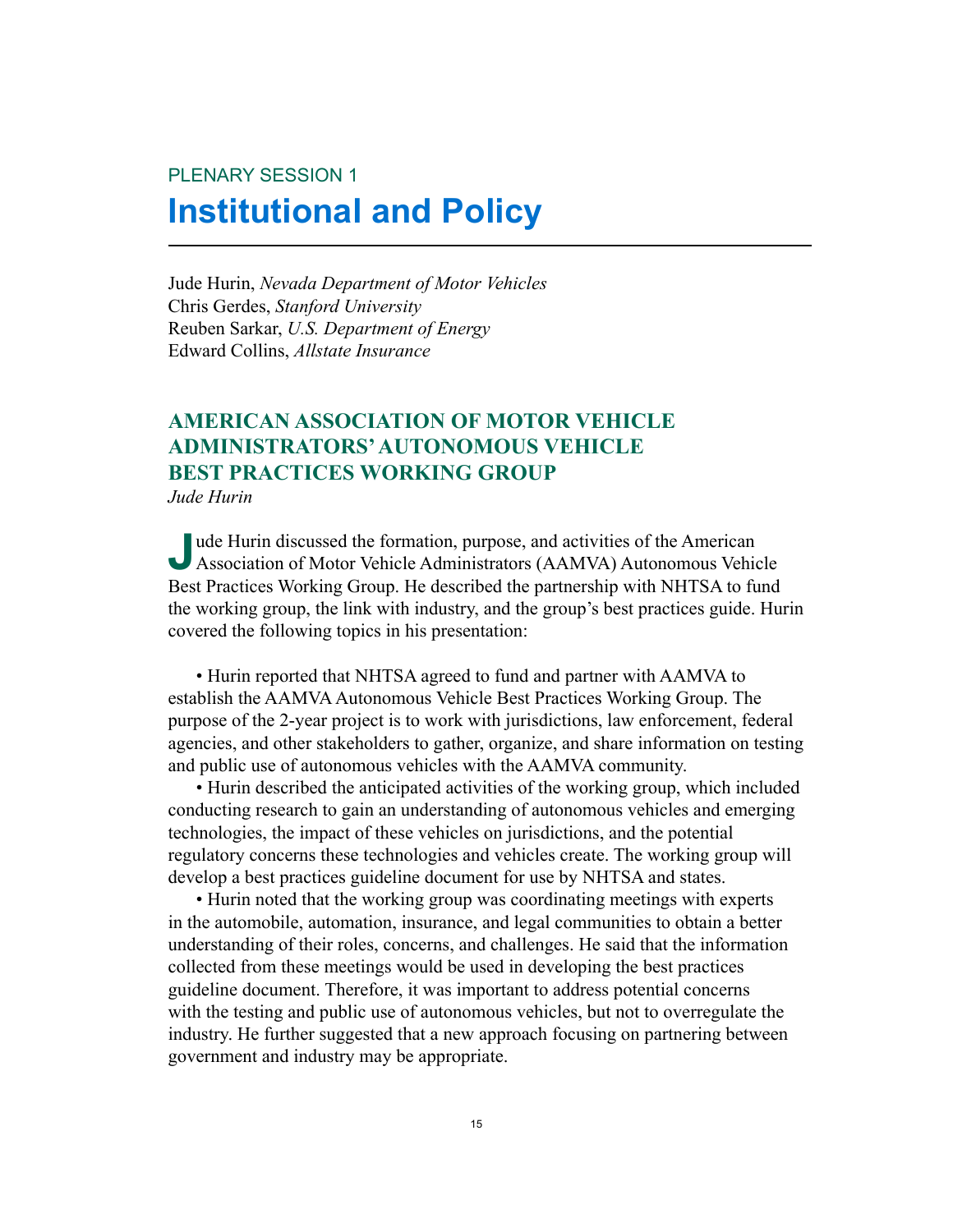<span id="page-29-0"></span>• Hurin described the focus of the three working group subgroups. The driver subgroup is examining driver licensing requirements, driver training and testing for SAE Level 3 and Level 4 operation, training for state examiners, defining operators versus drivers, possible license restrictions and endorsements, and license suspensions and revocations. The vehicle subgroup is focusing on vehicle testing requirements, insurance requirements, consumer registration and title requirements, state reciprocal agreements for testing, and safety requirements for testing vehicles. The law enforcement subgroup is considering traffic laws with Levels 3 and 4, violation codes, crash investigations with Levels 3 and 4, accessing black box autonomous information, road restrictions, and criminal activity.

• Hurin described some of the challenges associated with autonomous vehicles, including how customized driver–user training may be needed at Levels 3 and 4, as a training manual will probably not be sufficient. Other possible challenges included addressing concerns related to liability, insurance, testing standards, and safety.

• According to Hurin, the best practices guideline document will provide states with guidance in developing state policies and regulations concerning the testing and public use of autonomous vehicles. Further, it will provide NHTSA with a better understanding of the challenges motor vehicle and law enforcement agencies may face and possible responses. He stressed that the best practices guideline document will not be a mandate for states, but rather a first step in addressing some of the challenges associated with autonomous vehicles and innovative technologies. He suggested that research is needed to address many of these challenges and unresolved issues.

### **ETHICAL CONSIDERATIONS FOR VEHICLE AUTOMATION SYSTEMS** *Chris Gerdes*

Chris Gerdes discussed potential ethical considerations associated with the design and operation of vehicle automation systems. He summarized the results of recent workshops and projects at Stanford University combining engineering and philosophy to help address ethical questions with the deployment of autonomous vehicles. Gerdes covered the following topics in his presentation:

• Gerdes recognized the assistance of Patrick Lin, a philosophy professor from California Polytechnic State University, in organizing workshops at Stanford University focusing on the ethics of autonomous vehicles and research projects examining the societal impacts of autonomous vehicles sponsored by Daimler Benz. Such collaboration provides the opportunity to explore ethical considerations from engineering and philosophy perspectives, which can be useful as philosophers tend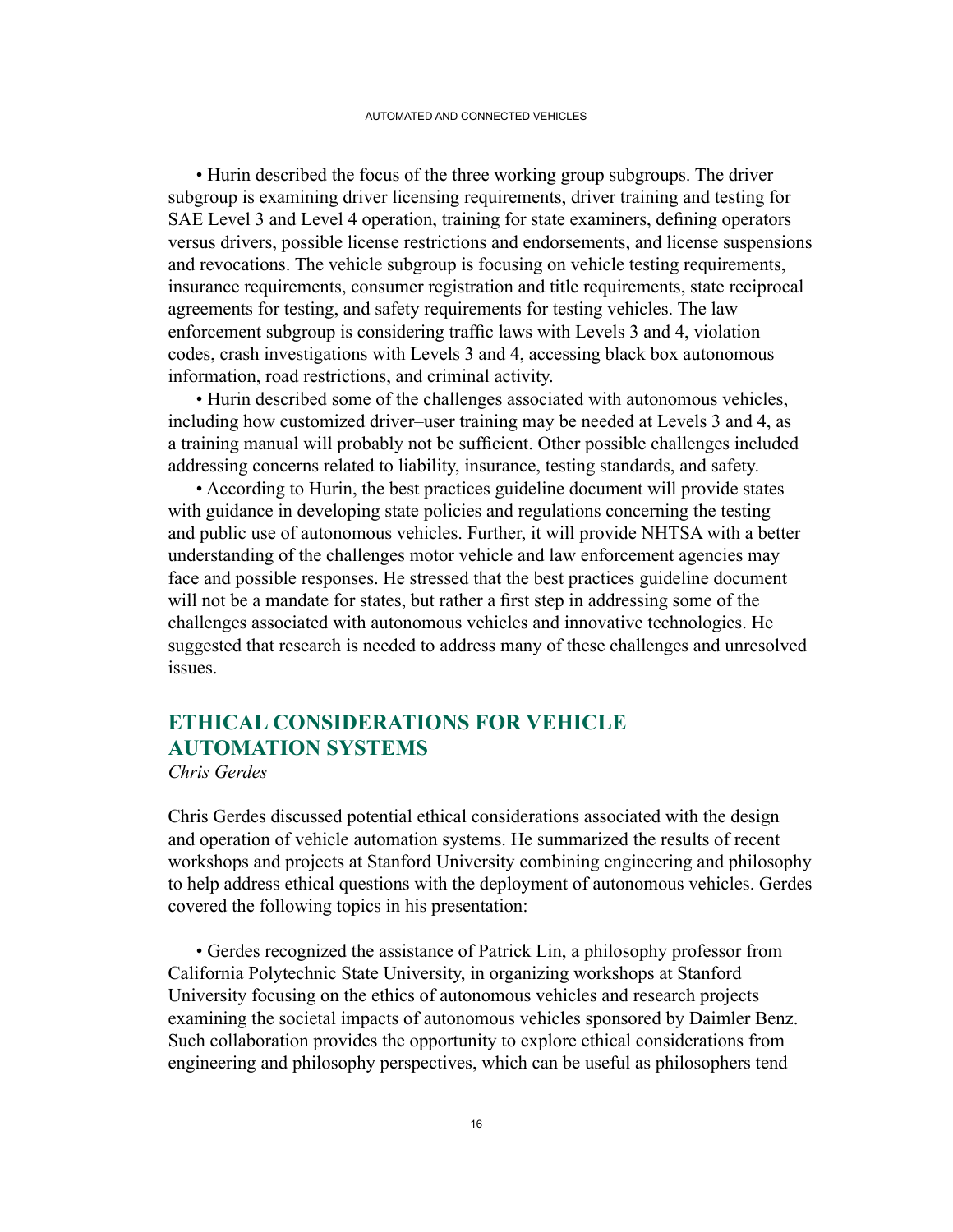to focus on questions while engineers tend to focus on answers. He suggested that bringing these two disciplines together provides the opportunity to ask the right questions and to develop reasonable approaches to addressing ethical issues with automated vehicle systems. He further suggested that researchers are struggling with identifying the right questions to ask.

• Gerdes used a recent article in the *MIT Technology Review* to highlight the importance of asking the right questions. The article, "Why Self-Driving Cars Must Be Programmed to Kill," reviewed research examining the situation of an autonomous vehicle having to decide whether to hit 10 people in the roadway or swerve to miss the 10 people but hitting one person on the sidewalk. He quoted text from the article, which states "before [autonomous vehicles] can become widespread, carmakers must solve an impossible ethical dilemma of algorithmic morality."

• Gerdes suggested that examining ethics and regulations raises interesting questions. These ethical issues include harm versus care, individual autonomy versus authority, and justice versus fairness, all of which fit with topics discussed by other speakers at the conference. He further suggested that ethical questions are more of a process or a way of thinking, and that developing an ethical framework for making programming decisions would be beneficial. He also noted that ethical questions are unbounded. He suggested that the article asked the wrong question; a more appropriate question might be: Why was the vehicle traveling at a high speed toward a group of people to begin with?

• Gerdes noted the work of Shannon Vallor, philosophy professor at Santa Clara University, and John Sullins, philosophy professor at Sonoma State University, which considers ethics as a process and examines the difference between programming ethics or ethically programming. He suggested that one approach is to focus on ethics as a process and to address questions that society considers as ethical. He noted that travel has three general objectives: mobility (an individual wants to go somewhere); legality (he wants to make the trip within the law); and safety (he wants to arrive safely at his destination). Ethical dilemmas emerge when these objectives conflict. Examples of conflict Gerdes cited included crossing a double yellow line to pass an illegally parked vehicle and exceeding the speed limit when merging into traffic.

• Gerdes discussed different ways of resolving ethical dilemmas. One approach, called deontological ethics, is to weigh objectives, such as by establishing a hierarchy of rules. Another approach, called consequentialism, weighs the costs on different objectives. He noted that these two approaches are being used in programming autonomous vehicles. He also noted that moral laws can be modeled analogously to physical laws, which is parallel to the approach suggested by the philosopher Immanuel Kant. He suggested that another approach would be to work to eliminate conflicts in regulations and laws.

 • Gerdes suggested there is an ongoing conflict between safety and mobility, with drivers inherently taking some acceptable risks. He noted that autonomous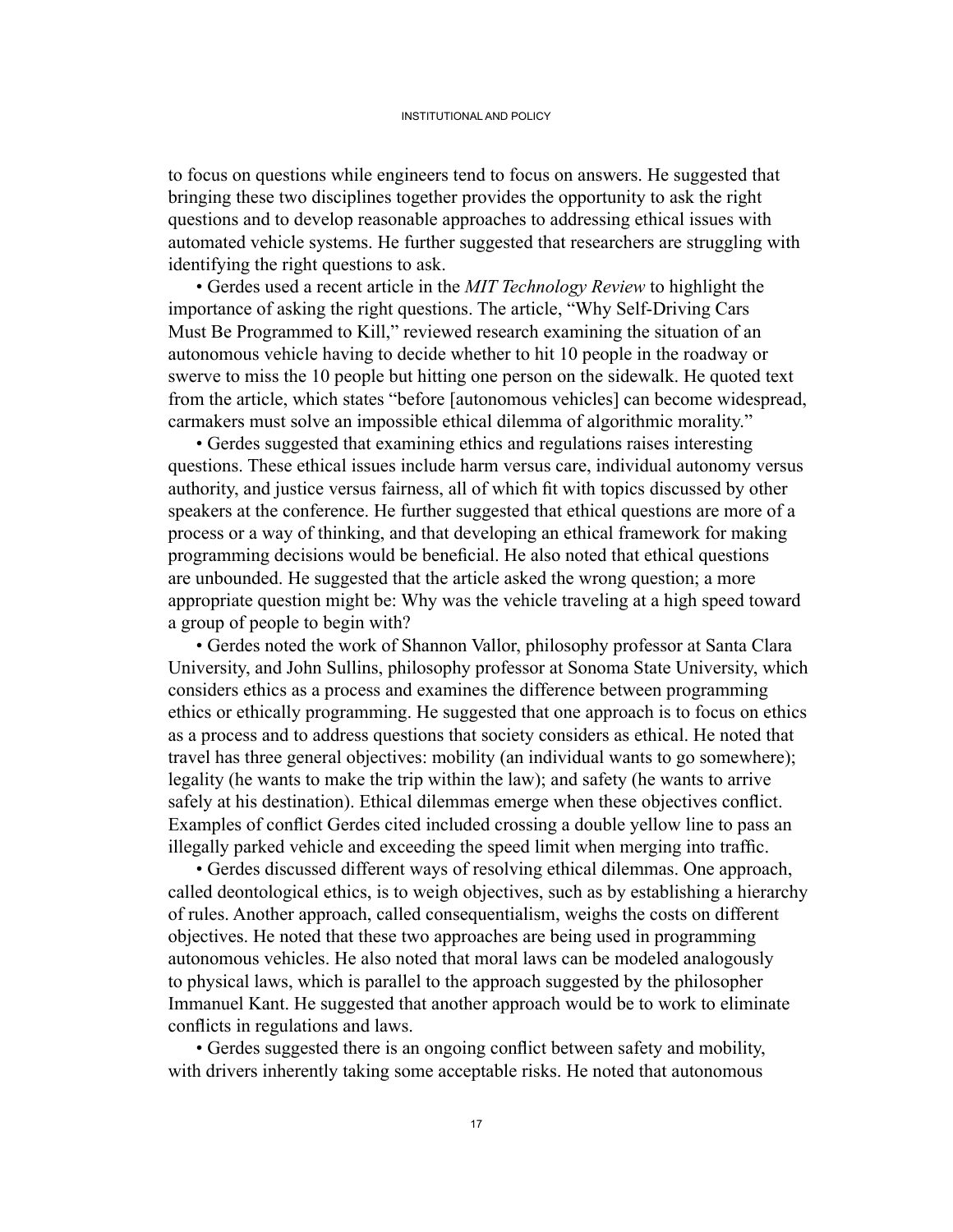<span id="page-31-0"></span>vehicles may also need to take some risks. He raised the question of how to quantify and communicate acceptable risk, a question that has been examined in other fields, including aviation and building codes. Gerdes commented that Mykel Kochenderfer, professor of aeronautics and astronautics at Stanford University, and Noah Goodall, Virginia Center for Transportation Innovation and Research, contributed to the discussion on these topics at the Stanford University workshops.

 • Gerdes suggested that making choices among safety conflicts continues to be a key issue and that focusing on why these situations arise was important to their resolution. He indicated that safety conflicts typically result when someone is not following the rules of the road, with bad actions having bad outcomes. If other drivers have acted responsibly, they are typically not considered responsible for the bad actions of others. He suggested that one possible approach would be to define the extent of a vehicle's responsibility. Possible levels of responsibility include avoiding collisions with other road users who are following the traffic laws, and avoiding collisions with road users who are not following the traffic laws when such collisions can be avoided without harm to others. Further, when collisions are unavoidable, the vehicle's responsibility would be to choose a path that can reasonably be expected to reduce harm.

• In conclusion, Gerdes suggested that ethical programming is a core requirement for autonomous vehicles and that harm, fairness, and autonomy are fundamentally ethical issues that engineers should be aware of. He noted that ethical issues have no limits, however, with new hypothetical scenarios continually being developed. The three ways to help bound the problem and to move forward are to eliminate conflicts with the law, to establish a level of reasonable risk, and to define the extent of responsibility for autonomous vehicles.

## **TRANSPORTATION AS A SYSTEM: GETTING SMARTer ON ENERGY AND MOBILITY**

*Reuben Sarkar*

Reuben Sarkar discussed recent activities at the U.S. Department of Energy (DOE) focusing on CVs and AVs in the broader context of transportation as a mobility system. He described the five DOE research pillars addressing the energy impacts of this broader mobility system and highlighted projects and pilots currently under way. Sarkar covered the following topics in his presentation:

 • Sarkar noted that historically the DOE has focused on vehicle-level efficiency. He commented that this focus has considered technology for the maximum efficiency of independent unconnected vehicles, which are ultimately subject to the behaviors and decisions of drivers. He noted that the DOE has recently taken a broader system-level focus, acknowledging a future of connected and automated systems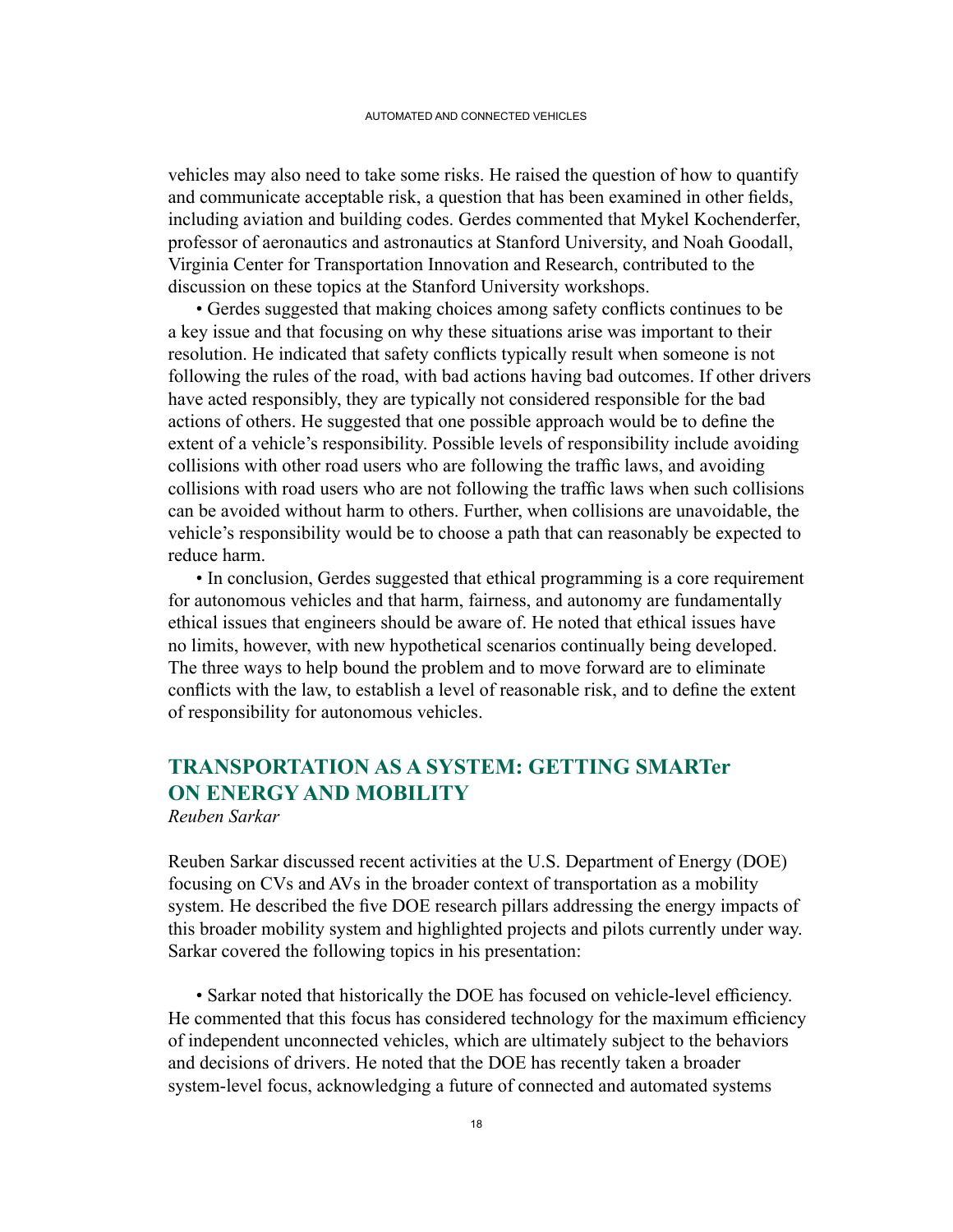across modes, with the potential to manage some behaviors and decisions. In this way, he suggested that the DOE is exploring untapped transportation system–level efficiencies.

• Sarkar noted that the DOE is interested in the energy implications of connectivity and automation. He described preliminary research conducted by the DOE National Laboratories that indicated a possible 90% reduction in the 2050 baseline energy consumption from CV, AV, and other technologies. He noted, however, that the research also indicated a potential 200% increase in 2050 energy consumption depending on how CVs and AVs affect travel behavior, vehicle miles traveled (VMT), and other factors. He suggested that this vast range of differing energy implications indicated that more research is needed on this topic.

• Sarkar discussed research opportunities associated with examining the potential impacts of CVs and AVs on energy. He noted that the approximately 240 million vehicles in the United States are used only about 4% of the time. Some research suggests there will be fewer vehicles by 2050, and a 25% reduction in the vehicle inventory would result in new value creation of approximately \$2 trillion. He suggested that this available resource would likely drive consumption for additional goods and services and could also result in people traveling more. He suggested that just focusing on the number of individual vehicles misses the importance of how people and goods will move in the future and the resulting energy impacts.

 • Sarkar discussed the five DOE research pillars addressing the energy impacts of the broader mobility system. The five pillars are connectivity and automation, vehicles and infrastructure, multimodal, urban science, and behavioral and decision science. He described research activities under way and planned in each of these five pillars.

 • Related to the first pillar of connectivity and automation, Sarkar noted that the DOE will be examining the energy impacts of CVs and AVs, including using the National Laboratory capabilities in simulation and modeling for complex systems. He noted that available simulation tools would be used to assess not only individual vehicle efficiencies but also efficiencies with mixed fleets of technologies and systemlevel efficiencies. The goal is to design for the nexus of safety, energy, and mobility with analysis that would help inform technology research and policy considerations.

• In the vehicles and infrastructure pillar, Sarkar reported that the DOE is using available tools and resources to identify locations for fueling and charging infrastructure. He suggested that CVs and AVs may change the existing paradigm, reducing the number of needed charging stations. Therefore, wireless charging and dynamic charging may be appropriate long-term considerations with AVs, CVs, and different ridesharing and carsharing models.

• Sarkar noted that historically the DOE has focused on individual modes, primarily those that have the largest energy impact. The DOE has not typically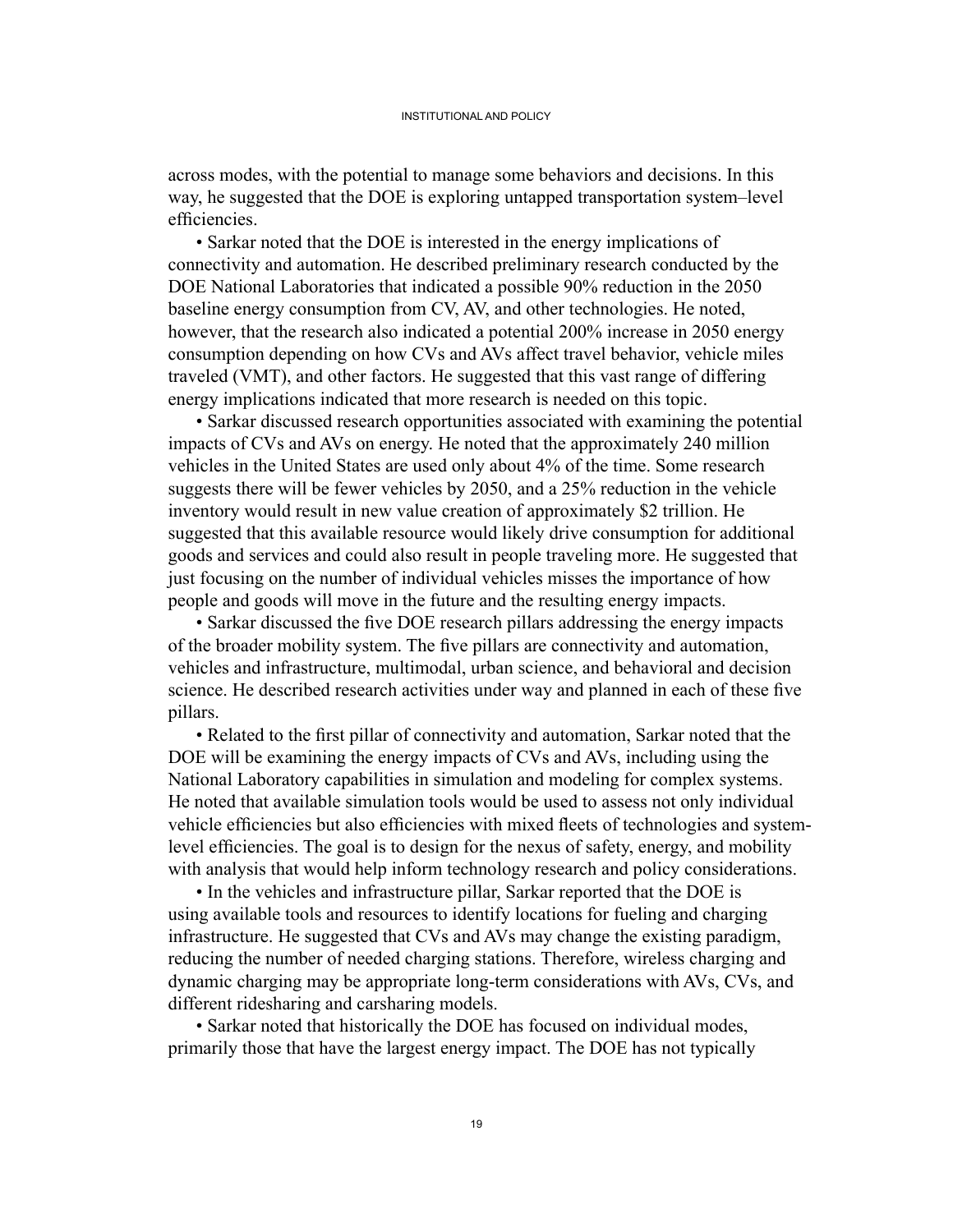considered the end-to-end trip efficiencies and the use of different modes for personal transportation and goods movement. He reported that the multimodal research pillar focuses on better understanding the energy impacts from potential mode shifts and multimodal trips as a result of using CVs, AVs, carsharing, and ridesharing. The focus was also on the energy impacts of efficient, seamless multimodal transportation for people and goods.

• Sarkar discussed the DOE research activities in the urban science pillar, which focuses on designing transportation systems that fit within urban environments and creating urban transportation planning tools for cities and metropolitan planning organizations (MPOs). He commented that the level of complexity in planning future transportation systems is increasing dramatically. In addition, he said that providing cities, MPOs, and regional agencies with tools to better estimate future demands and multimodal options will improve the decision-making process.

• In describing the behavioral and decision science pillar, Sarkar noted the importance of considering human behavior and individual decision making in the development of new transportation technologies and mobility options. Research in this pillar will examine how stakeholders—consumers and others along the transportation value chain—interact with the system and how they make decisions on vehicle purchases, technology adoption, and trip and mode planning. He provided his own experience of living in Washington, D.C., and recently giving up the lease on a car. He noted that he now makes instantaneous real-time decisions about work trips and other travel by using his smartphone. With no longer having to pay the vehicle leasing cost or parking fees, he noted that he rides in a vehicle more than when he owned one. As a result, his consumption has increased, which may be the case for other people as well. He also noted that energy efficiency is not typically part of an individual's short-term decision-making process, nor do individuals have the ability to influence the energy efficiency of the modes they use.

• Sarkar reported that the DOE National Laboratories have simulation and modeling tools that can be used in research in the five pillars. He provided a current example of merging the Autonomie model, which addresses independent vehicle efficiency, and the POLARIS model, which focuses on an entire urban area. He indicated that combining these models provides the opportunity to analyze independent vehicle, city-scale, corridor, and national-level multiscale modeling for energy consumption.

• Sarkar described a recent example of a semiautomated truck platooning project cosponsored by the DOE, the National Renewal Energy Lab, Peloton, Intertek, and the Pacific Car and Foundry Company. The project involved equipping two long-haul sleeper cab trucks with modern aerodynamics, Environmental Protection Agency Smart Way tractors, and trailers with wide skirts. The trucks were then equipped with technologies for platooning, including radar, lasers, and stereo cameras for forward object detection; DSRC; V2V communications and driver displays;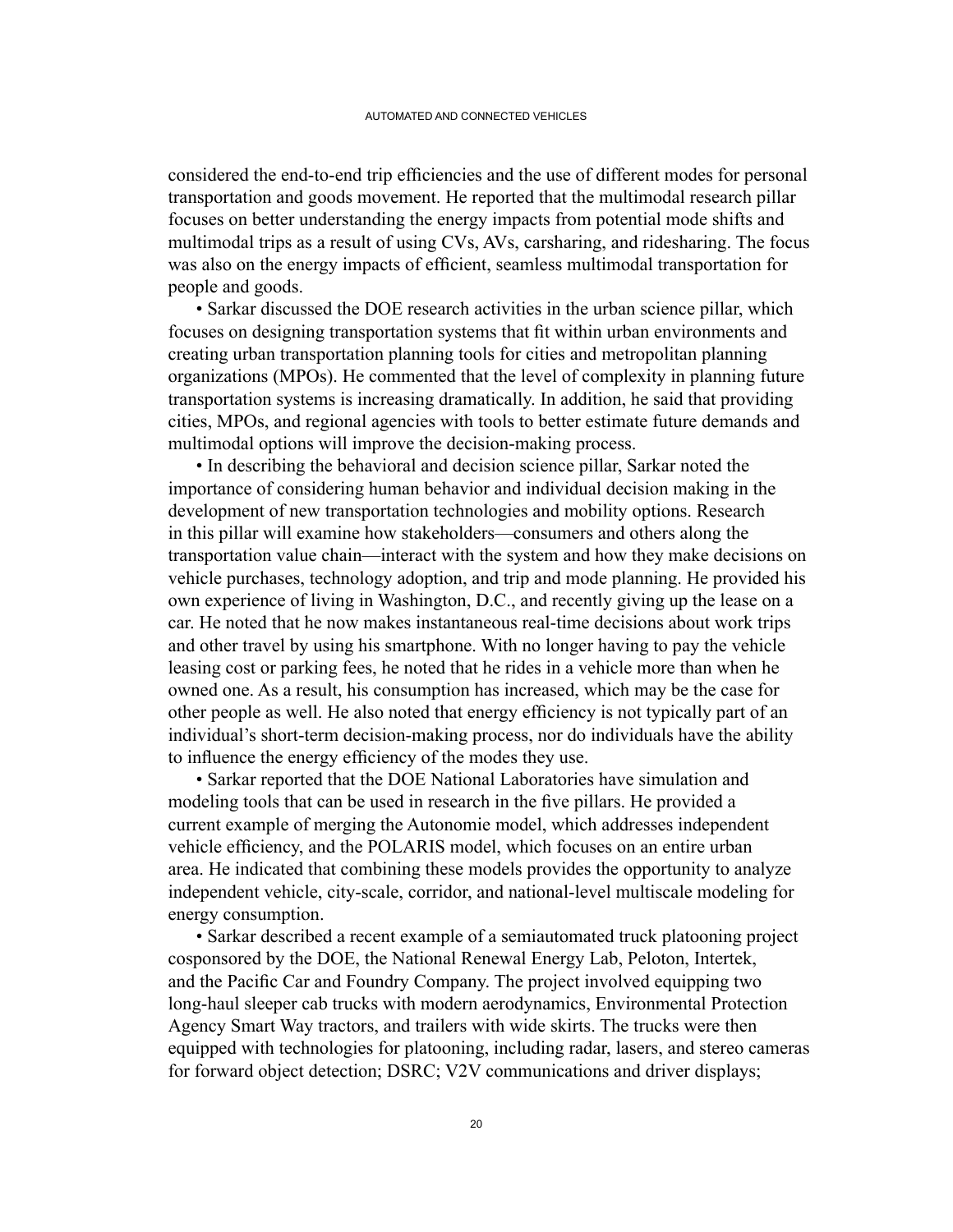<span id="page-34-0"></span>and vehicle braking and torque control interface. Tests were run with two vehicle platoons to analyze potential benefits. He noted that energy savings were realized from the reduced drag of the tandem-running trucks and that when the truck spacing was appropriate, both trucks realized energy benefits. If the trucks were not spaced appropriately, however, negative energy impacts resulted. He noted that the second phase of the project is exploring designing trucks to be more efficient when running in tandem.

• In closing, Sarkar described the new Systems and Modeling for Accelerated Research in Transportation (SMART) consortia. He noted that SMART will bring together the National Laboratories, federal agencies, universities, state and local governments, and industry to focus on energy and mobility in the rapidly evolving CV and AV environment. SMART will begin with the National Laboratories, with the intent of linking SMART mobility with broader metropolitan science.

### **STEERING AROUND THE POTHOLES: INSURANCE AND AUTOMATED DRIVING SYSTEMS** *Edward Collins*

Edward Collins discussed the possible impacts of CVs, AVs, autonomous vehicles, ride-hailing services, carsharing services, and the sharing economy on vehicle insurance policies, rates, risks, and services. Collins covered the following topics in his presentation:

• Collins discussed the broad spectrum of new technologies and their possible impacts on vehicle insurance. He noted that technology and innovation represent good news for consumers. He suggested that the spectrum includes collision avoidance on one end and fully automated vehicles on the other end. Safety improvements and enhancing the driving experience for consumers may occur along the spectrum. He suggested that legal and technology issues, or potholes, will be encountered with the move toward autonomous vehicles.

 • Collins noted that benefits are already being realized from advanced driverassistance systems including antilock brakes, adding the third center brake light on the back of vehicles, and other technologies that have improved safety. He suggested that with vehicles and people using more gadgets, driver distraction has become a key pothole. He cited increases in traffic fatalities, serious injuries, and VMT during the first half of 2015.

• Collins discussed how different technologies have different impacts on drivers, vehicles, and insurance. For example, automatic braking and collision avoidance systems could greatly improve safety. Crash frequencies might decline, but crash severities might increase due to lighter and more "thin-skinned" vehicles. He noted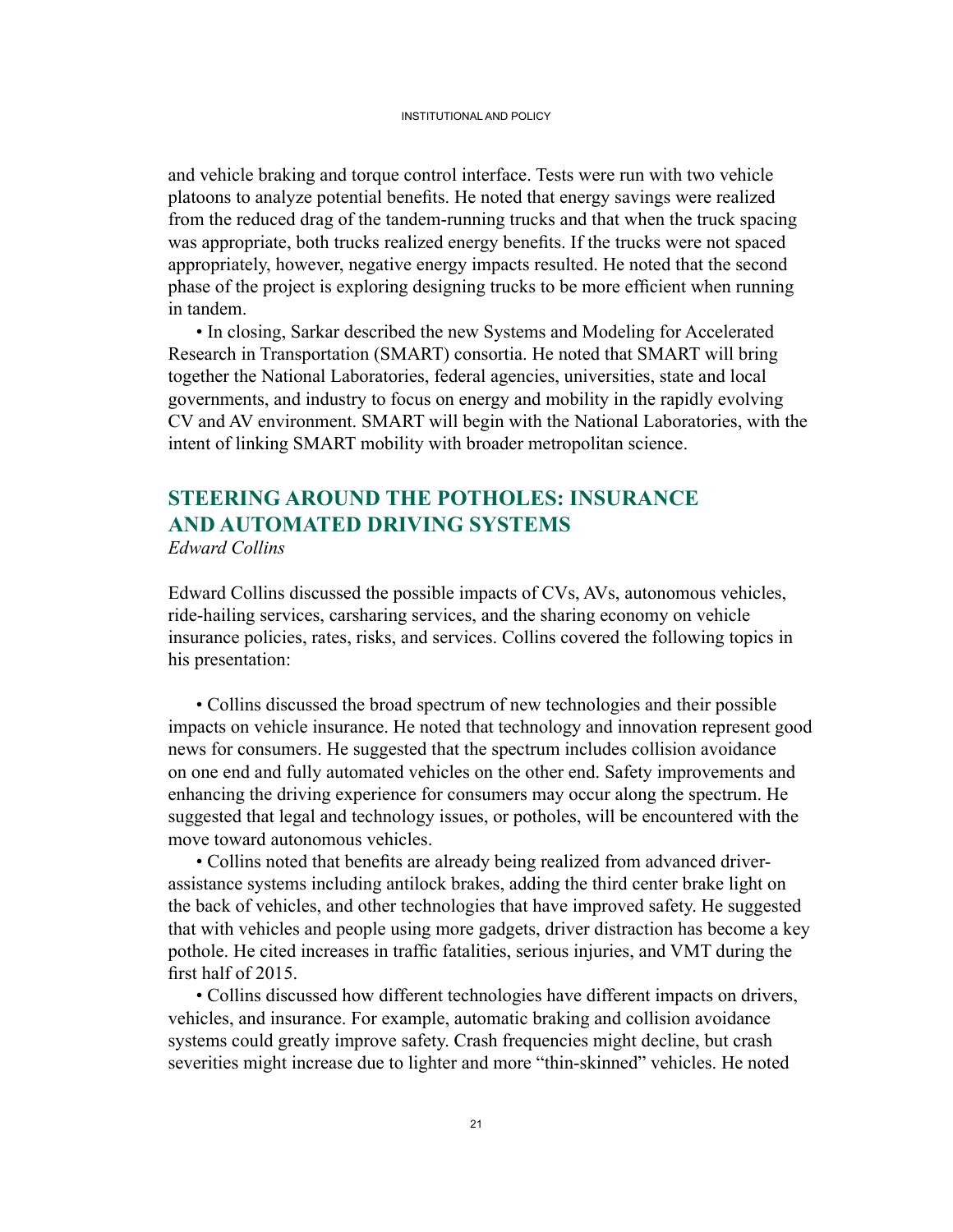that even windshields can contain computerized systems today, which partly explains why it costs \$1,500 to replace a Mercedes windshield. Bumpers today also offer greater protection, but at a greater cost, with a \$1,200 price tag on replacement of a Lexus bumper cover assembly.

• Collins suggested that connected cars and the sharing economy, which represent a further step along the spectrum, are here today and that their use will accelerate in the near future. He indicated that telematics is being used to reward safe drivers. He noted that approximately 6% of Allstate policy holders have signed up for Drivewise®, an app that can be installed in a vehicle to monitor driver performance, with a discount provided for safe driving. He further suggested that technology can enable different types of insurance policies, rates, and discounts.

 • According to Collins, ride-hailing services such as Uber are innovations that raise insurance issues for drivers and passengers. He noted that ride-hailing service drivers need commercial insurance when they have their app activated, even when they do not have a rider, and that passengers want assurance that drivers have the proper insurance. He reported that Allstate has worked with state insurance regulators to ensure these drivers have proper insurance.

 • Collins suggested that the potential safety benefits from fully automated vehicles appear to be tremendous, with technology use resulting in decreased physical damage and bodily injury. Fully automated vehicles may also significantly reduce the vehicle population, with some industry experts suggesting as much as a 50% reduction. He suggested that carsharing services will require a different insurance model.

• Collins noted that the timeline for full automation is debatable. The Tesla autopilot software, which was rolled out in October 2015, allows automatic steering within highway lane markers, changing lanes, and parallel parking. He commented that dealing with the transition to autonomous vehicles represents a pothole. He noted that the average age of vehicles on the road was 11 years, so for many years mixed fleets will be on the road, and technology will vary significantly from vehicle to vehicle. Insurance companies are examining these new risks, which will need new types of protection and new insurance services.

• Collins noted that new safety and licensing laws are needed with the transition to AVs and autonomous vehicles, reinforcing the importance of the AAMVA's Autonomous Vehicle Working Group. AVs are specifically authorized in Nevada, California, Florida, Michigan, and the District of Columbia. These laws define key terms such as *autonomous vehicle*, *autonomous technology*, and *operator*. The laws either authorize the operation of autonomous vehicles or recognize that autonomous vehicles are not prohibited within the state. Further, the laws provide varying degrees of requirements regarding safety standards for autonomous vehicles. Finally, the legislation requires that a driver license used for autonomous cars meet certain specifications.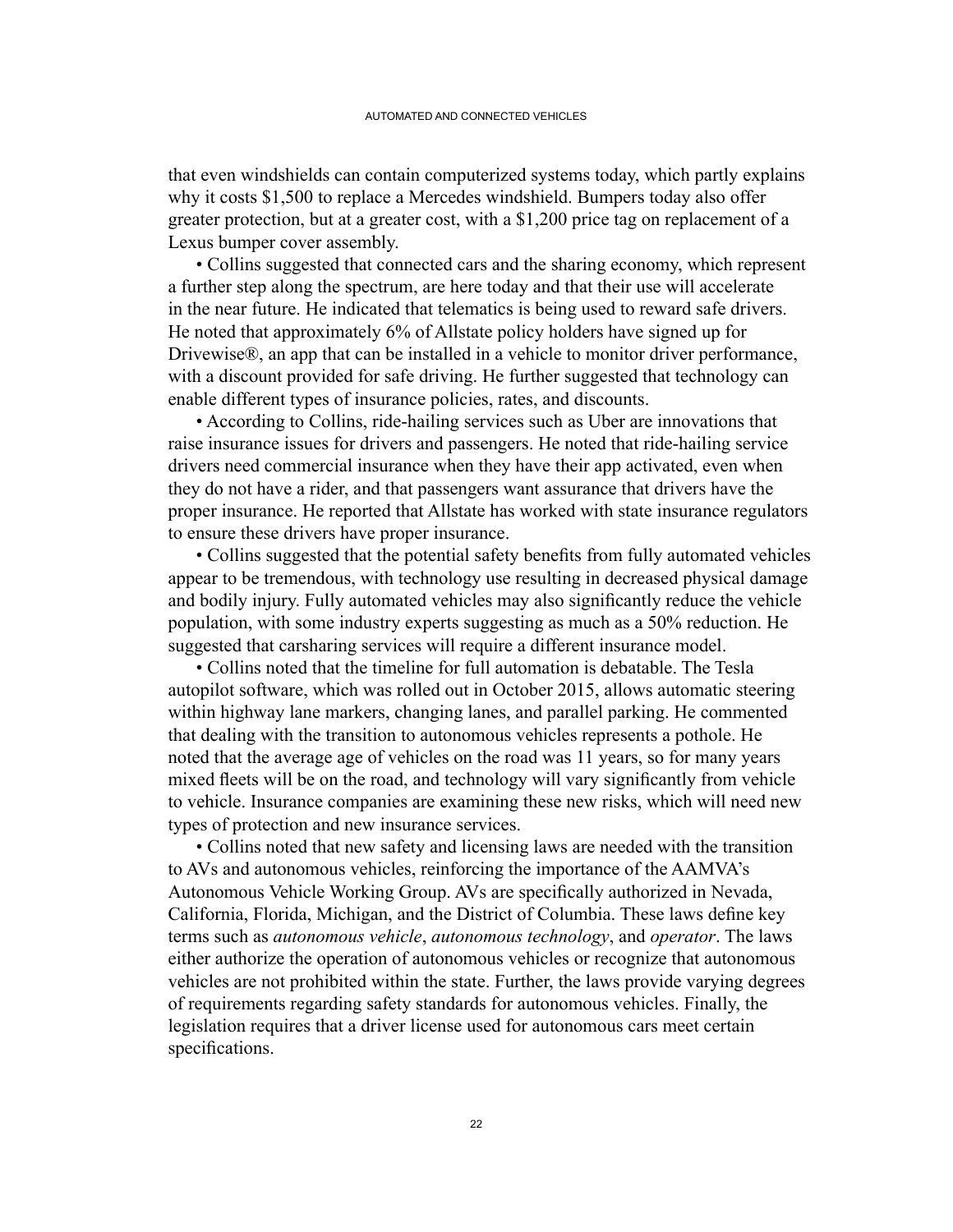• Collins noted that vehicle insurance and motor vehicle laws are regulated at the state level, with insurance companies dealing with all 50 states and the District of Columbia. He suggested that moving toward some consistency among states related to fully automated vehicle laws and insurance would be beneficial. He suggested that new licensing laws will be needed to provide guidelines for testing autonomous vehicles within a state and to provide a liability framework for addressing situations, such as third-party alteration of a vehicle, that would exempt the manufacturer from liability. Laws may also be needed to authorize a specific department, typically the state DMV, to monitor and regulate the use of autonomous vehicles. He also commented that cybersecurity is a major concern that will require antihacking and other security solutions.

• Collins concluded by summarizing some of the factors that may result in modernizing the motor vehicle insurance model. These factors included sharing arrangements that will likely result in fewer vehicles on the road, usage-based insurance becoming more common, and insurance between insurers and car manufacturers or new pooling arrangements coming into use. Another factor was fewer vehicles and reduced driver error leading to fewer accidents, but increased severity due to technological complexity. He suggested that insurance will still be needed to protect against theft, comprehensive damage, and other losses, but eventually there may be less need for liability and collision coverage. He also suggested that vehicle characteristics will become more important factors in underwriting and rating, as will location, weather, road type, and congestion levels. Other possible factors included liability laws shifting from negligence to product liability and modernization in the insurance regulatory system, including underwriting and rating laws. Therefore, ethical considerations may be needed in product design that could have legal ramifications.

• In closing, Collins noted that advancements in vehicle technologies and transportation modernization were leading to modernization in vehicle insurance models. He suggested that with many of the current insurance models dating back to the 1940s, updated approaches to meet the new realities were needed.

*Steven Shladover, California Partners for Advanced Transportation Technology, presided at this session.*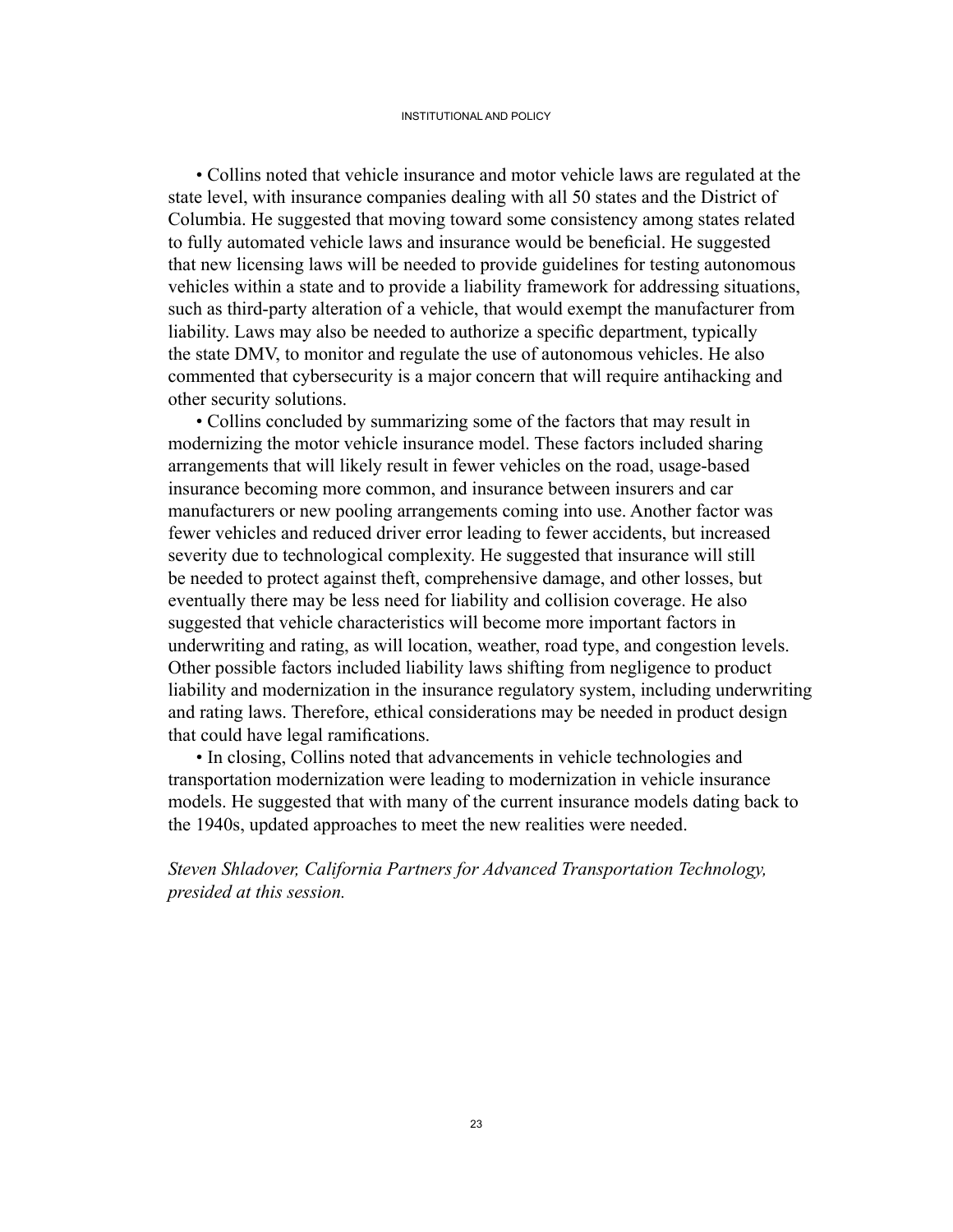# PLENARY SESSION 2 **Infrastructure Design and Operations**

Carla Bailo, *Ohio State University* Jim Barbaresso, *HNTB Corporation* Steve Lockwood, *Steve Lockwood, LLC* John Maddox, *Mobility Transformation Center, University of Michigan*

### **OHIO SMART MOBILITY INITIATIVE**

*Carla Bailo*

**Carla Bailo discussed the Ohio Smart Mobility Initiative. She highlighted the** different transportation centers at Ohio State University (OSU), the seven pillars of the Ohio Smart Mobility Initiative, and the OSU Smooth project. Bailo covered the following topics in her presentation:

• The Center for Automotive Research in OSU's College of Engineering conducts research focusing on fuel economy, ITS, safety, and sustainable mobility. The Control and Intelligent Transportation Research Laboratory conducts basic research and has testing, validation, and demonstration capabilities. The Crash Imminent Safety UTC focuses on the human–mechanical interface in the final seconds before vehicle collisions. The Transportation Research Center, Inc., is an independent automotive proving ground that provides research and development, as well as compliance and certification testing of vehicles and components. The 4,500-acre facility is located approximately 30 miles from the OSU campus in Columbus.

• According to Bailo, the Smart Mobility Initiative focuses on the development of smart mobility and smart city technologies that will have major impacts on the state's transportation industry and drive significant job growth. She noted that OSU leads a team that includes the Transportation Research Center, the city of Columbus, and local governments. The Smart Mobility Initiative focuses on workforce development, technology demonstrations, and commercialization programs.

• Bailo described the seven pillars of the Ohio Smart Mobility Initiative. These pillars include technologies to improve safety; smart infrastructure; data analytics and cybersecurity; energy savings from autonomous applications; elderly and disabled mobility enhancements; and food safety, security, and delivery. The seventh pillar focuses on artificial intelligence and ethics, with workforce development an important component of the initiative. OSU is leading the workforce development component to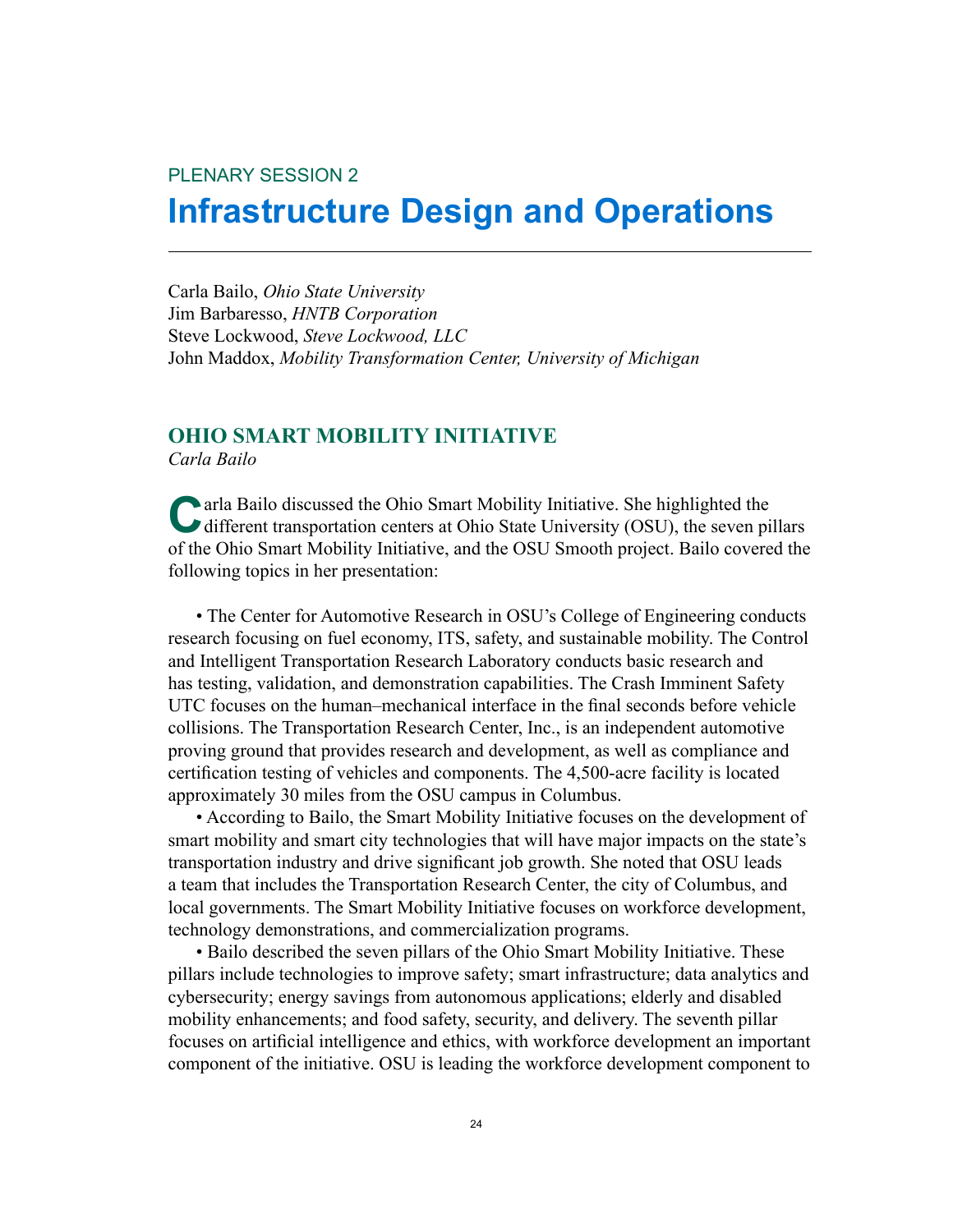prepare students in engineering, city and regional planning, public policy, economics, and other disciplines for "smart mobility" careers. She noted that ensuring jobs exist in Ohio to match student career aspirations is an important element of the initiative. The workforce development activities include programs at the OSU campus in Columbus and at regional campuses. They also include partnerships with Wright State University and Ohio University. Carnegie Mellon University in Pennsylvania and the University of Michigan are anticipated partners.

• Bailo outlined some of the expected outcomes from the initiative, which included improving transportation efficiency and sustainability through more efficient roadway use, "right sizing" the means of transportation, reducing aggregate fuel consumption, and minimizing air pollution. The initiative is also expected to support a more sustainable economy through the efficient movement of goods and reduced transport costs, as well as promoting carsharing efficiency. Job creation is a further anticipated benefit with new markets for Ohio smart mobility technology industries, better infrastructure management, and smart vehicle management and programming.

 • Bailo described the US-33 corridor element of the initiative, which expands the intelligent cities concept from Columbus through East Liberty. The corridor project expands on the Transportation Research Center capabilities by providing on-road testing. She noted that the initiative builds on Columbus' intelligent city concept and supports technology companies in the area. She suggested that the concept could also be expanded to the Midwest region in the future, including Pennsylvania, Michigan, and Indiana.

• Bailo presented a short video of the OSU Smooth project, which is developing and testing AV technologies on the Columbus campus. The use of a driverless electric wheelchair-scooter, which picks up a student and takes him to a bus stop, and a selfdriving golf cart were highlighted in the video.

• In closing, Bailo presented the following ideas for future research:

 - She suggested that taking a broader view and examining how autonomous vehicles can improve society and people's lives would be beneficial, as would focusing on holistic research that is systems based.

 - She also suggested challenging typical research by taking a broad scope and a multidisciplinary approach as well as ensuring more collaboration between academic institutions to capitalize on expertise and to keep up with the speed of technologies.

 - She noted that examining public policy issues that must be addressed to implement different technologies and considering establishing standards were other research ideas.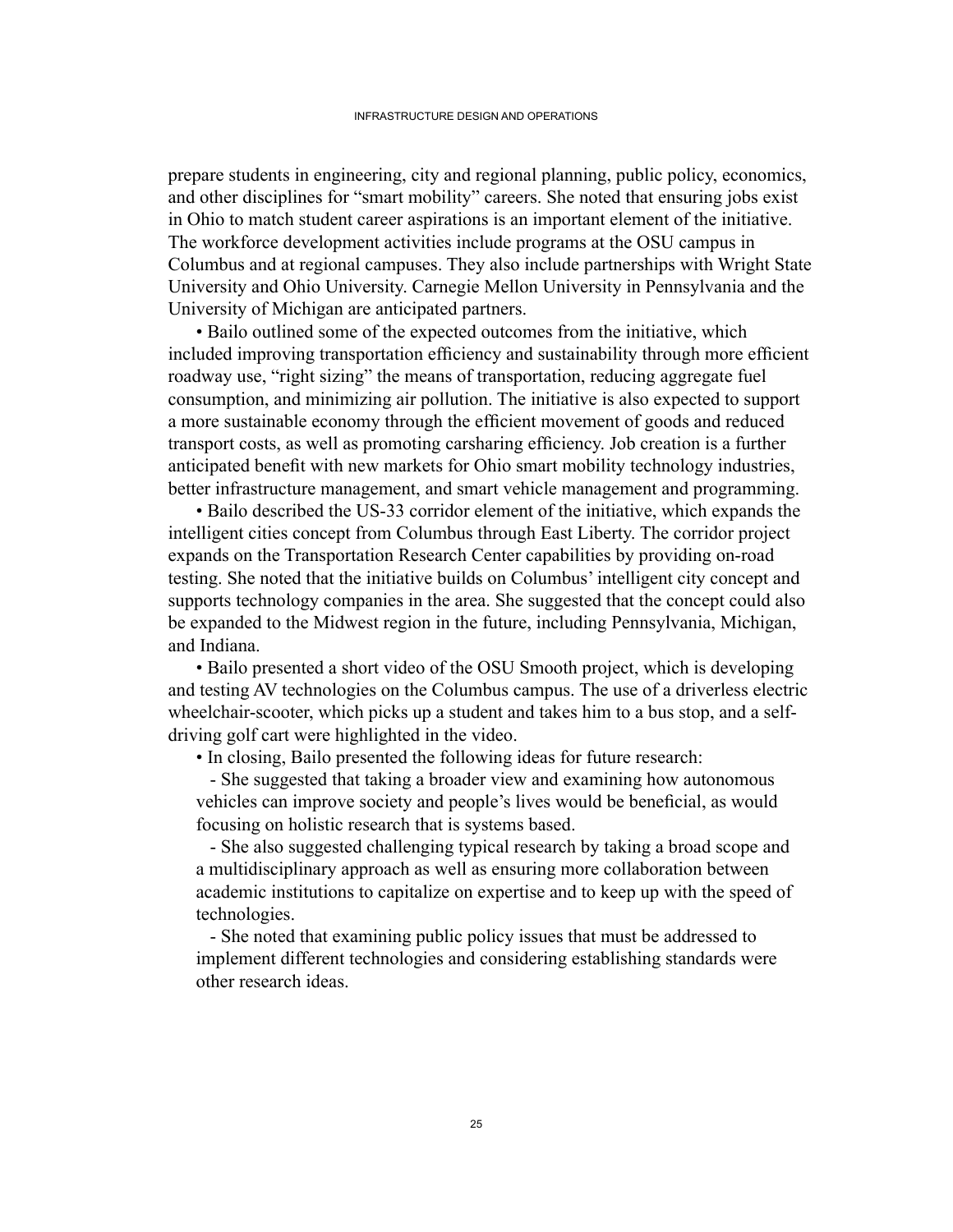## **INFRASTRUCTURE DEPLOYMENT CONSIDERATIONS FOR CONNECTED AUTOMATION**

*Jim Barbaresso*

Jim Barbaresso discussed public agency transportation infrastructure considerations for connected automation. He described the role connected automation could play in reducing traffic fatalities, potential public agency needs and concerns, and deployment approaches. Barbaresso covered the following topics in his presentation:

 • Barbaresso noted that traffic crashes continue to be a major concern in the United States and throughout the world. Over the next 30 years 1 million people could die in traffic crashes in this country, with almost 40 million fatalities globally. He commented that traffic crashes are the number one cause of death among young people and the fifth leading cause of death overall in developing nations. He suggested that connected automation will help reduce traffic crashes and fatalities.

• Barbaresso pointed out that the basic elements of automobiles have not changed much since the introduction of the Model T in 1908. He noted that seat belts were required 60 years later in 1968, which was also the year with 53,000 traffic fatalities in the United States, the highest recorded annual number. He reported that fatalities have been reduced since 1968 through a combination of vehicle design, roadside safety treatments, and education. Describing the current situation, he suggested there appears to be a race to see who can come out with the first market-ready, fully automated and connected vehicle.

• Barbaresso discussed some of the potential impacts on public agencies and the transportation infrastructure from the deployment of CVs and AVs. He highlighted the results of a survey of state departments of transportation (DOTs) involved in AV-CV projects and a national America THINKS survey of drivers conducted by HNTB. He noted that safety benefits from connected and automated vehicle technology deployment were ranked first by both groups and that drivers were interested in when the safety benefits would begin to be realized.

• Barbaresso indicated that public agencies reported an interest in obtaining vehicle probe data from CVs to improve system performance. Uses of CV probe data suggested by public agency personnel included traffic signal control strategies, corridor management, active traffic management, and weather and event management. Agency personnel also noted that archived probe data would be useful for planning purposes.

 • Barbaresso reviewed the technical concerns identified by public agency staff. One concern was the maturity of different technologies. Questions were raised about the street-readiness of CV and AV technologies. Barbaresso commented that transportation agencies were used to working with traffic control equipment with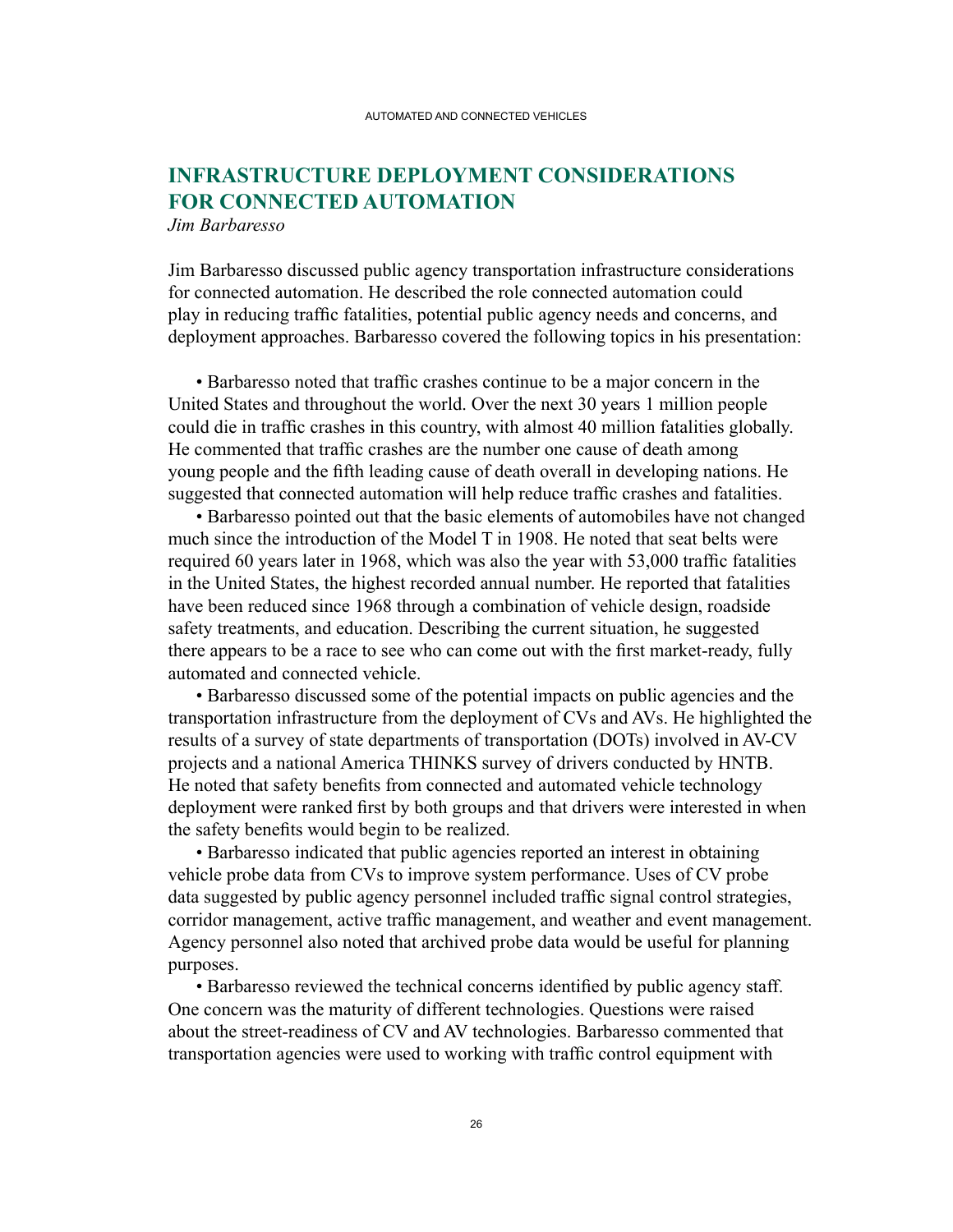mature standards that have been applied in common practice for decades, which is not the case with DSRC technology. He also noted that respondents voiced concerns that rapidly advancing technologies would continue to be disruptive and that the deployment time frame was long enough to suggest that more robust advanced technologies may emerge, raising questions about technical obsolescence.

 • Barbaresso reported that technical challenges identified by public agency personnel included interoperability and standards, implementation of specific applications, and applications support. Data management, data privacy, communications, and network management represented other technical challenges. Security management and local network security were also identified as technical challenges by public agency staff.

• Barbaresso reviewed the six major institutional challenges mentioned most frequently by public agency staff. The institutional challenges included funding shortfalls that affect deployment, the lack of staff with the necessary technical skills, and the lack of benefit and cost information to support deployment decisions. Other institutional challenges included not knowing the plans of vehicle manufacturers and technology companies, the lack of information to build a business case for deployment, and data access, ownership, and support issues.

• Barbaresso suggested that some agencies are responding to these challenges by preparing for an AV-CV future, while others are taking a more cautious approach. He noted that vehicle connectivity and automation are enabling carsharing and mobility along with on-demand services, which are expanding rapidly in many areas. With vehicles parked 95% of the time, he also suggested that connected automation had the potential to flip that equation; for example, an individual could use one vehicle for their commute trip, use another vehicle to deliver their aging parents to the doctor, and use still another vehicle to take their children to soccer practice. Further, parking needs would be greatly reduced and parking lots could provide space for parks, housing, or other higher-use facilities. Additionally, he suggested that onstreet parking could be transformed into pedestrian or bicycle facilities, with cities becoming greener, more walkable, and more livable.

• Barbaresso discussed possible transitions to a connected automated future. He suggested that one approach is to think about managed lanes in a new context. For example, if 20% to 25% of the vehicle fleet is automated, it might be beneficial to dedicate a lane to their use. The number of automated vehicle lanes could be increased as the fleet turns over. He suggested another approach would be to focus on purpose-built automation. Intermodal facilities, first and last mile freight opportunities, residential community and campus applications, and highway maintenance operations represent examples of purpose or situational scenarios.

• Barbaresso described other possible impacts from connected automation. For example, traffic signals and traffic signs may no longer be needed. Tolling and road use charges may change, and there may be seamless travel between roads and modes.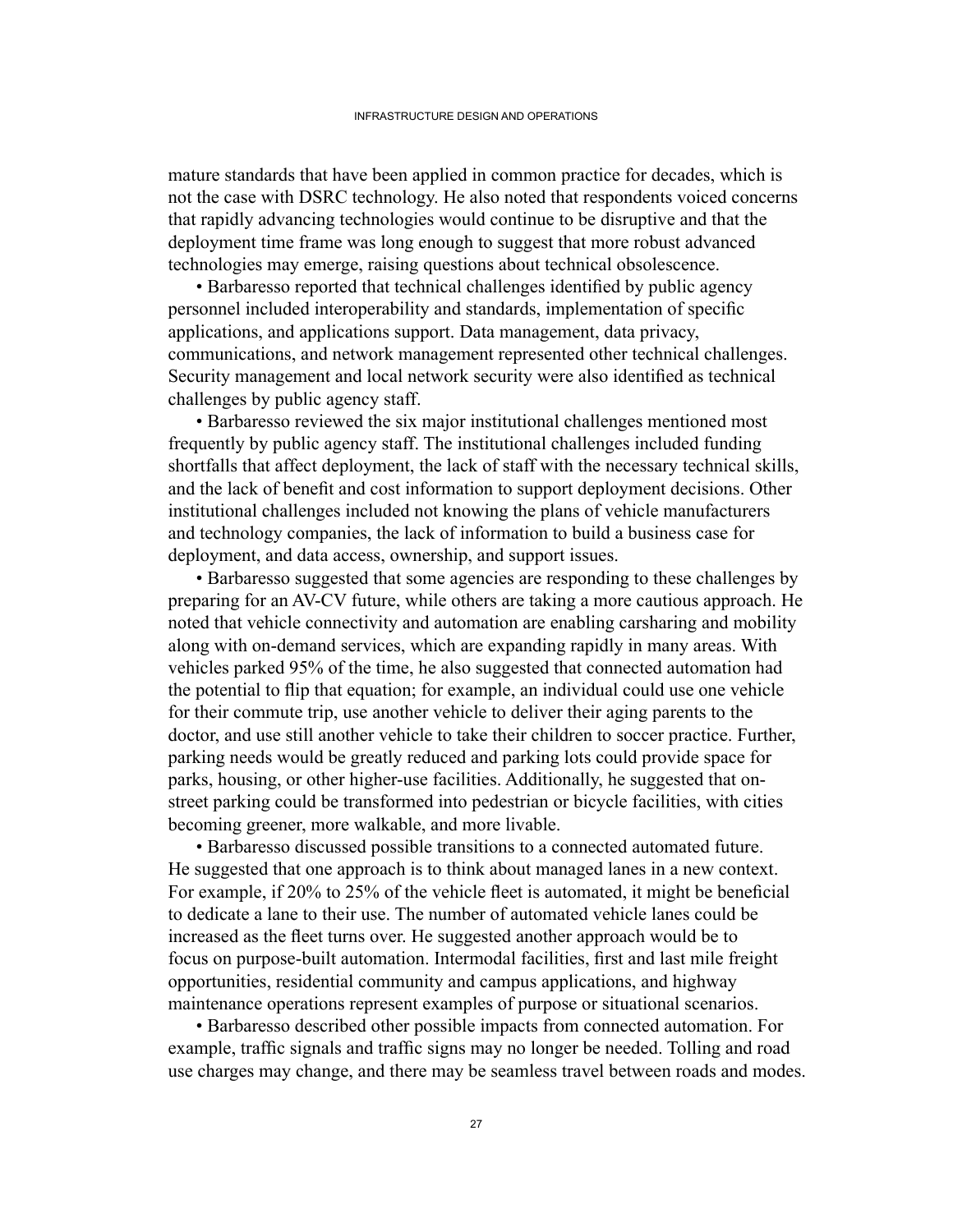• Barbaresso suggested that if vehicles no longer crash, it may be possible to gain capacity on existing highways by reducing the separation between vehicles, increasing and harmonizing speeds, and decreasing lane widths. He noted that lane capacity increases of up to 300% have been suggested. He further suggested that clear zones would not be needed, with the land put to more productive use or used for other modes. Right-of-way costs and the need for new highways could be reduced. Additionally, eliminating crashes would reduce fatality rates and improve the quality of life for everyone. Connected and automated technologies could provide mobility to blind and disabled individuals. These technologies could also enable individuals to be more productive while traveling. Although they may result in personal cost savings, these technologies may also disrupt the automotive, taxi, and insurance industries.

• Barbaresso described some of the approaches transportation agencies could consider in preparing for the uncertain future. First, he suggested that being systematic is important. Beginning with needs-driven pilot deployments presents one systematic approach. He also suggested developing a strategic systems engineering approach that lays out an action plan for the next 5 years, which represents a reasonable planning horizon in a dynamic environment. He noted that the systems engineering approach addresses stakeholder needs and potential risks. Second, he suggested that transportation agencies ready their resources, including improving signs and markings, developing robust communication systems, strengthening data management capabilities, and strengthening staff technical capabilities. Evaluating planning, policies, and organizational impacts represents another suggested approach. Barbaresso also stressed the importance of working with industry to understand and potentially influence the direction of change and educating internal and external stakeholders.

 • Barbaresso highlighted the following five research questions for further discussion during the breakout session:

 -How can we assess investment decisions regarding these emerging technologies and applications without experiential data?

- At what point should public agencies begin to invest in infrastructure changes?

- How do we amend traffic models and forecasting tools for an uncertain future?

- What are the unaddressed data needs of public agencies?
- What new highway design standards will be required, and when?

 • In closing, Barbaresso suggested that connected automation was a gamechanger. He noted that the integration of CV and AV technologies into the existing operational environment would be challenging and disruptive to current paradigms. As a result, he noted that engineering and operational concepts, performance measures, algorithms, the transportation workforce, design standards, traffic control systems, and policies will be transformed.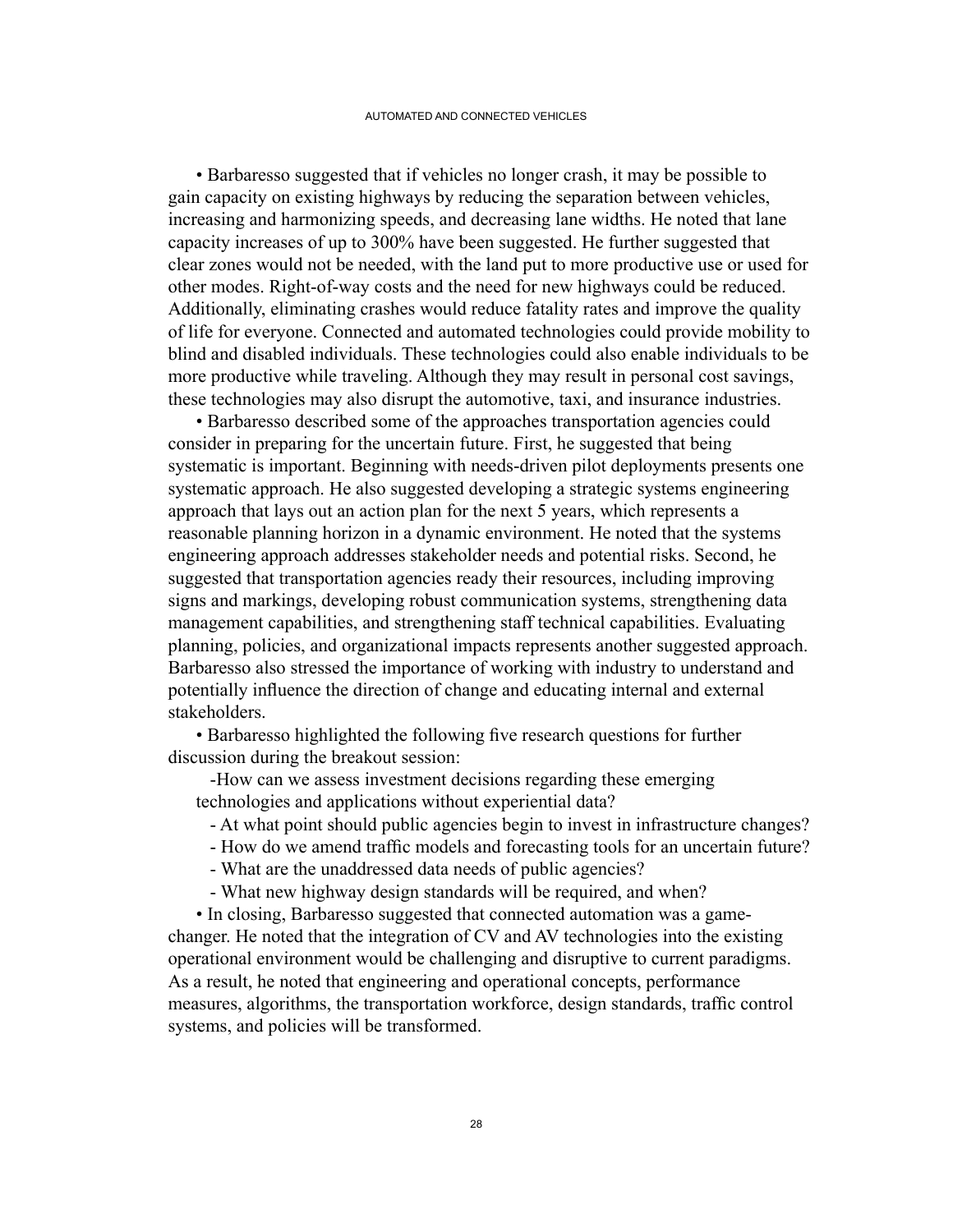### **STATE DEPARTMENT OF TRANSPORTATION READINESS FOR CONNECTED VEHICLE SYSTEM SUPPORT** *Steve Lockwood*

Steve Lockwood discussed the roles and readiness requirements of state DOTs in providing the infrastructure needed to support CVs. He identified the short-term and long-term processes, institutional and technical capabilities, and infrastructure necessary for CV deployment and operation. Lockwood covered the following topics in his presentation:

 • Lockwood noted that CV systems introduce public-sector infrastructure owners and operators into the service provision loop. Infrastructure elements needed for V2I include roadside sensors and communication systems, as well as transportation management centers, data processing, and data analytics. He suggested that public agencies may face challenges in providing, operating, and maintaining these systems, especially given the uncertainty of the path and timing of CV deployment.

 • Lockwood identified some of the critical capabilities transportation agencies should possess to support CV systems based on experience with advanced ITS and transportation systems management and operation (TSM&O), which provide a template for the required capabilities and a point of departure for current capabilities. He suggested that this comparison identified a need for a clear policy commitment and organization adjustments, technical education and training, and new forms of public–private partnerships to support CV systems.

• Lockwood summarized recent projects from the second Strategic Highway Research Program (SHRP 2) and FHWA that examined the specific capabilities needed at transportation agencies for new systems implementation. The essential preconditions to effective agency deployment and utilization of new technology and systems were identified in the SHRP 2 project, and the average and most effective state programs were compared. He noted that self-evaluation workshops were conducted with 45 states using the capability maturity model, which is commonly used in the information technology industry.

• Lockwood described Figure 2, which highlights the six capability dimensions of the capability maturity model self-assessment framework that research determined to be critical. He noted that the pillars are process oriented. The business processes pillar focuses on planning, programming, and budgeting. The systems and technology pillar includes the use of systems engineering, systems architecture standards, interoperability, and standardization. The performance measurement pillar addresses the definition of measures, data acquisition, and utilization. The three foundation blocks focus on institutional dimensions. The culture block includes technical understanding, leadership, outreach, and program legal authority. The organization and staffing block addresses programmatic status, organizational structure, staff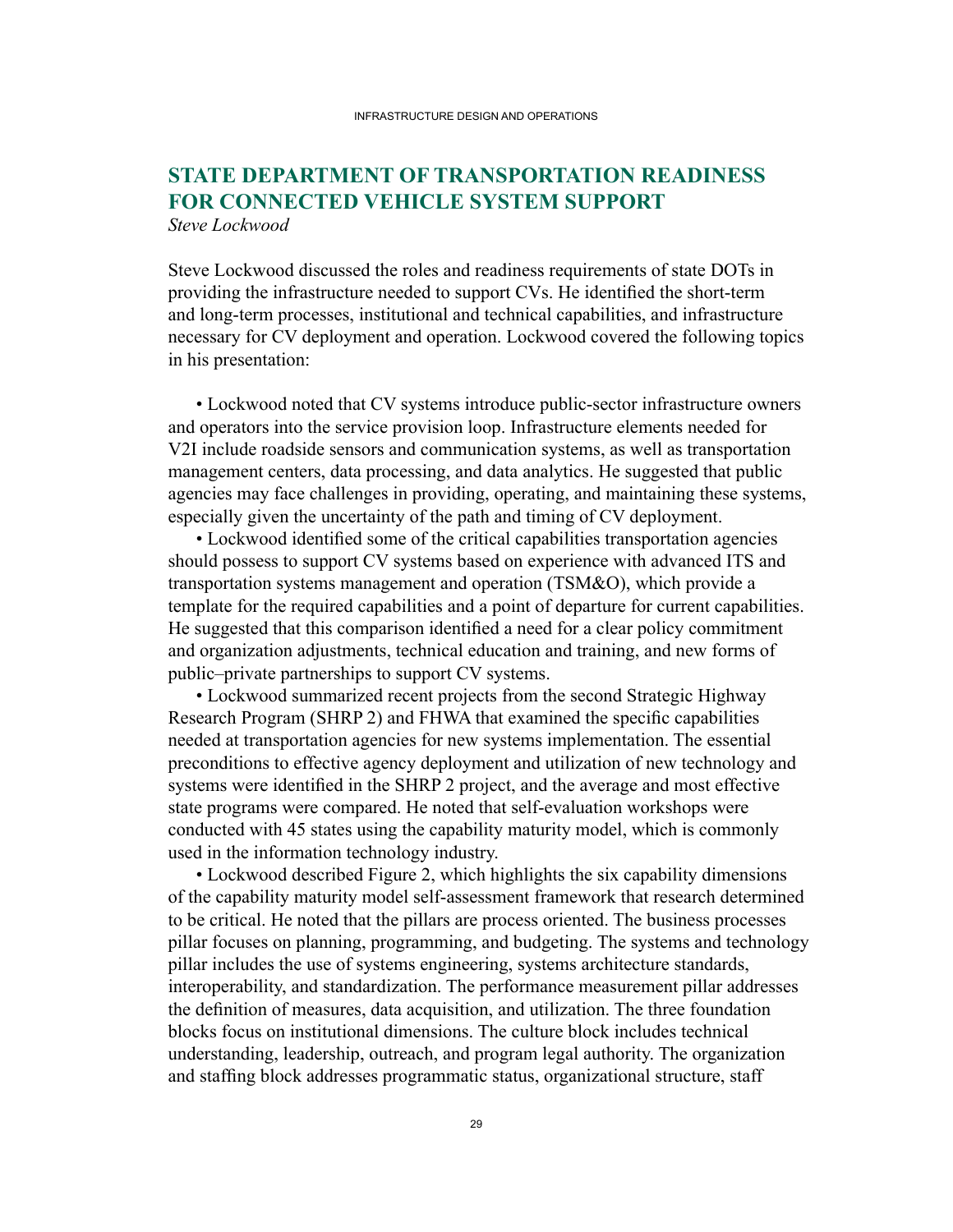#### AUTOMATED AND CONNECTED VEHICLES



**FIGURE 2 Dimensions of agency capability to support development of new systems. (Source: U.S. Department of Transportation.)**

development, and recruitment and retention. The collaboration block addresses relationships with public safety agencies, local governments, MPOs, and the private sector.

 • Lockwood reported that for each of the six dimensions of capability, the selfassessment uses four criteria-based levels of capability maturity that indicate the direction of managed changes required to improve TSM&O effectiveness. The four levels are defined as follows:

 - Level 1, Performed. Activities and relationships are largely ad hoc, informal, and champion driven, substantially outside the mainstream of other DOT activities.

 - Level 2, Managed. Basic strategy applications are understood; key processes' support requirements are identified and key technology and core capacities are under development, but there is limited internal accountability and uneven alignment with external partners.

 - Level 3, Integrated. Standardized strategy applications are implemented in priority contexts and managed for performance; TSM&O technical and business processes are developed, documented, and integrated into the DOT, and partnerships are aligned.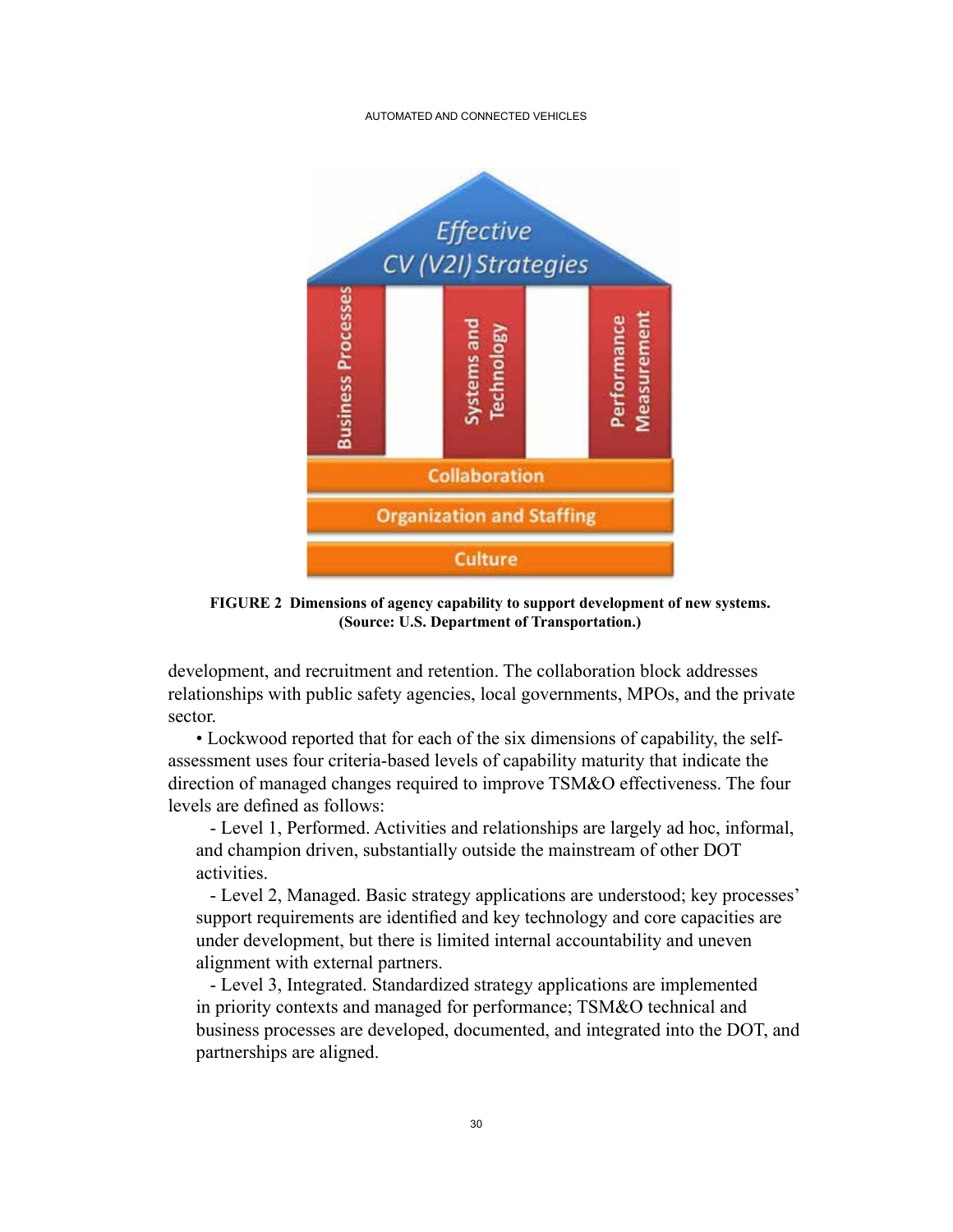- Level 4, Optimizing. TSM&O as a full, sustainable core DOT program priority is established on the basis of continuous improvement with top-level management status and formal partnerships.

 • Lockwood noted that most state DOTs completing the self-assessment fell within the Level 1 (Performed) or Level 2 (Managed) categories. These results indicated that most agencies understand the key issues in the Level 2 dimension and are in the process of developing a more managed approach to dealing with them. Further, he reported that some agencies are beginning to move TSM&O dimensions to Level 3 (Integrated).

 • Lockwood described examples of AV-CV requirements for each of the six capability dimensions. Examples of business process capabilities included making the business case, establishing policy priorities, infrastructure planning, and funding. Examples of systems and technology capabilities included examining the risks associated with rapidly evolving technology, interoperability and standardization, relationships with original equipment manufacturers (OEMs), and technology acquisition and updating. Performance measurement capabilities included performance measures, data acquisition and analytics, big data management, and user information dissemination. Examples of culture capabilities included commitment to technology for safety and mobility, support of real-time systems operations, and education and marketing. Effective organizational structure, specific technical capabilities, and staff recruitment and retention were examples of organization and staffing capabilities. Collaboration capability examples included interjurisdictional collaboration and interoperability, deployment, and operations. He described examples of the current state of the practice with many of these capabilities, noting areas for improvements needed to achieve the AV-CV vision. He noted that states can use the tool developed to assess AV-CV readiness.

• Lockwood suggested that depending on institutional constraints, state DOTs can focus on strategies to improve key technical, managerial, and financial agency capabilities or to develop appropriate outsourcing business models. He noted that new business models will need to be developed to address investment, risk, and reward sharing with private partners. Further, new procurement and contracting methods will probably be needed. Models focusing on resource sharing, franchising, chartering, and privatizing may be appropriate for consideration.

• In concluding, Lockwood suggested there is a good understanding of the capabilities that are needed in transportation agencies to accommodate AV-CV deployment. Continuing to examine those capabilities that are critical to maintain within transportation agencies and those that can be outsourced is needed, however, as is developing appropriate business models for outsourcing. He further suggested that all groups—professional organizations, federal and state agencies, universities, and private-sector groups—are needed to address these issues.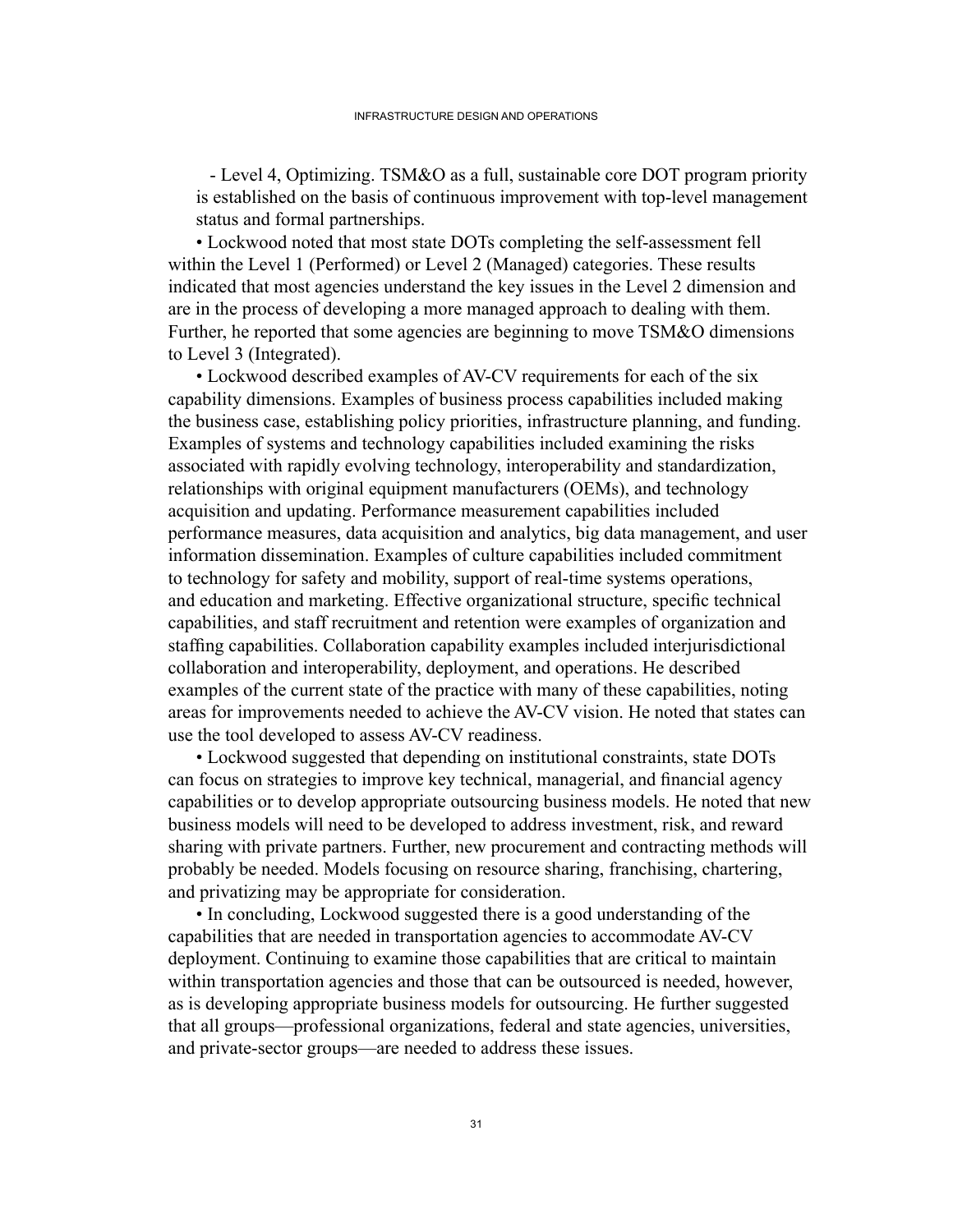### **UNIVERSITY OF MICHIGAN MOBILITY TRANSFORMATION CENTER** *John Maddox*

John Maddox discussed the University of Michigan Mobility Transformation Center (MTC). He described the focus of MTC, its partners, its primary research areas, and the three pillars of the program. Maddox covered the following topics in his presentation:

• According to Maddox, MTC is a public–private research and development partnership that will lead a revolution in mobility and establish the foundations for a commercially viable ecosystem of CVs and AVs. The focus is on prototyping an entire system of connected and automated transportation on the streets of southeast Michigan through 2021. He reported MTC represents an initial investment of approximately \$100 million over 8 years, with \$25 million provided by the University of Michigan.

• The University of Michigan is leading MTC, but it has numerous partners from industry, government, and academia. Industry partners include the automobile companies (or OEMs), component and system suppliers, telecommunications companies, and firms specializing in big data management. Other partners come from the freight industry, insurance companies, and businesses specializing in traffic control systems, payment systems, and smart parking technologies. Government partners include the U.S. DOT, the Michigan Department of Transportation (Michigan DOT), the U.S. Department of Energy, the Automotive Office of the Michigan Economic Development Council, and the City of Ann Arbor. Academic partners are the Texas A&M Transportation Institute, Carnegie Mellon University, and the University of Maryland Center for Advanced Transportation Technology Laboratory. Numerous affiliate members broaden the participating ecosystem.

• Maddox reviewed the internal partners at the University of Michigan, which include the College of Engineering, the Medical School, the College of Architecture and Urban Planning, and the School of Business. Internal partners also include the School of Public Policy, the Law School, the School of Information, the Energy Institute, and the University of Michigan Transportation Research Institute. He noted that the ability to draw on diverse resources and expertise throughout the university was a benefit.

• Maddox highlighted the priority MTC research areas, which include connectivity (vehicle to everything, or "V2X"), automation, cybersecurity, standards, consumer acceptance, legal issues, and business models. Second-level research areas are ITS interoperability, data analytics, human factors, energy use and emissions, regulatory issues, and compliance. Public policy, urban planning, infrastructure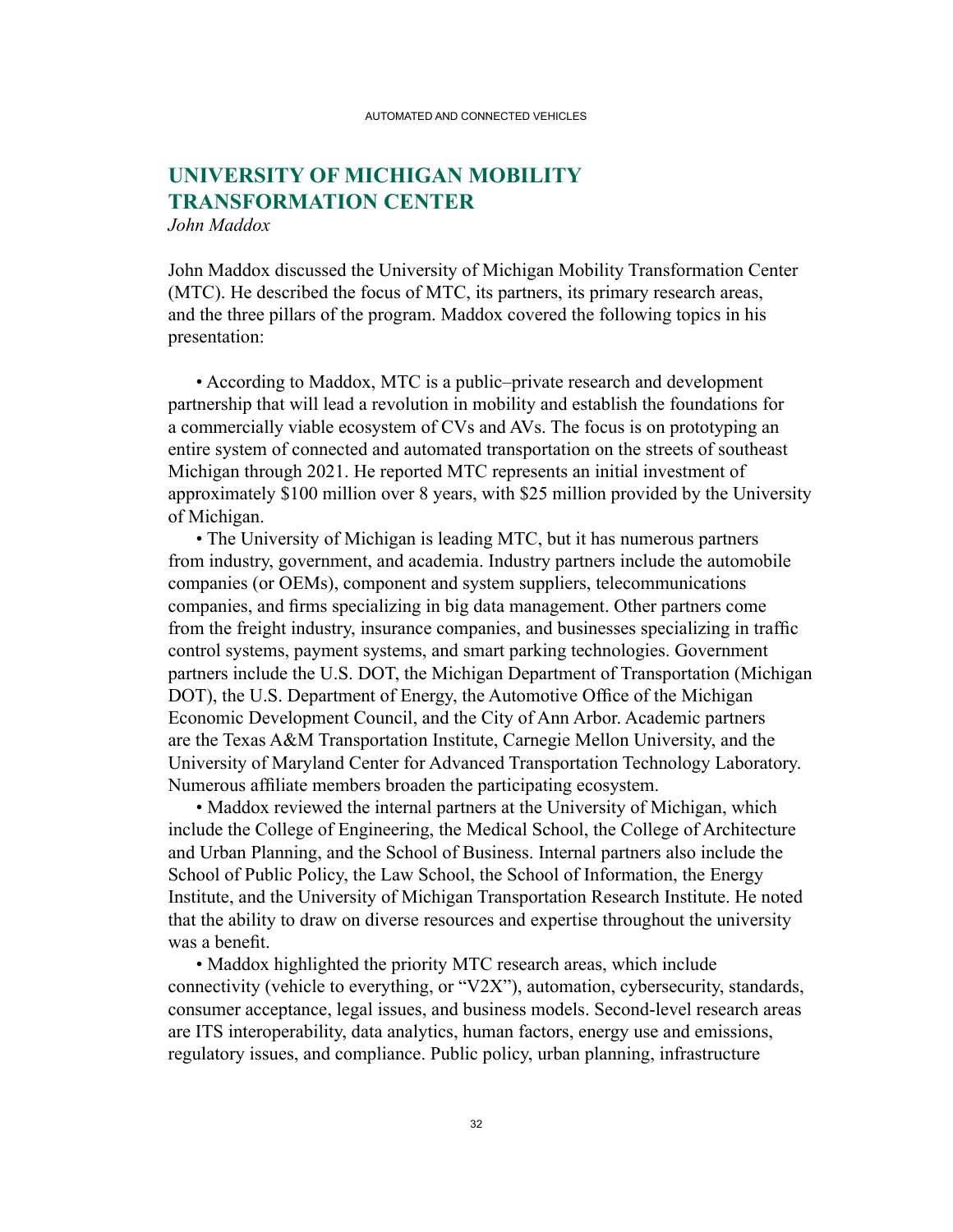design, social implications, payment methods, and congestion management represent other secondary research topics.

• Maddox stressed that deployments are necessary to address the research areas in a comprehensive and accelerated manner. MTC was envisioned to be a living laboratory for public and private projects. He described the MTC platforms for innovation, which center on three pillar programs operated in collaboration with Michigan DOT. The three pillars are the Ann Arbor Connected Vehicle Test Environment, the Southeast Michigan Connected Vehicle Deployment, and the Ann Arbor Automated Vehicle Field Operational Test (FOT).

• Maddox described the different elements of the Ann Arbor Connected Vehicle Test Environment, which will include up to 9,000 vehicles, 12 freeway sites, and 60 intersections. Over-the-air security, a backhaul communication network, and back-end data storage represent other elements. Testing V2I and vehicle-to-pedestrian functions is a key focus of the project.

• The second pillar described by Maddox was the Southeast Michigan Connected Vehicle Deployment, which will include up to 20,000 vehicles over the next 3 to 4 years. He noted that it builds on the Michigan DOT smart corridors and includes the Michigan CV Pilot project. With OEM participation, the project includes product development and deployment.

• Maddox described the elements of the Ann Arbor Automated Vehicle FOT, which is the third pillar. It includes 2,000 connected and automated vehicles, including Level 4 AVs. The project includes personal vehicles, public transit buses, trucks, bicycles, and pedestrians. It covers 27 square miles of densely instrumented infrastructure in Ann Arbor. In addition to the University campus, there are two major hospitals approximately one-half mile apart and an assisted living facility.

• Maddox discussed Mcity, which is part of the Ann Arbor Automated Vehicle FOT. He noted that Mcity provides a safe, repeatable, off-roadway test environment for AVs. It accommodates technology research, development, testing, and teaching. He said that the \$6.5 million project was split equally between Michigan DOT and the university. Construction of Mcity began in July 2014, and the grand opening was held on July 20, 2015. He noted that the testing facilities at Mcity were currently fully booked.

• Maddox provided his perspective on some of the barriers to the development of CVs. One barrier he suggested was the slow development of a critical mass of CVs and supporting infrastructure. He suggested that return-on-investment data were needed to promote infrastructure development. A second barrier was customer acceptance and understanding, including developing the value proposition for consumers and addressing loss of privacy fears. Other barriers include the need for a national strategy for deployment, funding mechanisms to support deployment, cybersecurity of CVs and infrastructure, and spectrum uncertainties.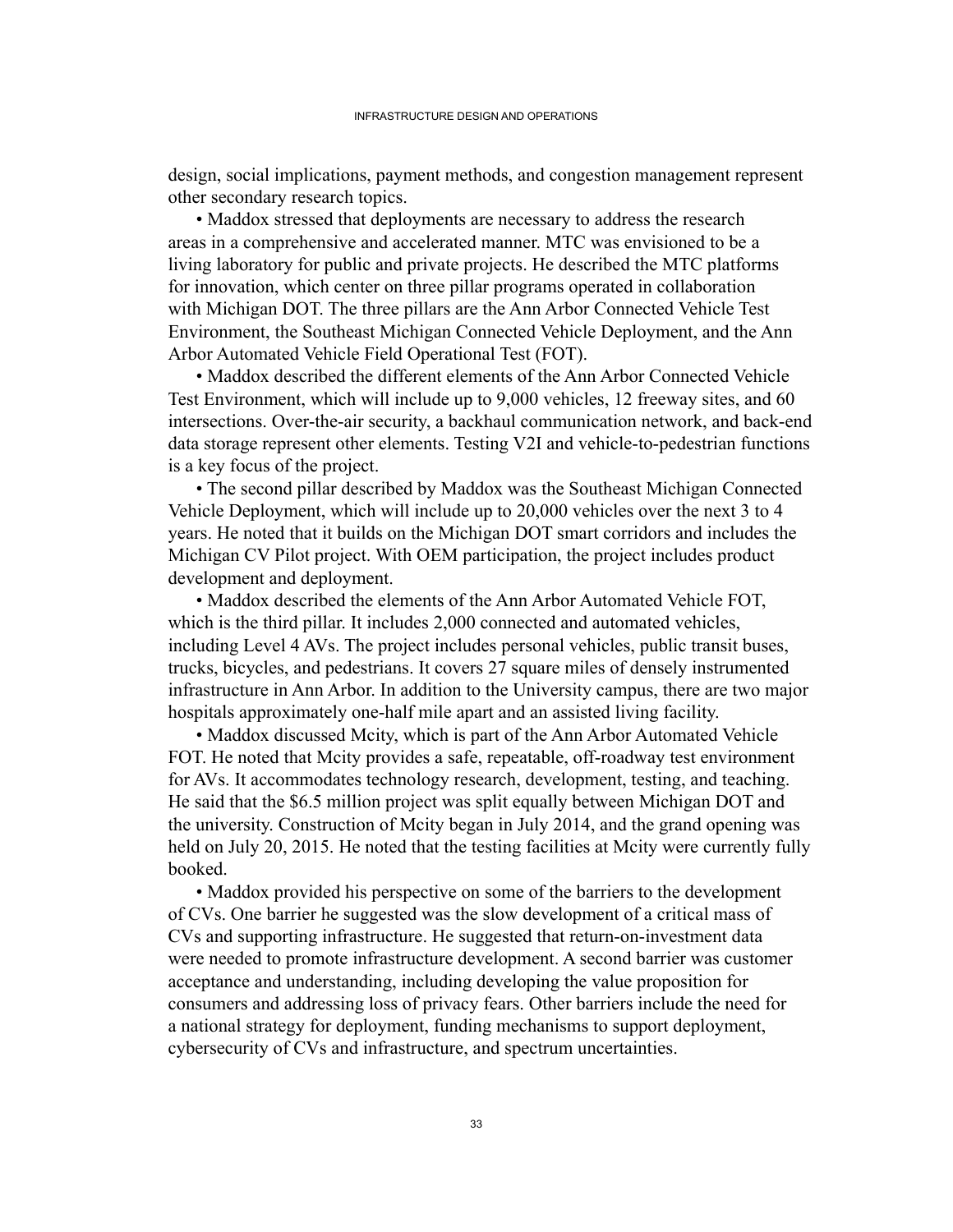• Maddox outlined the following priority research questions that may assist with CV deployment:

- What is the optimum usage of the allocated DSRC spectrum?

 - What are the design and functional requirements of a high-quality vehicle retrofit device?

- What are the potential business and deployment models for infrastructure?

1. Will V2I investment pay back?

2. Are there workable private business models for V2I?

 3. How much should agencies set aside for operation and maintenance?

 4. How do payment systems fit in with new V2I business models?

- How can we ensure that vulnerable road users benefit from connected technology?

- What data handling tools are needed for aggregated data?

 - How can we use early deployments to assess strengths and weaknesses of security credential management systems?

- Can we quantify benefits of V2I energy apps through simulation and demonstration?

• Maddox discussed some of the critical barriers to automation and related research needs. Examples of barriers include AV operation in mixed traffic, AV capabilities in bad weather, and transitioning to vehicle control with partial automation. Other barriers he discussed were the need for standardized technology assessments and validation for safe operation. Customer acceptance and understanding, cybersecurity of AVs, and legal, liability, and insurance uncertainties were still other potential barriers. He identified the following research questions that may address these barriers:

- How do AVs perform in bad weather?

- How will AVs be tested, assessed, and validated for safe operation?

1. How much is enough when testing for reliability?

2. Is standardization of testing methods and criteria required?

 3. How will track testing be integrated with on-road driving?

4. How can simulation be leveraged with all of the above issues to assess readiness?

- How will AVs interact with human-driven vehicles?

- Should AVs behave like humans in critical or ethical situations?

 - How will insurance, liability, and licensing be implemented to create maximum benefit?

- What can be done to speed public acceptance of AVs?

 - Can we determine a benefit to nonconnected and/or nonautomated vehicles in the environment?

 - How do connected AVs interact with legacy vehicles and existing infrastructure and systems?

- What specific value does vehicle-to-everything connectivity bring to an AV?

- What are the roles for the built infrastructure?

- What are the roles for data and mapping infrastructure?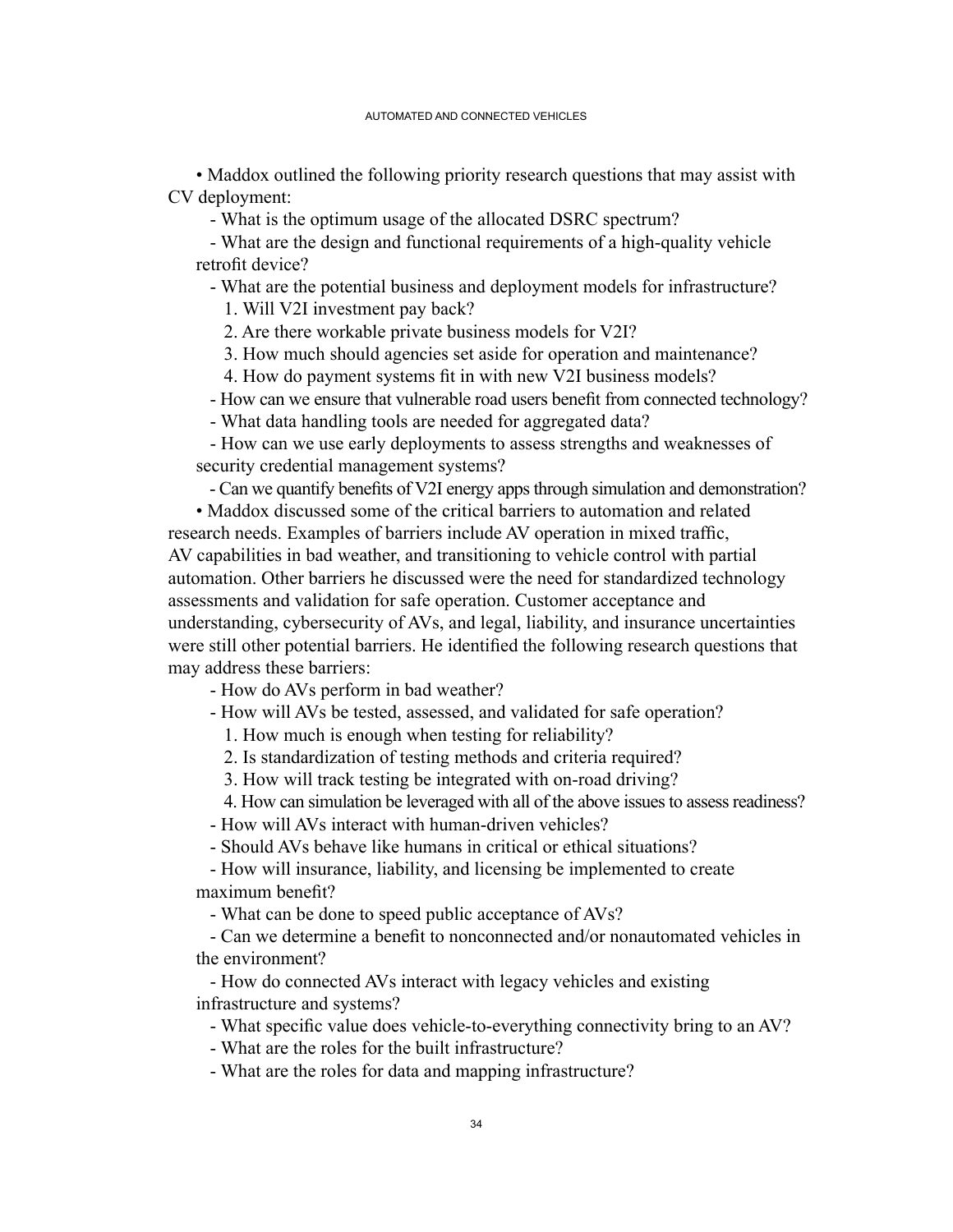• Maddox also identified the following crosscutting research questions related to data collection, analytics, and societal impacts:

 - What data should be stored on CVs-AVs to aid in determination of the root cause of crashes and malfunctions?

- What existing data sets could be leveraged with new CV-AV data sets?

- What deployment data should be collected, and what are their uses?

- How can data drive entrepreneurship and new business models?

- What are the impacts of CVs-AVs on energy and health?

• Maddox reviewed some of the initial research projects being conducted by MTC, including projects involving cybersecurity issues, regulatory approaches, consumer acceptance, and driver behavior with different operational scenarios.

• In closing, Maddox suggested the following questions for discussion in the breakout groups:

- Should we monetize shared DSRC spectrum to pay for V2I investment?

- Can or should the United States catch up to Europe on funding for AV FOTs?

 - How do we ensure that CVs-AVs really deliver societal benefits related to safety, mobility and congestion, and energy savings?

 - How do we avoid a patchwork of state AV requirements, without NHTSA regulating prematurely?

- Do we need a national strategy on CV-AV deployment?

*Patrick Szary, Rutgers University, presided at this session.*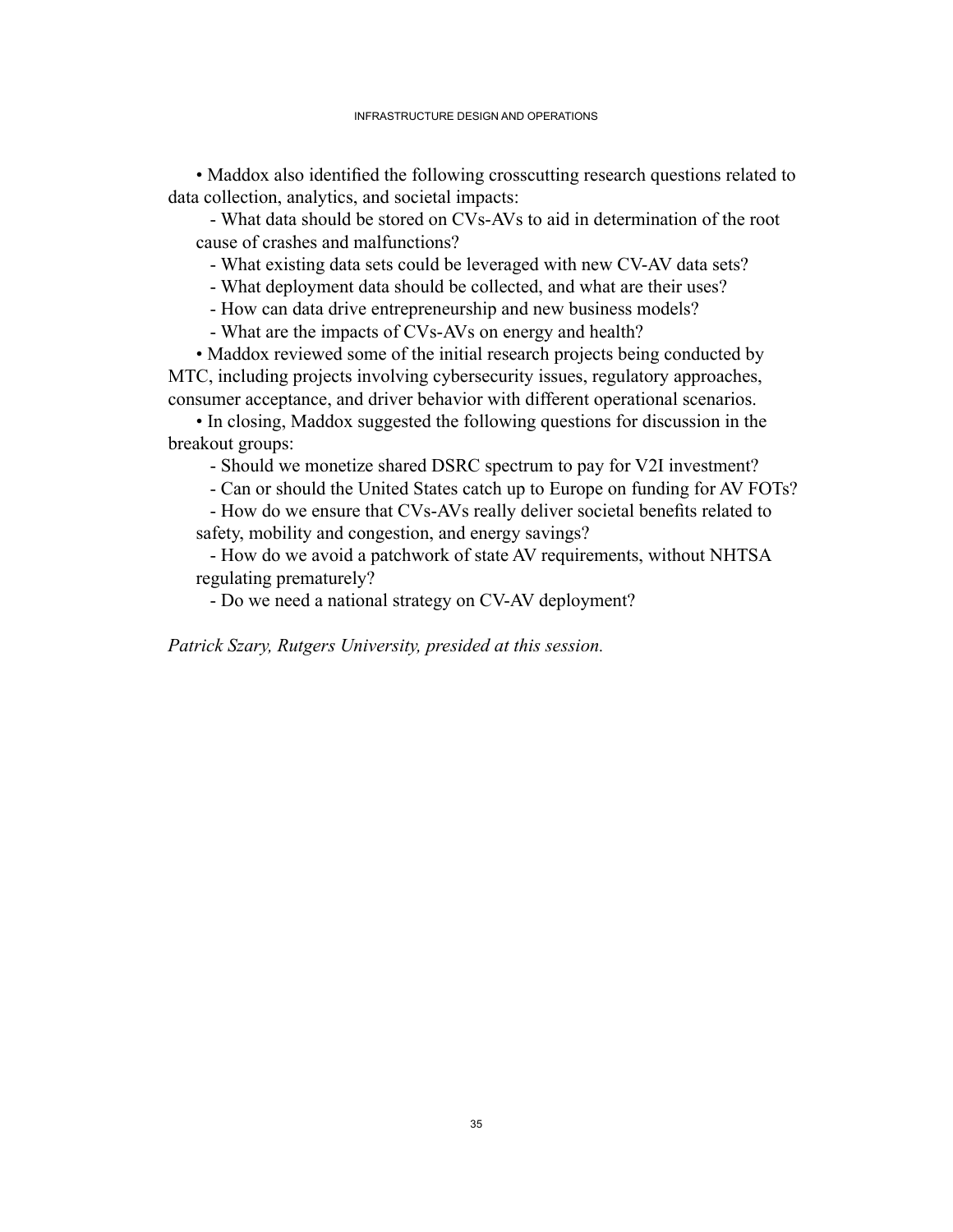# PLENARY SESSION 3 **Planning**

Johanna Zmud, *Texas A&M Transportation Institute* Matt Smith, *Michigan Department of Transportation* Ram Pendyala, *Georgia Institute of Technology* Jane Lappin, *Office of the Assistant Secretary for Research and Technology, U.S. Department of Transportation*

### **AUTOMATED AND CONNECTED VEHICLE DEPLOYMENTS: IMPLICATIONS FOR STATE AND LOCAL TRANSPORTATION AGENCIES**

*Johanna Zmud*

**J**ohanna Zmud discussed a recent research study conducted by the Texas A&M<br>Transportation Institute (TTI) that examined the implications of AV and CV deployment for state and local transportation agencies. She discussed the definitions of AV and CV, described how the deployment scenarios were used in the study, and summarized the reactions to those scenarios from personnel with public agencies and the private sector. She highlighted potential changes for organizations resulting from AV and CV deployment and policy and planning actions to assist in addressing potential challenges. Zmud covered the following topics in her presentation:

 • Zmud discussed the definitions of AV and CV used in the project, which she said were important in developing the deployment scenarios and in establishing a common understanding for the interviews. The AV description focused on vehicles equipped with internal sensors, cameras, GPS, and advanced software. She noted that the NHTSA levels of automation were used in the definition and that CV technology was not required with the AV alternative. She further noted that the AV description included personal vehicles, public transportation, and interurban and urban freight. The CV description focused on DSRC, Wi-Fi, and cellular technologies. Data gathering and information exchange would occur through V2I and V2V. The CV applications included E-payment transactions, signal phase and timing information, V2V safety messages, and probe data. Zmud highlighted another TTI research project being conducted for the Texas Department of Transportation (Texas DOT) as an example of near-term applications. The project is examining the use of AV and CV technologies to reduce collisions involving buses, bicycles, and pedestrians and to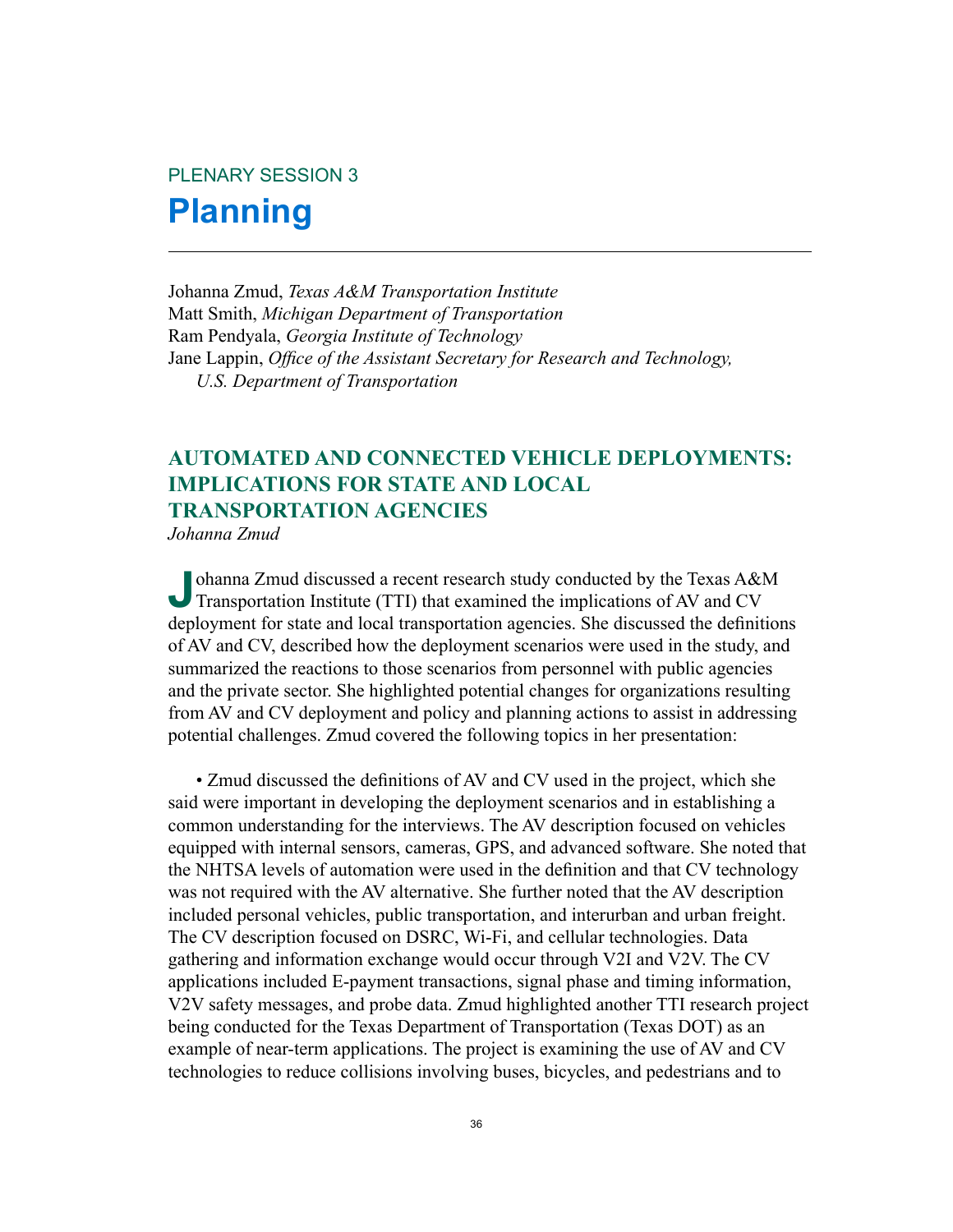improve bike racks-on-buses safety. Katie Turnbull of TTI is the principal investigator on the project.

• Zmud noted that state and local agency personnel voiced different perspectives on AV and CV technologies during the interviews. Many state and local staff reported feeling sidelined by AV deployments, with OEMs and the private sector driving the process. They also expressed concerns over disruptive technologies and not knowing what was expected from their agencies. Zmud reported that agency staff expressed uncertainty and confusion related to their roles and responsibilities with AVs operating in mixed traffic with dynamic conditions, traffic signals, signage, and striping.

• Related to CV deployment, Zmud reported that state and local agency representatives felt that OEMs and the private sector would implement V2V. She said uncertainty was expressed concerning V2I implementation, especially the business model for deployment, training for staff, the costs associated with implementation, ongoing technical support, and maintaining and updating databases and detailed mapping. She noted that even with these concerns, state and local personnel expressed excitement about the data that will be available from CV applications. Data ownership and data sharing were raised as concerns that would need to be addressed, however.

 • Zmud explained the scenario-based road mapping process used in the project. Two AV-CV deployment path scenarios were developed based on a literature review and workshops with experts. The scenarios were used in interviews with state, MPO, city, and toll authority staff to identify possible implications and impacts. The information from the literature review, the expert workshops, and the interviews was used to develop a strategic road map that agencies could begin to use now to prepare for the future.

• Zmud explained the use of the scenario approach, which included the development of two distinct narratives about the future. The scenarios represented two plausible extremes that allowed participants to focus on the potential impacts of two very different situations. They also provided the limits (or boundaries) within which a more realistic future might emerge.

 • Zmud noted that a systems approach focusing on the four influence areas of society, technology, economy, and policy was also used in developing the scenarios. The societal influence included market demand, consumer acceptance, automobile ownership, operating environments, and data privacy. The technology influence factors were driver–vehicle interface, cybersecurity, sensor technology, and vehicle decision making under uncertainty. The economic factors were consumer buying power, sectoral disruption, cost of technology, and infrastructure investment. Policy factors focused on market-driven or prescriptive policies, V2V mandates, and liability issues. She commented that the factors in the scenarios were intertwined.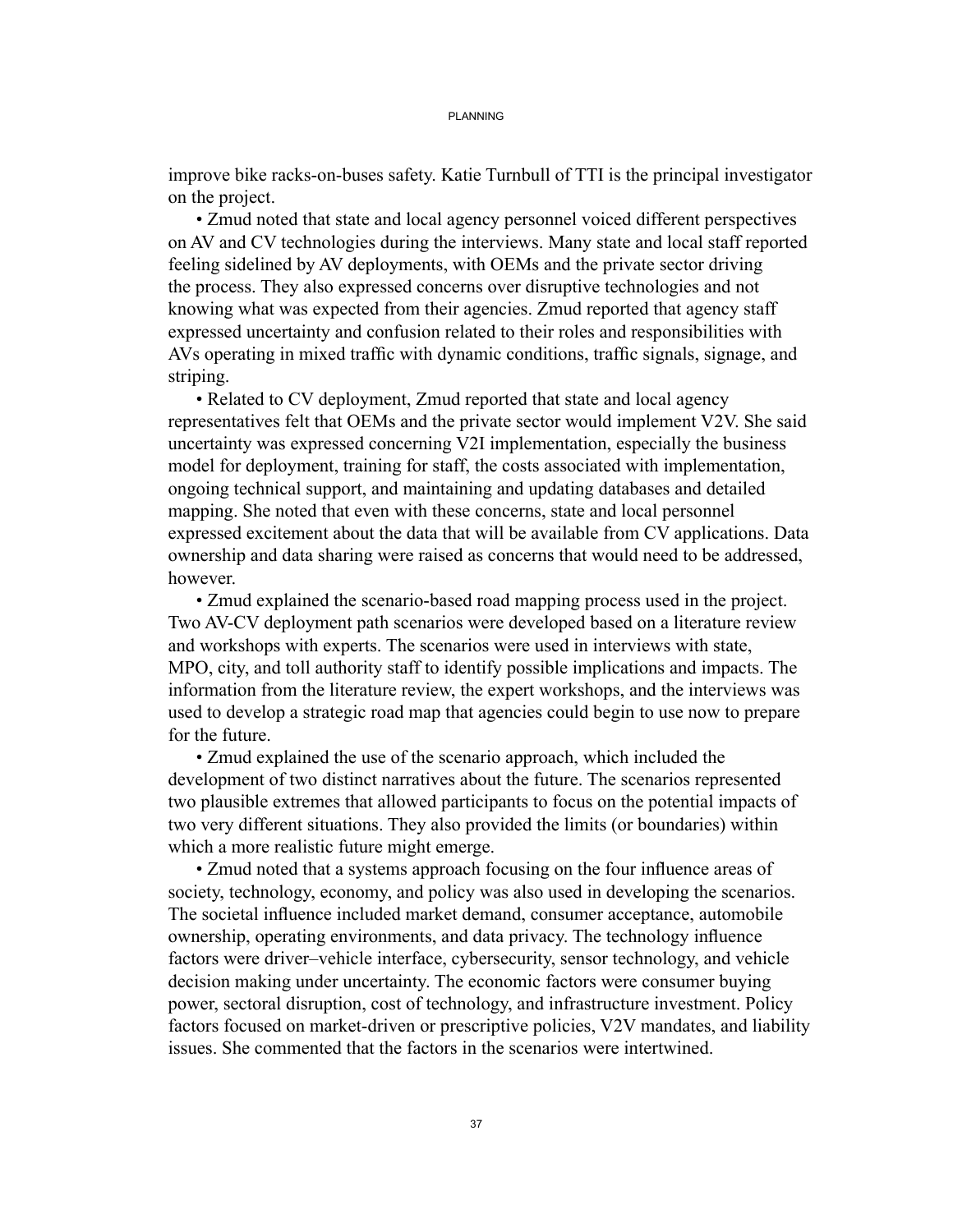• Zmud described the basic characteristics of the two scenarios. The revolutionary scenario began with a V2V mandate in 2016 and assumed there would be a significant number of self-driving vehicles in operation by 2025. In this scenario the OEMs and technology companies would undertake significant research and development activities, bringing disruptive technologies to market very quickly. The policy framework was supportive of rapid deployment.

• Zmud described the evolutionary scenario, which included the same V2V mandate in 2016, but in which a critical mass of self-driving vehicles would not be reached until 2050. She said that numerous technology and regulatory issues would cause friction and delay deployment.

• Zmud discussed the different drivers for the two scenarios. The triggers for the revolutionary scenario were disruptive innovation and consumer demand, compared to precautionary and partisan policy making and technical issues for the evolutionary scenario. Other drivers for the revolutionary scenario included a strong economy, demand from baby boomers and young adults, and timely support of federal and state legislation. Additional drivers for the evolutionary scenario were a sluggish economy, slower turnover in vehicle fleets, price, negative media, and cautious federal and state legislation.

 • Zmud summarized results from interviews with 30 transportation professionals from the public and private sectors concerning which scenario they felt was more likely to occur and which scenario they preferred. She noted that a slight majority felt the revolutionary scenario was more likely to occur. Some of the factors she cited influencing this response were consumer interest and the market demand generated by OEMs and technology companies for AVs. The initial deployment suggested by respondents included trucking, shared ride, and package delivery applications. The majority of respondents also reported a preference for the revolutionary scenario. One factor influencing this response was the belief that the private sector would provide the resources needed for deployment. She said further that personnel from state DOTs favored the evolutionary scenario, primarily because it provided more time to develop the enabling infrastructure.

• Zmud summarized the responses to questions on potential changes for organizations based on the two scenarios. Respondents did not report any anticipated changes in the mission of their agency or organization. In terms of responsibilities, participants felt there would be less emphasis on construction, safety, human services, transportation, traditional ITS, and parking management. They suggested there would be more emphasis on maintenance, operations, and big data management and analysis. She noted that some participants raised concerns that their agency did not currently have the needed expertise on big data analytics and management. Participants suggested there would be a larger operations group at their agency and a specific AV-CV section or group.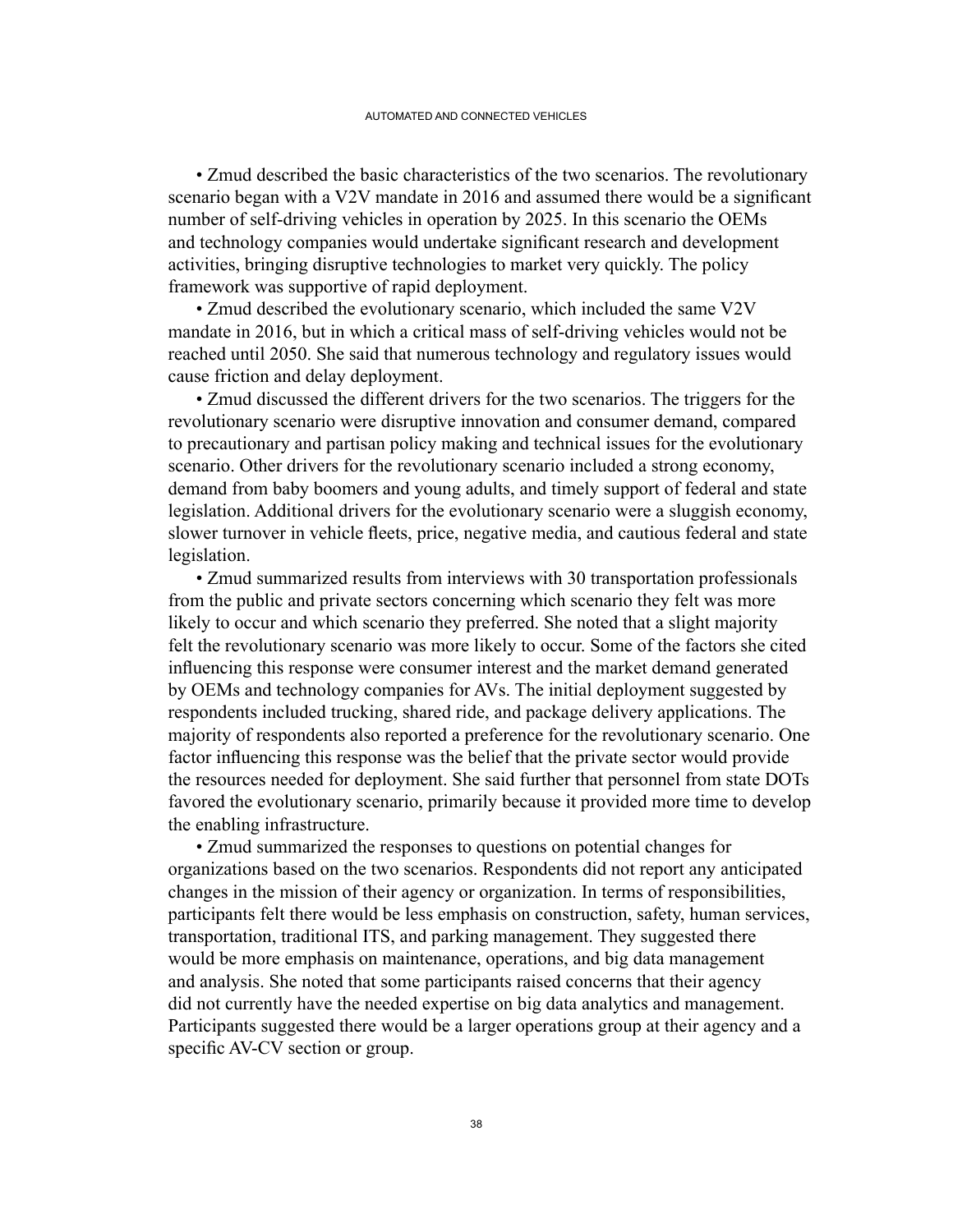#### PI ANNING

• Zmud reviewed the responses to questions concerning the policy or planning actions that were being taken or could be taken to prepare for AVs and CVs. Responses included reviewing current legislation and policies that could affect the implementation of AV-CV technologies, designating a specific individual within the organization with AV-CV responsibilities, and participating in the national discussion on AVs and CVs. Other suggestions were establishing working relationships with available resources in the state and the region, communicating with state and local policy makers to familiarize them with and educate them on AV-CV issues, developing a plan for workforce development, and formulating strategies to address the financial challenges of implementation.

 • In closing, Zmud suggested the following five research topics for further discussion:

- Developing a business case for V2I;

 - Determining the degree to which V2I technology was necessary for AV deployment;

 - Monitoring changes in private vehicle ownership and the use of vehicle on- demand fleets and shared services to identify possible future market developments;

 - Examining differences in regulatory issues for AVs and models of private vehicle ownership or vehicle-on-demand fleets; and

- Exploring the role after-market technologies might play in AV deployment.

# **MICHIGAN DEPARTMENT OF TRANSPORTATION CONNECTED VEHICLE INITIATIVE**

*Matt Smith*

Matt Smith discussed the different CV projects and programs under way in southeast Michigan. He described the role of the Michigan DOT in the projects and their anticipated benefits, current status, and future activities. Smith covered the following topics in his presentation:

• Smith reported that although Michigan had made impressive strides over the past decade in reducing traffic fatalities, there has been a leveling out over the past few years. He suggested that applying new approaches, combined with the ongoing comprehensive campaign of traffic safety engineering, enforcement, and education, was needed. He thought that CVs and AVs could revolutionize automobile travel and reduce crashes, especially those involving driver error, and that there is a role for V2I in making V2V work.

• According to Smith, the success of the Safety Pilot Model Deployment has developed a core area of expertise in CV systems in southeast Michigan. He noted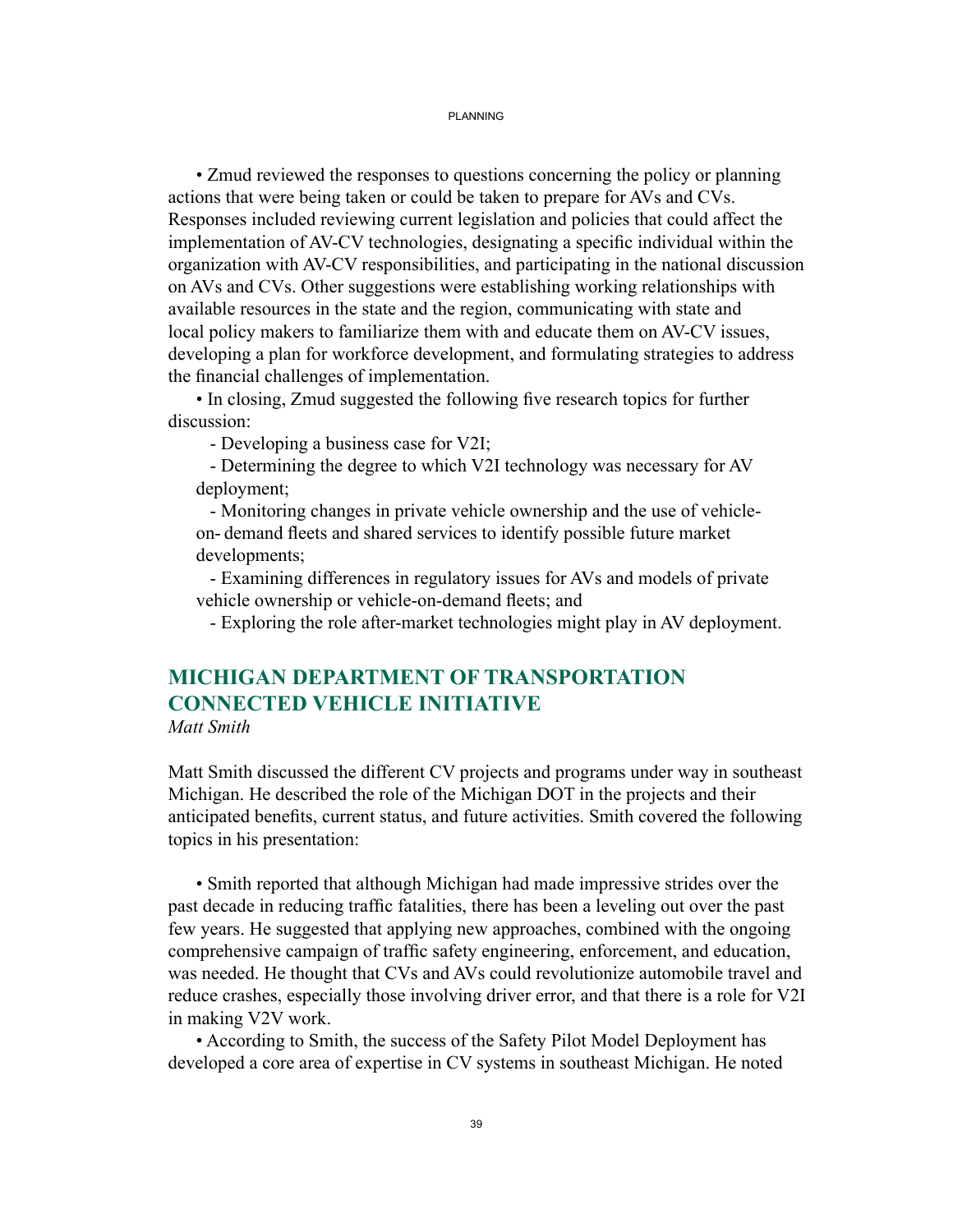that the intent is to create a sound base for expanding the Safety Pilot Model Deployment into a regional CV deployment. Working in partnership with General Motors, Ford Motor Company, the University of Michigan, the Road Commission for Oakland County, and other partners, Michigan DOT has set a vision for a smart corridor in southeast Michigan. Centered along the freeway and surrounding arterial network in the metropolitan Detroit area, the corridor includes the heart of Michigan's automotive and technology industry. It also links to several other CV deployments, including the U.S. DOT's test bed in Oakland County, a deployment in the City of Detroit to support the 2014 ITS World Congress, and the Safety Pilot Model Deployment/Ann Arbor Test Environment in Ann Arbor. He noted these efforts represent a multiyear investment, with a vision for a connected region and a connected state.

• Smith described some of the components in the different projects. He noted that the smart corridor focused on deploying V2I on over 120 miles of roadways in the Detroit metropolitan area. The project includes an initial deployment of 17 roadside units to supplement the existing U.S. DOT testbed in Oakland County. Other elements included upgrading 80 roadside DSRC units installed in 2005 and nine signalized intersections with controllers capable of transmitting signal phase and timing messages.

 • Smith described four key components needed for V2I. The first component was the transportation infrastructure. He noted that a key function of state DOTs was developing and maintaining roads, bridges, pavement, traffic signals, and other infrastructure elements. The second component Smith highlighted was vehicles. Although state DOTs own and operate a variety of vehicles, most do not have expertise in the technology components of vehicles. The third component was the back-end data storage and processing system. He noted that the fourth component, the communication system, links all the V2I components and suggested that it was probably one of the most expensive items in V2I.

• Smith said that CV systems generate lots of data, with a single CV generating literally thousands of data points every minute. He described the fixed and mobile data systems that feed the Michigan DOT data use analysis and processing (DUAP) system and its applications. The DUAP research project focuses on using CV data and other mobile observations, in conjunction with traditional Michigan DOT data sets, to populate a series of applications addressing the safety, mobility, and asset management goals of Michigan DOT. He reported that the initial set of DUAP applications was selected through a departmentwide needs analysis. One of the applications focuses on using real-time data and data analytics to determine the condition of Michigan DOT assets.

• Smith described the DUAP goals and objectives. The three goals of the system are to use CV and AV data, to increase data sharing, and to support performance management. The objectives include developing frameworks for application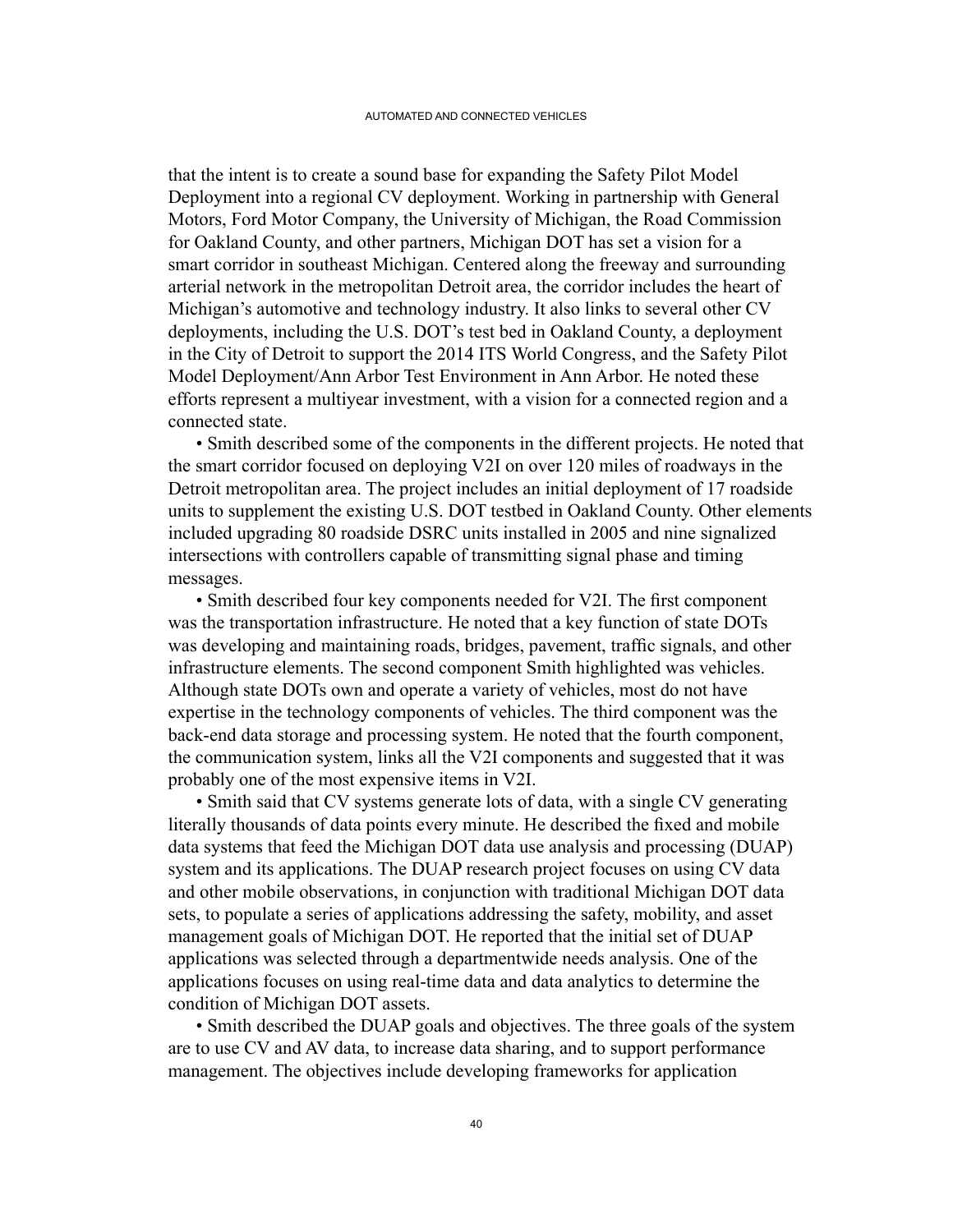#### PI ANNING

development and identifying, prioritizing, and developing applications. Other objectives focus on integrating existing Michigan DOT data and providing interfacing applications. He noted that the focus was on developing possible data applications related to the five key Michigan DOT roles of planning and asset management, design, construction, maintenance, and operation. Approximately 124 potential applications for using CV data were identified in these five areas. He described the screening process used to prioritize the possible applications, which examined public benefits, agency benefits, industry needs and use, application readiness, and data availability. The five applications identified as the top priorities were red light violation warning, work zone warning and management, border wait time, road weather management, and pavement condition.

• According to Smith, the red light violation warning application will communicate with vehicles approaching an intersection, providing a warning that, if a vehicle's current speed is maintained, the vehicle will run a red light. Future functionality of this application could warn vehicles on the cross street of a pending vehicle entering the intersection on a red light. He noted that Michigan DOT is supporting the U.S. DOT and the Collision Avoidance Metrics Partnership.

• Smith said that the work zone warning and management application will provide real-time information to drivers on the location of lane closures due to road construction and maintenance activities. Information on additional related hazards, such as queuing due to lane closures and slow or stopped vehicles within the work zone, is also expected to be provided. He reported that an initial test should be in operation in the spring of 2016.

• Smith said that Michigan DOT is participating in the Weather Responsive Traveler Information (WxTINFO) project, which brings together near-time environmental and weather-related data collected from both fixed and mobile data sources and provides this information directly to travelers. The DUAP system will perform the back-end data processing to automatically generate location-specific, real-time weather information and provide it to motorists via roadside dynamic message signs and the MiDrive traveler information website. He thought that CV data could further enhance the system.

• Smith described the border wait time system on the Blue Water Bridge International Crossing to Canada. Michigan DOT is partnering with the Ontario Ministry of Transport to implement the border wait time system for travelers and truck operators crossing this border between Michigan and Canada. A combination of Bluetooth and fiberoptic technologies is being used, with information disseminated to motorists and commercial vehicle operators through roadside dynamic message signs, the MiDrive traveler information website, and smartphone applications.

 • According to Smith, the pavement condition application uses a suite of offthe-shelf sensors and Michigan DOT vehicles to measure and detect pavement conditions. The application supports maintenance (performance-based maintenance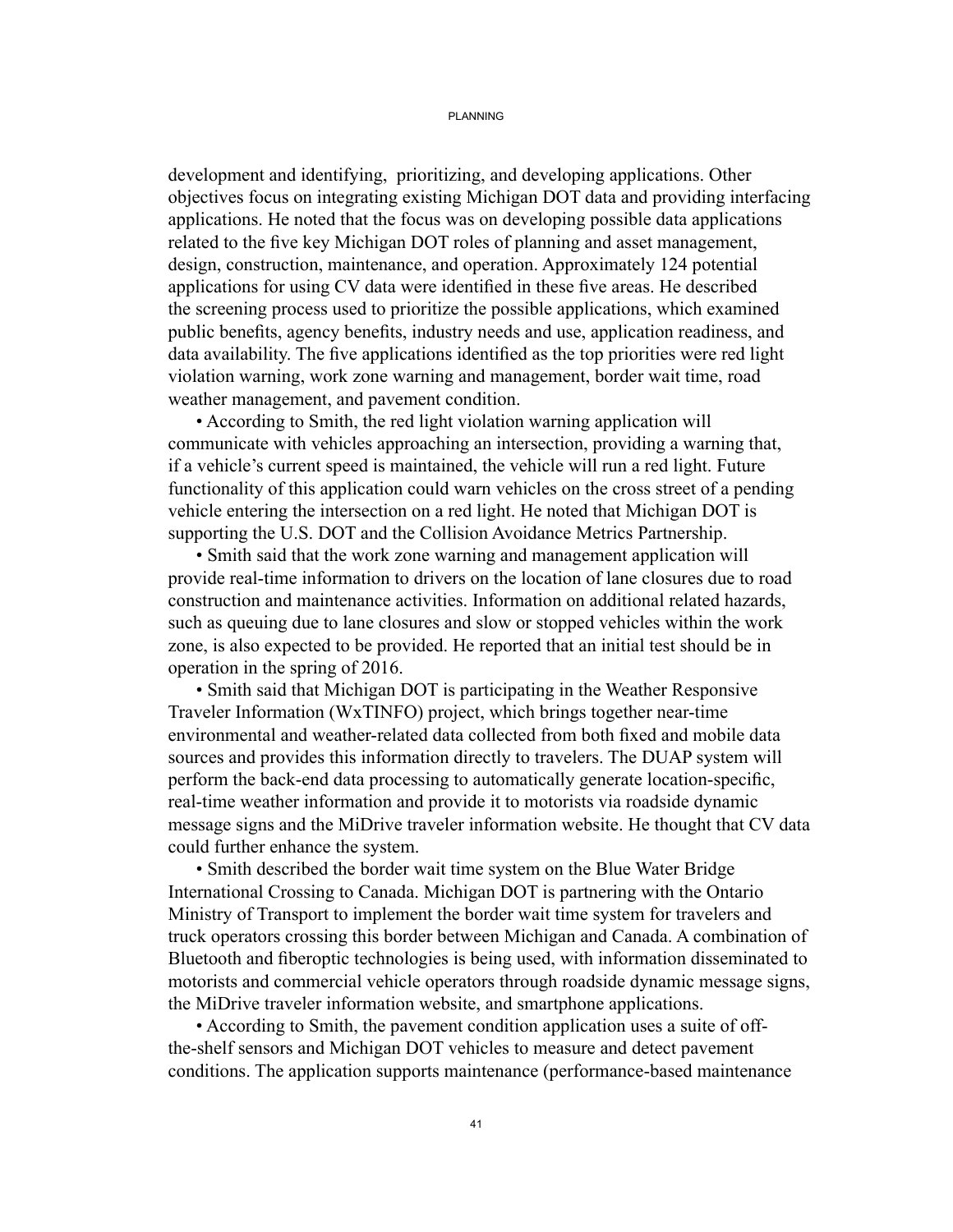and pavement defect detection), design (pavement warranties and pavement life-cycle analysis), and asset management (surface conditions and ride quality).

• Smith described the use of Michigan DOT vehicles as CVs. Working with partners, Michigan DOT has developed a suite of off-the-shelf components for use in these vehicles. He reported that five Michigan DOT vehicles have been instrumented to date, with another 15 vehicles programmed and 80 more planned for the future.

• In conclusion, Smith provided some suggestions to help prepare state DOTs for a CV future:

 - He noted the importance of considering the application and deployment needs of an agency or an area. Focusing on key needs is important, rather than just deploying technology because it is available. He commented that identifying and addressing the most important problems should be the focus.

 - Smith stressed the importance of partnering. Transportation agencies cannot do it alone; the system only works with the participation and cooperation of vehicle manufacturers, suppliers, technology companies, and communications providers.

 - He noted the need to expand the skill sets of workforces at transportation agencies. He highlighted the importance of expanding from a civil engineering focus, as different skill sets are needed for designing, operating, and maintaining highly complex CV systems. He commented that developing and recruiting staff with skills in communications technology, network design, application development, and other related fields was important.

 - He also noted the need to focus on developing new business models, mainstreaming technology, and leveraging other opportunities.

## **UNDERSTANDING THE POTENTIAL IMPACTS OF CONNECTED AND AUTOMATED VEHICLES ON ACTIVITY-TRAVEL BEHAVIOR: IMPLICATIONS FOR TRANSPORT MODELING**

*Ram Pendyala*

Ram Pendyala discussed the impacts of CVs and AVs on travel behavior modeling, transportation planning, and travel forecasting models. He addressed future mobility options, technology adoption in the marketplace, and vehicle ownership, use, and evolution issues. He also discussed behavioral modeling issues and challenges and suggested possible enhancements to transport models to address these concerns. He acknowledged the assistance of his coauthors, Chandra R. Bhat of the University of Texas at Austin and Patricia L. Mokhtarian of the Georgia Institute of Technology, in developing the presentation. Pendyala covered the following topics in his presentation: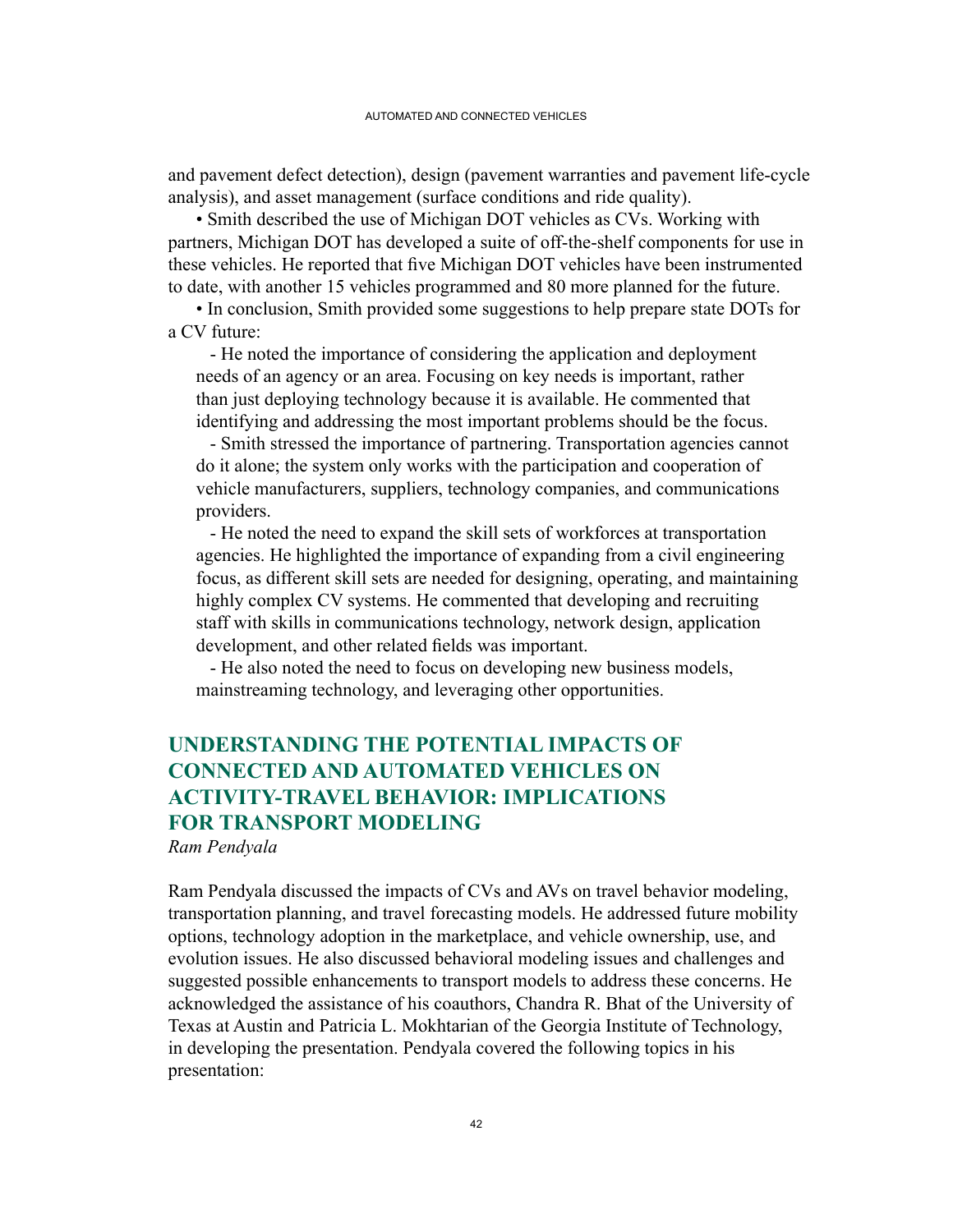#### PLANNING

• Pendyala described future mobility options associated with different levels of connected, automated, and autonomous vehicles. He noted the different V2V and V2I configurations, the various degrees of automation, and the truly driverless autonomous vehicles. Pendyala discussed the emergence of alternative mobility options, including private station-based carsharing, peer-to-peer carsharing, ondemand services, and ridesharing services. He suggested that the combination of different types of disruptive technology and vehicle automation may lead to a new age of accessible on-demand autonomous transportation.

• Pendyala discussed factors that may need to be incorporated into the transportation planning and travel forecasting processes based on CV and AV deployment. These factors included no crashes due to human error, rare crashes due to technology failure, the elimination of traffic congestion, improvements in use of infrastructure in time and space, and decreases in travel costs. Other factors were decreases in the energy and environmental footprint of travel, reduced trip costs, reductions in the need for parking infrastructure, and enhanced speed and decreased cost of goods movement.

• Pendyala described forces that may delay or accelerate the adoption of CV and AV technology in the marketplace, including legislation related to regulations, taxation, and data sharing. Other forces included social attitudes associated with safety and willingness to share, technology development, privacy and security, and economic forces.

• Pendyala discussed the pace of technology adoption over the past century. He suggested that based on cell phone, tablet, Internet, and online social networking site use, the pace of technology adoption seems to be increasing. Numerous factors may be contributing to this acceleration, including higher incomes and a more technologysavvy population. Adoption levels never reach 100%, indicating that there will probably be a need to accommodate mixed traffic conditions for a long time even if the majority of people move to CVs and AVs. He also suggested that the vehicle turnover rate, with the average age of vehicles in the United States at 9.4 years, also indicates a longer period of mixed traffic. For example, the acquisition of alternative fuel vehicles accounts for less than 1% of total vehicle purchases, even with rebates and incentives, special privileges, and promotions.

• Pendyala highlighted the results from a 2014 survey conducted by the University of Michigan Transportation Research Institute that indicated moderate interest in self-driving vehicles and concerns over driving or riding in a vehicle with self-driving technologies. Respondents also did not indicate a willingness to pay extra for selfdriving technology. The highest responses to a question on how people would use their time instead of driving were "watching the road even though they were not driving" (35%) and "I would not ride in a self-driving vehicle" (23%). Pendyala suggested that additional surveys of this type were needed to better understand possible adoption rates.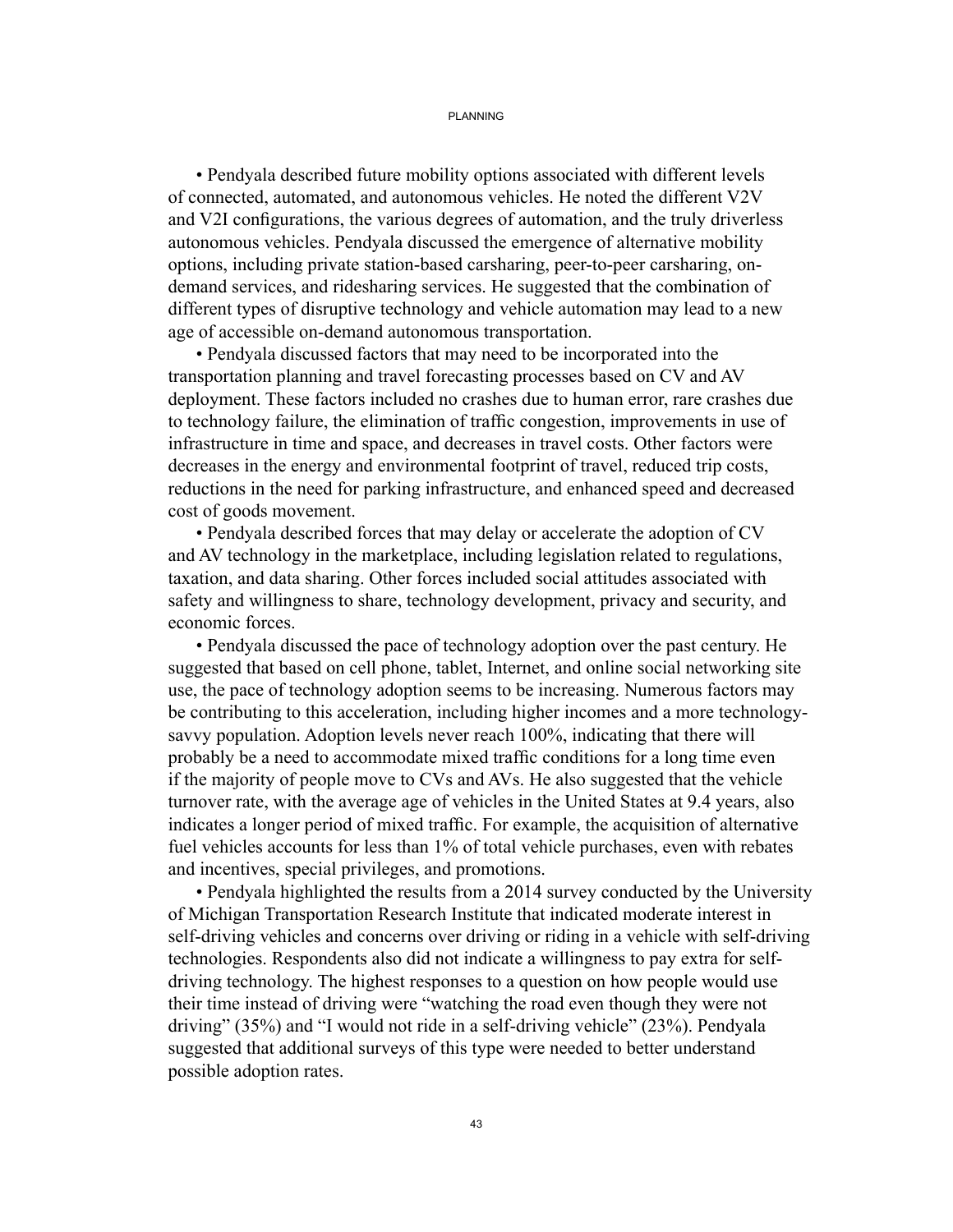• Pendyala described the rapid adoption of transportation network companies and on-demand mobility services, such as Uber, in many areas. He noted that over the past 15 years, services like Zipcar attracted 1 million users in North America and 1.7 million users globally. Within 5 years, Uber has attracted at least 8 million users globally. Further, he noted that as of January 2015, 160,000 people drove for Uber worldwide. He suggested that city regulations may limit the growth of transportation network company services, and cited the recent unsuccessful attempt by the New York City Council to approve laws capping the number of for-hire cars operating in the city.

• Pendyala noted that vehicle ownership, use, and evolution questions raise behavioral modeling issues and challenges. He described some of the considerations in modeling vehicle ownership and fleet composition, including technology options, bundles, and costs, as well as willingness to share and on-demand mobility services and costs. He discussed the need to identify relevant vehicle types and modal alternatives for modeling purposes, noting that evolving technology may render the identification of alternatives and their attributes challenging. He also noted the need for integrating vehicle fleet composition, usage, and evolution to capture technology penetration time frames for travel forecasting models. He thought that dynamic transaction models would be needed to integrate the capability to play out different services into transportation forecasting models in the future. For example, personal vehicle ownership may become a relic of the past as the use of on-demand mobility services increases.

• Pendyala described recent work conducted using a Korean study on vehicle choices and technology. The Korean study focused on alternative fuel vehicles and emerging vehicle technology options and included a stated preference survey that collected information about participants' choices in a hypothetical situation for different technology options. The options included connectivity, voice command, autonomous driving, wireless Internet, and traffic information applications. He reported that faculty from Georgia Tech and the University of Texas at Austin analyzed the data to develop a willingness-to-pay value for various features. The results indicated that people were more willing to pay for connectivity and wireless Internet than for other technology features. He suggested that additional studies of this type are needed to better understand customer willingness to pay and to match that information to the anticipated technology cost.

• Pendyala noted that to better understand the impact of emerging technologies on VMT, it was important to focus not only on vehicle ownership but on how vehicles will be used. On the one hand, he suggested new technologies may replace a drivealone trip with a shared mobility service and transit or some other combination, which helps solve transit's first and last mile problem. It may also eliminate a personally owned vehicle. Other outcomes may be more neutral, such as a one-to-one replacement of a trip by a different mode. On the other hand, Pendyala suggested that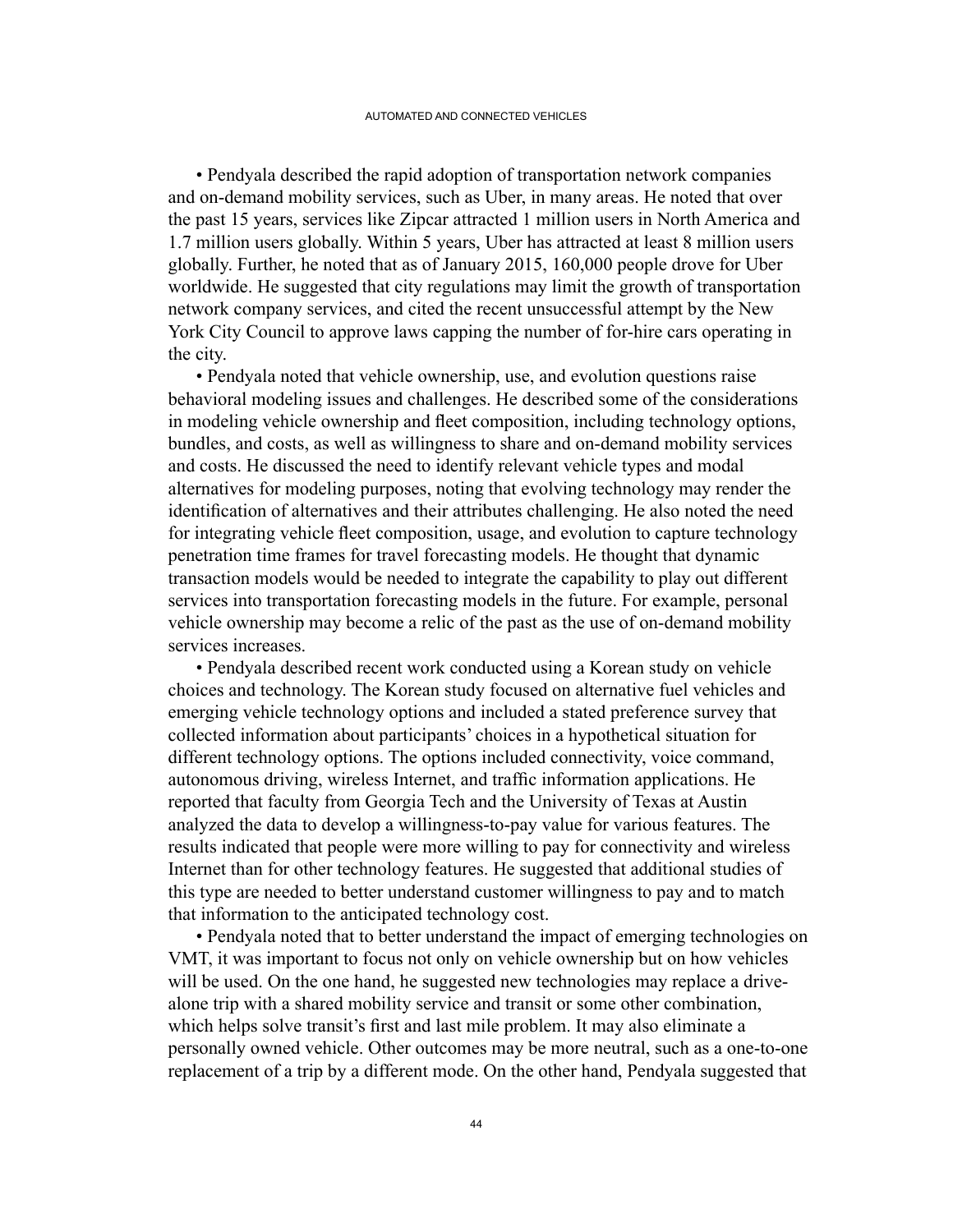#### PI ANNING

emerging technologies may result in increased VMT by displacing a transit trip or replacing a carpool trip with multiple single-rider AV trips, thus making travel easier and cheaper. Further, cruising "empty" on-demand vehicles may increase VMT. He suggested that all these potential competing outcomes and impacts need to be taken into account in transportation forecasting models.

• Pendyala suggested that examining potential impacts of AVs on transit use was also important. AVs could complement transit by addressing the first- and last-mile problem, negatively affect transit by stealing market share, or completely redefine transit. He also noted that as a result of AVs or on-demand vehicles, parents may be able to reallocate their time spent in shuttling their children to activities and instead make other trips, get a job, work longer hours, or stay at home.

 • Other modeling needs and issues identified by Pendyala included factors influencing the adoption and use of AVs and on-demand mobility services, including age, education, lifestyle, inability to drive, and technology interests. He suggested that mode choice models will need to be expanded to accommodate more complex options and a greater variety of services. Changes may occur in ridesharing and chauffeuring patterns, and if on-demand mobility services are not reliable, people may continue to own a vehicle as a backup.

 • Pendyala outlined a possible typology of choices. Long-term choices he identified included lifestyle, residential and work locations, and business location choices. Medium-term choices were vehicle ownership and usual mode of use choices and household-level choices. Short-term choices included daily mobility choices and activity-travel patterns, and instantaneous choices focused on decisions made en route. He suggested that AVs and on-demand services may influence choices at all these levels.

 • Pendyala identified key transport model enhancements that may be needed to address the influence of increasing choices. He suggested that tracking vehicle ownership is no longer enough and that a vehicle-type choice model is needed to identify vehicles used for specific tours and trips. He also noted the need for a vehicle-tracking algorithm to track the availability of each vehicle for any agent in a specific context, and an agent-based mesoscopic and microscopic simulation model to trace vehicles and travelers through time and space. The model would also have to account for empty VMT when unoccupied vehicles are traveling to pick up passengers. Disruptive technologies could be a game-changer for activity generation, with significant induced demand, similar to the impact of aviation on long-distance travel demand. Choice set formation is one key consideration, including vehicle alternatives and their attributes and modal options and their attributes. Features, attributes, and options affect market penetration rates. An enhanced on-demand taxi travel model could be used to account for emerging mobility services, as most current taxi trip models are rudimentary. He further suggested considering all disruptive options, forces, and technologies together in a holistic manner.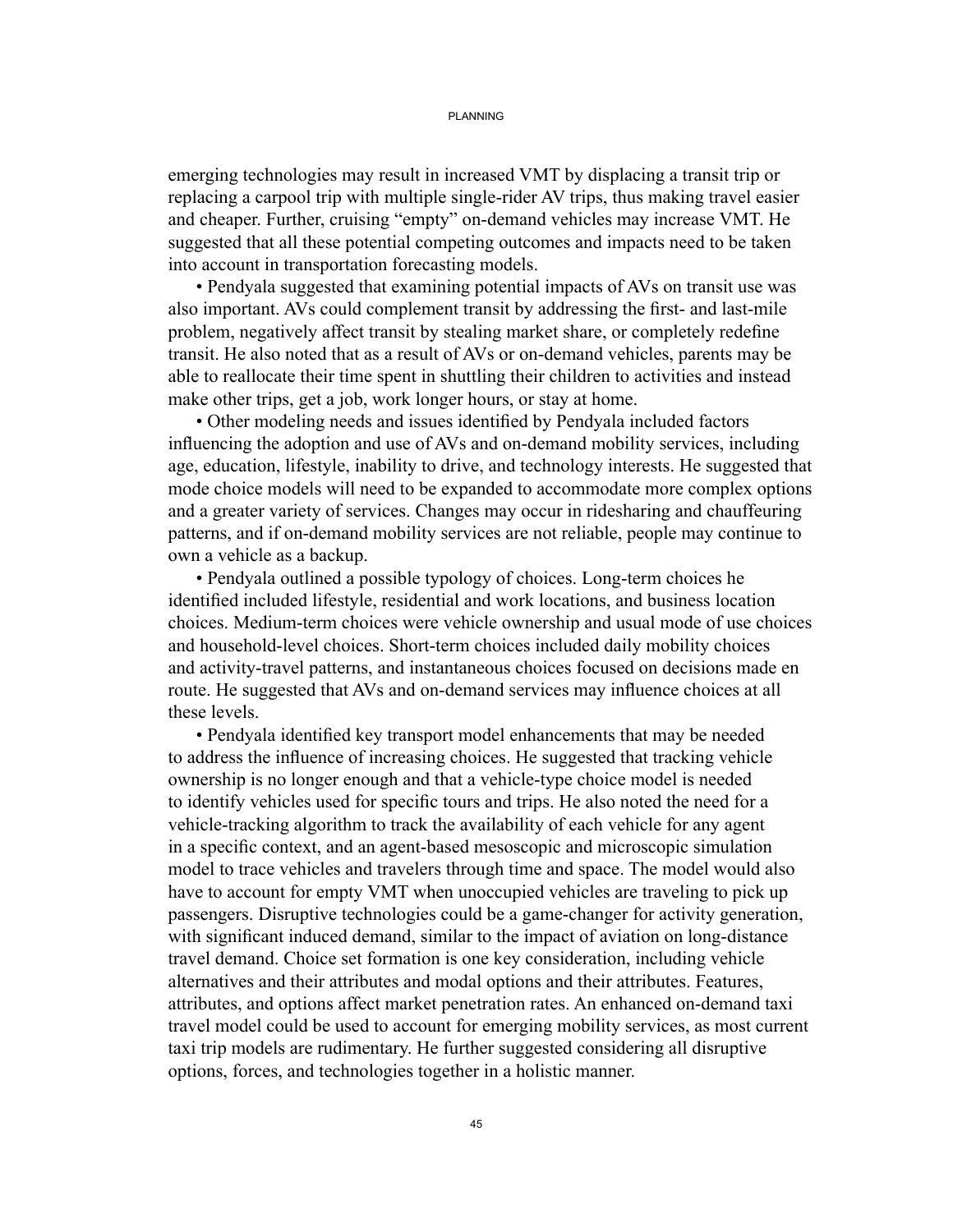• Pendyala discussed recent attempts at modeling AV impacts. He reviewed some of the assumptions made with these efforts, including increasing lane capacity, reducing the travel time variable coefficient, reducing auto operating costs, and eliminating parking constraints and costs. He suggested that these were interesting exercises to test the sensitivity of models to changes in model parameters, assumptions, and coefficients. He further suggested that enhanced model paradigms can address complex primary, secondary, and tertiary impacts. Furthermore, research is emerging that provides data on the reasonableness of different assumptions related to lane capacity of platooning vehicles and vehicle operating costs for different alternatives.

• Pendyala highlighted possible commercial vehicle applications of CV and AV technologies that could enhance the efficiency of commercial vehicle operations and reduce the need for additional infrastructure investments. He discussed some of the potential issues with mixed-vehicle operations given the uncertainty in the pace of technology availability, affordability, and adoption. He suggested that the need for mixed-vehicle operations for a considerable amount of time could emerge with a possible scenario of reduced lane capacity during this transition. In closing, Pendyala noted that in the end, the traveler still makes the choice. As a result, fundamental tenets of activity-travel demand modeling are still valid because it is the activitytravel choices of travelers that are ultimately being modeled.

## **PLANNING IMPLICATIONS OF VEHICLE AUTOMATION: RESULTS FROM THE PLANNING FOR VEHICLE AUTOMATION BREAKOUT SESSION AT THE 2015 AUTOMATED VEHICLES SYMPOSIUM**

*Jane Lappin*

Jane Lappin summarized the highlights from the breakout session on planning for vehicle automation at the Automated Vehicles Symposium held in Ann Arbor, Michigan, in July 2015. She said she was speaking on behalf of Scott Smith, Volpe Center, who was one of the leads for the breakout session and the presentation. Lappin covered the following topics in her presentation:

• Discussing the motivation for the breakout session, Lappin noted the expectation that there will be increasing numbers of vehicles operating with increasing levels of automation over the next 25 years, although it is unlikely that the SAE Level 5 full automation will be realized. As a result, automation is now within the traditional long-range 25-year planning horizon, and it is beginning to receive attention in the transportation planning community.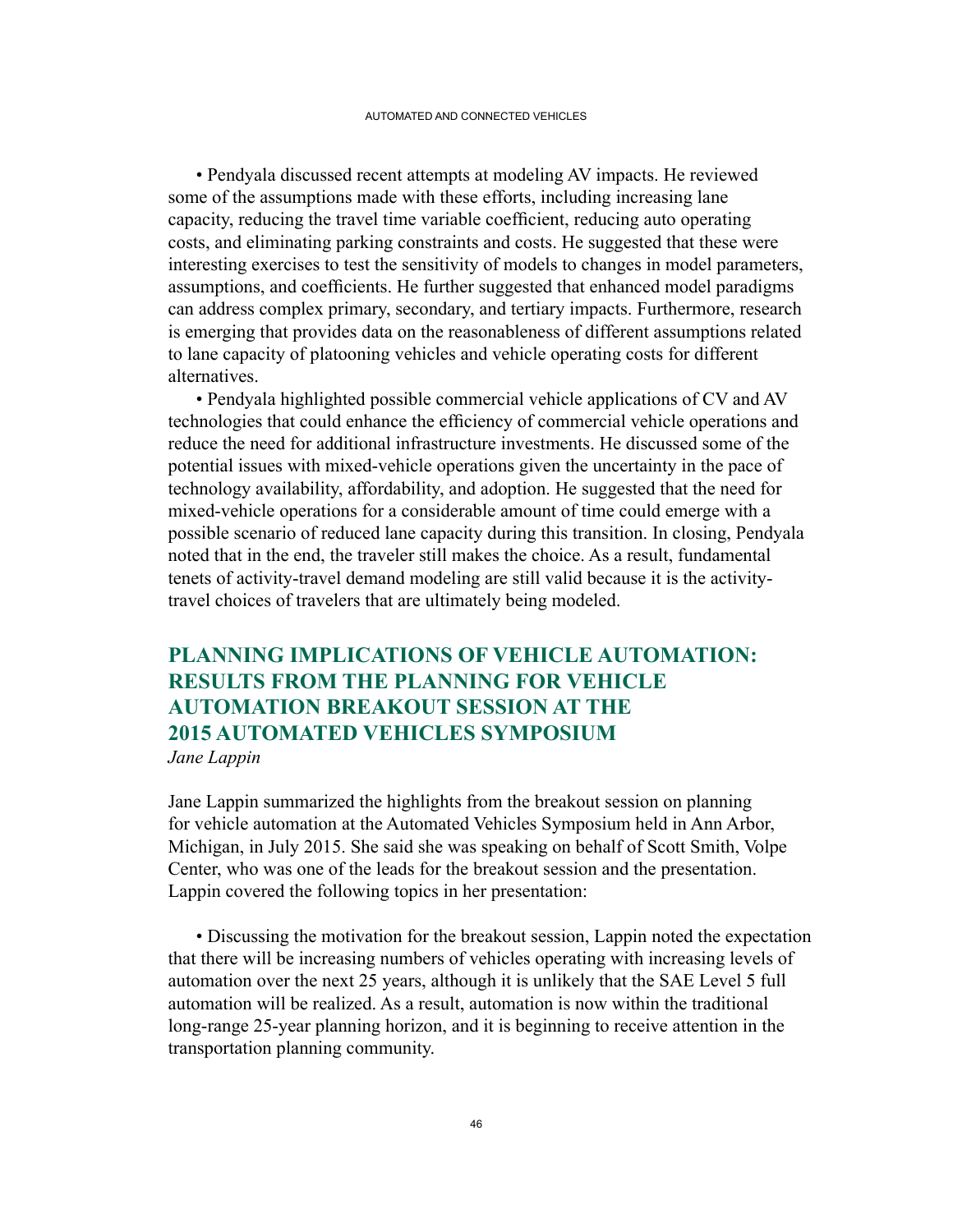#### PI ANNING

 • Lappin reviewed the breakout group agenda. The first part of the session featured speakers addressing technology, policy, and user issues. Participants discussed these issues, opportunities to reduce uncertainty, and factors to consider in the development of potential scenarios. The second part of the session focused on a scenario development process. Participants discussed some of the implications for the planning process, including activities planners can conduct over the next 5 to 10 years and what the research community can do to support these activities. Lappin noted that the 44 session participants came from universities, federal and state agencies, MPOs, consulting firms, and industries.

• Lappin reviewed the following questions raised by participants during the breakout session:

 - Traditional planning uses point estimates of future demand for transportation. How does an MPO or state DOT plan for an uncertain future in today's technology, political, and legal environment?

 - What changes are needed to modeling tools to better assess and address the impacts of automation?

 - What will planners need to know within the next 5 years to better plan for automation?

 - What questions are MPO and state DOT planners considering right now that will be affected by automation? What will transportation plans look like over the next few updates?

 - What actions can be taken now to reduce future uncertainty and improve the robustness of plans?

 - Going forward, what can the research community do to support planning for AVs?

 • Lappin reviewed a Dutch study examining four scenarios reflecting different combinations of high versus low technology development and restrictive versus supportive AV policies. The study developed estimates for 2030 and 2050 for AV market penetration, the value of time, road capacity, and vehicle kilometers traveled. She noted that scenario planning helps identify possible boundaries for the future.

• Lappin reviewed some of the key policy and operational issues discussed in the breakout group. One topic was that planning and policy are linked. As noted in the Dutch study, policies—supportive or restrictive—do make a difference. Implications for public investment was a second topic discussed by participants. Issues discussed included the capacity of the existing infrastructure, the role of transit, and funding sources for V2I. Management and operations represented the third topic, which focused on possible changes in road performance, the impact of mixed levels of manual and automated operation, and the possibility of reduced automobile ownership.

• Lappin observed that participants in the breakout group also discussed user issues, including the willingness to use automation and the willingness to share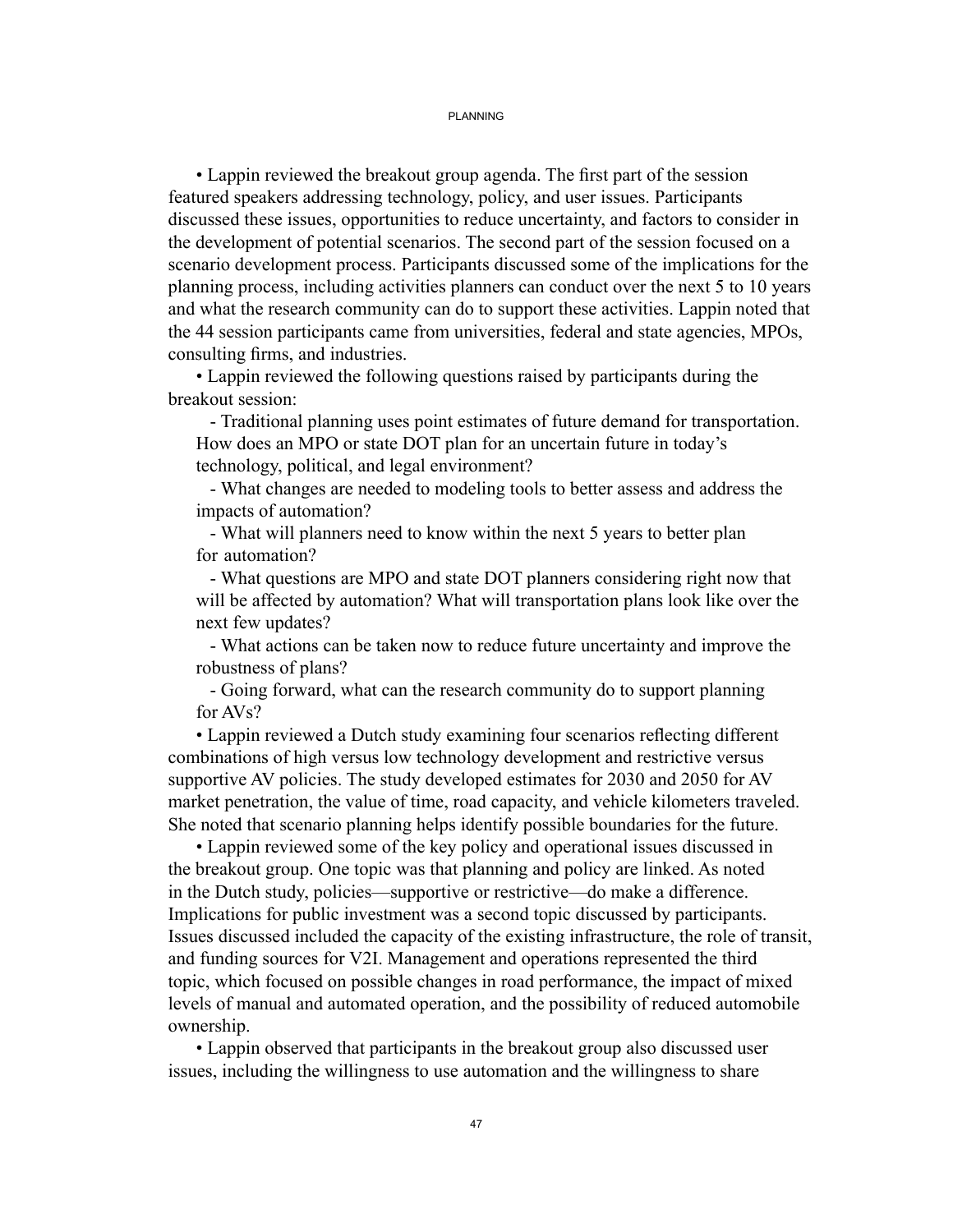vehicles, rides, and data. She indicated that a "user" could be a person, a household, a transit customer, or a freight provider or fleet manager. Topics discussed related to willingness to use automation included capital and per-trip costs, the willingness to cede control of driving and/or routing, and the perception of value related to safety, convenience, and the ability to multitask. Topics associated with ridesharing vehicles and data included owned versus shared vehicle costs, the convenience and perception of ridesharing, and data privacy concerns.

• According to Lappin, additional topics from the breakout group summary focused on the potential impact on demand and increases or decreases in VMT and the impact on highway capacity. Participants discussed the level of automation that should be used in the planning process. They also discussed the potential implications for infrastructure investment, including roadways, transit, and ITS, and the need to consider automation in the context of land use. Participants identified activities that could be conducted immediately to begin addressing some of these issues. Using scenario planning to explore the future was one suggestion. Possible scenario planning elements suggested by some participants included identifying key factors and driving forces that have high impacts and high uncertainty, using these factors to construct plausible future worlds, and analyzing the impacts of the issues under question on these worlds. Gaining a better understanding of AV and CV technologies and deployment activities and identifying research needs were also suggested as possible activities.

• In closing, Lappin reviewed the following possible research topics that the participants considered in their breakout groups:

 - These topics included developing a robust scenario analysis, deploying and evaluating pilot projects, and assessing the attitudes of postmillennials and the possible impacts of their behavior on future travel demand.

 - Other topics included assessing data from existing taxi, car, and ridesharing services; exploring interoperability across jurisdictions; and examining the capability of current travel demand models to analyze these new mobility options. More information on the breakout group is available at http://www.auvsi.org /avs2015/program/breakoutsessions/breakoutsession3.

*Charles Howard, Puget Sound Regional Council, presided at this session.*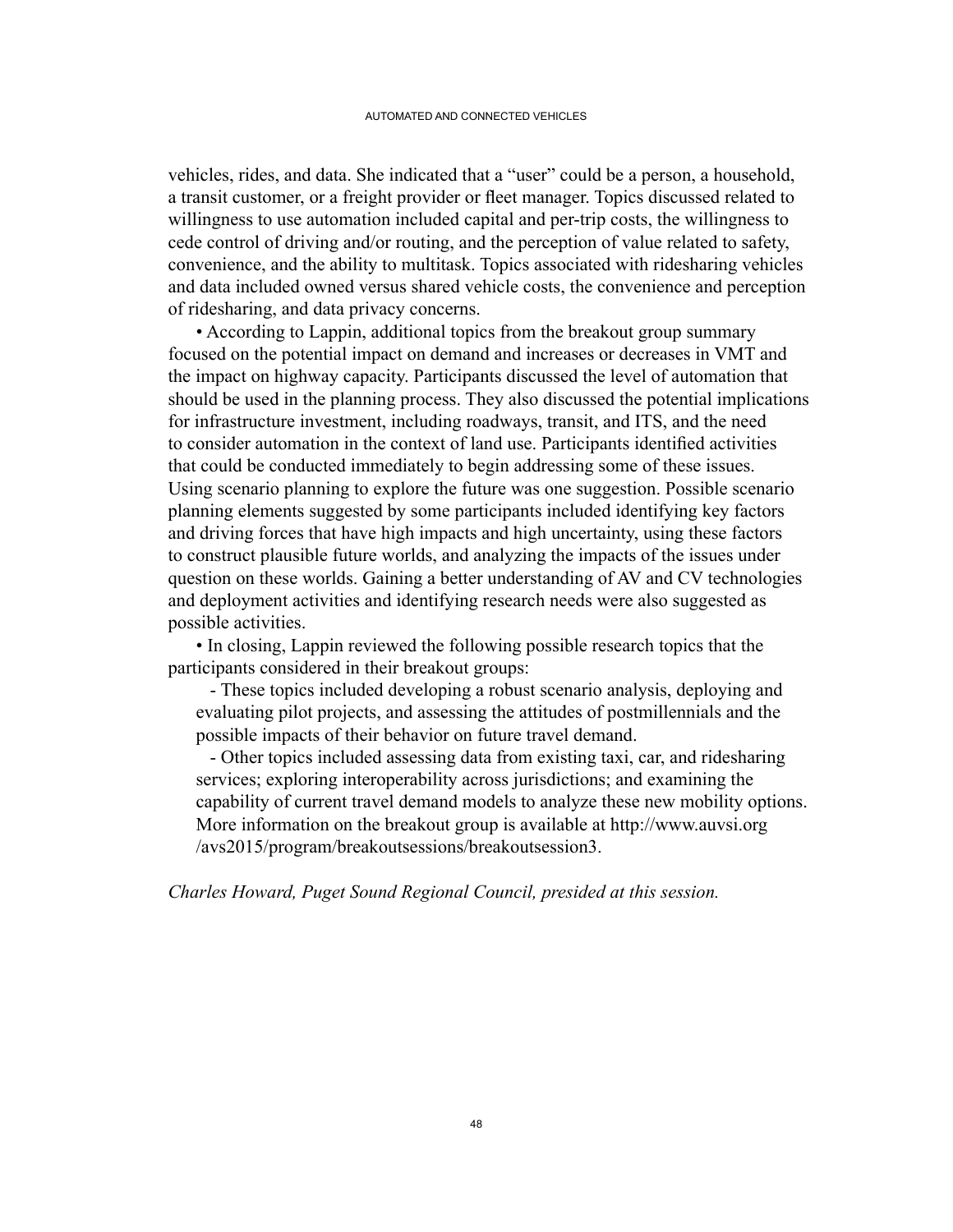# PLENARY SESSION 4 **Modal Applications**

Steve Smith, *Robotics Institute, Carnegie Mellon University* Christopher Poe, *Texas A&M Transportation Institute* Stanley Young, *National Renewable Energy Laboratory* Justin Holmes, *Zipcar*

## **INTEGRATING ADAPTIVE SIGNAL CONTROL WITH CONNECTED VEHICLE TECHNOLOGY**

*Steve Smith*

S teve Smith discussed a multiyear project at Carnegie Mellon University<br>developing and piloting an adaptive traffic signal control system for urban roads. He described the technical approach; the partners in developing and testing the system in Pittsburgh, Pennsylvania; the results to date; and future activities focusing on AVs. Smith covered the following topics in his presentation:

 • Smith described a 5-year effort developing and deploying an adaptive traffic signal control system for urban road networks. He noted that the project goal is to provide real-time optimization of traffic flows for urban grid road networks. He reported that the technical approach focused on decentralized control, with coordinated action among signals. Each intersection develops its own plan for maximizing traffic flow at that intersection, with communication to downstream signals to accomplish coordination. Smith indicated that the benefits of this approach include real-time response, the ability to accommodate multiple dominant traffic flows, and scalable, incremental deployment. He reported that the system can consider other modes and provide for multimodal optimization. He reviewed the progress of the research and testing since 2010, which included development of the core approach, the East Liberty pilot deployment, and the expansion of the pilot test site. Current efforts are focusing on the integration with CV and AV technology, including DSRC.

• Smith described the basic concept of the operation plan for the scalable urban traffic control (Surtrac) system presented in Figure 3. The intersection scheduler determines the current traffic conditions, which are extracted from camera and sensor data. The system computes a phase schedule that optimizes flow at the intersection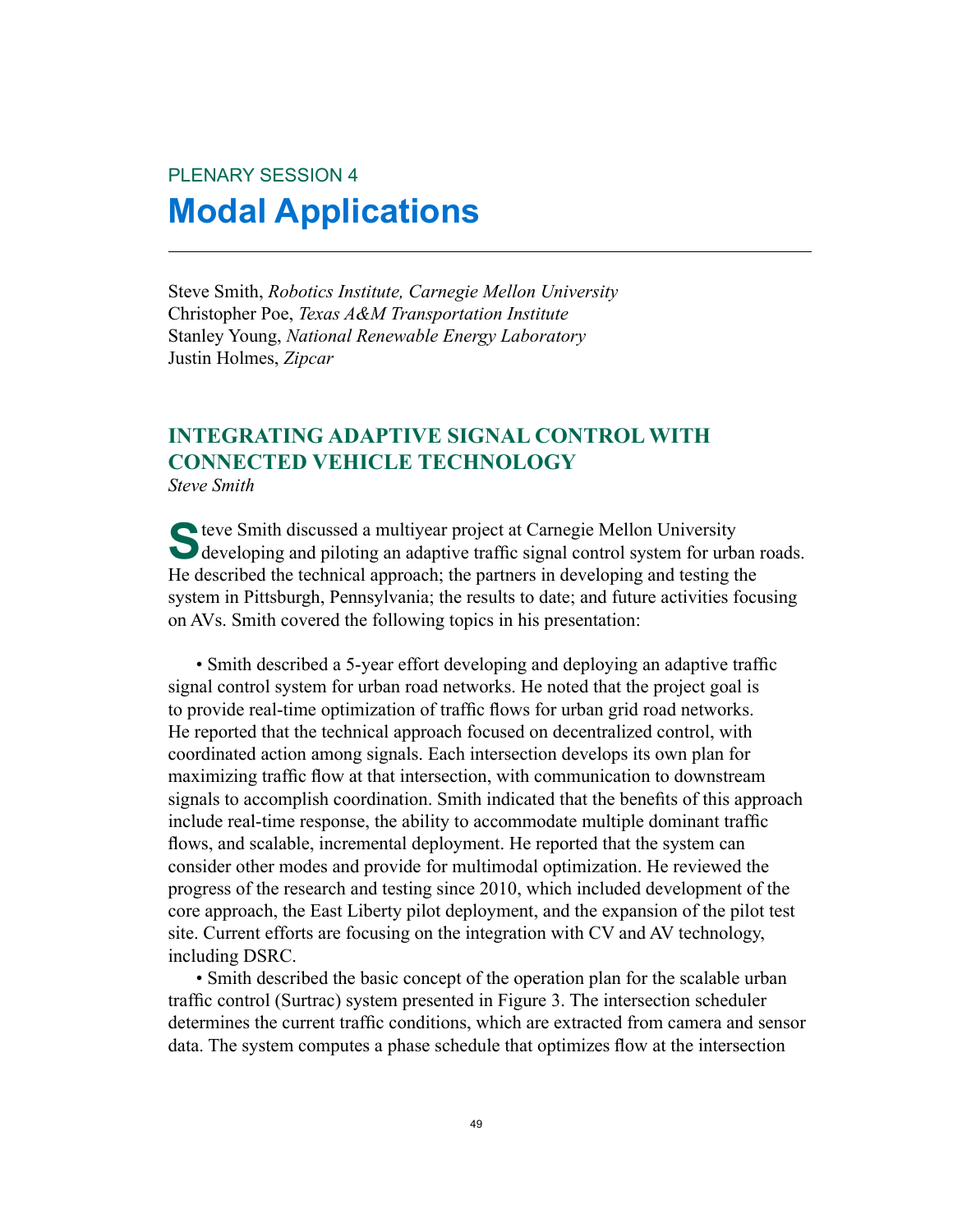

**FIGURE 3 Scalable urban traffic control system concept of operation. (Source: Carnegie Mellon University.)**

and sends commands to the controller when it is time to change phases. The schedule is also communicated to the downstream intersection scheduler to indicate the oncoming traffic. The downstream scheduler includes this information in developing its schedule. He noted that a rolling horizon is maintained, with the scheduling cycle repeated every few seconds. Smith described the equipment at each intersection, which includes cameras and radar, controllers, video processing boards, network connections to fiber optic cables, and Surtrac processors.

• Smith described the initial Penn Circle pilot study. He noted that the East Liberty test site was selected for a number of reasons. He reported that it was a redeveloping area of Pittsburgh with mixed commercial, retail, and residential land use. As a result, the area was experiencing changing traffic patterns and volumes. In addition, nine intersections in the area had recently been upgraded with camera detection capabilities. He noted that the partners in the pilot study included the Heinz Endowments, the City of Pittsburgh, the East Liberty Development Corporation, Traficon Traffic Video Detection, and Traffic Control Products.

• Smith discussed the performance of the Penn Circle test site, highlighting data from June 2013. He noted that travel times decreased during all times of the day, including by 30% in the morning peak period. The number of stops, wait times, and vehicle emissions also decreased during all time periods. He noted that vehicles were not necessarily traveling faster, but stopping and idling were reduced. In November 2013, the pilot was expanded to include Bakery Square. He reported that similar reductions in travel time, stops, wait times, and emissions were realized in this area.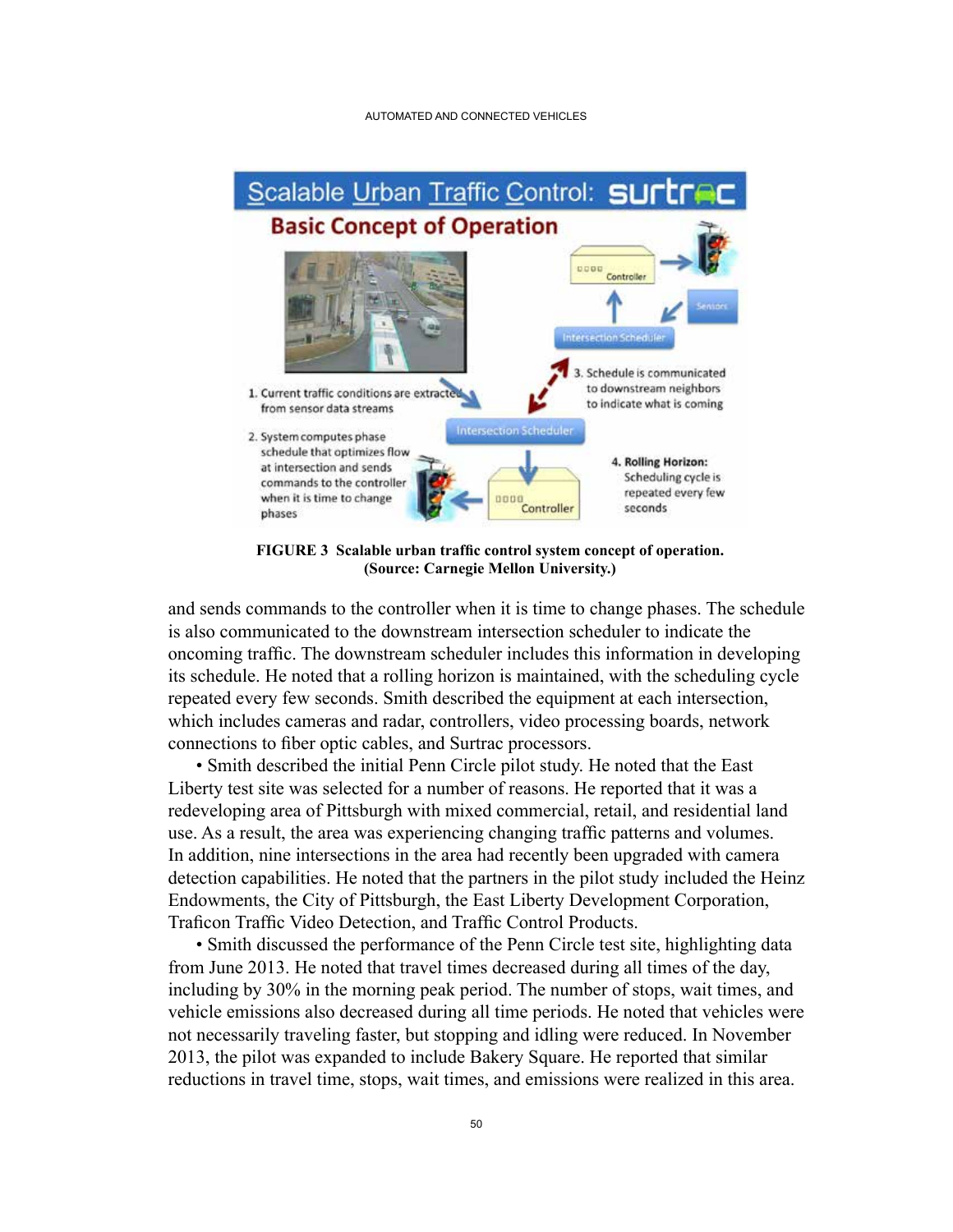• Smith described the expansion of the system to 49 intersections. He reported that 24 of the recently added intersections are equipped with DSRC radios and noted that these radios allow for the ongoing testing of the traffic signal system and tests involving CV and AV technologies. He described a visualization of CV activity in the corridor developed for the 2015 ITS America Annual Meeting in Pittsburgh.

• Smith discussed current V2I research focused on enhanced mobility in low–CV penetration contexts. He noted that one focus is on multimodal traffic management using integrated optimization of vehicle, pedestrian, bicycle, and transit flows. A second focus is on monitoring and shaping traffic flows through real-time route guidance and incident detection and congestion mitigation. He also observed that better sensing is an ongoing research interest.

 • Smith reported there are a lot of near-side bus stops at intersections in Pittsburgh that can result in the bus blocking the traffic lane. A microscopic simulation model of Penn Circle was developed and tested to examine ways to mitigate this problem. The simulation assumed buses arriving at the Penn–Highland bus stop could be detected and that traffic would be blocked in the single eastbound lane for the entire bus dwell time. The simulation introduced a fixed delay to the start time of the platoon headed by the bus, providing more time to the cross traffic. According to Smith, the simulation results indicated that an active delay at just this intersection reduced both passenger vehicle and bus travel times through the network.

• Smith discussed a new intelligent bus prioritization project with the Port Authority of Alleghany County, the transit provider in the Pittsburgh area. The project objective focuses on active management of buses via DSRC. The project technical approach is to develop an aggregate flow model that incorporates knowledge of bus stops as DSRC information is received and to prioritize buses in an integrated way to balance overall traffic-flow efficiency. The field test will equip Port Authority buses with DSRC onboard units and measure improvements in on-time performance and other metrics. The anticipated benefits include improving bus travel times and schedule reliability while optimizing overall traffic-flow efficiency and further improving traffic flow along the Baum–Centre corridor.

 • Smith noted that planned activities include the integration of real-time bus information. He noted that the DSRC onboard unit provides basic mode and location information that can be added to information from the Clever Device on-board computer. The Clever Device on-board computer has information on the bus route, whether the bus is on schedule, the number of riders on the bus, door open and close times, and bus stop requests. He commented that this information could be integrated with the traffic signal information to maximize the flow of full buses in the test corridors.

 • Smith described a final future project examining real-time vehicle routing. The concept is to exploit the network-level schedule to provide real-time routing guidance. The approach would use distributed computation of the shortest path by using the most recently generated plans at each intersection. The system would fall back on historical delay information if the planning horizon is exceeded.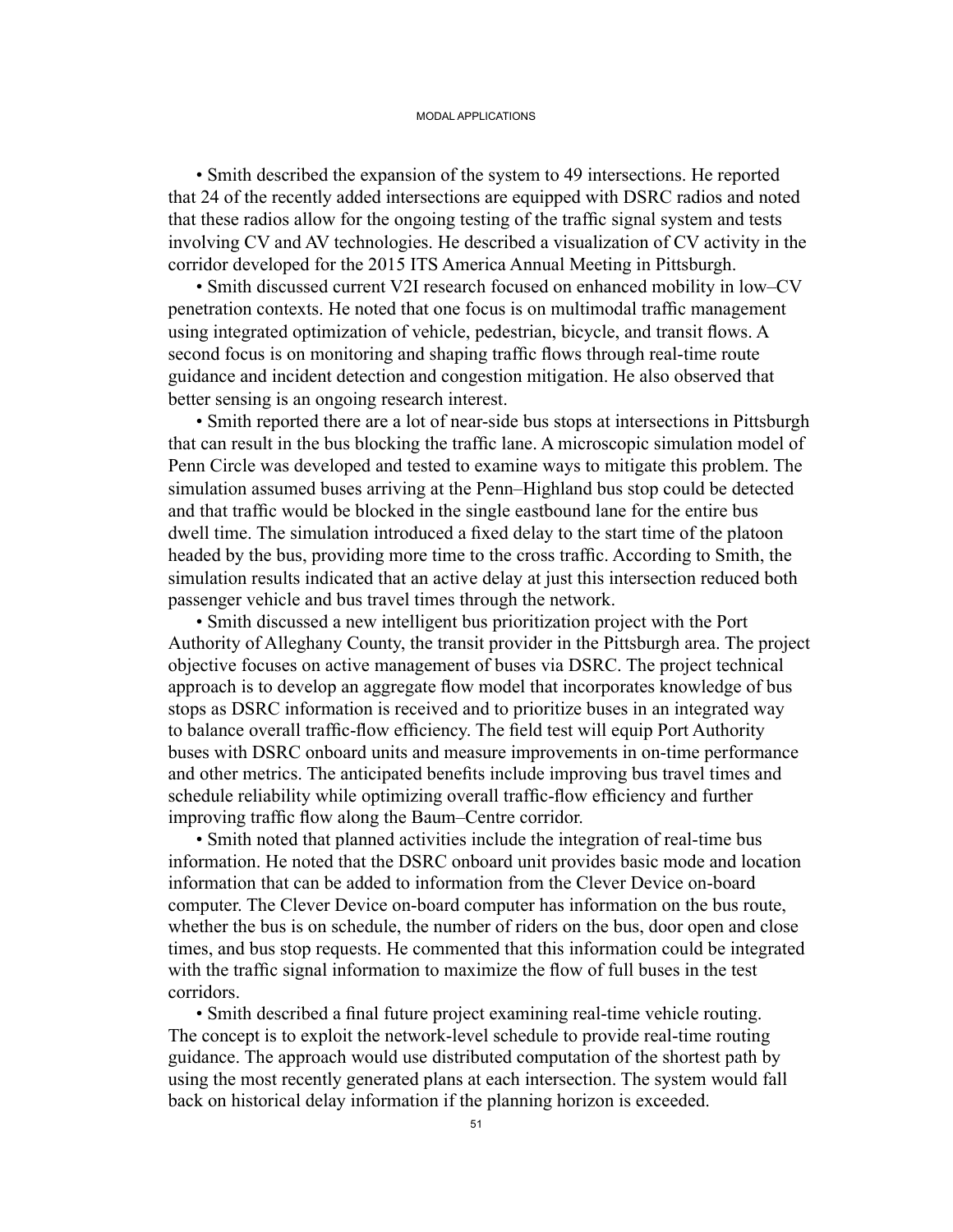• In closing, Smith suggested the following three research challenges for further discussion:

 - Assessing the feasibility of using occasional DSRC messages to reduce sensing uncertainty,

- Efficiently routing and rerouting vehicles with uncertain vehicle participation, and

 - Determining how to ensure safety while retaining potential efficiency gains with a mix of human-operated vehicles and AVs on the roadways.

### **CONNECTED WORK ZONE FOR IMPROVED FREIGHT MOBILITY AND SAFETY**

*Christopher Poe*

Chris Poe discussed some of the transportation safety and mobility challenges in Texas, the use of advanced technologies in the I-35 expansion project, and the connected work zone project. He recognized the assistance of Robert Brydia of TTI with the preparation of the PowerPoint presentation. Poe covered the following topics in his presentation:

• Poe described the transportation challenges in the Texas Triangle, which stretches from the Dallas–Fort Worth Metroplex in the north, to Houston in the southeast, and to San Antonio and Austin in the southwest. The three freeways serving the triangle are I-45 in the east, I-10 in the south, and I-35 in the west. He noted that approximately three-fourths of the state's 27 million people live within the triangle and that the Texas population is forecast to increase to approximately 45 million by 2040. He reported that 11 of the top 20 most congested roadway sections in Texas are located within the triangle, as are seven of the top 25 national freight bottlenecks. A doubling of freight tonnage in the triangle is projected from 2010 to 2040 to meet the needs of the growing population.

• Citing the TTI Urban MobilityScorecard,<sup>1</sup> Poe said that congestion is costing Texas approximately \$9 billion per year or approximately \$1,150 per commuter in the large- and medium-sized cities in the state. Further, the cost of congestion to the trucking industry was estimated at approximately \$1 billion in 2014. He noted that according to data from the Texas DOT, truck crashes have been increasing, although the overall number of crashes has been declining. Approximately 15% of all crashes involve trucks, and 459 of the fatal crashes in 2014 involved trucks. Further, Texas has the most work zone fatalities in the United States, with approximately 40% of work zone fatalities occurring on Interstates and freeways. In addition, there were approximately 235 pedestrian fatalities on I-35 from 2010 through 2014.

<sup>1</sup> Lomax, T., D. Schrank, and W. Eisele. *2015 Urban Mobility Scorecard*. Texas A&M Transportation Institute, College Station, Texas. August 2015.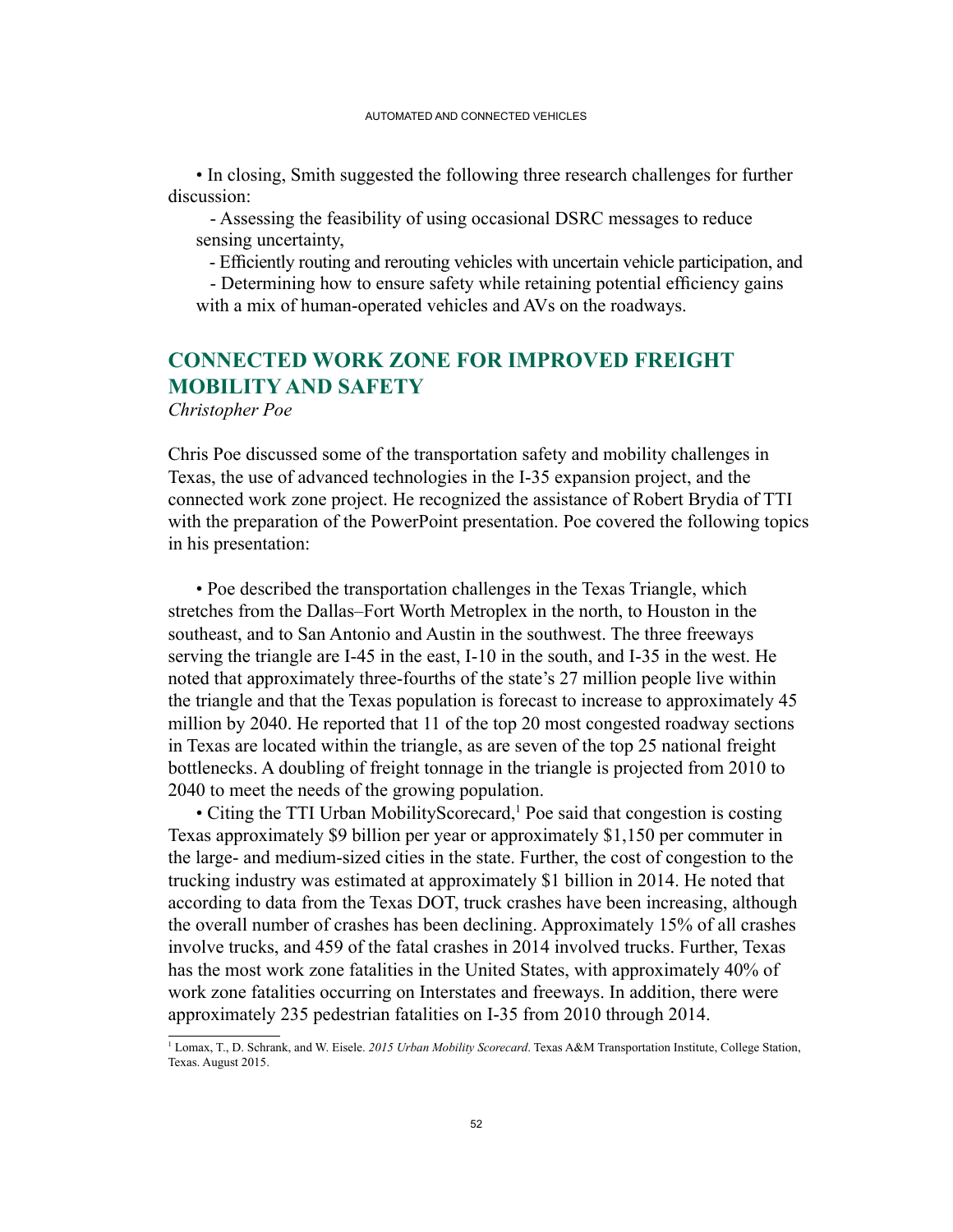• Poe described the approximately \$2.1 billion construction project expanding 96 miles of I-35 to the north and south of Waco. The overall project includes 17 project sections with multiple contractors. He noted that approximately 55,000 to 111,000 vehicles per day travel the corridor, with trucks accounting for between 25% and 30% of the traffic. Poe reported the peak construction occurred between 2012 and 2014, with completion estimated for 2017. He noted that TTI was assisting Texas DOT in coordinating the construction process and providing information to motorists and truckers in the corridor.

• Poe summarized some of the challenges with operating work zones, including geometric constraints due to the loss of shoulders or narrow lanes and congestion resulting from lane closures. Additionally, work zones may occur at unexpected times, especially when contractors are working at night and on the weekends. Further, high volumes of trucks may be traveling through work zones, which is the case in the I-35 corridor. He noted that the rural corridor included little ITS infrastructure prior to the widening project.

 • Poe described the elements implemented to assist with traffic management during construction and to provide a smart corridor after completion of the project. Examples included installing and using ITS technologies to provide travel time monitoring and displays, developing a comprehensive construction database, and estimating and posting lane closure delay projections. A good deal of effort also focused on contractor coordination and event analytics. A variety of methods, including social media, were used to disseminate information on the project and the status of traffic. Poe noted that the project team identified 30 minutes as the maximum allowable construction delay for travelers in the corridor, with contractors voluntarily coordinating phases of construction or adjusting traffic management to meet that goal.

• Poe described the ITS infrastructure installed in the corridor, which included Bluetooth, Wavetronix, and closed-circuit television. There are 43 Bluetooth sites in the corridor, which provide several thousand matches per day. The Bluetooth data are used for travel times, incident analysis, daily operation reports, and corridor delay estimates. Four years of archived Bluetooth data are available for analysis. The 19 Wavetronix sites provide bidirectional counts and classifications that are used for lane-closure impact assessments and end-of-queue analyses. There are 4 years of archived Wavetronix data. The 18 closed-circuit televisions, which provide 50 camera views, are used for traveler information, the real-time traffic map, and incident management support.

 • Poe described innovative traffic management projects deployed in the Waco– Belton and Temple areas that provide comparative travel times on alternate routes. Bluetooth and closed-circuit television are used on the alternate routes, providing travelers with comparative travel times on I-35 and Loop 340 in Waco and Loop 363 in Temple. Information on traffic conditions during incidents and a real-time map are also available to travelers.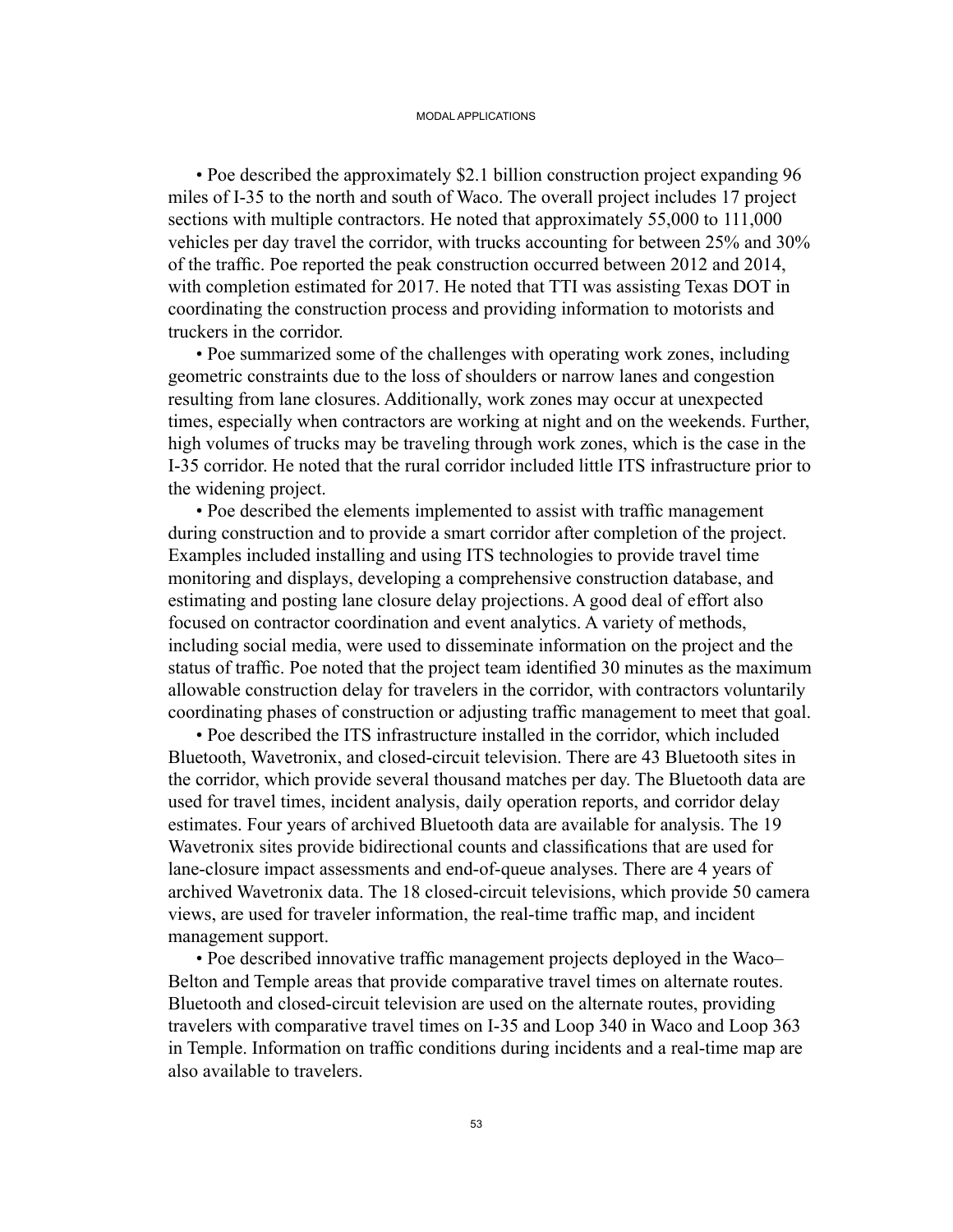• Poe described an innovative end-of-queue warning system developed as part of the project. The project team estimates the location where the queues may form and recommends deployment of the end-of-the-queue warning system to alert drivers approaching these locations via changeable message signs. The system has been used for approximately 300 night deployments, as well as specialty deployments involving crash investigations. The system is also being installed in some semipermanent locations, including six bridges in the Waco area. He noted that Texas DOT pioneered this nightly deployment approach, which is being considered in several states.

• In describing the results from the work zone management techniques and technologies, Poe reported that less than 5% of the approximately 3,700 lane closures to date have resulted in delays of more than 30 minutes. He noted that annual surveys of travelers in the corridor indicate that approximately 87% think the information provided is nearly always accurate, and 62% reported changing travel plans based on the information. He additionally noted that TTI estimated a 20% to 40% reduction in crashes over what would have occurred if end-of-the-queue systems were not in place.

• Despite all the technologies and systems deployed in the corridor, Poe noted that crashes have still occurred. One crash involved a truck hitting a low-hanging bridge beam, even though warning signs were posted approaching the bridge. A fatality occurred when the beam fell on a vehicle traveling in the opposite direction. He suggested that providing information directly to commercial operators in their cabs may help address these issues.

• Poe described the Connected Work Zone project, which involves a U.S. DOT grant to Texas DOT to expand the Freight Advanced Traveler Information Systems Corridor Optimization for Freight project. The project partners include the U.S. DOT; Texas DOT; TTI; Productivity Apex, Inc.; and North American Strategy for Competitiveness. The project is integrating the TTI data on work zone lane closures, delays, and queues into freight logistics and trucks using CV architecture. The project will provide a demonstration of freight optimization on I-35. According to Poe, elements of the corridor optimization include providing pretrip planning for routes and loads, identifying the best windows for pickup and drop-off, and communicating real-time, dynamic updates for drivers. Approximately 150 in-vehicle devices will be used. Phase 1 focuses on using cellular communication, with DSRC communication planned for Phase 2. He noted that a U.S. DOT contractor will conduct an independent evaluation of the project.

• Poe concluded by highlighting the following potential research needs:

 - One research topic was examining methods to safely deliver V2I warnings to truck drivers. He noted that some freight companies do not allow operators to access information devices in the cab while driving. Possible approaches include using aftermarket devices and integrating these devices with commercial vehicle systems.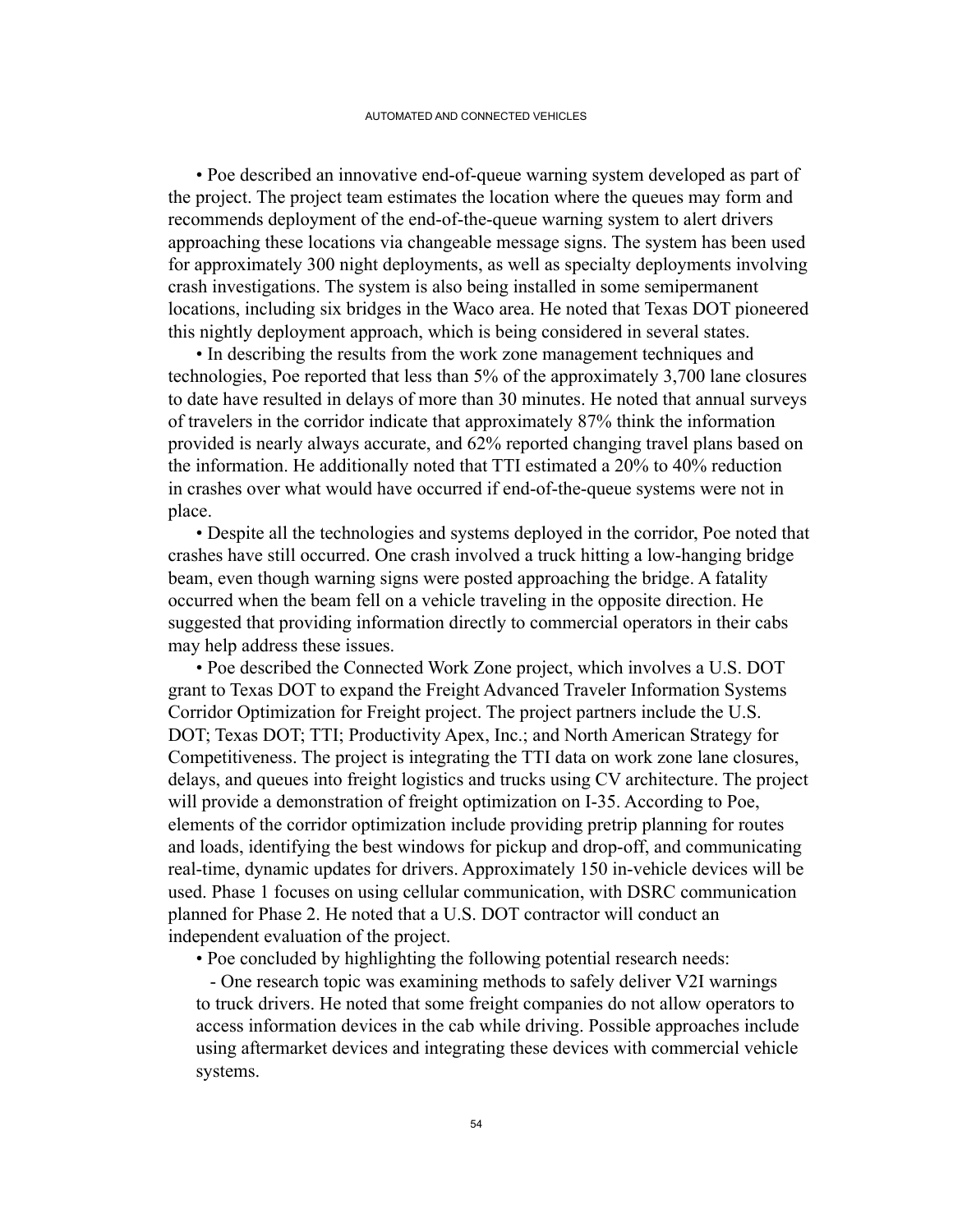- Other research topics he suggested were identifying communication needs, assessing potential benefits with low market penetration, and analyzing additional V2I safety and mobility applications.

 - One final research topic was considering how V2I applications enhance truck platooning. He noted that TTI was working with Texas DOT on a Level 2 commercial truck platooning project. The project goal is to assess the feasibility of deploying two-vehicle truck platoons on specific corridors in Texas within the next 5 to 10 years and to create a first-of-its-kind freight Level 2 automation platooning demonstration in Texas. The project includes planning, design, system engineering, and prototype development. Project partners include Ricardo; Argonne National Laboratory; Denso; the U.S. Army Tank Automotive Research, Development and Engineering Center; Navistar; TRW; Bendix; and Lytx.

### **HARNESSING VEHICLE AUTOMATION FOR PUBLIC MOBILITY: AN OVERVIEW OF ONGOING EFFECTS** *Stanley Young*

Stanley Young discussed the potential for automated public mobility. He described the need for improved public mobility, recent urban mobility pilots in Europe, and possible future projects in the United States and England. Young covered the following topics in his presentation:

 • Young compared the current situation and the space program in the 1960s, suggesting that AVs are the 21st century's race to the moon. He noted there is competition between OEMs, technology companies, countries, states, and academic institutions in developing, testing, and deploying different CV and AV applications. He also suggested that there was competition among concepts: Would AVs simply replace current personal vehicles, or would a new mobility system evolve? He noted that the term public mobility was used deliberately in the title to his presentation, as public transit, which has a negative connotation for many people, is typically associated with publicly owned and operated bus, light rail, and commuter systems. He described public mobility as moving people more efficiently, apart from owning and operating a personal vehicle. Public mobility encompasses traditional public transit, but, more importantly, it also encompasses new methods to provide mass mobility through vehicle automation, communications, and shared vehicle fleets (whether publicly or privately owned).

• Young noted that public mobility will become increasingly important with global urbanization. Currently, over 50% of the global population lives in cities, and this figure is projected to increase to 66% by 2050. Further, he noted that approximately 70% of greenhouse gases are emitted in cities. Rather than continue along the path of escalating traffic congestion, Young suggested that a purpose-built, fully automated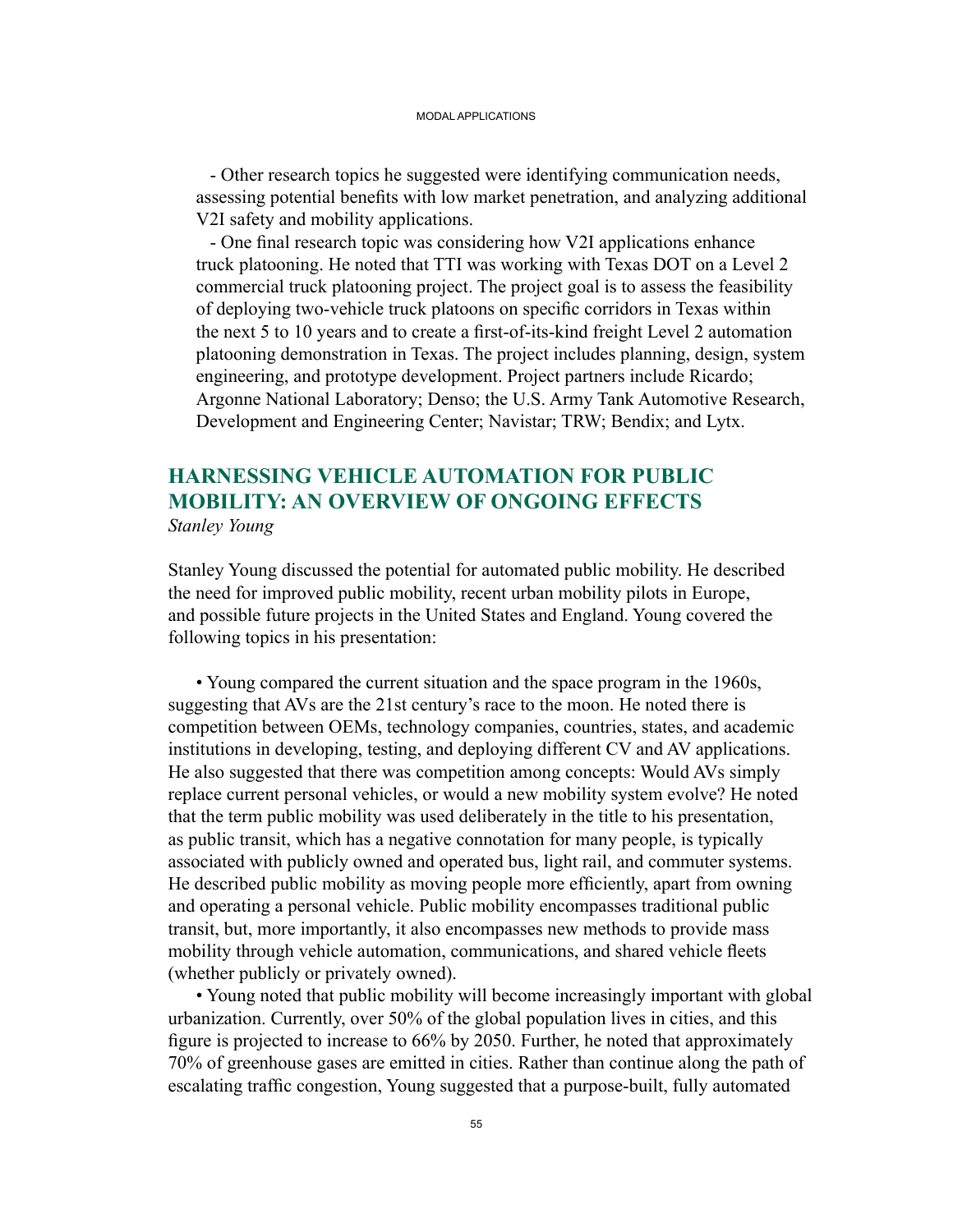mobility system is possible that reduces or eliminates congestion and could capture the energy efficiency of an electrified, centrally managed fleet.

 • Young described five of the urban mobility pilots in the European Commission– sponsored CityMobil2 program. He noted that municipalities participating in the pilots had to approve legislation allowing autonomous vehicles to operate on public streets. Legal precedent for such systems is one of the major objectives of the CityMobil2 program.

• The pilot program in the city center of La Rochelle, France, was in operation from December 2014 to April 2015. The objectives of the pilot included gauging public reaction and social response to the use of robotic vehicles providing public transport in addition to technology and safety objectives. Approximately 15,000 passengers used the Robosoft vehicles in 4 months of operation, with 70 people riding on a regular basis.

• The pilot in Lausanne, Switzerland, focused on a college campus. It was in operation for 5 months in early 2015 and included a smartphone app for summoning a ride. The pilot linked public transport services on the southern and northern edges of the campus. Four shuttles served six stops on a 1.5-km itinerary, with service provided weekdays from 7:45 a.m. to 10:00 p.m. The pilot recorded approximately 7,000 passenger boardings over 5 months.

 • Two smaller-scale demonstrations took place in Italy and Finland. The pilot in Oristano, Sardinia, included two vehicles operating for 1.3 km, with seven stops on the Sea Front Promenade. The promenade includes intense pedestrian traffic and crossing traffic consisting primarily of service vehicles. The pilot operated for 6 weeks during the summer of 2014. The pilot in Vantaa, Finland, connected a train station and a housing development approximately 1 mile away. The system operated on weekends during the housing fair in the summer of 2015. The pilot used four EZ-10 vehicles that accommodated 10 passengers (six seated and four standing). Approximately 1,100 people used the system on the weekends, and the system accumulated over 19,000 riders during the 1-month pilot.

• The pilot in Trikala, Greece, is being operated from September 2015 through February 2016. Six vehicles operate on a dedicated asphalt lane for approximately 2.5 km. Young noted that a national law for automated transport was passed in Greece, whereas the other demonstrations were enabled by city or regional legislation. The national law is an indication of the anticipation of mobility services based on fully automated vehicles.

 • Young discussed the significance of the CityMobil2 pilots. Obtaining the legal framework was a prerequisite for hosting a pilot demonstration. The pilots illustrated that there is social acceptance of robotic shuttles intermixing with pedestrians and vehicles. It was noted that the applications were purpose-driven, application-oriented demonstrations. The applications included a city center circulator, a last-mile solution for regional transit, extending transit ridership, a university campus circulator,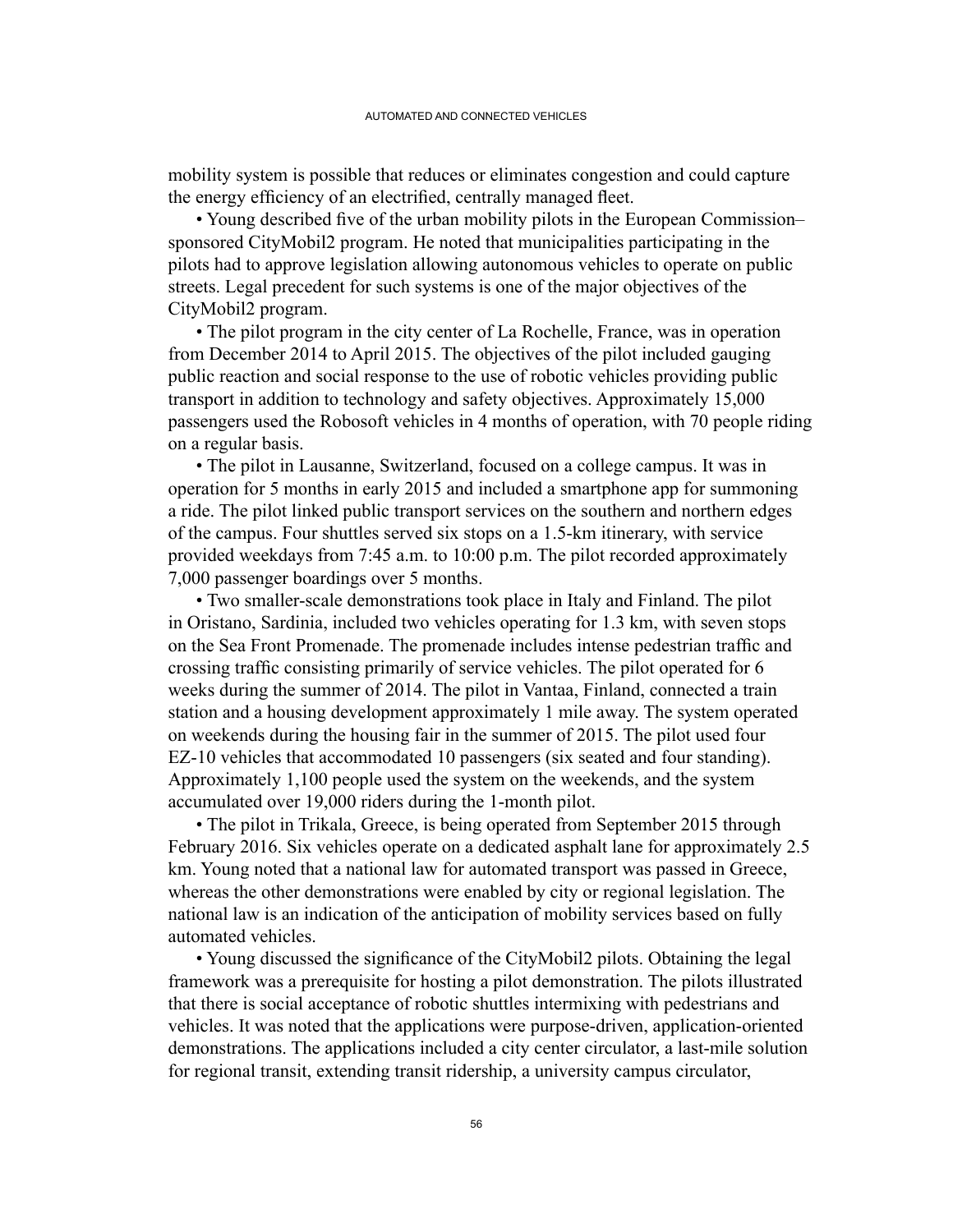and a recreational area circulator. Although the technology was adequate for the demonstration, areas for improvement were identified.

• In October 2015 GoMentum Station, the Contra Costa Transportation Authority– Concord, California, testing ground for autonomous vehicles, announced a planned demonstration partnership with EasyMile, one of the technology providers for CityMobil2. The target is to operate two EasyMile vehicles at Bishop Ranch, a 585 acre office park north of Oakland, California, in 2016.

• Young described the Milton Keynes pilot in England, which is also in the planning stage. The pilot will deploy a 40-car fleet consisting of Electric Lutz Pathfinder vehicles, which hold two people each and can travel up to 15 mph. The vehicles will operate in separate lanes to avoid pedestrians. The pilot is part of a 5-year, £120 million project targeted to be operational by mid-2017.

• Young noted other planned demonstration projects and activities recently featured in the news including testing driverless robot taxis in Japan; the world's first driverless bus in Yutong, China; and the Honda Wander Stand introduced at the 2015 Tokyo Motor Show.

• Young suggested that fully automated mobility systems are not completely new, as there are several examples of purpose-built automated people-mover systems in operation in constrained environments. Examples include the personal rapid transit system at the University of West Virginia campus in Morgantown, opened in 1975; the personal rapid transit system implemented in the late 1990s in the Business Park Rivium, Capelle aan den Ijssel, Netherlands; and the Heathrow Airport Terminal 5 personal rapid transit system, which opened in 2011. Automated systems with larger vehicle sizes are also common in many airports.

• In closing, Young noted the potential of fully automated systems in urban areas to alter the access dynamics of the community. He suggested the concept of automated shuttles or pods forming the basis of an automated mobility district in congested areas. This approach could increase the effectiveness of transit access, increase carsharing and vehicle-sharing opportunities, minimize vehicle access to the city, and ease parking. He further suggested that autonomous shuttles could enable car-free zones, with numerous benefits realized from more robust trip-making options, delivering benefits similar to transit-oriented development, but doing so using automated systems on public roadways.

### **ZIPCAR: AUTOMATED VEHICLES AND THE FUTURE OF URBAN MOBILITY**

*Justin Holmes*

Justin Holmes provided an introduction to Zipcar and discussed its role in the future of urban mobility. He highlighted the development, growth, and current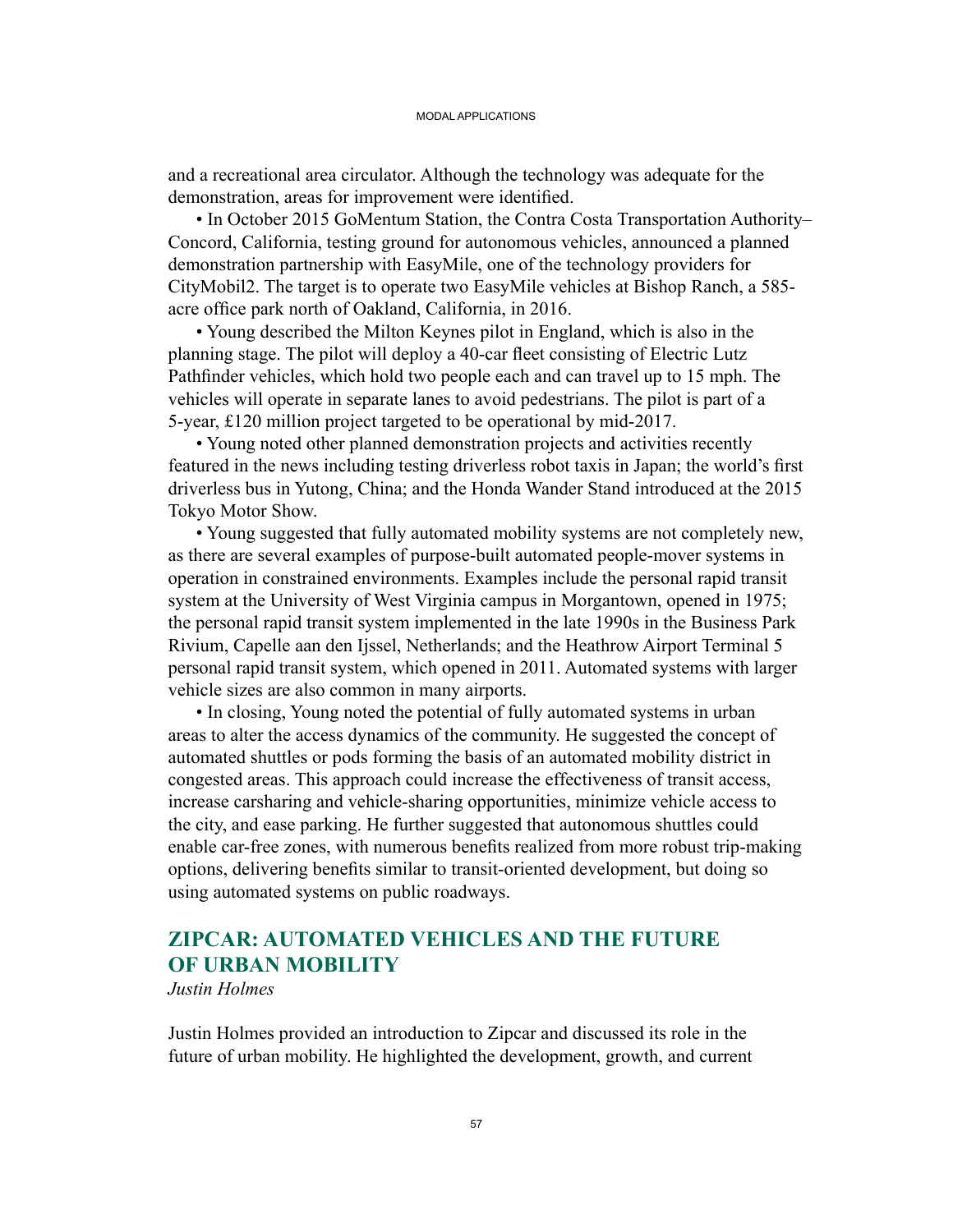status of Zipcar and discussed opportunities for integrating carsharing services and autonomous transportation systems. Holmes covered the following topics:

• Holmes noted that Zipcar, as a private company, is very purpose oriented. Zipcar provides members with an alternative to owning a private vehicle and enables them to live a car-free lifestyle. He noted that the Zipcar mission is to enable simple and responsible urban living. This social mission was a key element when the company was founded 15 years ago in Cambridge, Massachusetts, by two female entrepreneurs who had the vision that carsharing may one day surpass car ownership. The company began with one VW Bug in Central Square in Cambridge. He noted that at the time many people thought the idea was crazy, that Americans would never give up owning a car to share a car with others. Holmes reported that today, Zipcar has nearly 1 million members worldwide sharing over 10,000 vehicles in seven countries. Zipcar is located in more than 500 cities and towns and some 500 university campuses.

• Holmes discussed the Zipcar business model, which provides a viable alternative to automobile ownership for individuals and businesses. Zipcar members have access to vehicles for planned and spontaneous trips by the hour or by the day, 24 hours a day, 7 days a week, at locations throughout a city. Gasoline and insurance are included. The intent is to provide a simple alternative to owning a vehicle, with the same sense of freedom associated with automobile ownership.

• Holmes suggested there were three major factors supporting the development of Zipcar and carsharing as a viable option in dense urban environments. The first was the simple but elegant design of the system and the continued evolution of supporting technology. The second factor was changing attitudes toward automobile ownership among the millennium generation and other groups. The third factor was the economy. With transportation being the number two cost after housing for most individuals, carsharing provides a rational, cost-effective option for many city residents. He cited parents bringing their new babies home from the hospital in New York City as an example of the viability, customer orientation, and reliability of carsharing services. He also noted it was an example of the trust and confidence Zipcar members have in the service.

 • Holmes described the diverse Zipcar fleet, which includes over 50 makes and models. He noted that diversity was important to meet the different trip needs of members. He also noted that Ford and Honda are strategic partners. The technology Zipcar uses is compatible across many vehicle makes and models.

• Holmes reported that Zipcar refers to members as "Zipsters." He noted there is a misperception that only millennials use carsharing services, when in fact Zipsters range in age from 18 to 92. He discussed the recent strategic agreement between Zipcar and AARP to meet the needs of people retiring in place, as well as those retiring with homes in two states. He also noted that Zipcar provides an option for individuals not able to afford a personal vehicle.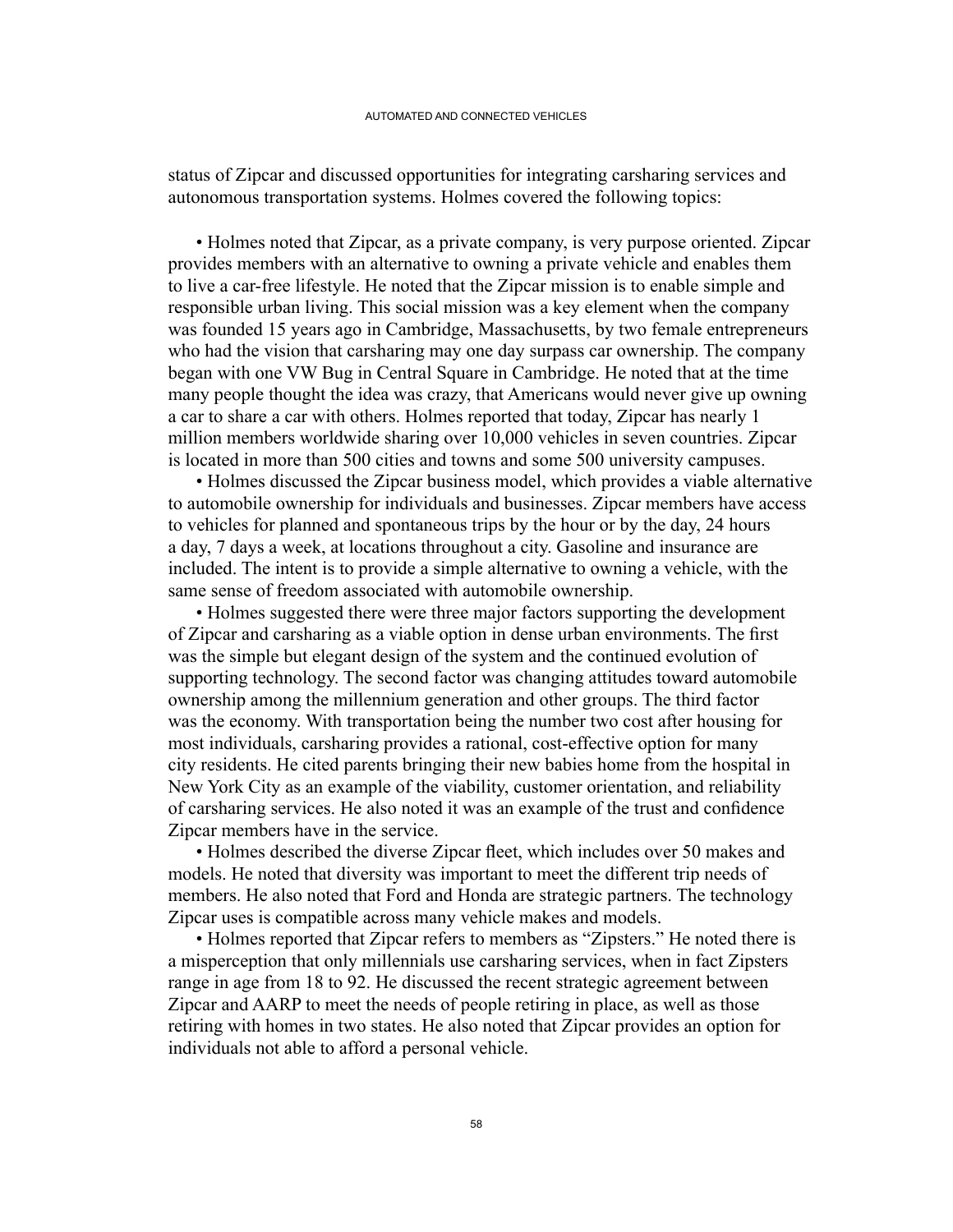• Holmes summarized recent research conducted by Susan Shaheen at the University of California, Berkeley, which indicates that each Zipcar eliminates approximately 13 personally owned vehicles. Further, after eliminating their personal vehicle, Zipcar members reported a 13% increase in bicycling trips and a 19% increase in walking trips. Further, Zipcar members spend less of their income on transportation compared to automobile owners, with an average savings of \$600 a month. As a result, he suggested that Zipcar and other carsharing services help reduce VMT and traffic congestion and enhance environmental sustainability.

• Holmes described the important relationship between carsharing and public transportation. He noted that three growth enablers for Zipcar were density, access to public transportation as the backbone service, and public policy. He illustrated the Zipcar locations at stations along the Massachusetts Bay Transportation Authority rail system in Boston. He suggested that integrating carsharing services into future transit and transportation projects would enhance mobility and reduce costs for individuals.

• Holmes described the importance of continuous innovation at Zipcar. He noted that Zipcar's original model was round-trip carsharing. Realizing individuals have other travel needs, Zipcar launched a pilot in Boston in 2014 with one-way, point-topoint service coupled with the ability to reserve an on- or off-street parking space. He noted that this service has been very well received by Zipcar members and has helped reduce congestion caused by motorists searching for open parking spaces.

• Holmes discussed possible approaches for integrating carsharing with autonomous transportation systems. He suggested that Zipcar and other carsharing services have demonstrated the benefits and user acceptance of access to a vehicle over ownership of a vehicle. He noted that Zipcar brings experience and expertise in fleet operations and maintenance, including keeping 10,000 vehicles clean and filled with gasoline. He also noted Zipcar's experience with using a distributed parking footprint, the strategic partnerships with OEMs, the use of in-vehicle technology and innovation, the link to transit ecosystem partners, and the relationships with cities as key elements supporting a successful autonomous transportation deployment. He further suggested that Zipcar's loyal and trusted membership provides a base for autonomous transportation users. He commented that although Zipcar, operating as a private company, has a profit motive, it also has a social mission. He suggested that a Zipcar enabled by autonomous vehicle technology would be a very powerful combination.

• In closing, Holmes noted that more people will be living in cities in the future. These cities are not able to handle more single-occupant vehicles. He noted that carsharing can help address a concern that autonomous vehicles could result in more zero-occupant vehicles. He suggested that future collaboration among autonomous transportation, carsharing, and transit would be a powerful combination for smarter communities. Based on the Zipcar experience, he indicated that carsharing is a viable and proven economic model.

#### *Robert Bertini, California Polytechnic State University, San Luis Obispo, presided*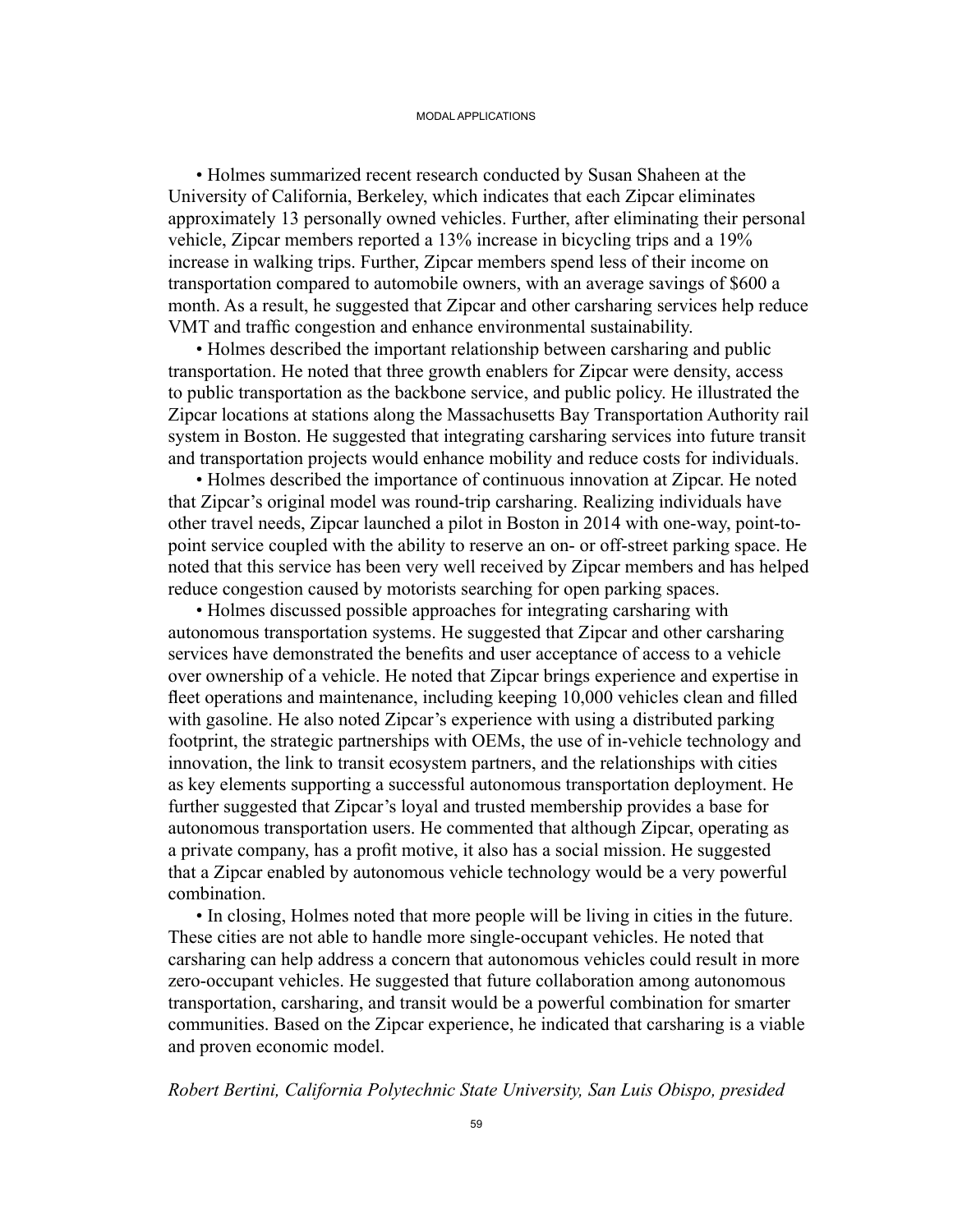# **Reports from the Breakout Discussion Groups**

Steven Shladover, *California Partners for Advanced Transportation Technology* Patrick Szary, *Rutgers University* Charles Howard, *Puget Sound Regional Council* Robert Bertini, *California Polytechnic State University, San Luis Obispo* Melissa Tooley, *Texas A&M Transportation Institute*

## **BREAKOUT GROUP 1: INSTITUTIONAL AND POLICY** *Steven Shladover*

S teven Shladover summarized the following six topic areas discussed by participants in the institutional and policy breakout session:

 • A first general topic area focused on AV technology and ensuring that AVs operate safely in all types of environments. A number of participants considered the AV certification procedure, which could be harmonized across all states and with other countries. In addition, they considered testing processes and testing protocols that account for the great diversity of AV system requirements, operational design domains, and levels of automation, all of which can ensure safe operations. Approaches to maximize cyber security were explored by breakout participants. Considering a proactive European-style regulatory regime rather than the current reactive FMVSS regime was suggested by some breakout participants. The relative federal and state roles for encouraging or informing the safety of deployed vehicle systems were discussed by other participants.

• A second general topic area addressed in the breakout groups focused on regulating drivers and users of AVs and CVs. One issue discussed was developing procedures to qualify people to use AVs, including those who are not currently licensed drivers because of age, disease, or other disabilities. Participants explored the possible roles and responsibilities of the agency certifying that a driver is qualified to operate a specific AV and possible factors that could be used to rate drivers for licensing. Training and education on the capabilities and limitations of AVs and the relative roles and responsibilities of the manufacturer, dealer, and public regulators, such as DMVs, were also discussed. Possible research topics suggested by different participants included examining the experience with graduated driver licenses,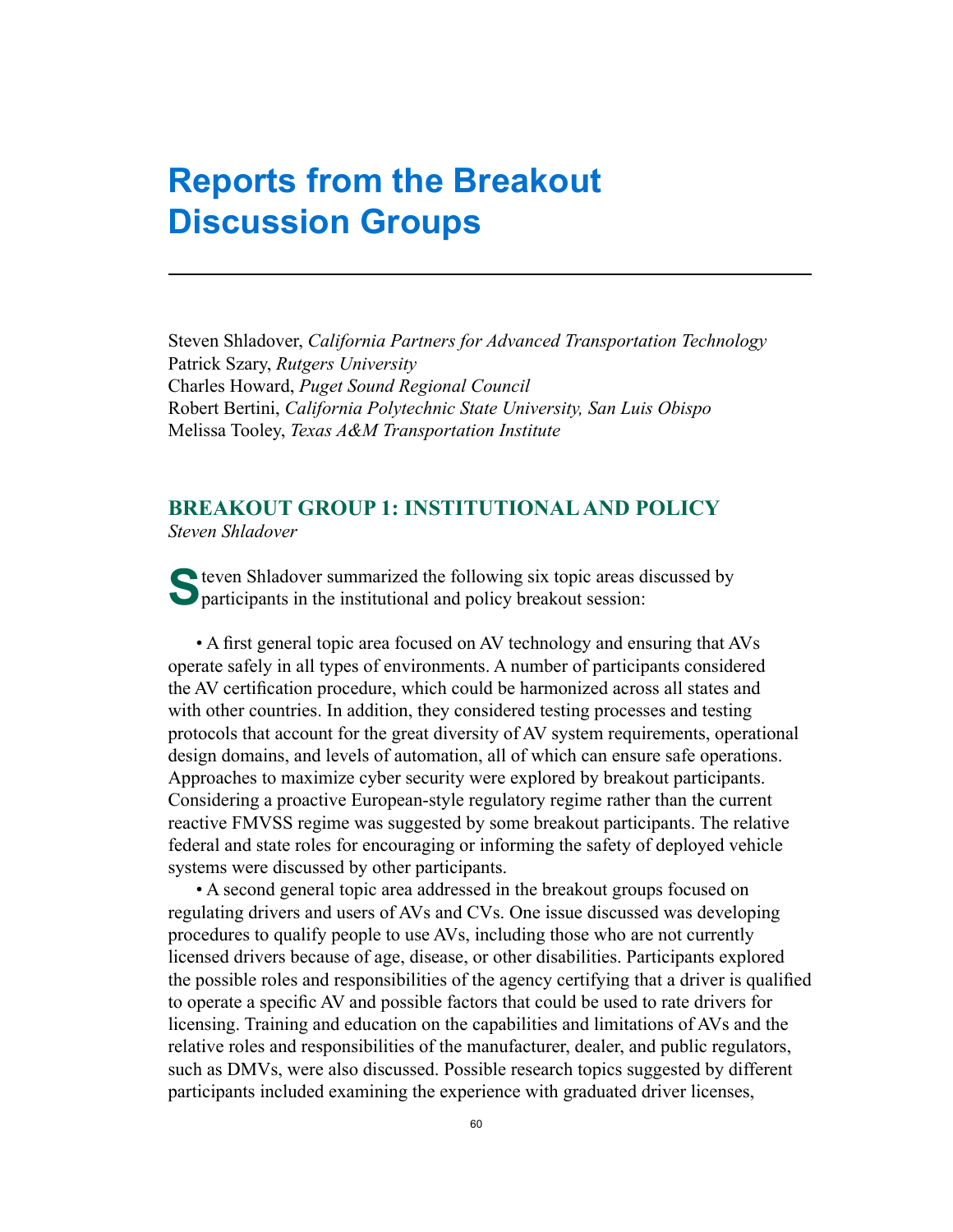consumer market acceptance levels among different driver age groups, and the need for driver testing or monitoring at lower levels of automation. Participants also discussed how tickets would be assessed if an AV violates a traffic law.

• The third general topic area focused on the interaction of AVs with other road users. Participants discussed whether AVs should be required to have external markings or some indication when automated operation is in use. Issues relating to standardizing these external markings were discussed by participants, as was ensuring the safety of small AVs that are intended to operate at low speeds in pedestrian and bicycle paths or lanes.

• The fourth general topic area focused on public agency roles and responsibilities with AV deployment. Participants discussed roles related to regulations, infrastructure, vehicle and driver licensing, and law enforcement. The potential to modify infrastructure to accommodate AVs and CVs was also considered, along with possible costs and funding sources, and issues related to harmonizing regulations across local areas, states, and countries. Participants discussed possible conflicts between AVs, CVs, and existing vehicles. Some participants questioned if public agencies are agile enough to respond to AV deployment needs and discussed possible approaches for public agencies given the uncertainty about AV performance, functionality, and market growth.

 • The fifth general area addressed the transportation system and societal impacts of AVs and CVs. Participants debated the possible net impact on traffic congestion, accounting for the divergent effects of close vehicle spacing, smoother traffic flow, latent demand from accomplishing other tasks when individuals are not "driving," and empty backhauls associated with repositioning AVs. The possible impacts both positive and negative—on public transportation, including paratransit and social service transportation for individuals unable to drive, were discussed. Some participants suggested that additional research on these topics would be beneficial.

• The sixth topic area explored in the breakout group focused on the research process. Participants questioned whether the existing research process was agile enough to produce timely results in a rapidly changing environment, and they subsequently discussed approaches to accelerate the research process. Some participants also questioned if adequate resources would be available for needed research given the budget limitations being faced by many public agencies. Maintaining support for research and identifying and promoting critical research areas were also discussed by participants.

# **BREAKOUT GROUP 2: INFRASTRUCTURE DESIGN AND OPERATIONS**

*Patrick Szary*

Patrick Szary summarized the following topics discussed in the infrastructure design and operations breakout group: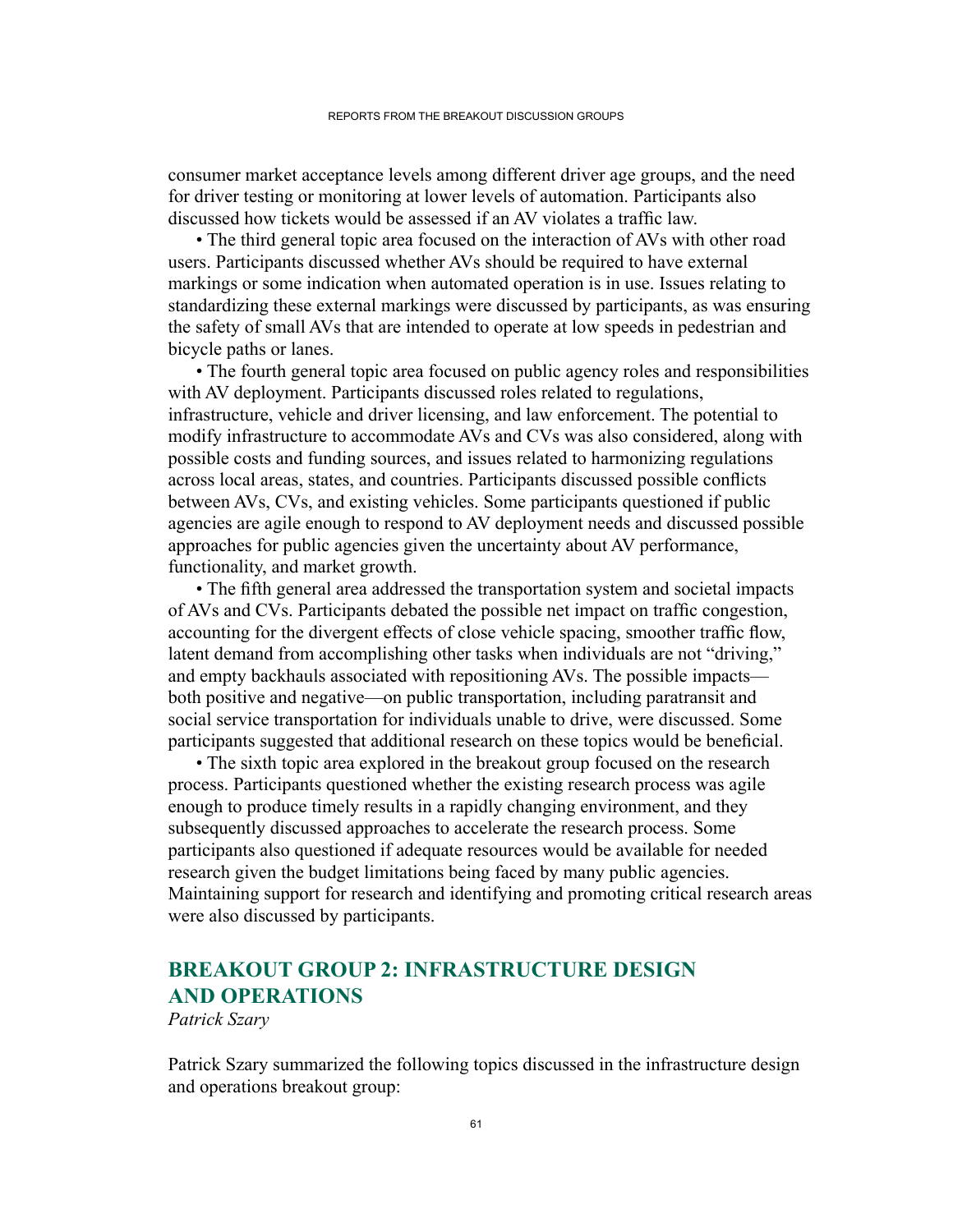• Participants in the breakout group discussed a wide range of topics associated with security, including cyber security, physical security, infrastructure security, spectrum security, and individual security. The potential use of AVs as a weapon of mass destruction was considered by participants, as were ways that people could try to break into the different systems and technologies. Participants noted that many of the security issues were not unique to AVs and CVs, but they suggested extra caution was needed given the high visibility and interest in AVs, CVs, and shared mobility services. Concerns related to the available spectrum, competing users, security, international interference, and costs were also discussed, as were potential impacts of AVs and CVs on the electrical power grid.

• Improvements and changes to the transportation infrastructure to accommodate AV and CV deployment represented a second topic discussed by breakout group participants. The roles and responsibilities of public agencies in making needed improvements and in ongoing operations and maintenance were also considered. Addressing these needs with limited funding was noted as a possible challenge for transportation agencies. Breakout group participants discussed the potential need to repurpose existing infrastructure, such as dedicating existing travel lanes as truckonly lanes, narrowing lanes, and removing on-street parking. Participants suggested the need to consider possible design and operational issues with these changes and noted that research on these topics would be beneficial. They then considered the capabilities of computer vision systems in cold weather, and the potential for snow, ice, and deicing chemicals to obscure lane markings and other boundaries. The technologies being incorporated into windshields were discussed, with options suggested for addressing possible vision and sensing concerns. Participants also discussed possible infrastructure standards for AVs and CVs.

• Breakout group participants discussed the differences in opinion on the time period and the path for AV and CV deployment and the impacts of these different scenarios on infrastructure, operations, and maintenance. The transition period with all types of vehicles operating on the roadway system was also discussed. It was also noted that the various sensor, camera, and other technologies would continue to evolve rapidly with ongoing impacts on operations and maintenance.

• One suggestion discussed by breakout group participants was the application of AV and CV technologies for dynamic work zones. One concept focused on incorporating changes in work zone lane markings into heads-up displays controlled through software. It was suggested that this approach would address concerns with overlapping old and new lane markings, which can confuse drivers. It was further noted by some participants that other technologies could be applied to enhance work zone operations to improve the safety of drivers and workers.

• Breakout group participants discussed funding issues associated with the various infrastructure, operations, and maintenance activities. The potential for public– private partnerships to provide funding was discussed by participants. It was also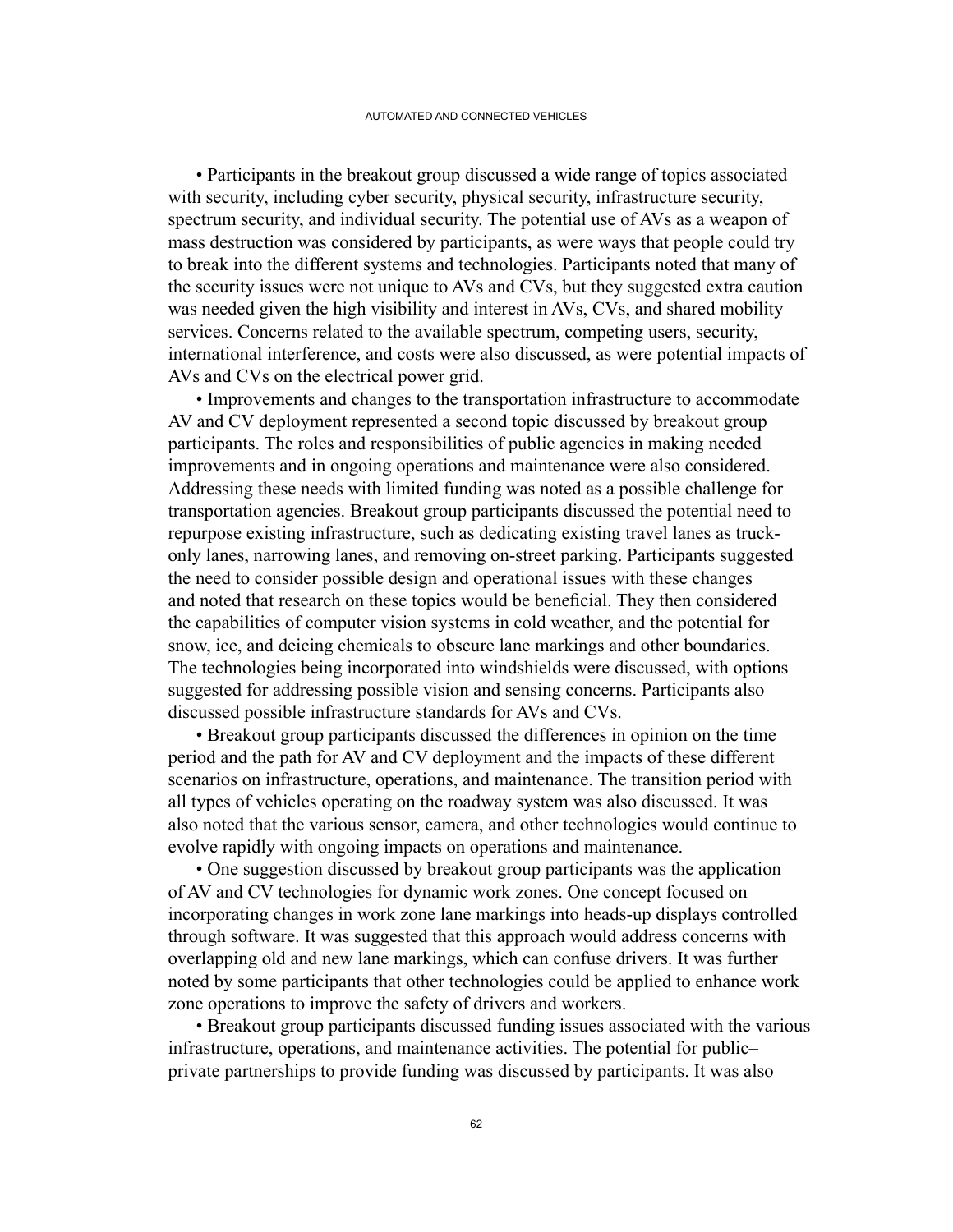suggested there may be misperceptions on the part of policy makers and the public on the timeliness and availability of AVs and CVs. Providing information on realistic expectations was noted as one possible role for transportation agencies. Participants also discussed issues related to compatibility among different technologies and approaches. Although standards may be needed, some participants suggested it may be too early to adopt specific standards as doing so may inhibit innovation. Participants noted that with the apparent movement toward a sharing economy, individual vehicle ownership may someday be a thing of the past. Some participants thought the future may focus more on dynamic transit systems, shared vehicle ownership, and new mobility services.

# **BREAKOUT GROUP 3: PLANNING**

#### *Charles Howard*

Charles Howard summarized the following topics discussed in the planning breakout group:

 • Breakout group participants noted that long-range transportation planning is difficult with all the uncertainties surrounding the possible timelines and scenarios for AV and CV deployment. Participants observed that long-range planning always deals with uncertainty, however, and that although the issues today are more challenging, they can be addressed in a logical manner with the realization that AVs and CVs may be a major game-changer.

• Participants suggested that a key role for planners in the short term may be to help provide accurate information to policy makers and the public to counteract some of the hype and misperceptions that exist related to AVs and CVs. Breakout group participants cited the ongoing transportation planning process as a good mechanism to monitor developments in AVs and CVs and to provide consistent information to decision makers and the public.

 • Howard suggested that planners may benefit from thinking differently about planning by focusing on the "year of decision" concept. He noted that this concept recognizes that some projects or improvements have earlier decision dates and others have later decision dates. It focuses the planning process on the target decision dates, with an understanding that the projects with decision dates further into the future may be less certain and less well defined. He suggested that although long-range plans have always been less specific in later years, the year of decision method more openly acknowledges uncertainty and better links project decisions to key points in time. He noted that planners can monitor AV and CV deployments and incorporate evolving technology into the planning process, making adjustments as project decision years approach.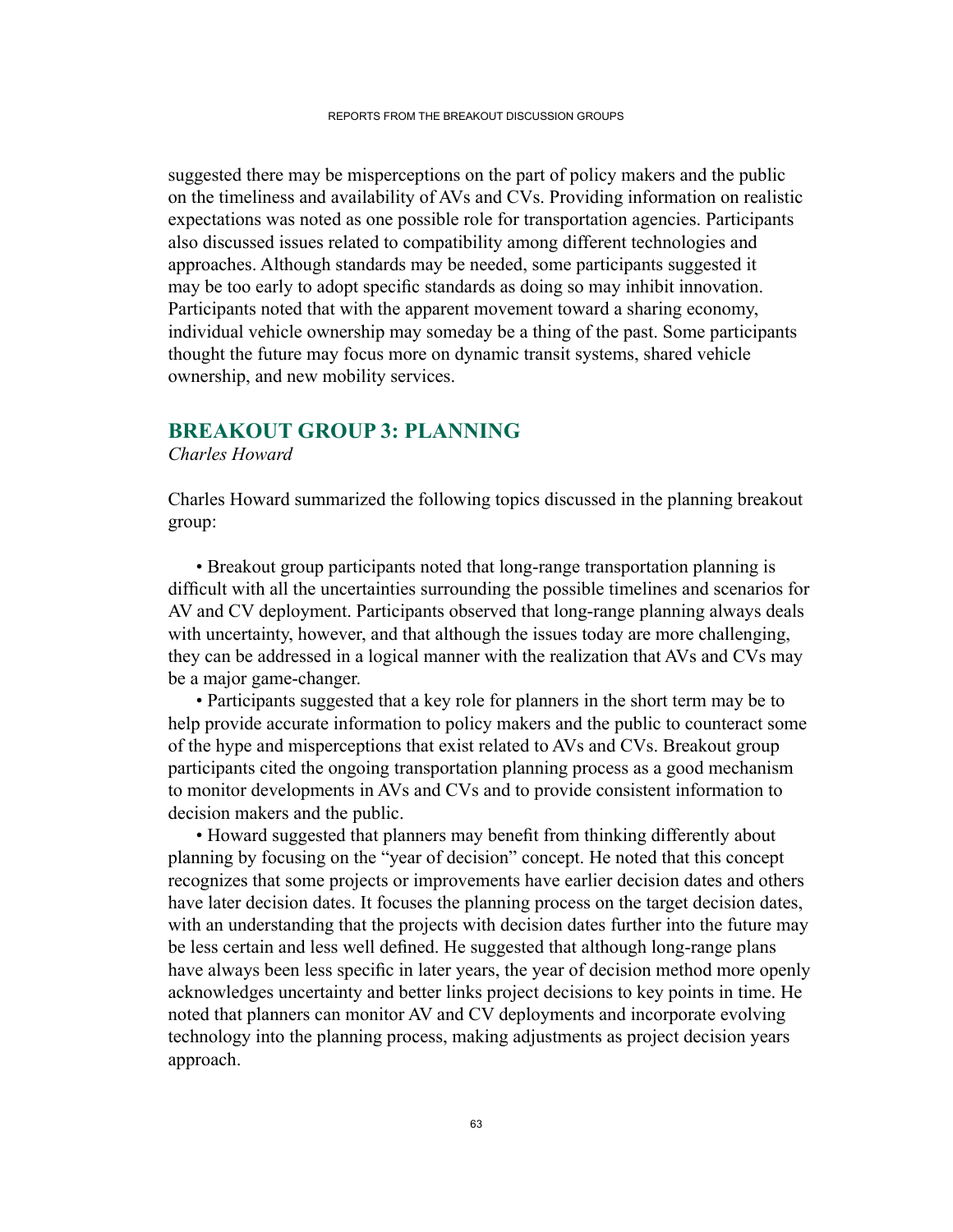• Breakout group participants discussed the differences between AVs and CVs and the impacts these differences have on the transportation planning process. It was noted that the time frame for CVs may be earlier and that the planning process may need to address V2I issues in the near term. Participants also discussed different deployment scenarios. It was suggested that although broadband scenarios were useful for long-range planning, more detailed scenarios are needed to better understand travel behavior, consumer adoption, and market acceptance. Breakout group participants also noted that many other factors should be considered, including job and housing locations, land use policies, and energy costs. Participants suggested that private-sector groups are conducting numerous market research efforts related to AVs and CVs and that the planning process would benefit from access to the results of these activities.

• Breakout group participants also discussed the impacts of AVs and CVs on freight and goods movement. It was suggested that logistic companies may be some of the early adopters of AV and CV technologies because they own vehicle fleets. Participants noted that including the potential impacts on freight transportation in the long-range planning process was important, including the use of drones for first- and last-mile pickup and delivery services.

#### **BREAKOUT GROUP 4: MODAL APPLICATIONS** *Robert Bertini*

Robert Bertini summarized the following seven general topic areas discussed by participants in the modal applications breakout session:

 • A first general topic discussed by participants in the breakout group was the expanded array of individual and shared mobility solutions that will be available in the future. It was suggested by some participants that these services will better match capacity and service characteristics to the demand and needs of travelers and shippers. Participants further suggested that solutions in the future could be tailored to specific problems, with less wasted capacity and vehicle movement, which would result in energy, emissions, and fuel savings. The potential for greater public–private cooperation in the future was noted by some, as was the possibility to enhance paratransit and other social service systems. Other participants suggested that research to better understand the impact of shared mobility services on transit would be beneficial. It was noted that this topic is being considered in the current Transit Cooperative Research Program Project H-51, Understanding Changes in Demographics, Preferences, and Markets for Public Transportation. Outreach to the transit community on the current National Cooperative Highway Research Program Project 20-24(98)B project, Connected/Automated Vehicle Research Roadmap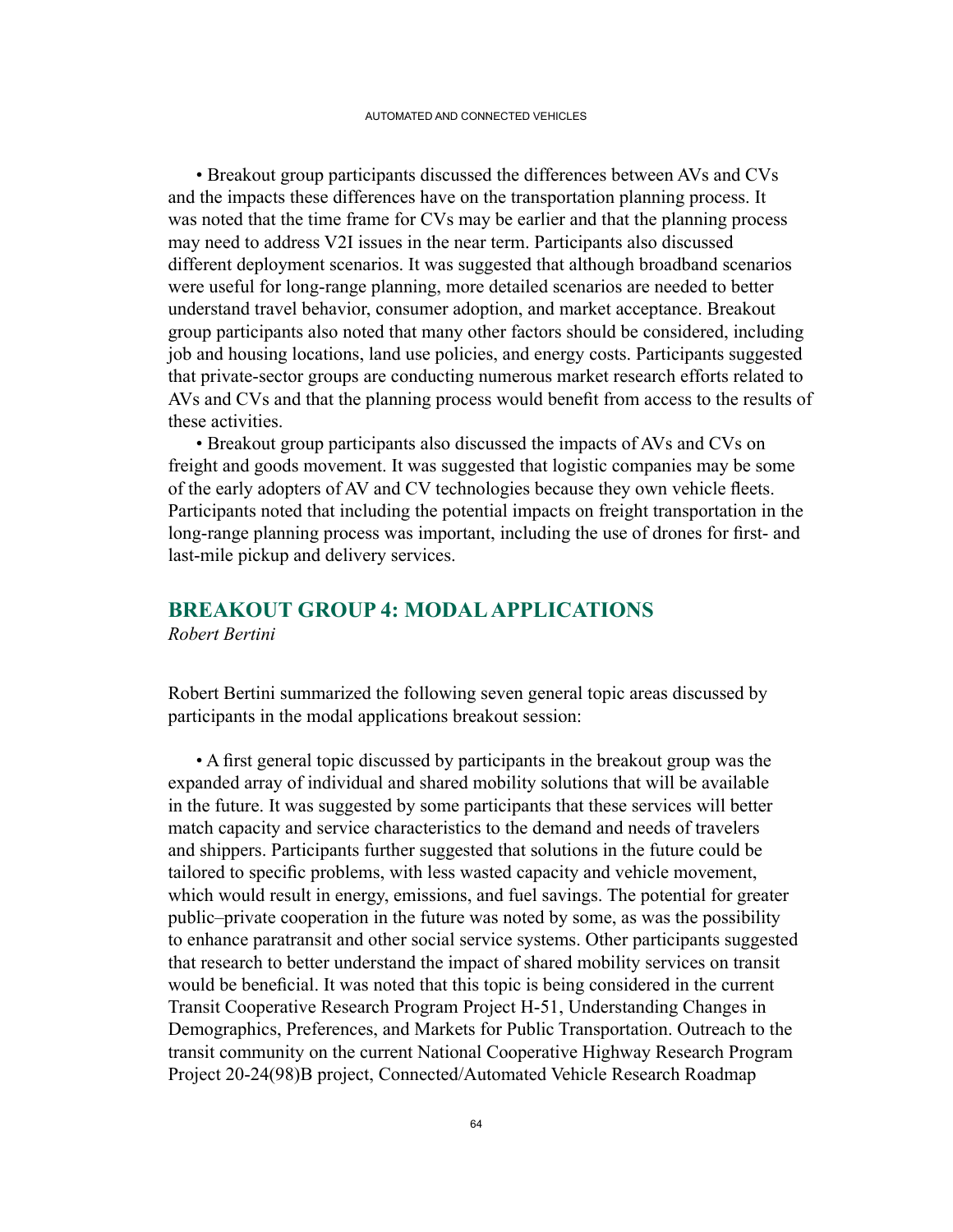for AASHTO, was also suggested. Further, participants commented that there are available technologies that could be added now to transit vehicle procurement specifications, such as DSRC and driver assistance systems, to improve transit operations.

• Bertini noted that equity considerations represented a second general topic discussed by breakout group participants. Possible considerations associated with the Americans with Disabilities Act were considered, as were the benefits that AVs and CVs could provide to individuals who are not able to drive for various reasons. Ensuring that modal applications enabled by AVs and CVs do not discriminate against individuals and different user groups was noted as important by participants, and others suggested that transit operators may need to play different roles in the future as shared AV-CV mobility services become more widespread.

• A third general topic area discussed by breakout group participants was the use of shared AV and CV services for the first- and last-mile connection to existing transit and transportation systems for the movement of people and goods. Participants suggested that shared AV and CV services provided opportunities to enhance firstand last-mile freight and passenger travel and further suggested that research to better understand traveler behavior with shared mobility would be beneficial. Some breakout group participants also observed that opportunities exist for the automation of paratransit services, which is being demonstrated in various cities in Europe.

• The need for new business models represented a fourth general topic area examined in the modal applications breakout session. The concept of a "trusted broker" for receiving and managing data for truck platooning, paratransit services, and other applications was suggested by some participants. This approach could ensure that data are available to all participants, while overcoming privacy and competitiveness issues. Participants also suggested that it would promote public– private partnerships and cooperation toward shared societal goals.

 • A fifth general topic explored in the breakout group was institutional barriers to the testing and deployment of AVs, CVs, and shared mobility services. Addressing possible legislative and labor issues was discussed as a transition toward automation occurs. Participants also considered the environment for early adoption of full automation and possible incentives for users.

 • Decision-making tools represented the sixth general topic discussed by breakout group participants. It was suggested that a broad effort aimed at identifying the benefits and costs of increasing levels of connectivity and automation would be beneficial for modal applications, particularly transit, to gain support from policy makers. Participants also noted that specific tools were needed to help quantify benefits from different levels of automation.

 • Education and workforce development was the final general topic examined in the breakout group. Participants expressed interest in developing a research "one stop shop" containing results and syntheses of ongoing and previous research. Participants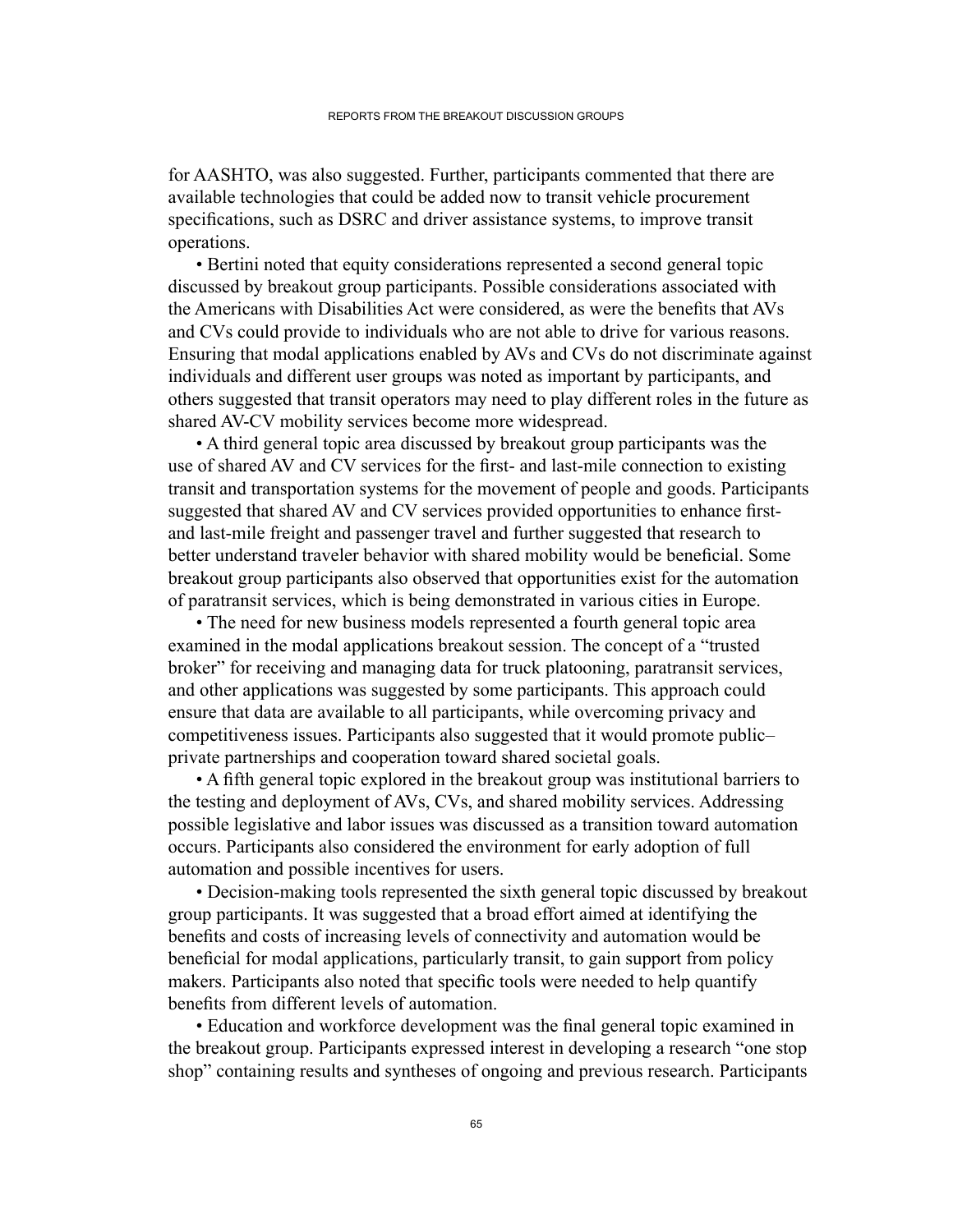suggested that a capacity-building program focused on education, training, and workforce development initiatives would be beneficial. It was noted that public agencies often have a difficult time managing, developing, specifying, and acquiring technology today and that these needs will be heightened in the future as agencies need to quickly acquire knowledge and technical capabilities related to V2I, V2V, and shared mobility applications. Participants discussed many of the misperceptions circulating about AVs and CVs and when transitions will occur. One idea explored by participants was developing a plan for a set of "transit building blocks toward automation," beginning with existing advanced technologies (e.g., automatic vehicle location, automatic passenger counters, and precision docking) and moving toward AV and CV technologies. Workforce development and training for the next generation of bus, transit, and vehicle drivers and operators if their "driving" skills are not needed was also suggested by participants.

## **CLOSING COMMENTS**

*Melissa Tooley*

Melissa Tooley added a few comments from the presentations in the opening session. She noted that a variety of data issues were discussed by speakers including data quality, data security, data calibration, data privacy, and access to big data. Other comments focused on education and workforce development for the skill sets needed for deploying and operating AV and CV systems. Additional topics included cyber security, public education and outreach, performance measurement, and quantifying the benefits from AVs and CVs. She suggested that all of these topics would benefit from additional research.

In closing, Tooley thanked all the attendees for their active participation in the conference. She also recognized and thanked the conference planning committee and TRB staff for their hard work in organizing the conference and OST-R for their support of the conference.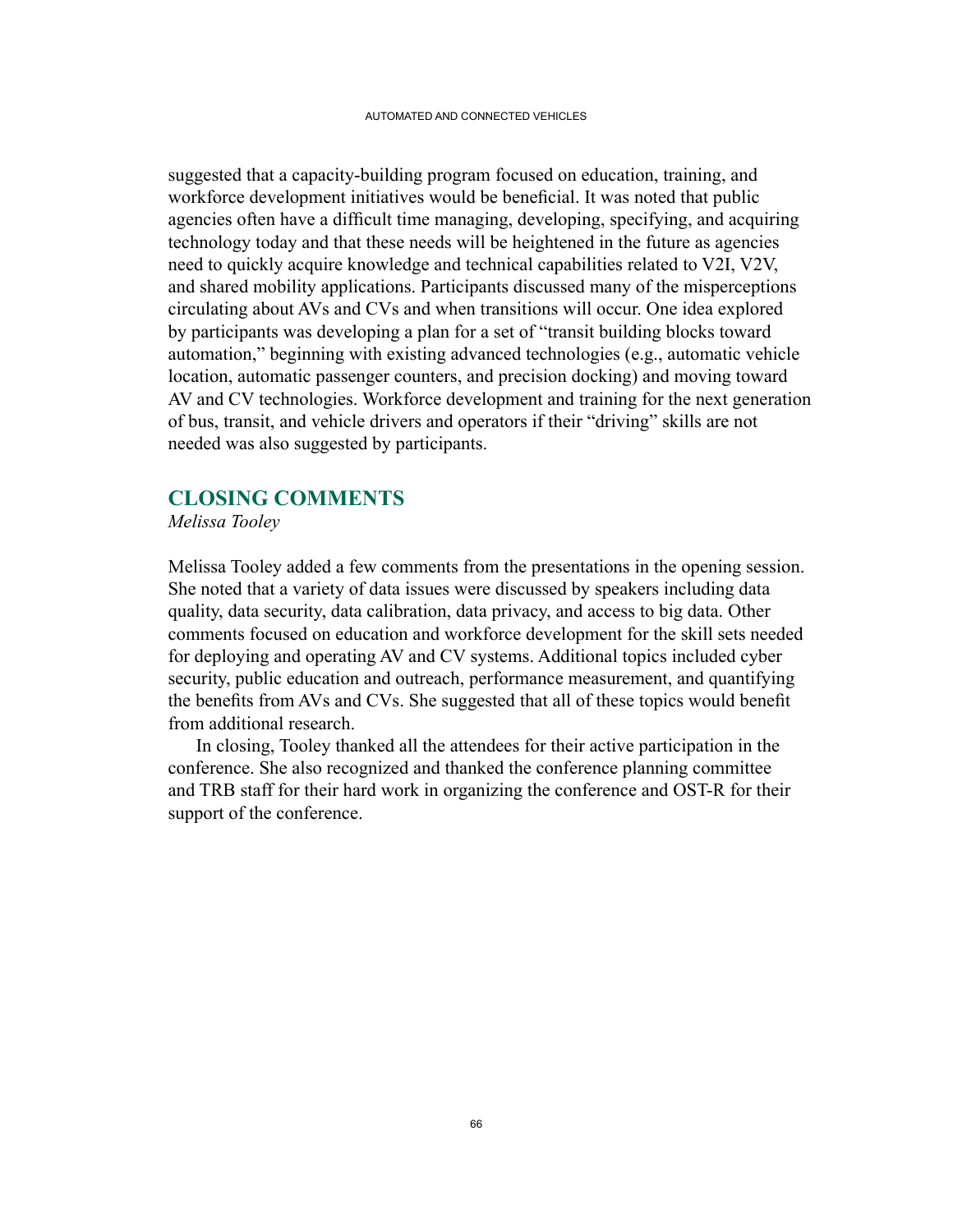APPENDIX A

# **Posters**

# **INSTITUTIONAL AND POLICY**

#### **Opportunities for Automated and Connected Vehicles to Improve Mobility and Access for People Unable to Drive**

Frank Douma, Adeel Lari, and Leili Fatehi, University of Minnesota **User Adoption for Connected and Automated Vehicles: What Can We Learn from Previous Experiences?**

Mohammad Lavasani and Xia Jin, Florida International University

#### **INFRASTRUCTURE DESIGN AND OPERATIONS**

### **Vehicular Ad Hoc Network (VANET) Simulations of Passing Maneuvers on Two-Lane Rural Highways**

Michael Motro, Alice Chu, Rahi Kalantari, Junil Choi, Jie Xu, Joydeep Ghosh, Robert Heath, and Chandra Bhat, University of Texas at Austin; and Abdul Pinjari, University of South Florida

### **Monitoring Pavement Conditions Using a Connected Vehicle–Enabled Application**

Huanghui Zeng, Battelle Memorial Institute; and Brian Smith and Hyungjun Park, University of Virginia

#### **Signal Control Optimization and Simulation for Automated Vehicles at Isolated Intersections**

Zhuofei Li and Lily Elefteriadou, University of Florida

**Quantifying the Benefits and Costs of Virtual Dynamic Message Signs Relative to Traditional Dynamic Message Signs Using a Case Study of the I-66 Connected Vehicle Testbed**

David Recht, Hyungjun Park, and Brian Smith, University of Virginia; and Alona Green, Morgan State University

#### **PLANNING**

#### **The Impact of Activities While Traveling on Commute Mode Choice in an Autonomous Vehicle Future: Simulations Based on a Revealed-Preference Model**

Aliaksandr Malokin, Patricia Mokhtarian, and Giovanni Circella, Georgia Institute of Technology

**The Implications of Automated and Connected Vehicle Technologies on Travel Behavior and Modeling**

Mohammad Lavasani and Xia Jin, Florida International University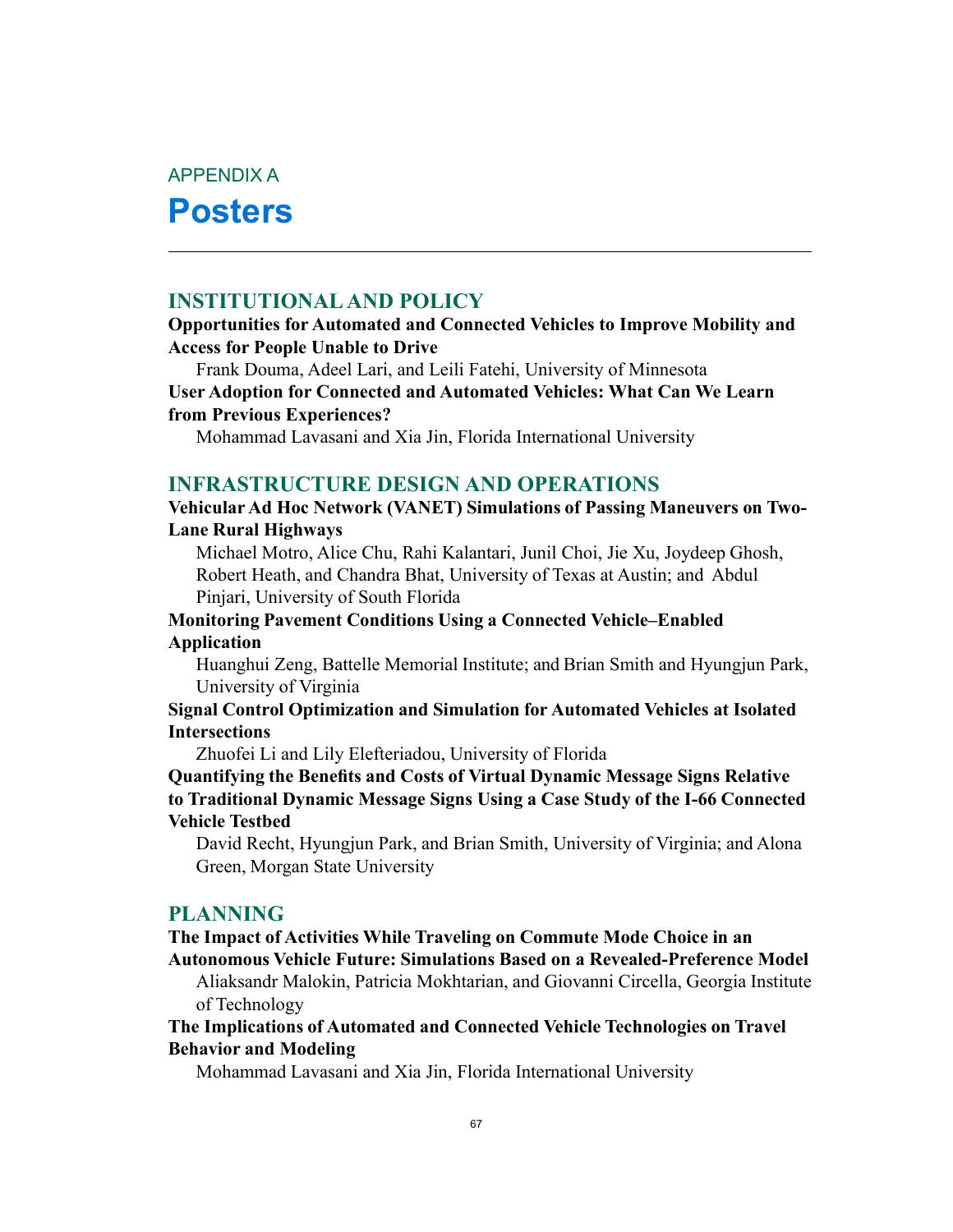#### **Consumers' Perception, Intended Adoption, and Travel Behavior Impacts of Automated Vehicle Technology: Findings from a Multi-University Population Survey in Florida**

Nikhil Menon, Abdul Pinjari, and Yu Zhang, University of South Florida; Siva Srinivasan, University of Florida; Xia Jin, Florida International University; and Naveen Eluru, University of Central Florida

#### **Creating Livable Communities Through Connecting Vehicles to Pedestrians and Cyclists**

John MacArthur, Portland State University

#### **MODAL APPLICATIONS**

#### **Bicyclists and Connected and Autonomous Vehicles**

Ken McLeod, League of American Bicyclists

#### **Human Factors Evaluation of an In-Vehicle Active Traffic and Demand Management (ATDM) System**

Kayla Sykes, Alexandria Noble, Zachary Doerzaph, Thomas Dingus, Pamela Murray-Tuite, and Luke Neurauter, Virginia Polytechnic Institute and State University

### **Dynamic and Real-Time Traffic Signal Coordination Tuning Model for Signalized Arterials Within Connected Vehicle Environment**

Zhitong Huang, Turner–Fairbank Highway Research Center and Mississippi State University; Li Zhang, Mississippi State University; Deborah Curtis and Govindarajan Vadakpat, Federal Highway Administration; and David Hale, Leidos Inc.

#### **Congestion Shockwave Damping Through Cooperative Adaptive Cruise Control (CACC) with Variable System Response Time**

Yizhou Wang and Peter J. Jin, Rutgers University; and Haiyan Gu, University of Southeast, China

#### **Dynamic Merge Assistance Based on V2I (Vehicle-to-Infrastructure) Communication in Connected Vehicle Environment**

Yizhou Wang, Xiaowen Jiang, and Peter J. Jin, Rutgers University; and Xia Wan, University of Wisconsin–Madison

### **Pilot Study: Effects of the Incorporation of Wireless Communication–Enabled and Autonomous Vehicles on Traffic Congestion and Safety**

Claire Silverstein and Samer Hamdar, George Washington University

### **Predictive Control of a Vehicle Convoy Considering Lane Change Behavior of the Preceding Vehicle**

Peng Liu, Arda Kurt, Keith Redmill, and Umit Ozguner, Ohio State University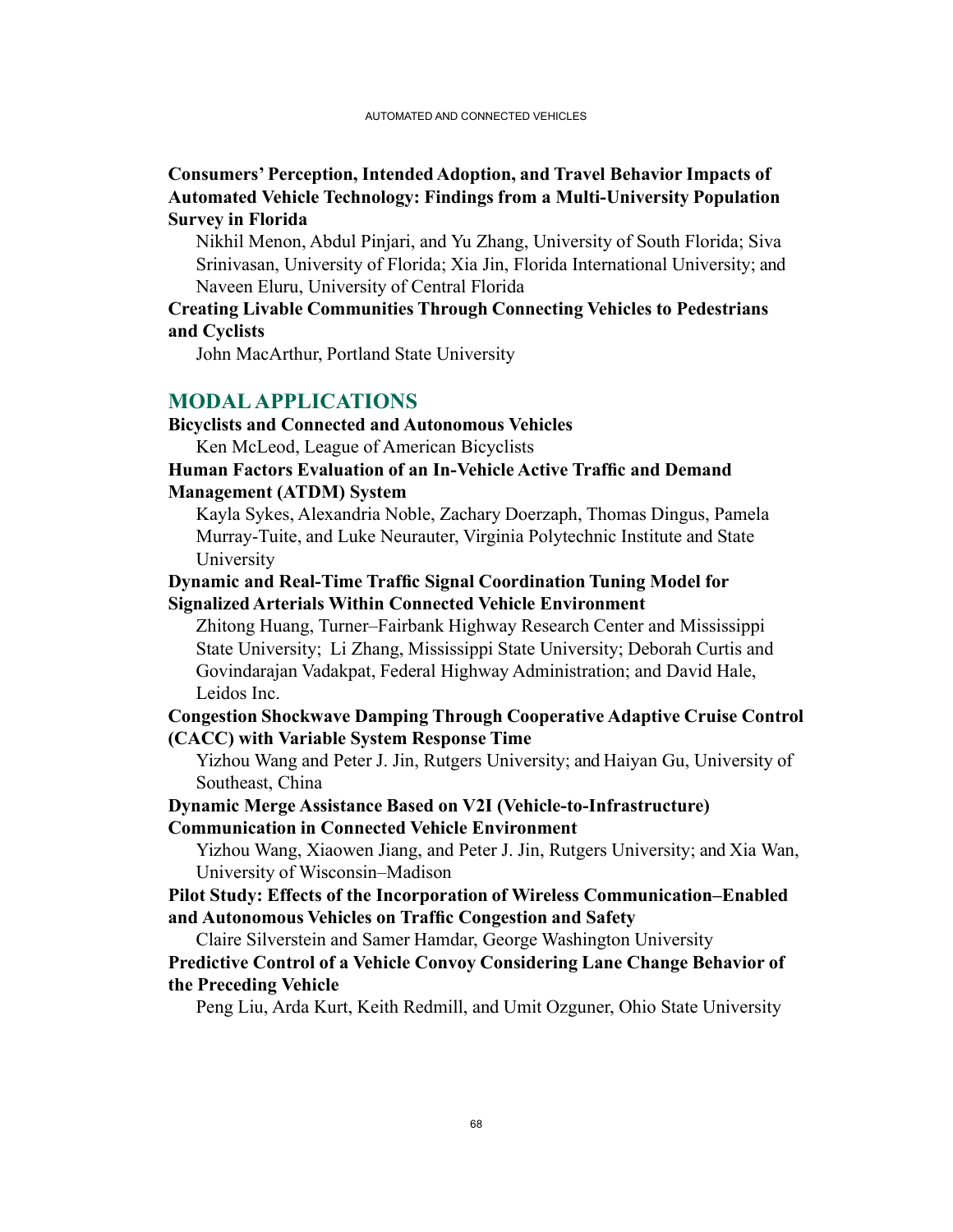# **OTHER TOPICS RELATED TO AUTOMATED VEHICLES AND CONNECTED VEHICLES**

**Improved Warning and Control Assistance Information Embedded in Basic Safety Messages Transmitted Between Connected Vehicles**

Asad Khattak, University of Tennessee

**Identifying Safety-Critical Events Using the Basic Safety Message** Robert Kluger and Brian Smith, University of Virginia

**Developing a Spatial–Temporal Dimension Extension-Based Autonomous** 

**Intersection Control Strategy for Connected Autonomous Vehicles**

Qiong Wu, Cheng Wang, Cong Chen, Guohui Zhang, and Rafiqul Tarefder, University of New Mexico; and Zong Tian, University of Nevada

**Optimal Intersection Control of Automated and Cooperative Vehicles** Youssef Bichiou, Hesham Rakha, Mohammed Almannaa, and Ahmed Roman, Virginia Tech Transportation Institute

**U.S. DOT FHWA Intelligent Transportation Systems (ITS) Professional Capacity Building (PCB) Program: An Overview of ITS PCB Program Resources and Academic Links**

Judy Yahoodik, Volpe Center, U.S. Department of Transportation

**A Scalable Force Terrain Model for Microscopic Simulation of Connected and Autonomous Transport**

Bumjoon Bae, Hyeonsup Lim, Yang Zhang, and Lee Han, University of Tennessee **Energy and Greenhouse Gas Emissions Impacts of Autonomous Vehicles**

Regina Clewlow, Stanford University

**Minimum Time to Situation Awareness During Transfer of Control in Autonomous Driving**

Siby Samuel and Donald Fisher, University of Massachusetts, Amherst **Personal Intersection Speed Advisory System**

Slobodan Gutesa, Joyoung Lee, Dejan Besenski, and Branislav Dimitrijevic, New Jersey Institute of Technology

**Texas Technology Task Force: A Platform for Identifying, Evaluating, and Leveraging Emerging Technologies**

Andrea Gold, Kristie Chin, and C. Michael Walton, Center for Transportation Research, University of Texas at Austin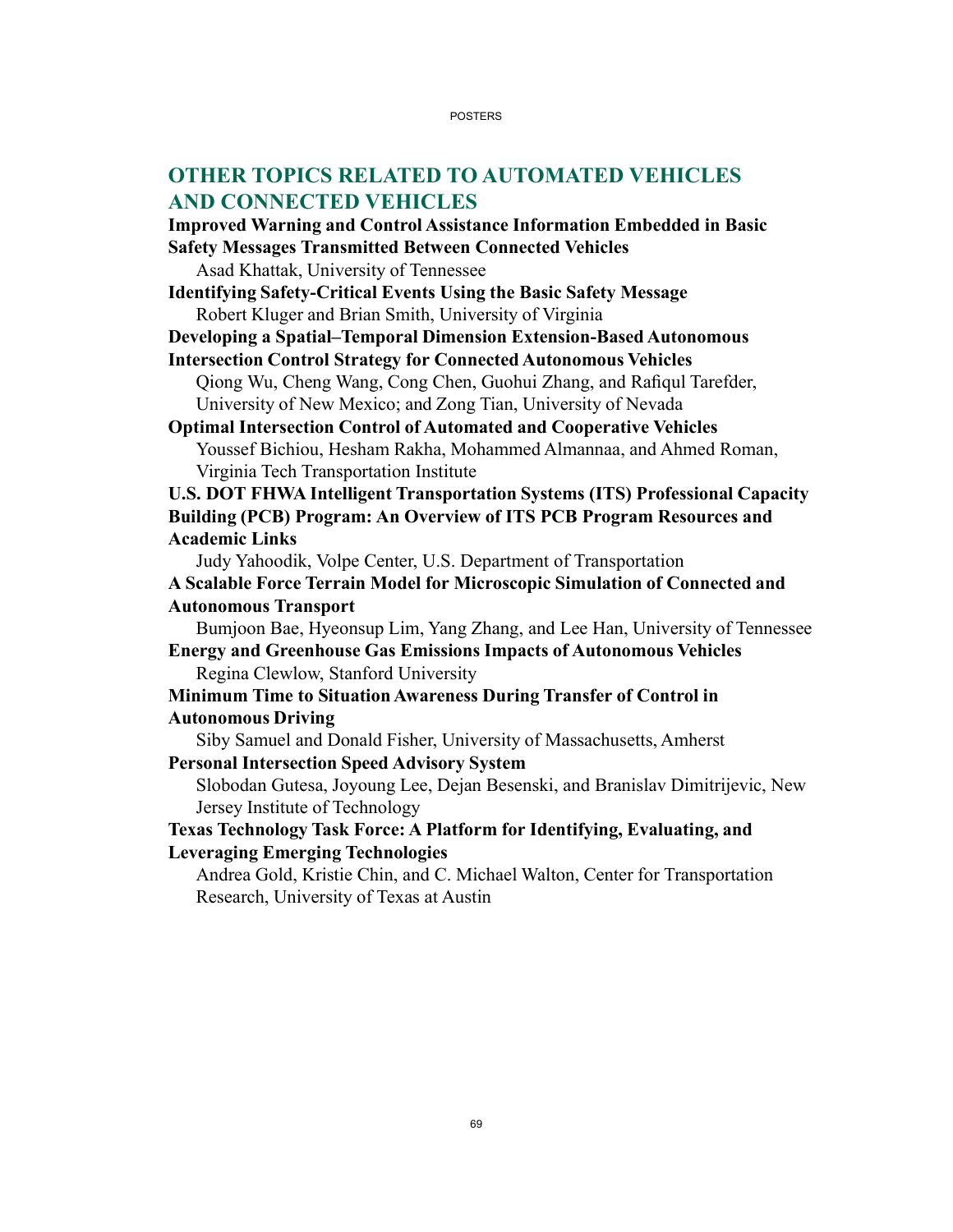#### APPENDIX B

# **Conference Participants**

Osman Altan, Federal Highway Administration Bumjoon Bae, University of Tennessee, Knoxville Carla Bailo, Ohio State University Michael Baldwin, U.S. Department of Transportation Jim Barbaresso, HNTB Corporation Andy Berthaume, U.S. Department of Transportation Robert Bertini, California Polytechnic State University Nahom Beyene, RAND Corporation Chandra Bhat, University of Texas at Austin Youssef Bichiou, Virginia Tech Transportation Institute Nicholas Bleich, U.S. Department of Transportation Thomas Bolle, U.S. Department of Transportation Ed Bradley, Toyota Raj Bridgelall, Upper Great Plains Transportation Institute Alasdair Cain, U.S. Department of Transportation Stan Caldwell, Carnegie Mellon University Jennifer Carter, ITS America Mecit Cetin, Old Dominion University Cong Chen, University of New Mexico Mei Chen, University of Kentucky Shyuan-Ren Chen, Federal Highway Administration Ashwini Chhabra, Uber Technologies, Inc. Kristie Chin, University of Texas at Austin Madhav Chitturi, University of Wisconsin–Madison Alice Chu, University of Texas at Austin Regina Clewlow, Stanford University Edward Collins, Allstate Insurance Seyedehsan Dadvar, Morgan State University Jennifer Dill, Portland State University Max Donath, University of Minnesota Kevin Dopart, ITS Joint Program Office, U.S. Department of Transportation Frank Douma, University of Minnesota Lili Du, Illinois Institute of Technology Denise Dunn, U.S. Department of Transportation David Eby, University of Michigan Urban Transportation Research Institute Lily Elefteriadou, University of Florida Andrew Farkas, Morgan State University Transportation Center Volker Fessmann, Federal Highway Administration David Fitzpatrick, Booz Allen Hamilton Ross Froat, American Trucking Associations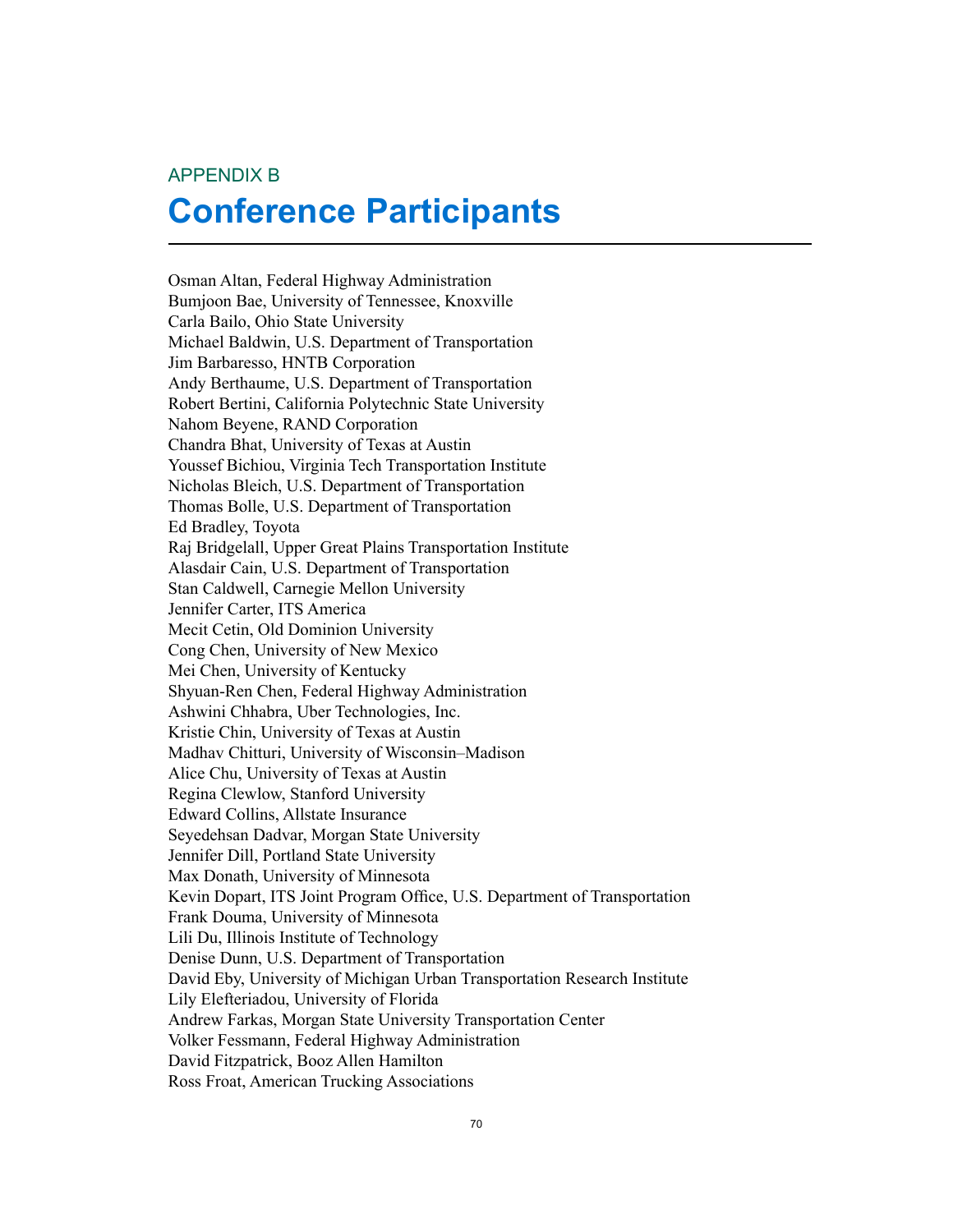#### CONFERENCE PARTICIPANTS

Chris Gerdes, Stanford University Jeff Gerlach, Securing America's Future Energy Stephen Glascock, Louisiana Department of Transportation and Development Andrea Gold, University of Texas at Austin Jeff Gonder, National Renewable Energy Laboratory Slobodan Gutesa, New Jersey Institute of Technology Samer Hamdar, George Washington University Takeshi Hasegawa, Louis Berger Imran Hayee, University of Minnesota, Duluth Dennis Hinebaugh, University of South Florida Justin Holmes, Zipcar Jill Hough, Upper Great Plains Transportation Institute John Hourdos, University of Minnesota Charlie Howard, Puget Sound Regional Council Jude Hurin, Nevada Department of Motor Vehicles Ijeong Im, Hongik University David Jackson, U.S. Department of Transportation Shawn Johnson, U.S. Department of Transportation Reuben Juster, University of Maryland Camille Kamga, University Transportation Research Center, City College of New York Asad Khattak, University of Tennessee Robin Kline, U.S. Department of Transportation Robert Kluger, University of Virginia James Kuehn, Independent Consultant Jane Lappin, U.S. Department of Transportation Mohammad Lavasani, Florida International University Joyoung Lee, New Jersey Institute of Technology Kenneth Leonard, U.S. Department of Transportation Xiaopeng Li, University of South Florida Peng Liu, Ohio State University Stephen Lockwood, Steve Lockwood, LLC John MacArthur, Transportation Research and Education Center Jane Macfarlane, HERE–Nokia John Maddox, Mobility Transformation Center, University of Michigan Aliaksandr Malokin, Georgia Institute of Technology Russ Martin, American Automobile Association Tanner Martin, Florida Department of Transportation Keith Marzullo, Federal Networking and Information Technology Research and Development Program, National Coordination Office John Mason, Auburn University Laurie McGinnis, Center for Transportation Studies, University of Minnesota Ken McLeod, League of American Bicyclists Ronald Medford, Google, Inc. Nikhil Menon, University of South Florida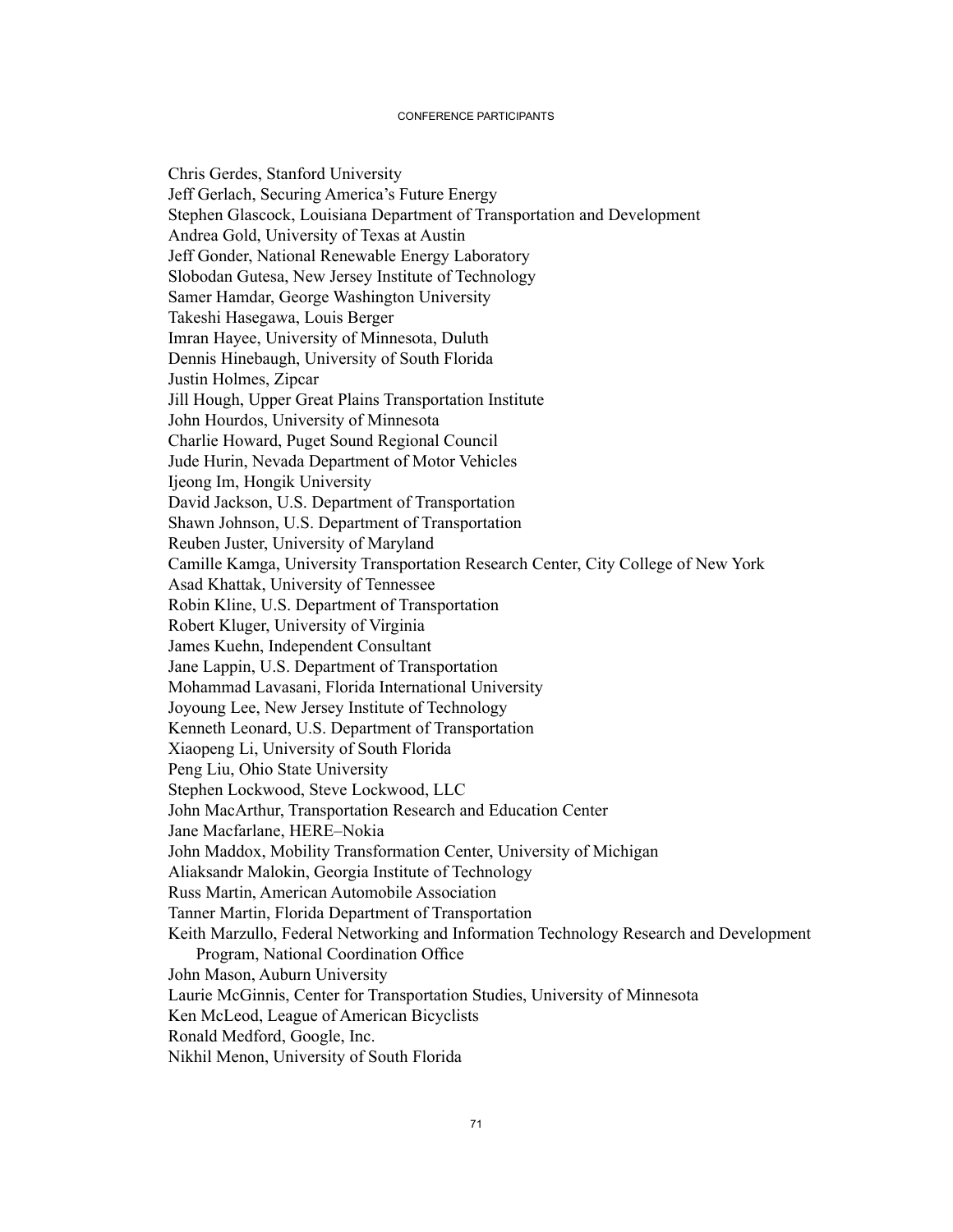Lydia Mercado, U.S. Department of Transportation David Metcalf, ATCS, P.L.C. Sheryl Miller, Toxcel Lisa Molnar, Transportation Research Institute, University of Michigan Carlos Monje, Jr., U.S. Department of Transportation Newton Montano, Trams International Dick Mudge, Compass Transportation and Technology Kevin Mundt, Fiat Chrysler Automobiles, US LLC Mark Muriello, Port Authority of New York and New Jersey Santiago Navarro, U.S. Department of Transportation Mark Norman, Transportation Research Board Thomas O'Brien, California State University, Long Beach Hyungjun Park, University of Virginia Ellen Partridge, U.S. Department of Transportation Ram Pendyala, Georgia Institute of Technology Karen Philbrick, Mineta Transportation Institute Christopher Poe, Texas A&M Transportation Institute Zhen Qian, Carnegie Mellon University Fengxiang Qiao, Texas Southern University Hesham Rakha, Virginia Tech Transportation Institute Jeffrey Randall, Jacobs Engineering Group Jeremy Raw, Federal Highway Administration Mark Reichert, Florida Transportation Commission Raymond Resendes, Virginia Tech Transportation Institute Jonathan Riehl, Traffic Operations and Safety Laboratory, University of Wisconsin Zachary Rubinstein, Carnegie Mellon University Siby Samuel, University of Massachusetts, Amherst Reuben Sarkar, U.S. Department of Energy Ted Scott, American Trucking Associations Helen Serassio, U.S. Department of Transportation David Sherman, HNTB Corporation Hyeon-Shic Shin, Morgan State University Steven Shladover, California Partners for Advanced Transportation Technology Sophie Shulman, U.S. Department of Transportation Claire Silverstein, George Washington University Burney Simpson, Driverless Transportation Caesar Singh, U.S. Department of Transportation Brian Smith, University of Virginia Matthew Smith, Michigan Department of Transportation Stephen Smith, Carnegie Mellon University Nazy Sobhi, U.S. Department of Transportation Dustin Souders, Florida State University and Turner–Fairbanks Highway Research Center Sivaramakrishnan Srinivasan, University of Florida Karlyn Stanley, RAND Corporation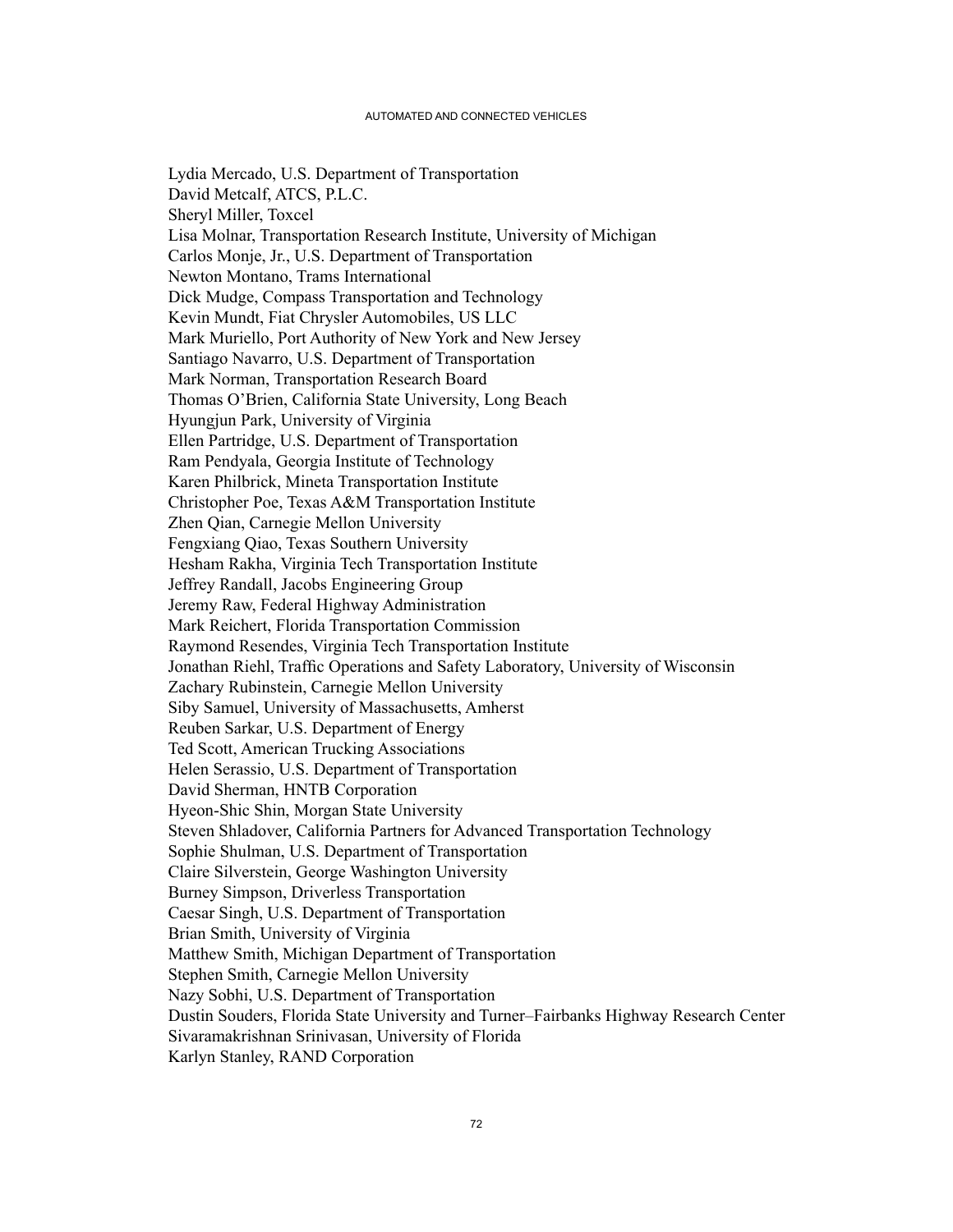#### CONFERENCE PARTICIPANTS

Amy Stearns, U.S. Department of Transportation Kayla Sykes, Virginia Tech Transportation Institute Patrick Szary, Center for Advanced Infrastructure and Transportation, Rutgers University Zong Tian, University of Nevada Denver Tolliver, Upper Great Plains Transportation Institute Melissa Tooley, Texas A&M Transportation Institute Dawn Tucker-Thomas, U.S. Department of Transportation Katherine F. Turnbull, Texas A&M Transportation Institute Joel Volinski, Center for Urban Transportation Research Haizhong Wang, Oregon State University Yizhou Wang, Rutgers University Brian Watson, American Traffic Safety Services Heng Wei, University of Cincinnati Penelope Weinberger, American Association of State Highway and Transportation Officials Marla Westervelt, Eno Center for Transportation Vinn White, U.S. Department of Transportation Gregory Winfree, U.S. Department of Transportation Mike Wittie, Montana State University Qiong Wu, University of New Mexico Judy Yahoodik, U.S. Department of Transportation Stanley Young, National Renewable Energy Laboratory Xiong Yu, Case Western Reserve University Li Zhang, Mississippi State University Yu Zhang, University of South Florida Johanna Zmud, Texas A&M Transportation Institute